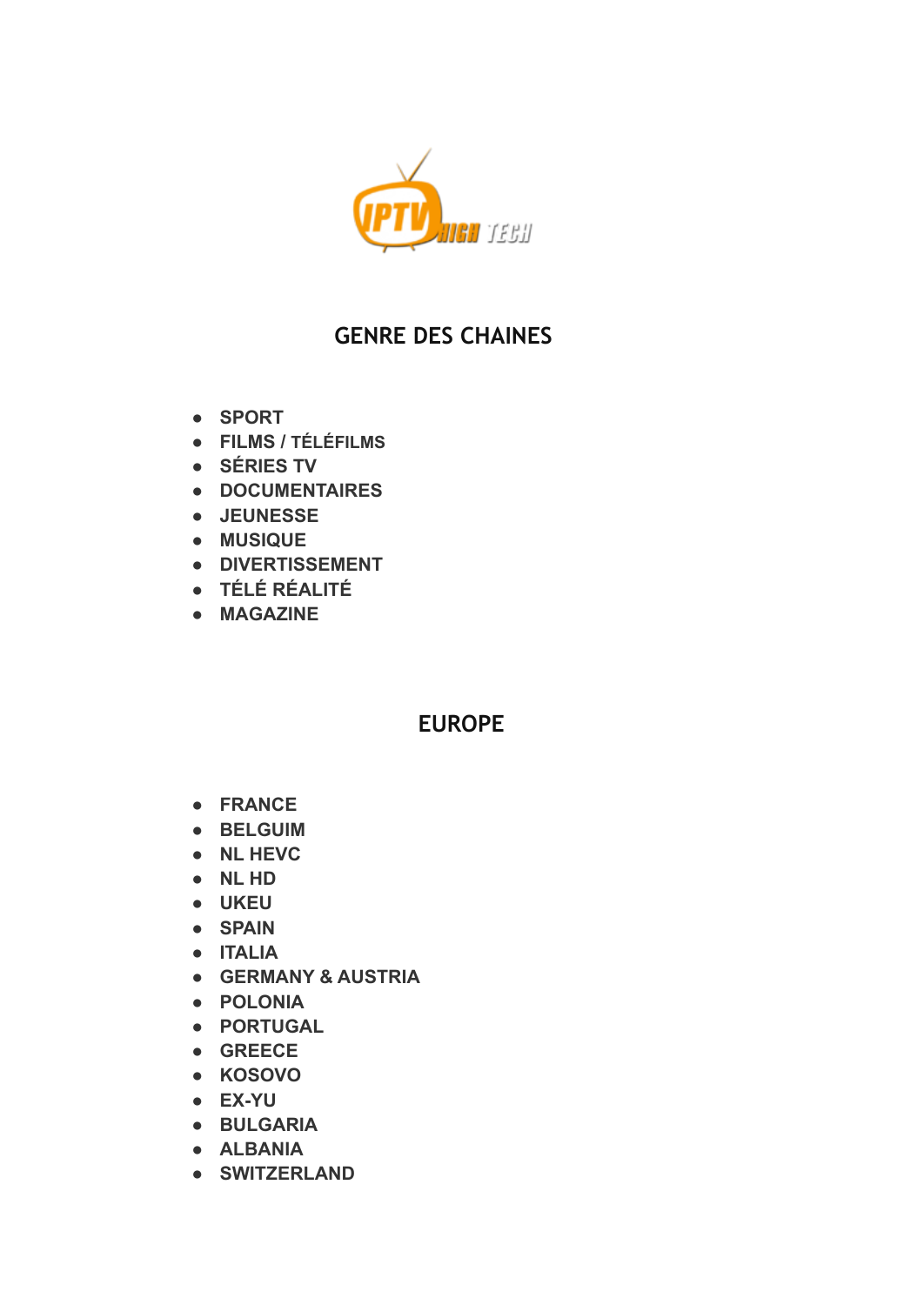- **● RUSSIAN**
- **● ARMENIAEU | SCANDINAVIAN**
- **● ROMANIA**

#### **ARABE**

- **● ARABIC NEWS**
- **● ABU DHABI SPORTS**
- **● ARABIC KIDS**
- **● OSN**
- **● MYHD**
- **● MBC**
- **● ART**
- **● ROTANA**
- **● MOROCCO**
- **● ALGERIA**
- **● TUNISIA**
- **● ISLAMIC**
- **● CHRISTIAN**
- **● PALESTINE**
- **● QATAR**
- **● LEBANON**
- **● YEMEN**
- **● SYRIA**
- **● IRAK**
- **● LIBYA**
- **● KUWAIT**
- **● JORDAN**
- **● SAUDI**
- **● BAHRAIN**
- **● UAE**
- **● EGYPTE**
- **● MAURITANIA**
- **● SUDAN**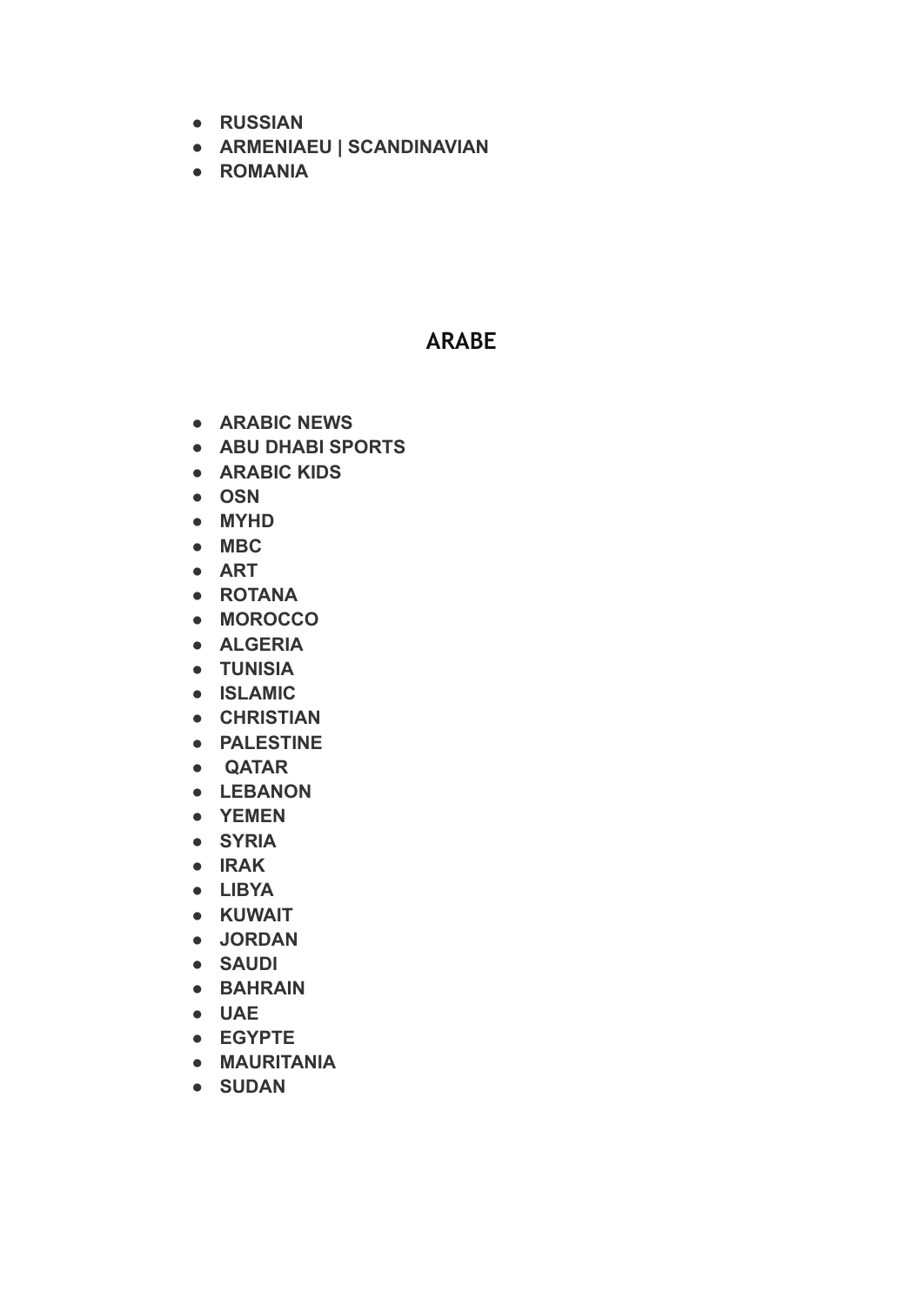# **AMERIQUE**

- **● USA**
- **● CANADA**
- **● LATINO**

#### **ASIE**

- **● PAKISTANI**
- **● HEBREW**
- **● KURDISTAN**
- **● TURKISHVOD EN**
- **● HINDI**
- **● SOUTH INDIA**
- **● IRAN**
- **● AFGHANISTAN**
- **● AUSTRALIA**

| <b>BeinSport.News</b>     |
|---------------------------|
| <b>BeinSport HD</b>       |
| <b>BeinSport 1 FULLHD</b> |
| <b>BeinSport 2 FULLHD</b> |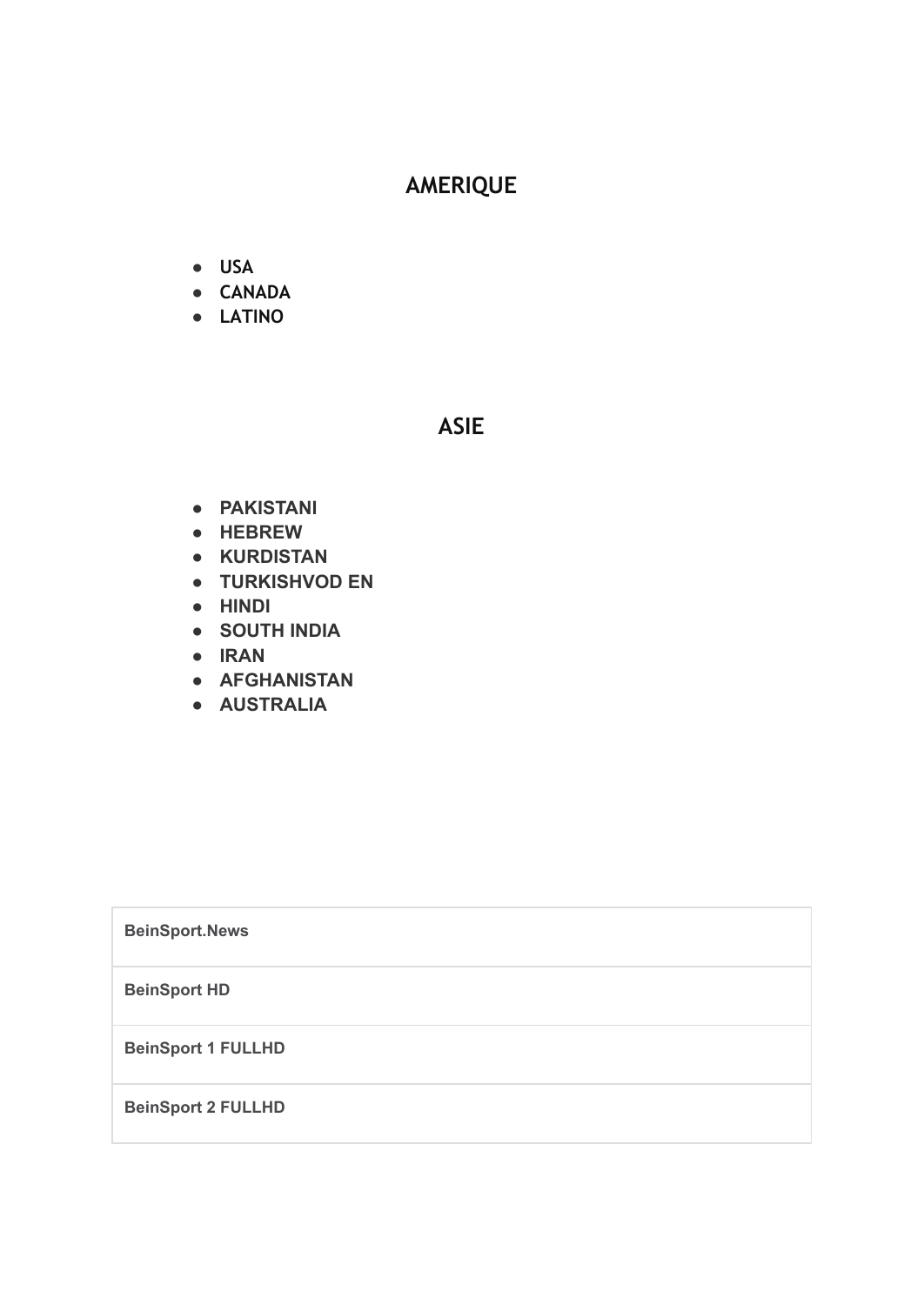| <b>BeinSport 3 FULLHD</b>  |
|----------------------------|
| <b>BeinSport 4 FULLHD</b>  |
| <b>BeinSport 5 FULLHD</b>  |
| <b>BeinSport 6 FULLHD</b>  |
| <b>BeinSport 7 FULLHD</b>  |
| <b>BeinSport 8 FULLHD</b>  |
| <b>BeinSport 9 FULLHD</b>  |
| <b>BeinSport 10 FULLHD</b> |
| <b>Bein Sport 1 HD</b>     |
| <b>Bein Sport 2 HD</b>     |
| <b>Bein Sport 3 HD</b>     |
| <b>Bein Sport 4 HD</b>     |
| <b>BeinSport 5 HD</b>      |
| <b>BeinSport 6 HD</b>      |
| <b>BeinSport 7 HD</b>      |
| <b>BeinSport 8 HD</b>      |
| <b>BeinSport 9 HD</b>      |
| <b>BeinSport 10 HD</b>     |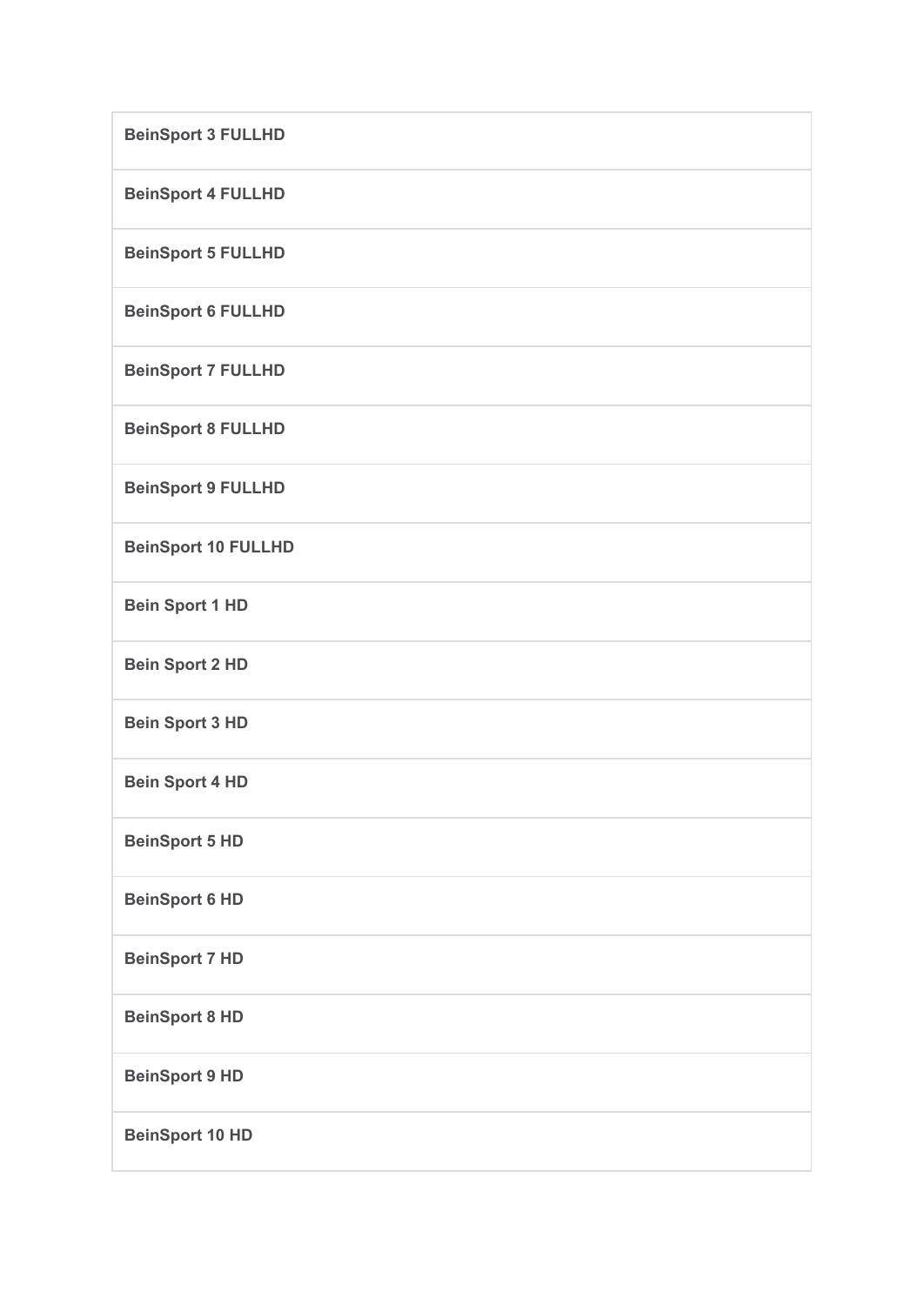| <b>AR:AI kass HD 1</b> |
|------------------------|
| <b>AR:Al Kass HD 2</b> |
| AR: AI kass HD 3       |
| AR: Al kass HD 4       |
| <b>AR:KSA SPORT 1</b>  |

| FR TF1 HD              |
|------------------------|
| FR M6 HD               |
| FR TF1 Series Films HD |
| FR C8 HD               |
| FR W9 HD               |
| FR TFX HD              |
| FR SYFY HD             |
|                        |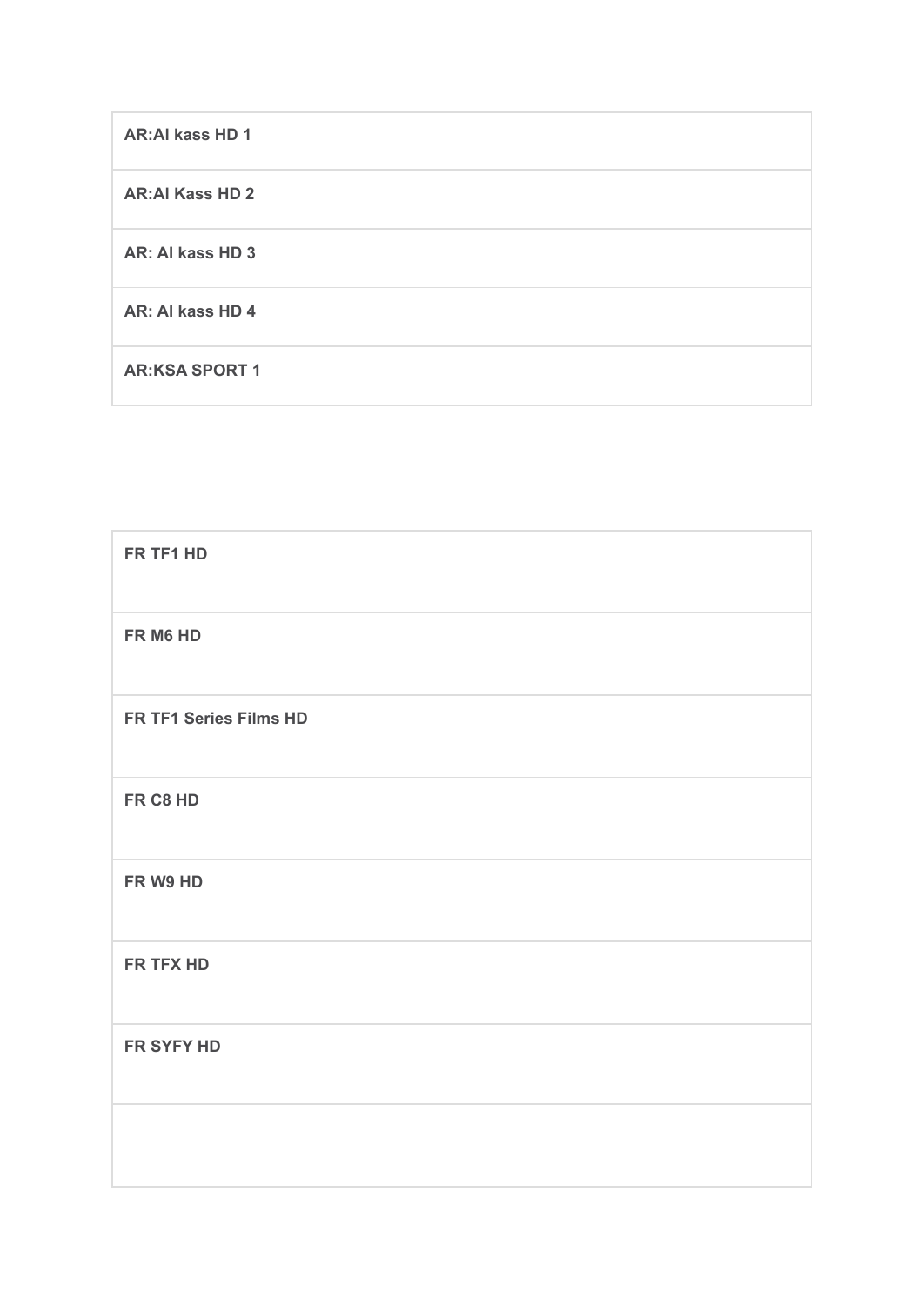| FR 6TER HD                 |
|----------------------------|
| FR 13EME RUE HD            |
| FR CHERIE 25 HD            |
| FR CANAL+ HD               |
| <b>CANAL+ DECALE HD</b>    |
| <b>FR CANAL+ FAMILY HD</b> |
| <b>FR CANAL+ SERIE HD</b>  |
| <b>FR CANAL+ CINEMA HD</b> |
|                            |
| FR FRANCE O HD             |
| FR FRANCE 2 HD             |
| FR FRANCE 3 HD             |
| FR FRANCE 4 HD             |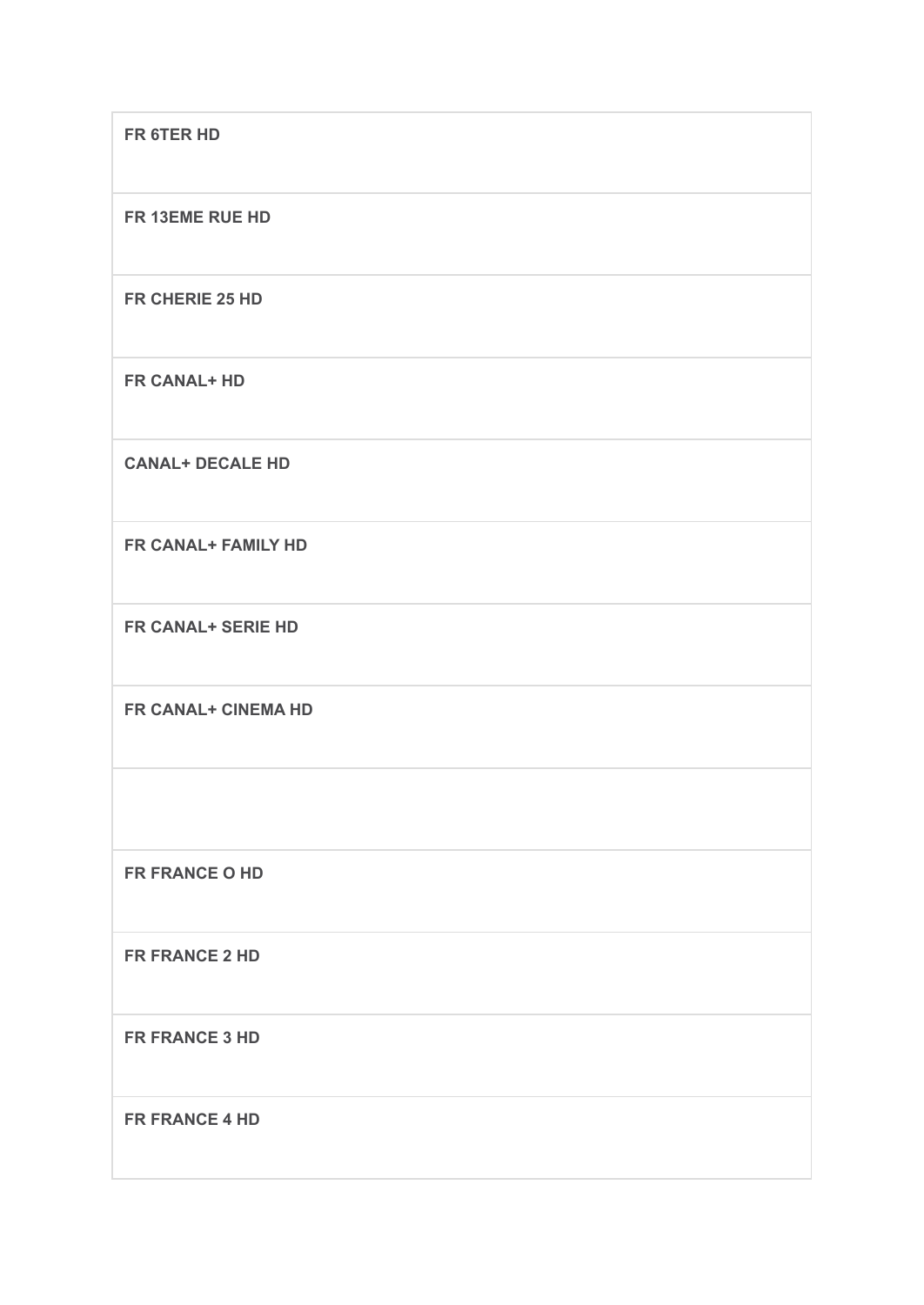| FR FRANCE 5 HD         |
|------------------------|
| FR CANAL NEWS HD       |
| FR FRANCE INFO HD      |
| <b>FR:FRANCE 24 HD</b> |
|                        |
| FR MELODY TV           |
| <b>FR MTV LIVE</b>     |
| FR ALSACE 20           |
| <b>FR GRAND LILLE</b>  |
| <b>FRTV5 MONDE</b>     |
| <b>FRPOLARS Plus</b>   |
| <b>FRROUGE TV</b>      |
| FR: ELLE GIRL HD       |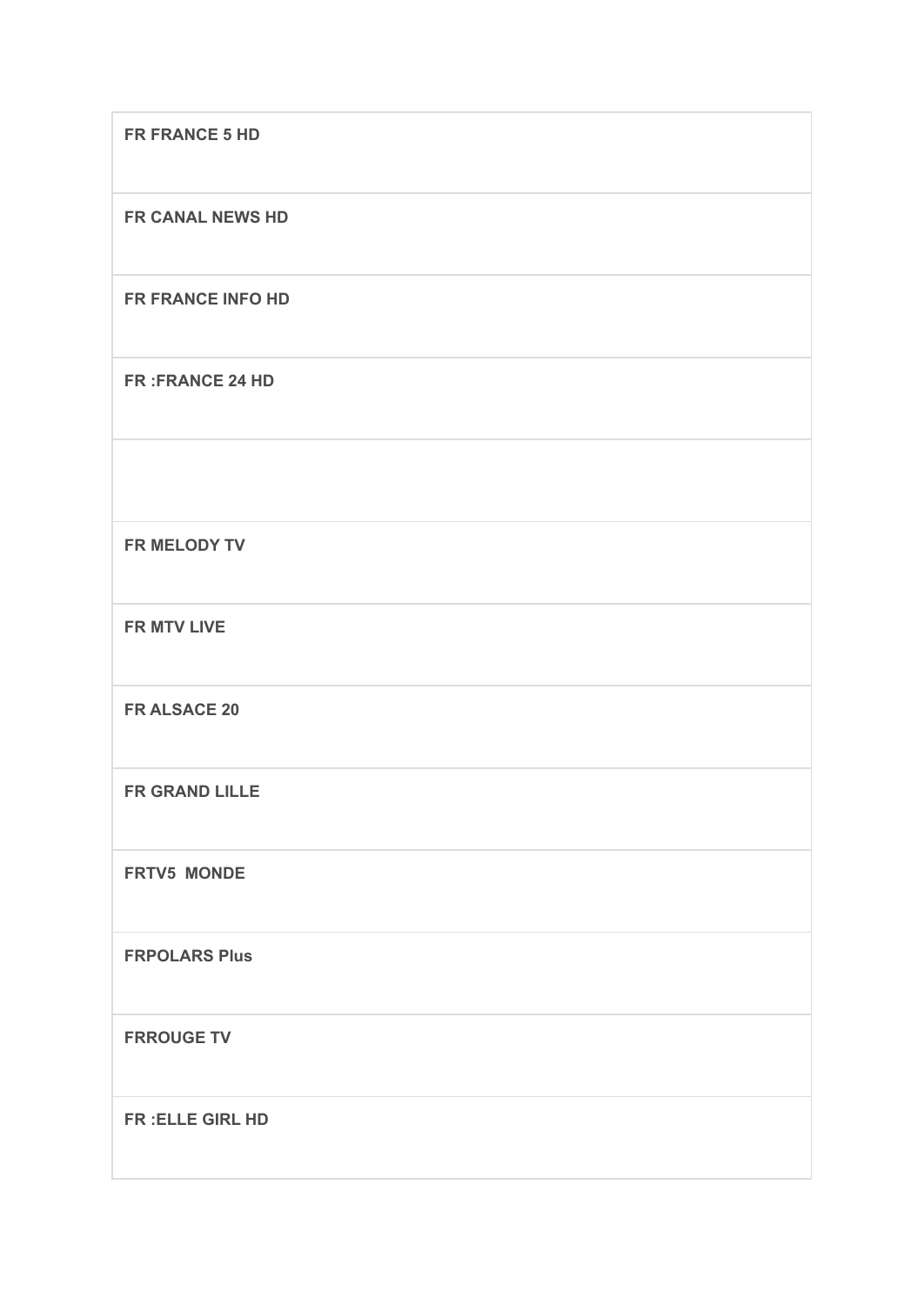| FR: CANAL PLAY 1 HD        |
|----------------------------|
| <b>fR: CANAL PLAY 2 HD</b> |
| <b>FR: CANAL PLAY 3 HD</b> |
| FR: CANAL PLAY 4 HD        |
| <b>FR: CANAL PLAY 5 HD</b> |
| FR: CANAL PLAY 6 HD        |
| FR: CANAL PLAY 7 HD        |
| <b>FR: CANAL PLAY 8 HD</b> |
| <b>FR: CANAL PLAY 9 HD</b> |
| FR: CANAL PLAY 10 HD       |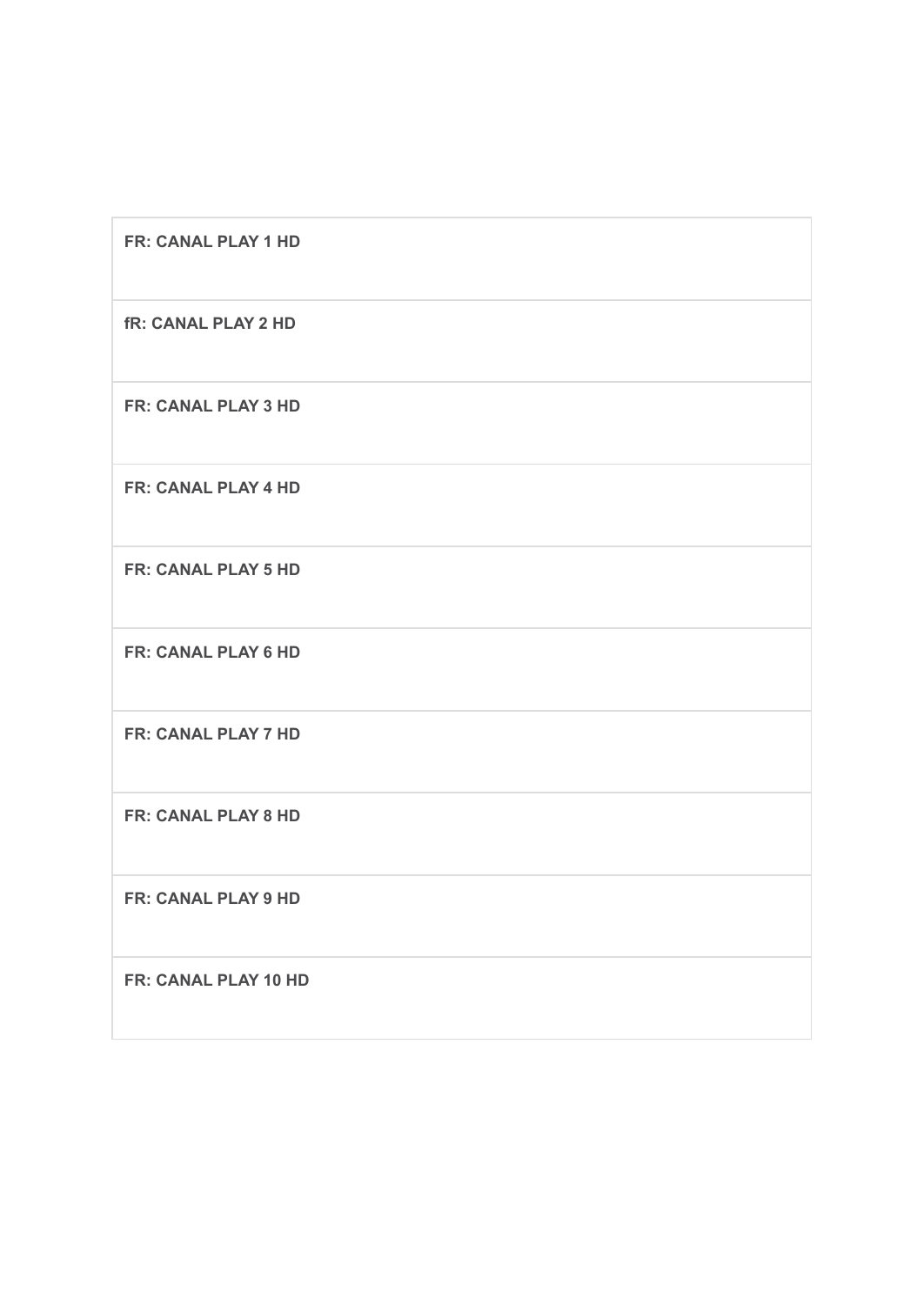| FR DISCOVERY ID                |
|--------------------------------|
| FR DISCOVERY FAMILLY           |
| FR TREK HD                     |
| <b>EQUIDA LIVE HD</b>          |
| FR DISCOVERY HD                |
| <b>FR SCIENCE &amp; VIE HD</b> |
| FR CHASSE & PECHE HD           |
| FR TOUTE L'HISTOIRE HD         |
| FR NATIONAL GEO WILD HD        |
| <b>FR PLANETE A&amp;E HD</b>   |
| FR PLANET CI HD                |
| FR Å"MC DECOVERTE.HD           |
| <b>FR MANGAS.HD</b>            |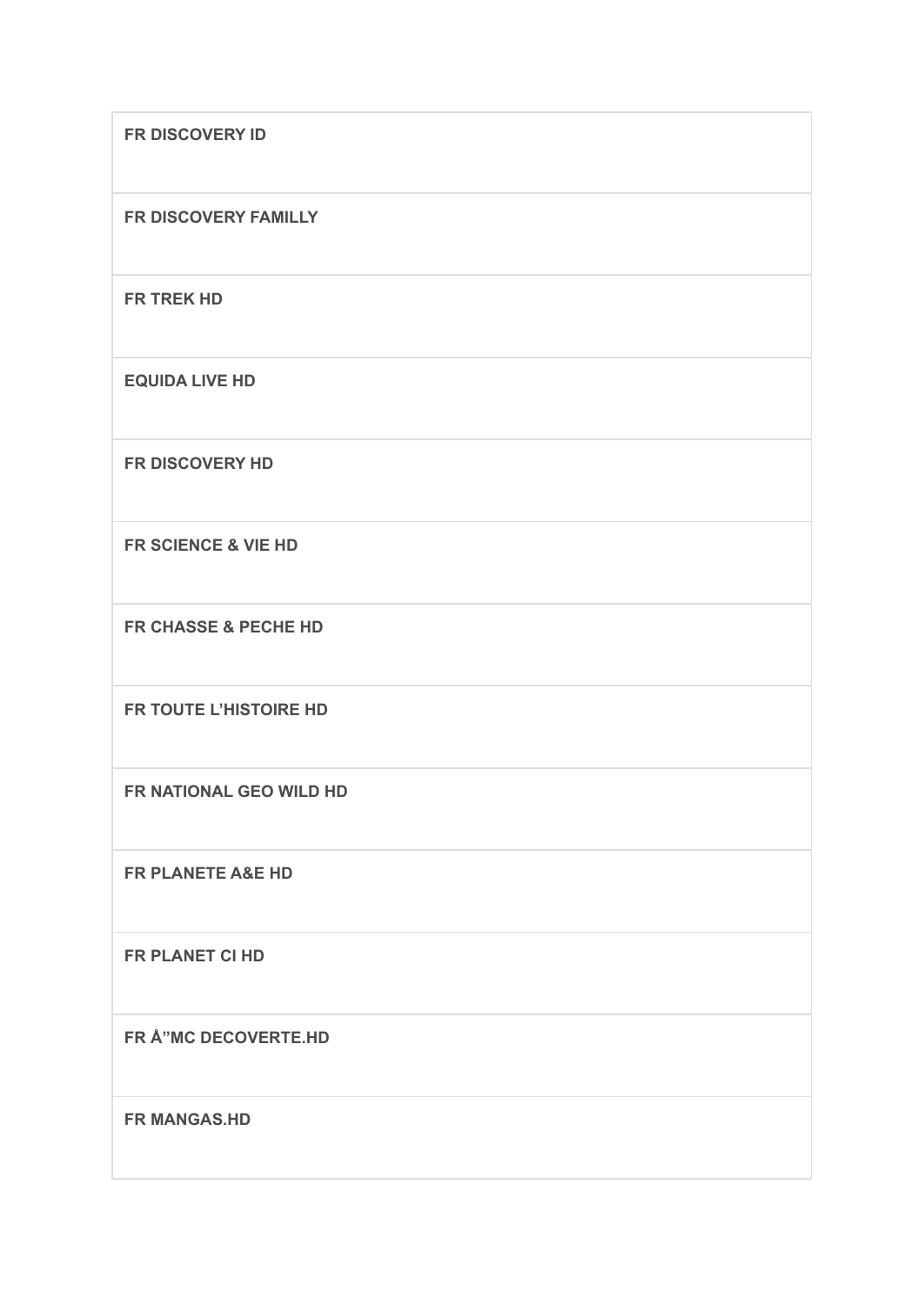| <b>FR SEASON HD</b>     |
|-------------------------|
| FR HISTOIRE HD          |
| FR DISCOVERY SCIENCE HD |
| <b>FR ANIMAUX HD</b>    |
| FR NATIONAL GEO HD      |
| FR PLANET HD            |
| <b>FR USHUAIA TV HD</b> |
| FR VOYAGE TV HD         |

| FR PIWI +         |  |  |
|-------------------|--|--|
| <b>FR TOONAMI</b> |  |  |
| <b>FRTIJI.HD</b>  |  |  |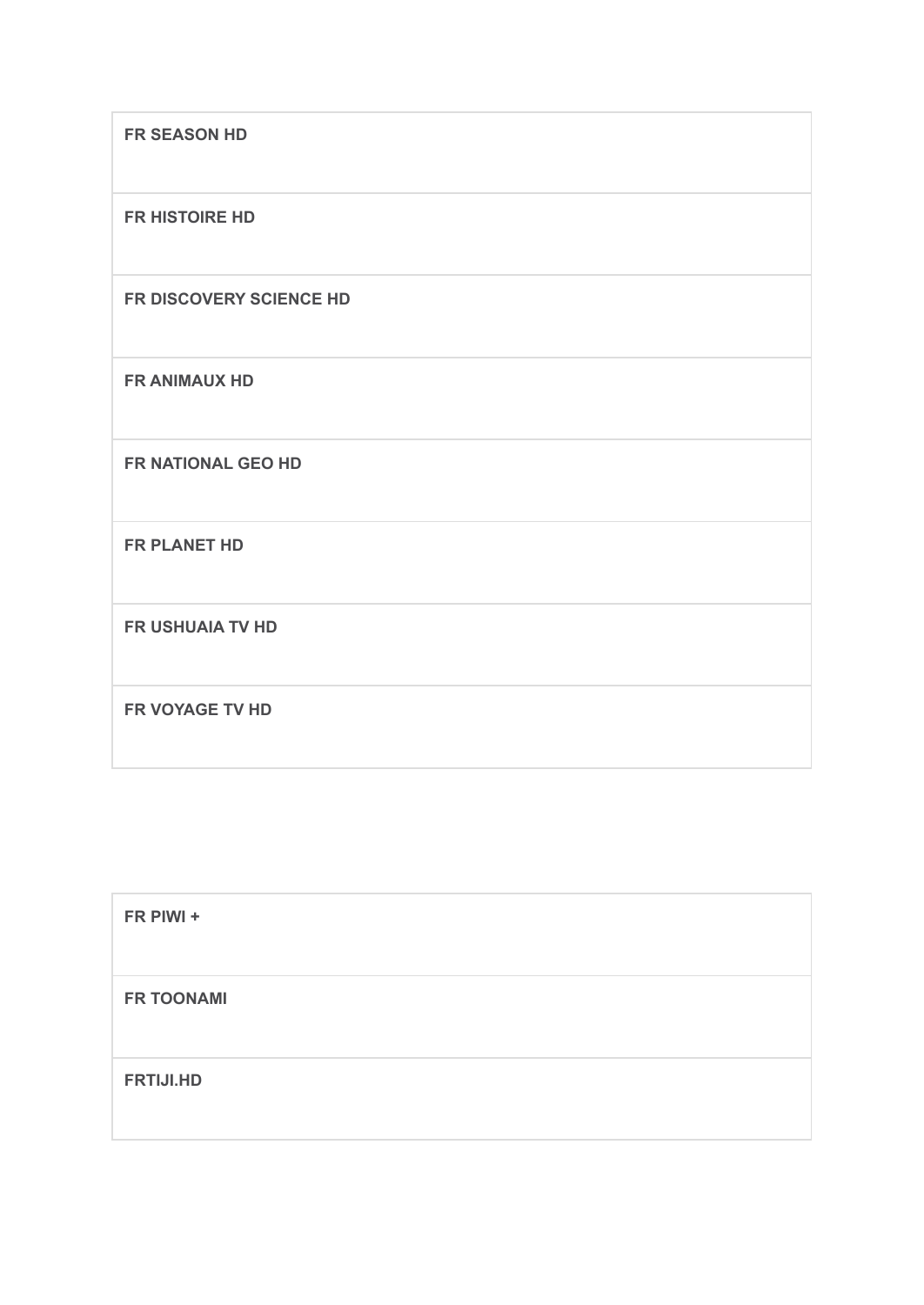| FR GULLI HD                |
|----------------------------|
| <b>FR BOING HD</b>         |
| <b>FR CANALJ HD</b>        |
| FR GAME ONE HD             |
| <b>FR:DISNEY.XD.HD</b>     |
| FR DISNEY CINEMA.HD        |
| FR:CARTOON.NETWORK.HD      |
| FR NICKELODEON HD          |
| FR NICKELODEON JUNIOR HD   |
| FR DISNEY.CHANNEL          |
| <b>FR DISNEY JUNIOR HD</b> |
| <b>FR BoomeRang</b>        |
| FR TELETOON+ HD            |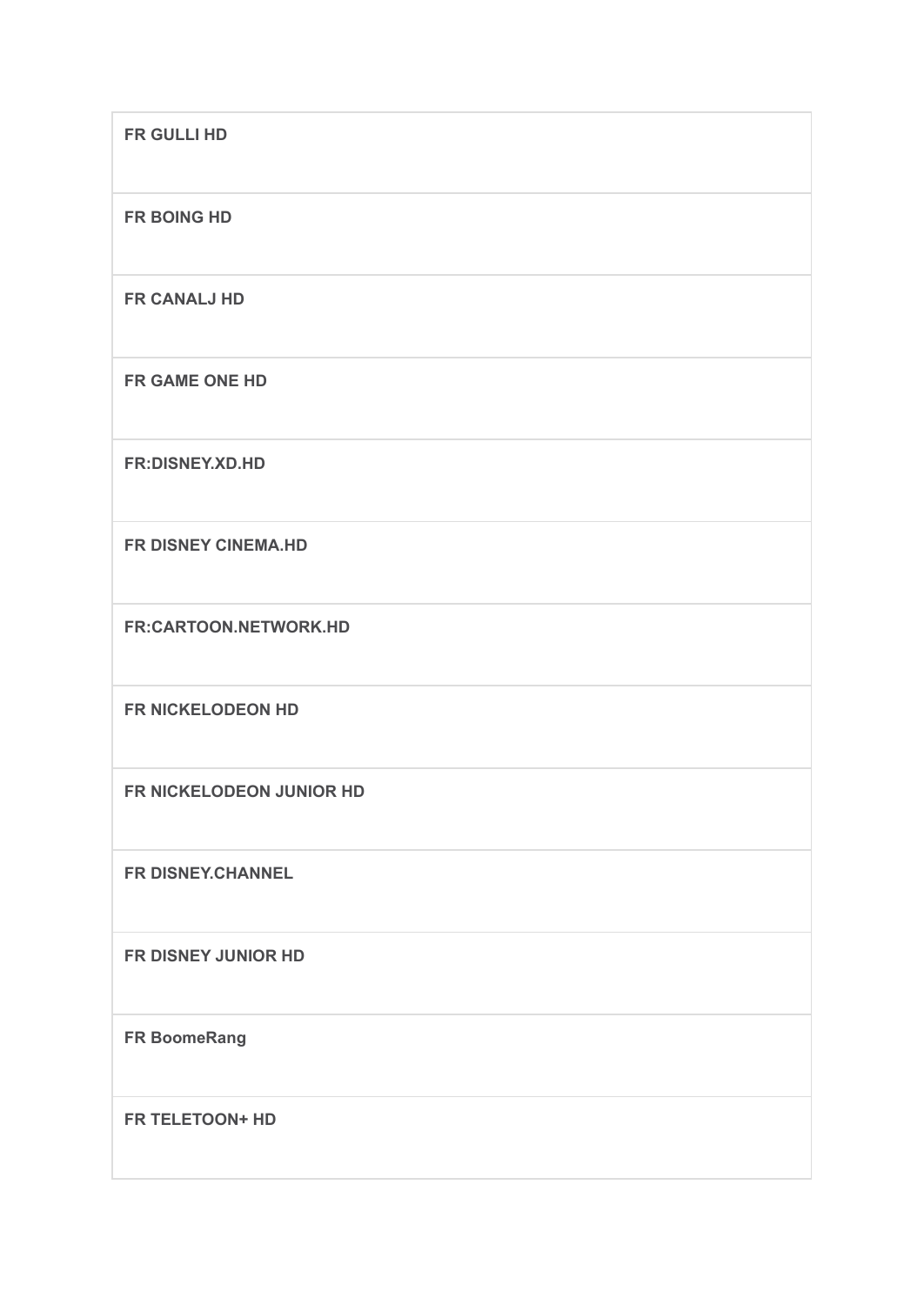| FR belN Sport 1 HD |  |  |
|--------------------|--|--|
| FR belN Sport 2 HD |  |  |
| FR belN Sport 3 HD |  |  |
| <b>FR NEUTICAL</b> |  |  |
|                    |  |  |
|                    |  |  |
|                    |  |  |
|                    |  |  |
|                    |  |  |
|                    |  |  |
|                    |  |  |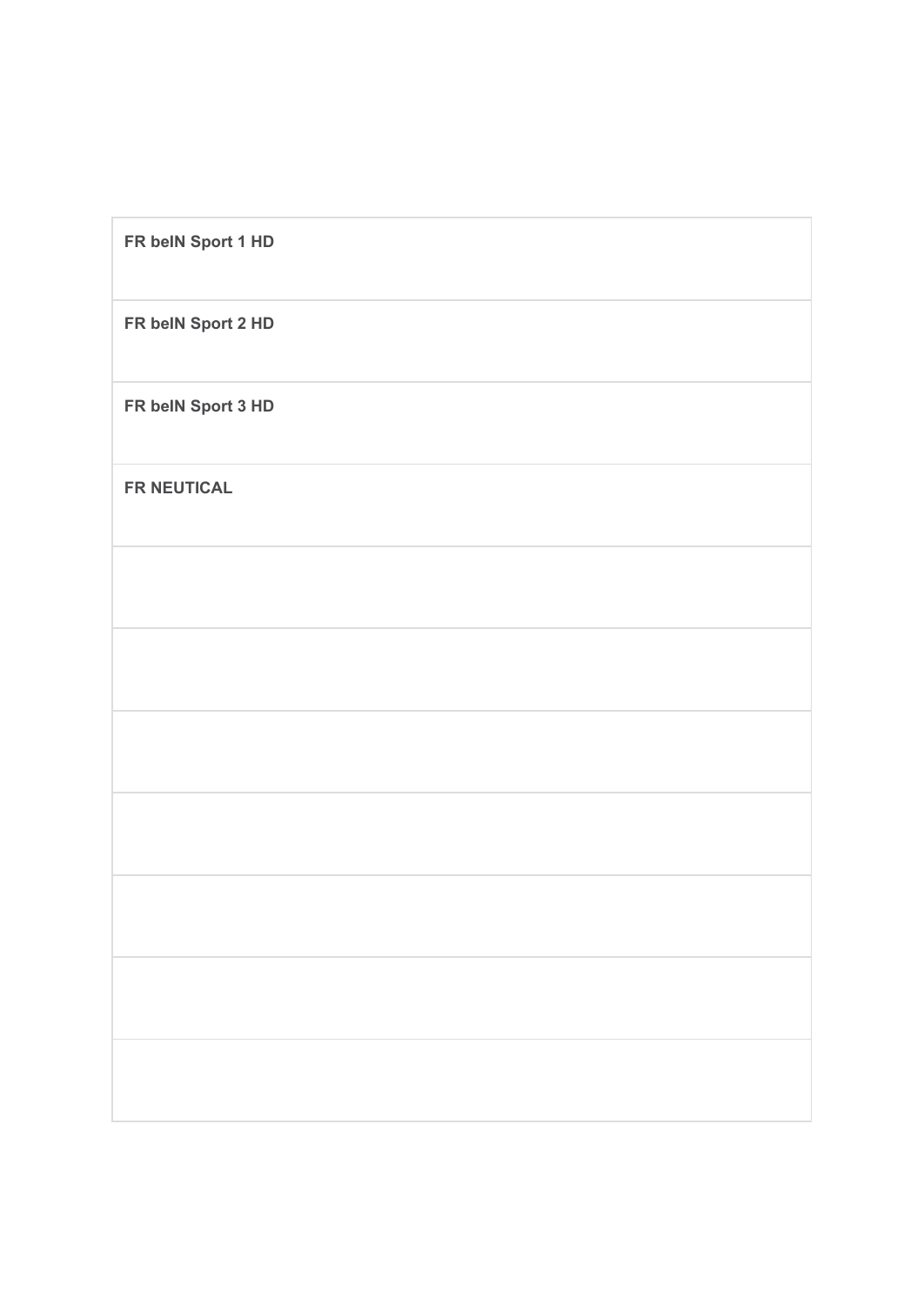|  | ٧ |  |  |
|--|---|--|--|
|--|---|--|--|

**FR EXTREME SPORTS**

**FR GOLF**

**FR BeIN Sports MAX 4 HD**

**FR BeIN Sports MAX 5 HD**

**FR BeIN Sports MAX 6 HD**

**FR BeIN Sports MAX 7 HD**

**FR BeIN Sports MAX 8 HD**

**FR BeIN Sports MAX 9 HD**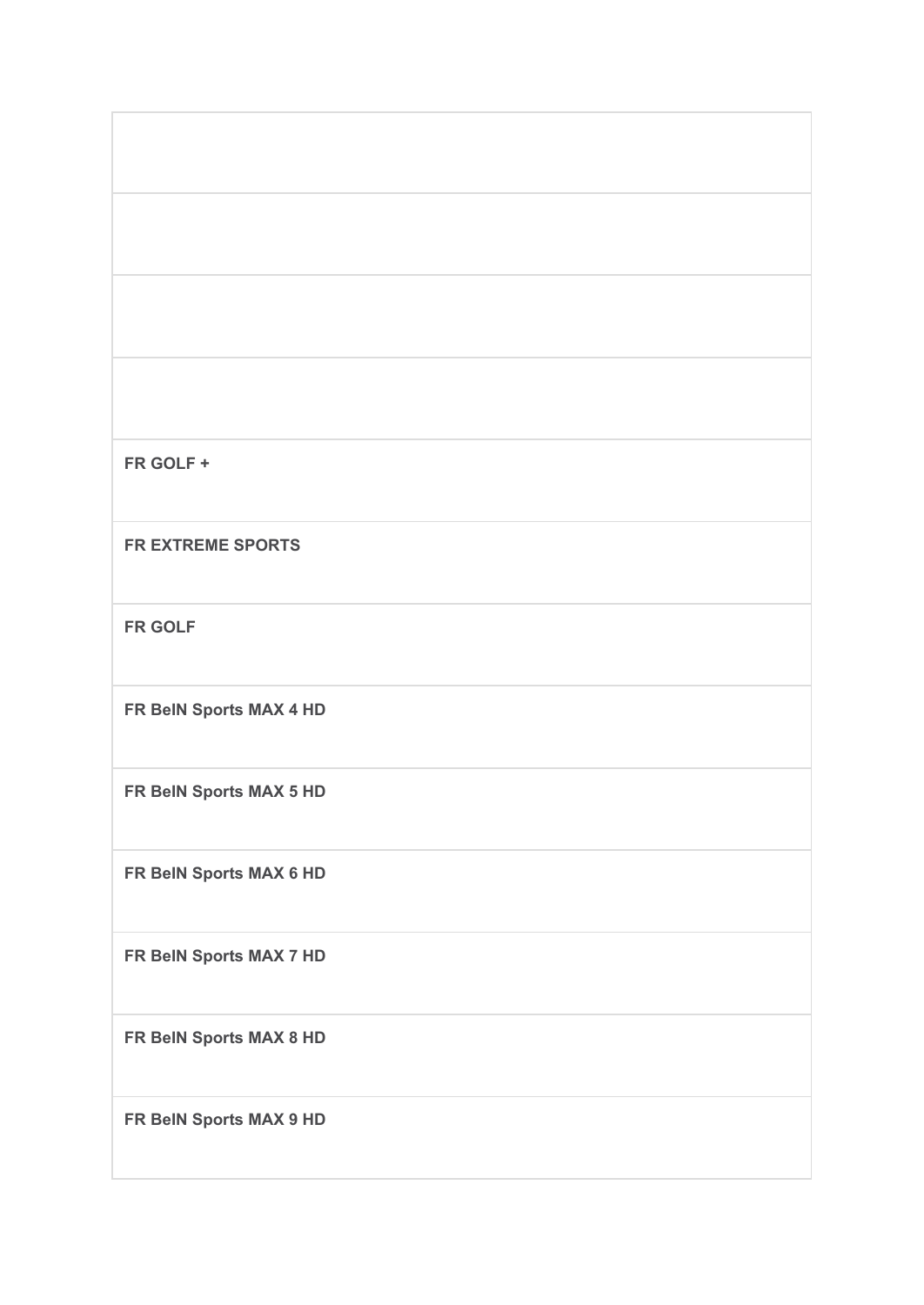| FR BeIN Sports MAX 10 HD |
|--------------------------|
| FRL'EQUIPE21             |
| <b>FR Eurosport 2</b>    |
| <b>FR Eurosport 1</b>    |
| FRInfoSport+             |

| <b>JBE La Trois</b>  |
|----------------------|
| <b>BE La Deux</b>    |
| <b>BE  La Une HD</b> |
| <b>BE KETNET</b>     |
| <b>BE FACE</b>       |
| <b>BE AB3 HD</b>     |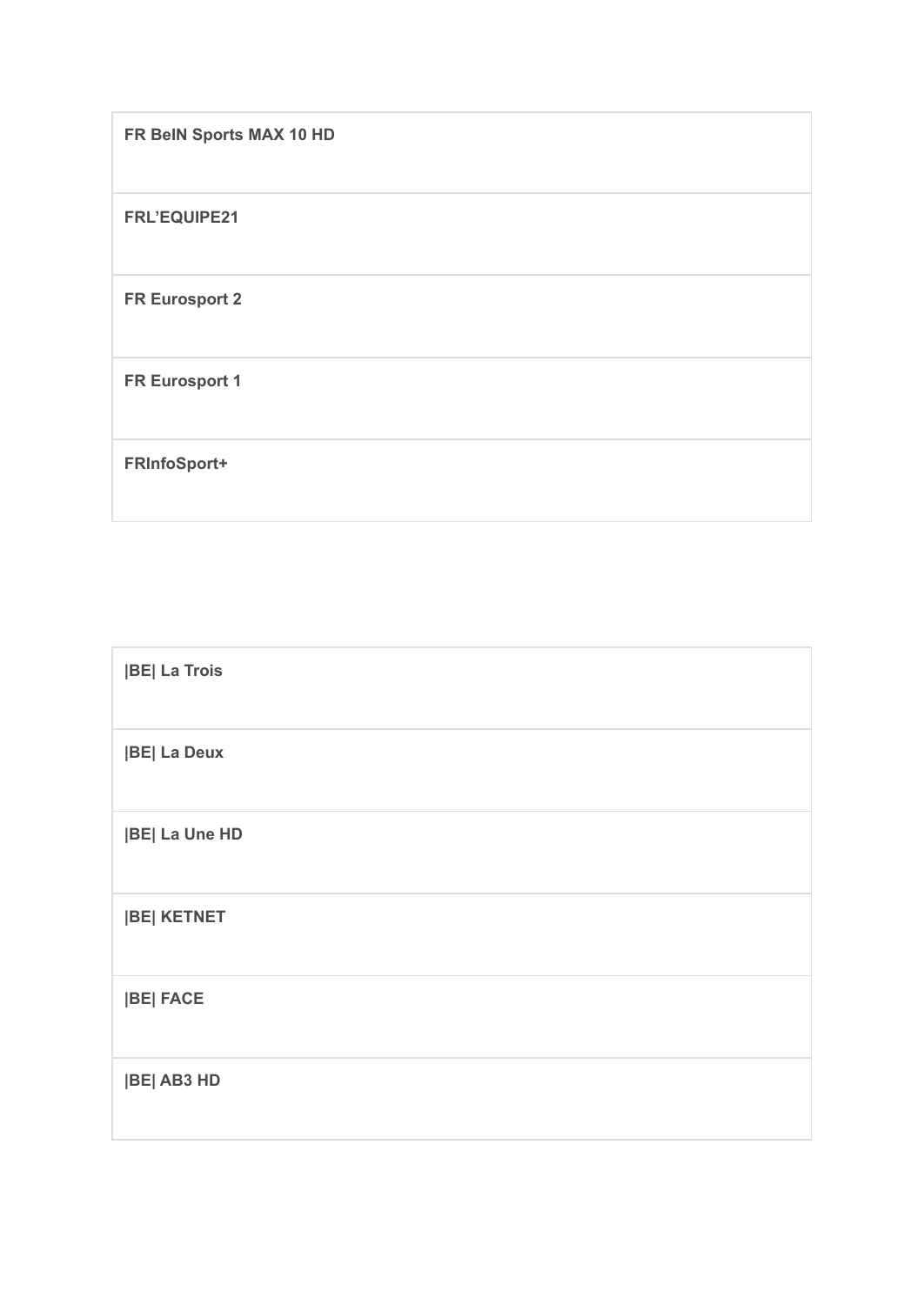| <b>BE VIER HD</b>         |
|---------------------------|
| <b>BE RTL CLUB</b>        |
| <b>BE PLUG RTL</b>        |
| <b>BE RTL Tvi HD</b>      |
| <b>BE RTL LU HD*</b>      |
| <b>BE VTM HD BE</b>       |
| <b> BE  VTM Kazoom BE</b> |
| <b>BE Canal C</b>         |
| <b> BE  CANAL ZOOM</b>    |
| <b>BE Canvas HD</b>       |
| <b>BE CAZ</b>             |
| <b>BE CINE KIDS</b>       |
| <b>BE VIJF</b>            |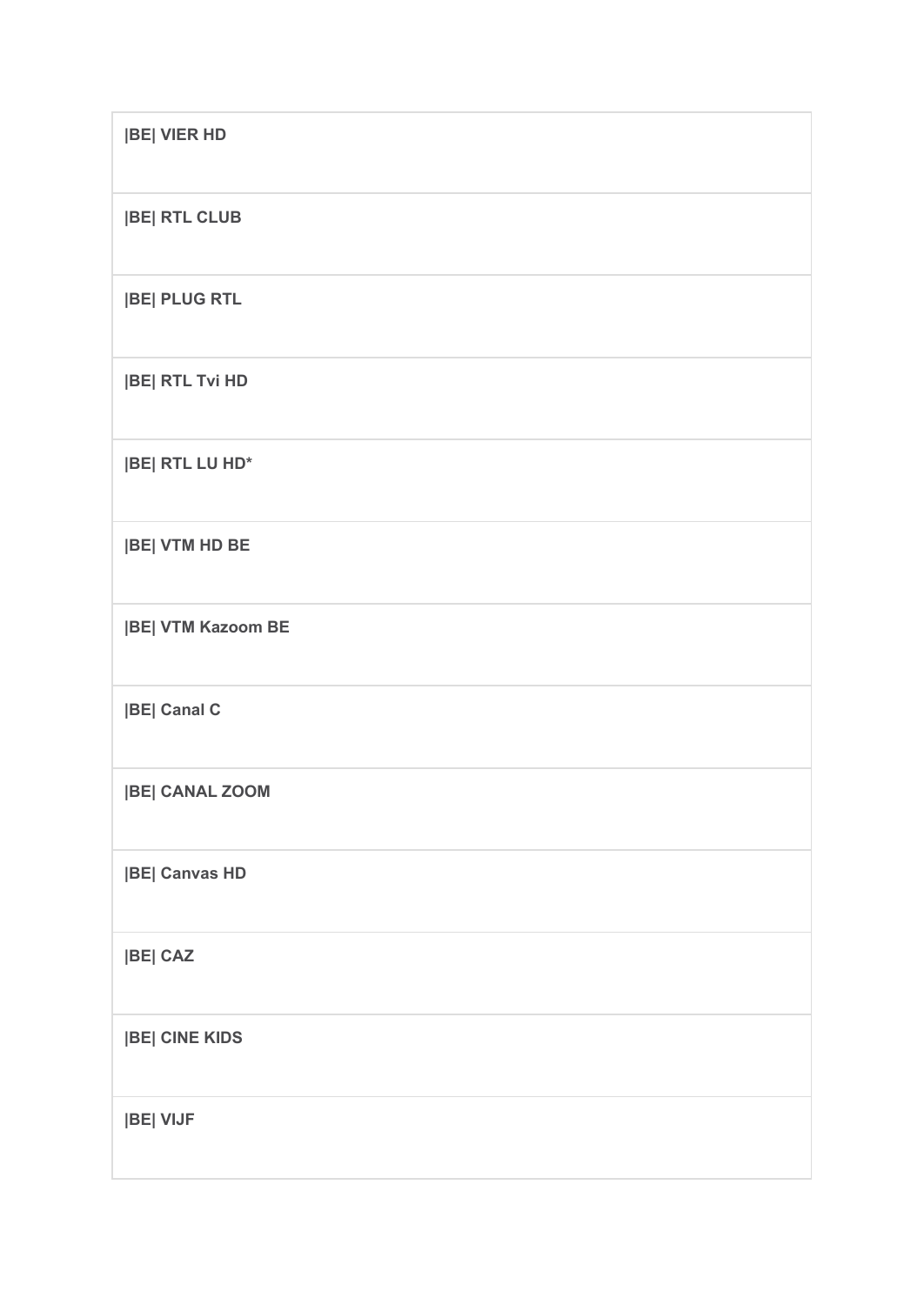**|BE| EDGE HD BE**

**|BE| D5 TV HD**

**|BE| VOO SPORT 1**

**|BE| ELEVEN SPORT 1 HD**

**|BE| ELEVEN SPORT 2 HD**

**|BE| MY COMEDY HD**

| E: RTL plus HD                |
|-------------------------------|
| <b>DE: Cartoon Network HD</b> |
| <b>DE: CRIME IND</b>          |
| DE: Das Erste HD              |
| <b>DE: DAZN 1 HD</b>          |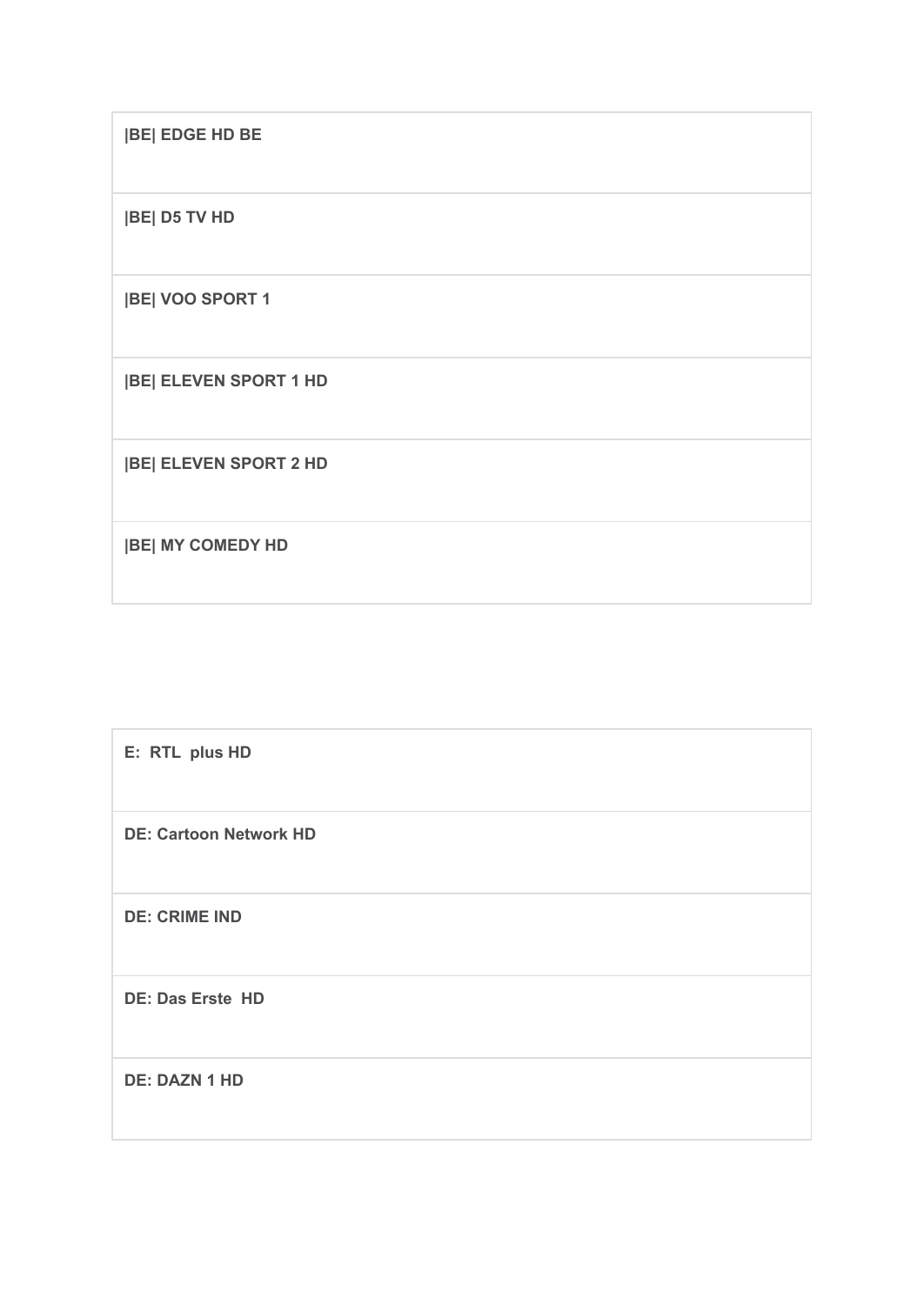| <b>DE: DAZN 2 HD</b>           |
|--------------------------------|
| DE: Discovery HD               |
| <b>DE: Disney Channel.HD</b>   |
| <b>DE: Disney Cinemagic.HD</b> |
| <b>DE: Disney Junior.HD</b>    |
| <b>DE: EUROSPORT 1 HD</b>      |
| <b>DE: EUROSPORT 2 HD</b>      |
| <b>DE: KIKA HD</b>             |
| <b>DE: MAX Premiere 1 HD</b>   |
| <b>DE: NAT GEO HD</b>          |
| <b>DE: NICKHD</b>              |
| <b>DE: ORF 1 HD</b>            |
| <b>DE: Anixe HD</b>            |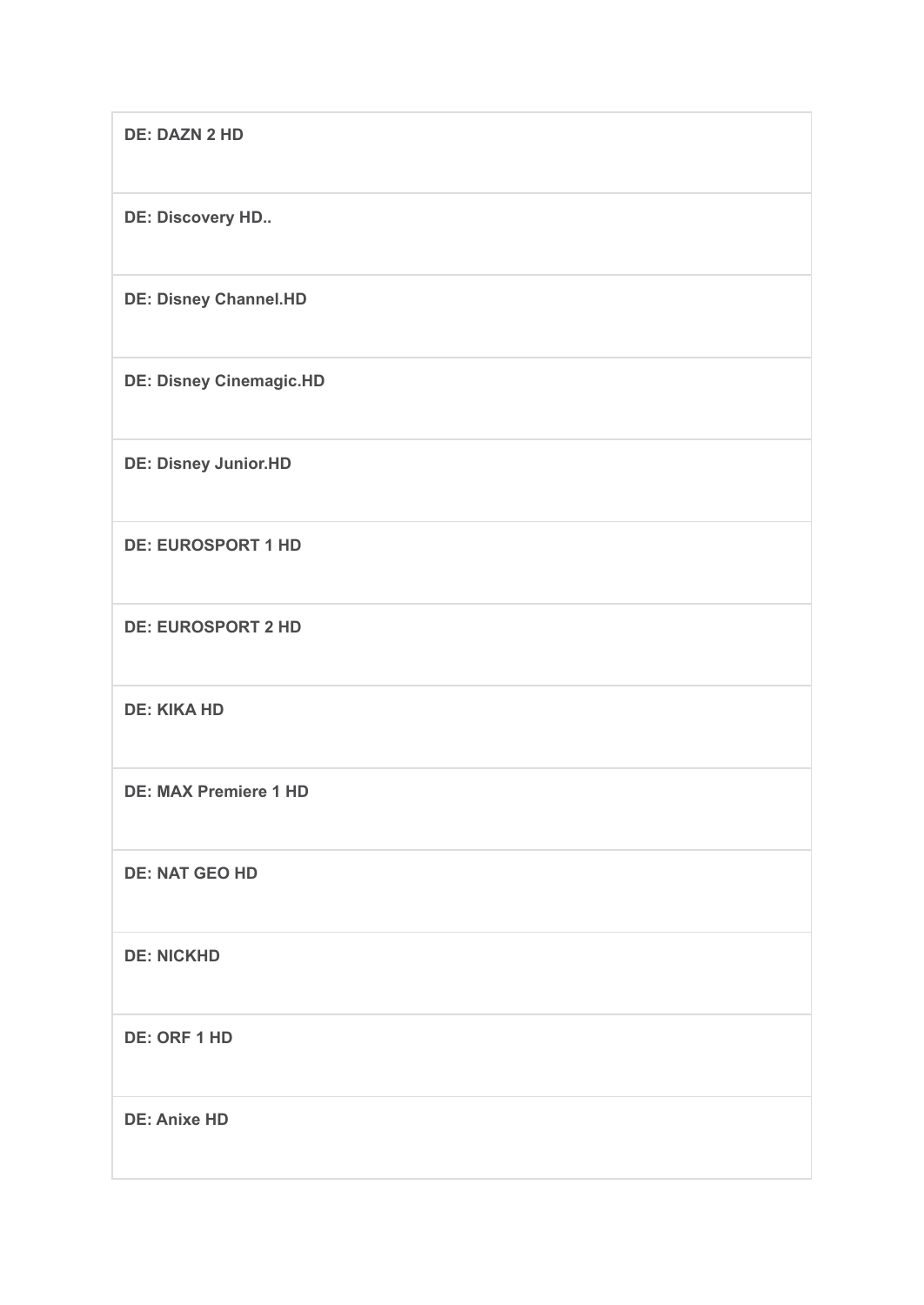| <b>DE: AXN</b>              |
|-----------------------------|
| <b>DE: BOOMERANG</b>        |
| <b>DE: ORF SPORT HD</b>     |
| <b>DE: POPCORN SELECT 1</b> |
| <b>DE: POPCORN SELECT 2</b> |
| <b>DE: POPCORN SELECT 3</b> |
| <b>DE: POPCORN SELECT 4</b> |
| <b>DE: RTL CRIME HD</b>     |
| <b>DE: RTL HD</b>           |
| <b>DE: RTL II HD</b>        |
| <b>DE: RTL LIVING HD</b>    |
| <b>DE: RTL PASSION HD</b>   |
| <b>DE: Sky CINEMA 24 HD</b> |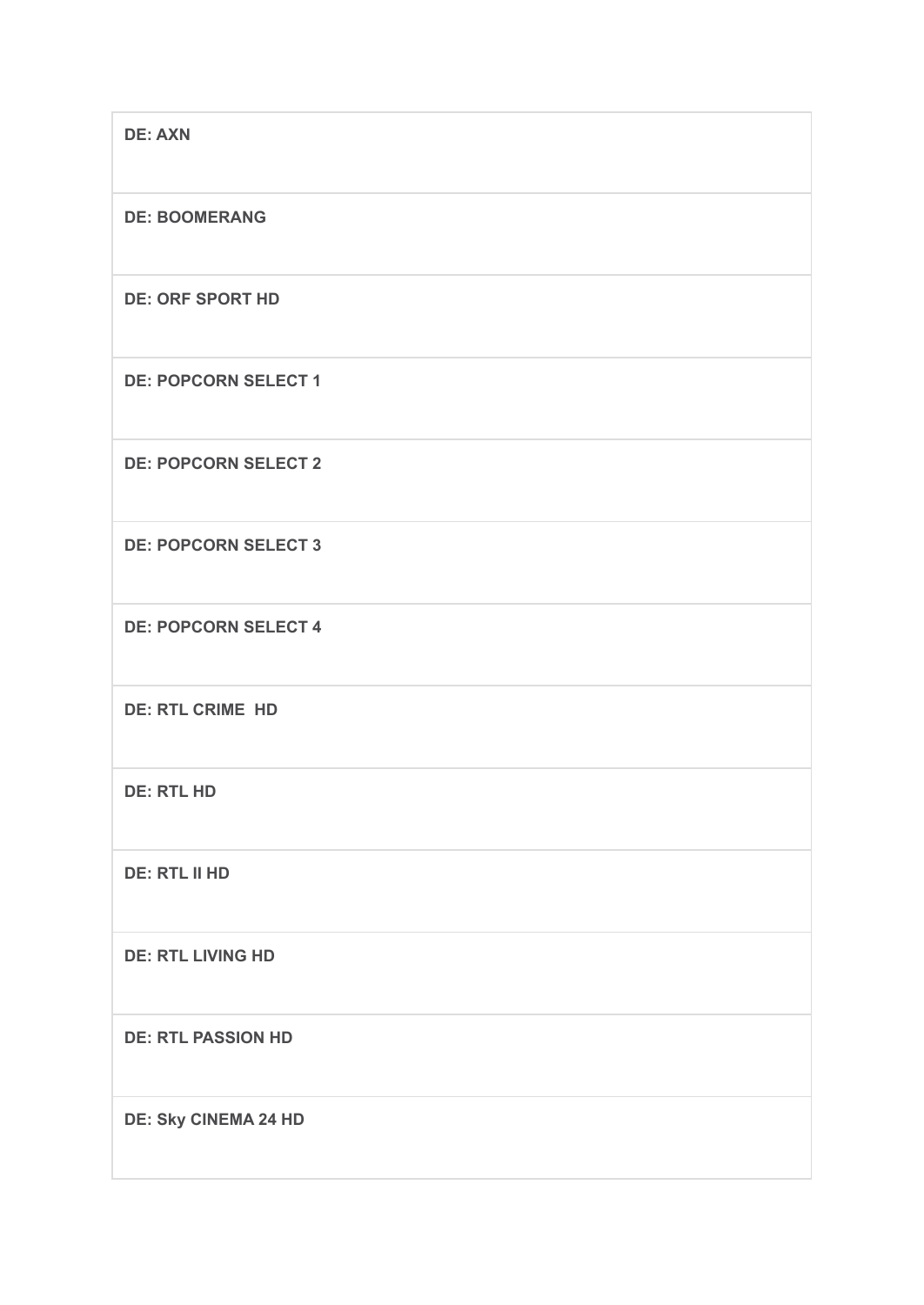**DE: SKY CINEMA ACTION HD**

**DE: SKY CINEMA ATLANTIC HD**

**DE: Sky CINEMA COMEDY HD**

**DE: Pro 7 HD**

**DE: SKY CINEMA EMOTION HD**

**DE: SKY CINEMA FAMILY HD**

**DE: SKY CINEMA HD**

**DE: SKY CINEMA HITS HD**

**DE: SKY CINEMA NOSTALGIE HD**

**DE: SKY 1**

**DE: SKY KRIMI HD**

**DE: SKY SPORT 1 HD**

**DE: Sky Sport 2**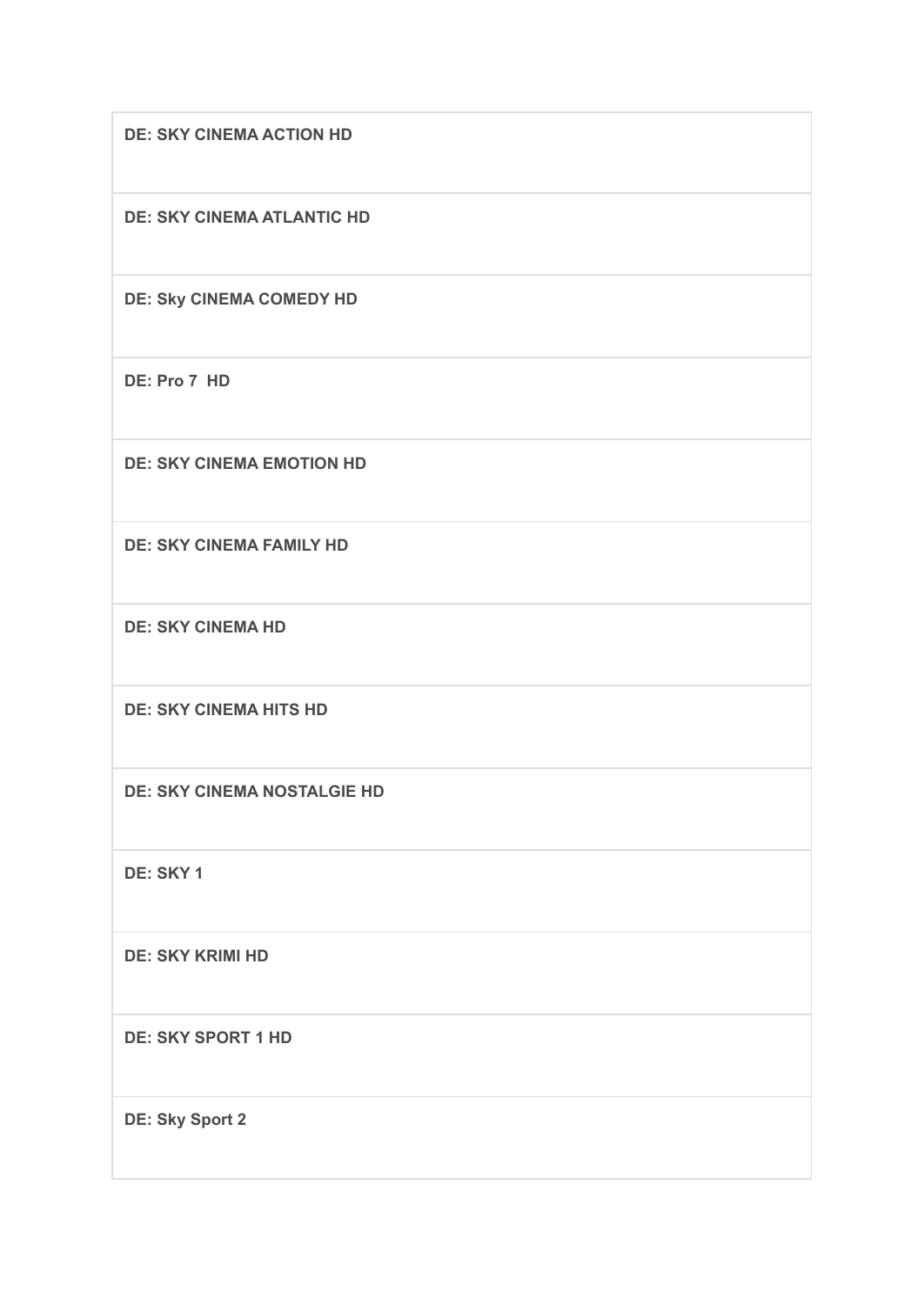| <b>DE: SKY SPORT BUNDESLIGA 1 HD</b> |
|--------------------------------------|
| <b>DE: SKY SPORT BUNDESLIGA 2 HD</b> |
| De: Spiegel Geschichte HD            |
| <b>DE: SYFY HD</b>                   |
| DE: TELE 5 HD                        |
| <b>DE: TNT Comedy HD</b>             |
| <b>DE: TNT SERIE</b>                 |
| <b>DE: ZDF HD</b>                    |
| DE: ZDF info HD                      |
| <b>DE:13th Street HD</b>             |
| <b>DE:HISTORY HD</b>                 |
| <b>DE:MAX Premiere 3 HD</b>          |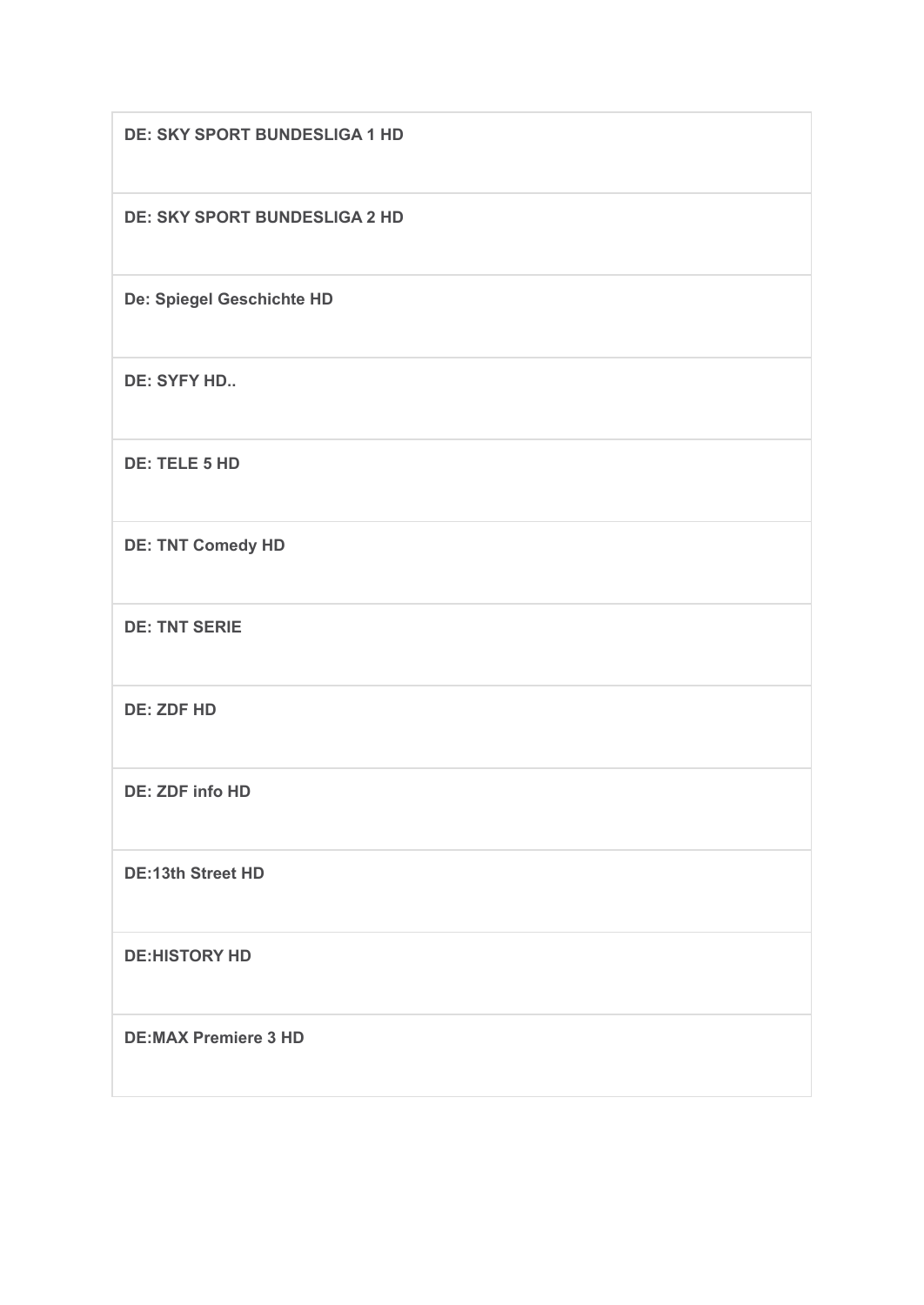| <b>ES:24 HORAS</b>      |
|-------------------------|
| <b>ES:A&amp;E</b>       |
| <b>ES:AMC ESP</b>       |
| <b>ES:AMC HD</b>        |
| <b>ES:ANTENA 3</b>      |
| <b>ES:ANTENA 3 HD</b>   |
| <b>ES:ATRESERIES HD</b> |
| <b>ES:AXN</b>           |
| <b>ES:AXN HD</b>        |
| <b>ES:AXN WHITE</b>     |
| <b>ES:AXN WHITE HD</b>  |
| <b>TV ESP</b>           |
| <b>ES:BARCA TV</b>      |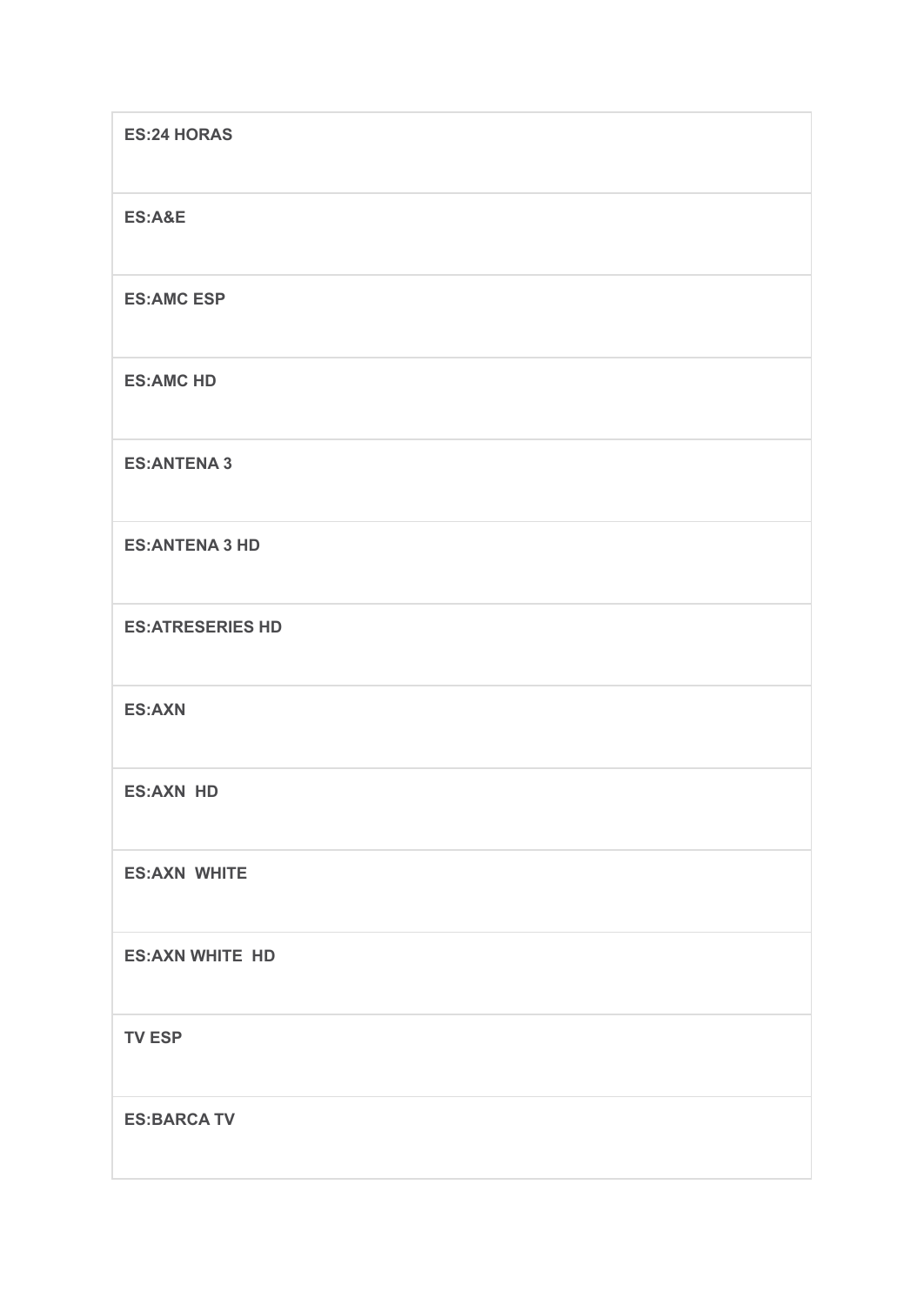| <b>ES:BEIN SPORT</b>      |
|---------------------------|
| <b>ES:BEIN SPORTS FHD</b> |
| <b>ES:BEIN SPORTS HD</b>  |
| <b>ES:BOING</b>           |
| <b>ES:CALLE 13</b>        |
| <b>ES:CALLE 13 HD</b>     |
| <b>ES:CANAL PANDA</b>     |
| <b>ES:CANAL DECASA</b>    |
| <b>ES:CANAL ODISEA</b>    |
| <b>ES:CANAL ORBE21</b>    |
| <b>ES:CANAL SUR A.</b>    |
| <b>ES:CAZA Y PESCA</b>    |
| <b>ES:CAZA Y PESCA HD</b> |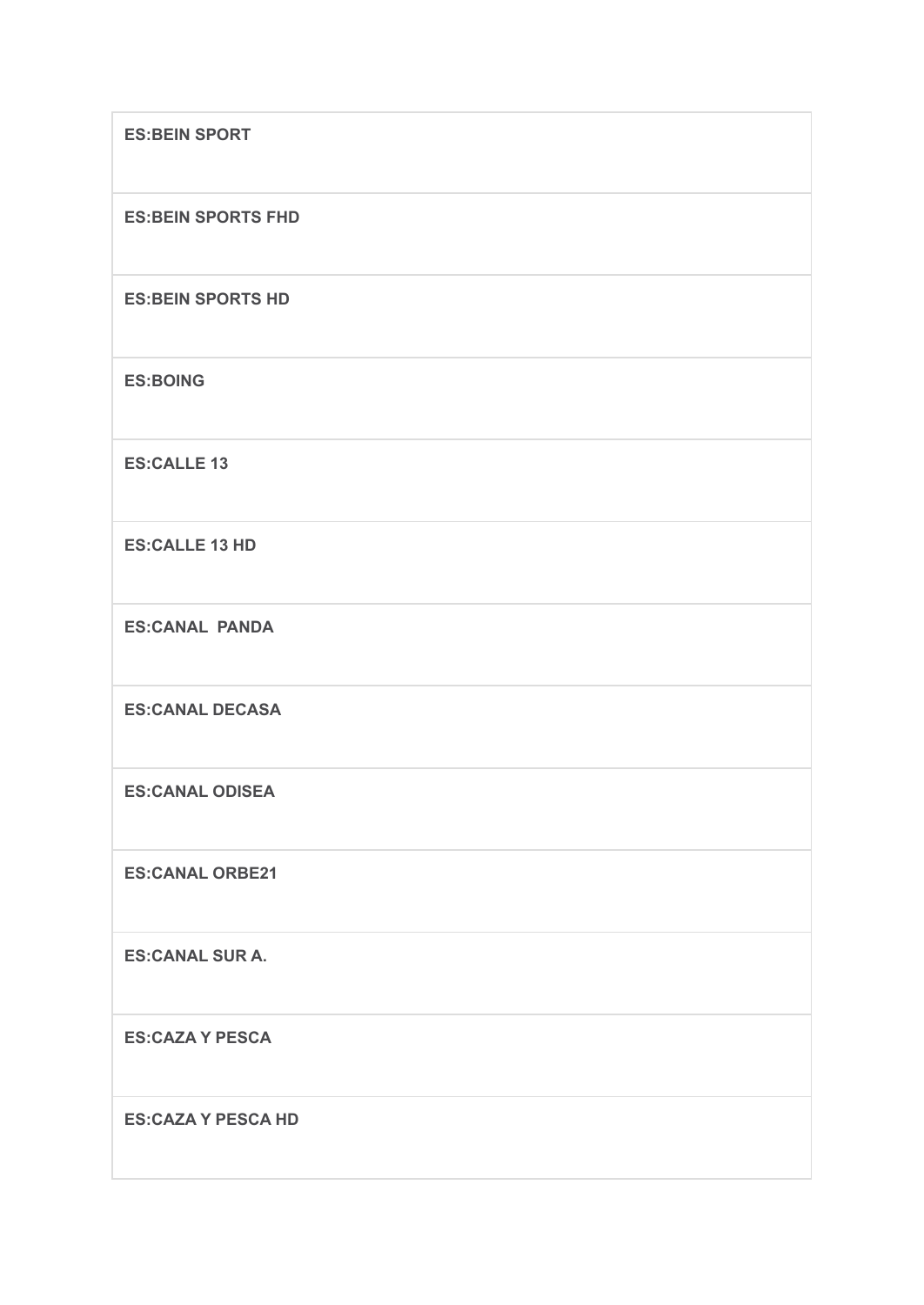| <b>ES:CLAN TVE</b>          |
|-----------------------------|
| <b>ES:CLASSICA</b>          |
| <b>ES:COMEDY CENTRAL HD</b> |
| <b>ES:COSMO</b>             |
| <b>ES:COSMO HD</b>          |
| <b>ES:CRIMEN INVES</b>      |
| <b>ES:CUATRO</b>            |
| <b>ES:CUATRO HD</b>         |
| <b>ES:DISCOVERY ESP</b>     |
| <b>ES:DISNEY CHANNEL</b>    |
| <b>ES:DISNEY JUNIOR</b>     |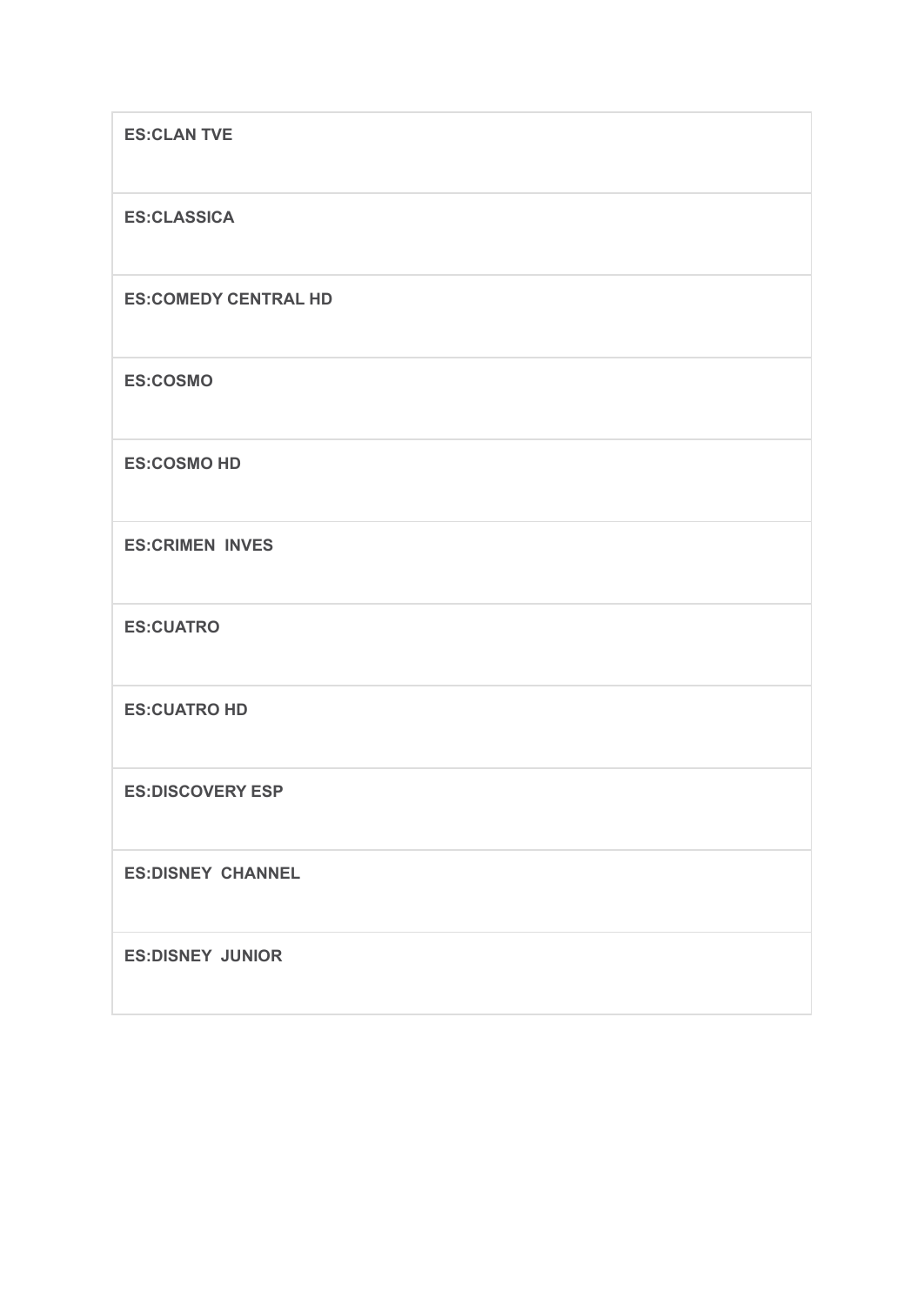| <b>NHK World</b>             |
|------------------------------|
| M <sub>2</sub> o Tv          |
| <b>IT: AUTOMOTO</b>          |
| <b>IT: CANALE 5 HD</b>       |
| <b>IT: CIELO</b>             |
| <b>IT: GIALLO</b>            |
| <b>IT: ITALIA 1 HD</b>       |
| IT: $L7$                     |
| <b>IT: MEDIASET 20 HD</b>    |
| <b>IT: MEDIASET EXTRA HD</b> |
| <b>IT: Premium Emotion</b>   |
| <b>IT: Premium Action</b>    |
| <b>IT: Premium Crime</b>     |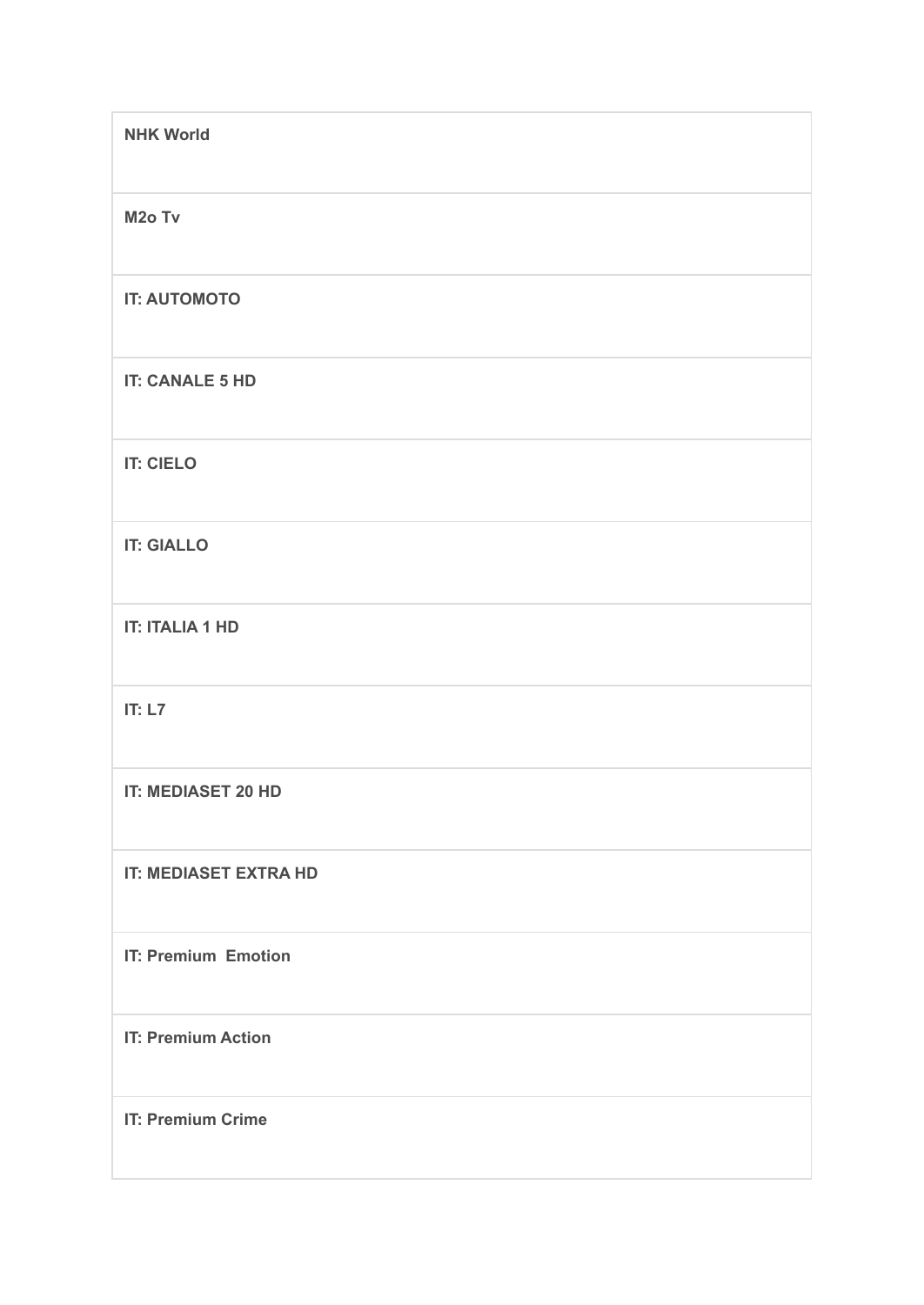| <b>IT: Premium Energy</b> |
|---------------------------|
| <b>IT: PREMIUM STORIE</b> |
| IT: RAI 4 HD              |
| IT: RAI 5 HD              |
| IT: TV 8                  |

| <b>TR: DIZI SMART HD</b>   |
|----------------------------|
| TR: EURO SPORT 1 HD        |
| TR: EURO SPORT 2 HD        |
| TR: FILMBOX HD   ADRENALIN |
| <b>TR: FOX CIRIME HD</b>   |
| TR: FOX TV                 |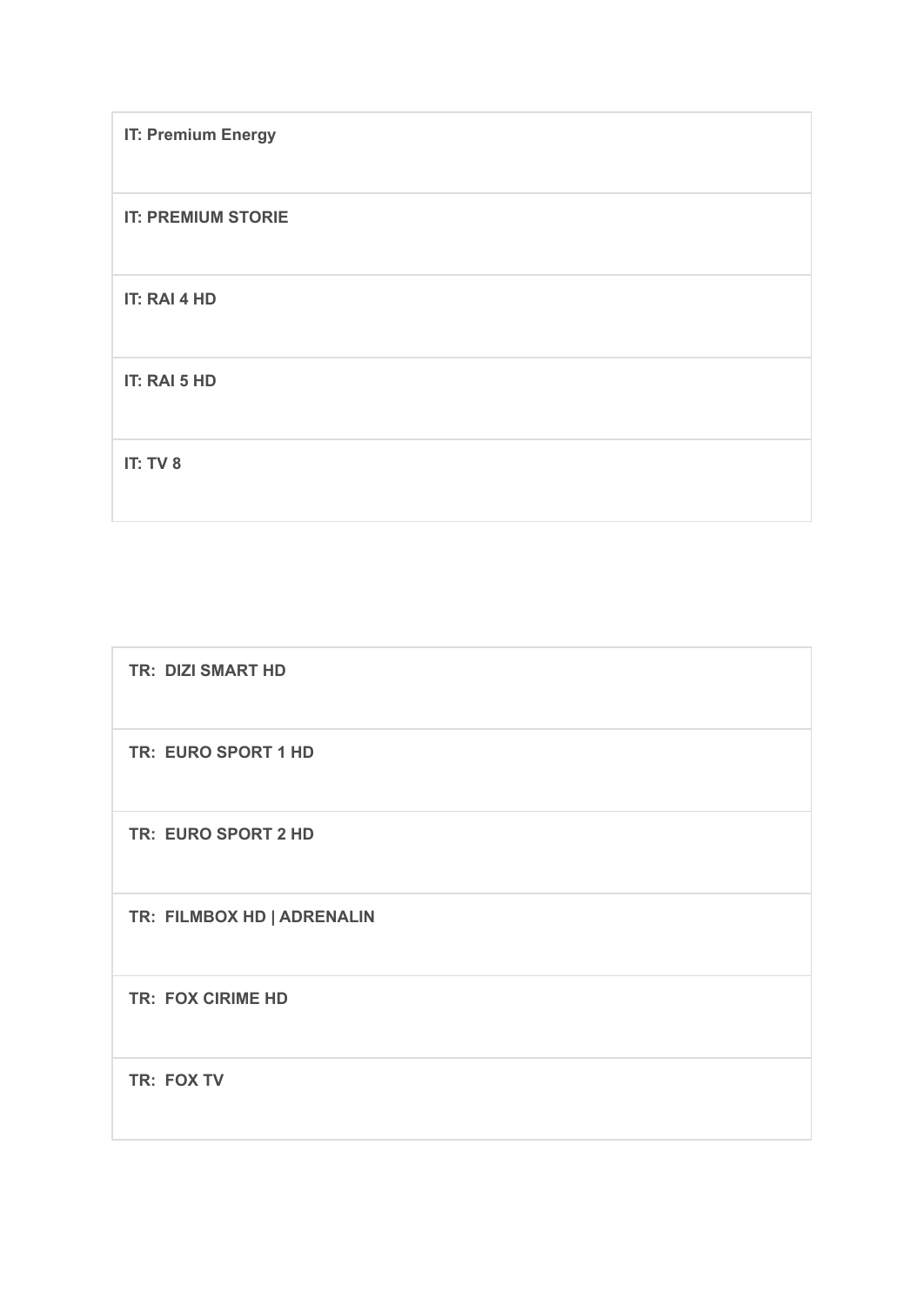**TR: FX HD**

**TR: KEMAL SUNAL TV**

**TR: MOVIESMART ACT?ON**

**TR: MOVIESMART ACTION**

**TR: MOVIESMART CLAS?C HD**

**TR: MOVIESMART CLASIC HD**

**TR: MOVIESMART FAMILY**

**TR: MOVIESMART FEST HD**

**TR: MOVIESMART GOLD HD**

**TR: MOVIESMART PLATIN**

**TR: MOVIESMART PLATIN 2 HD**

**TR: MOVIESMART PREMIUM 1 HD**

**TR: MOVIESMART TURK HD**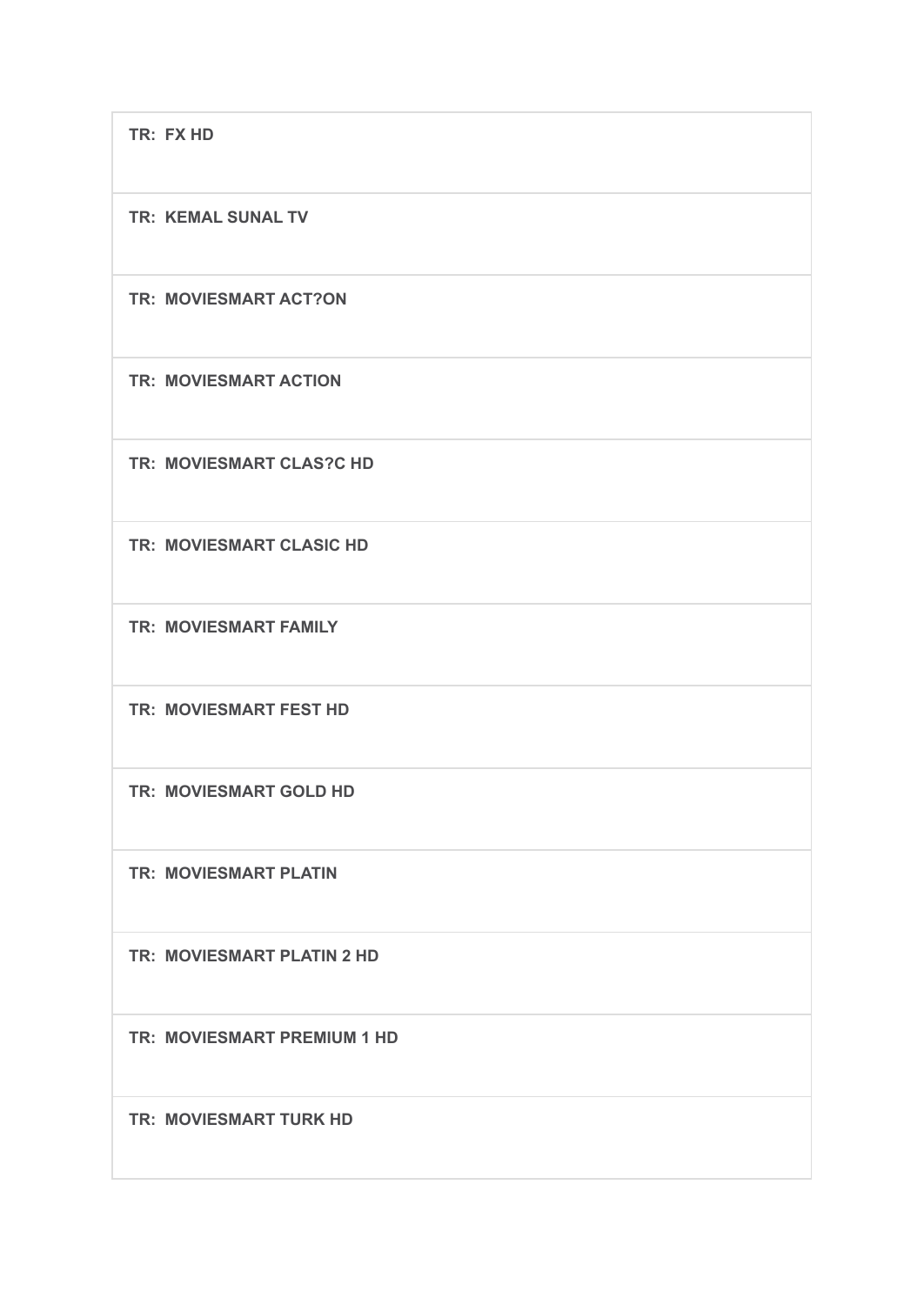**TR: S SPORT HD**

**TR: SARAN SPOR HD**

**TR: SINEMA TV 1 HD**

**TR: SINEMA TV 1001 HD**

**TR: SINEMA TV 2 HD**

**TR: SINEMA TV AILE HD**

**TR: SINEMA TV AKSIYON HD**

**TR: SINEMA TV COMEDY**

**TR: TIVIBU SPOR 1 HD**

**TR: TIVIBU SPOR 2 HD**

**TR: TIVIBU SPOR 3 HD**

**TR: TIVIBU SPOR 4 HD**

**TR: TVBU1 HD**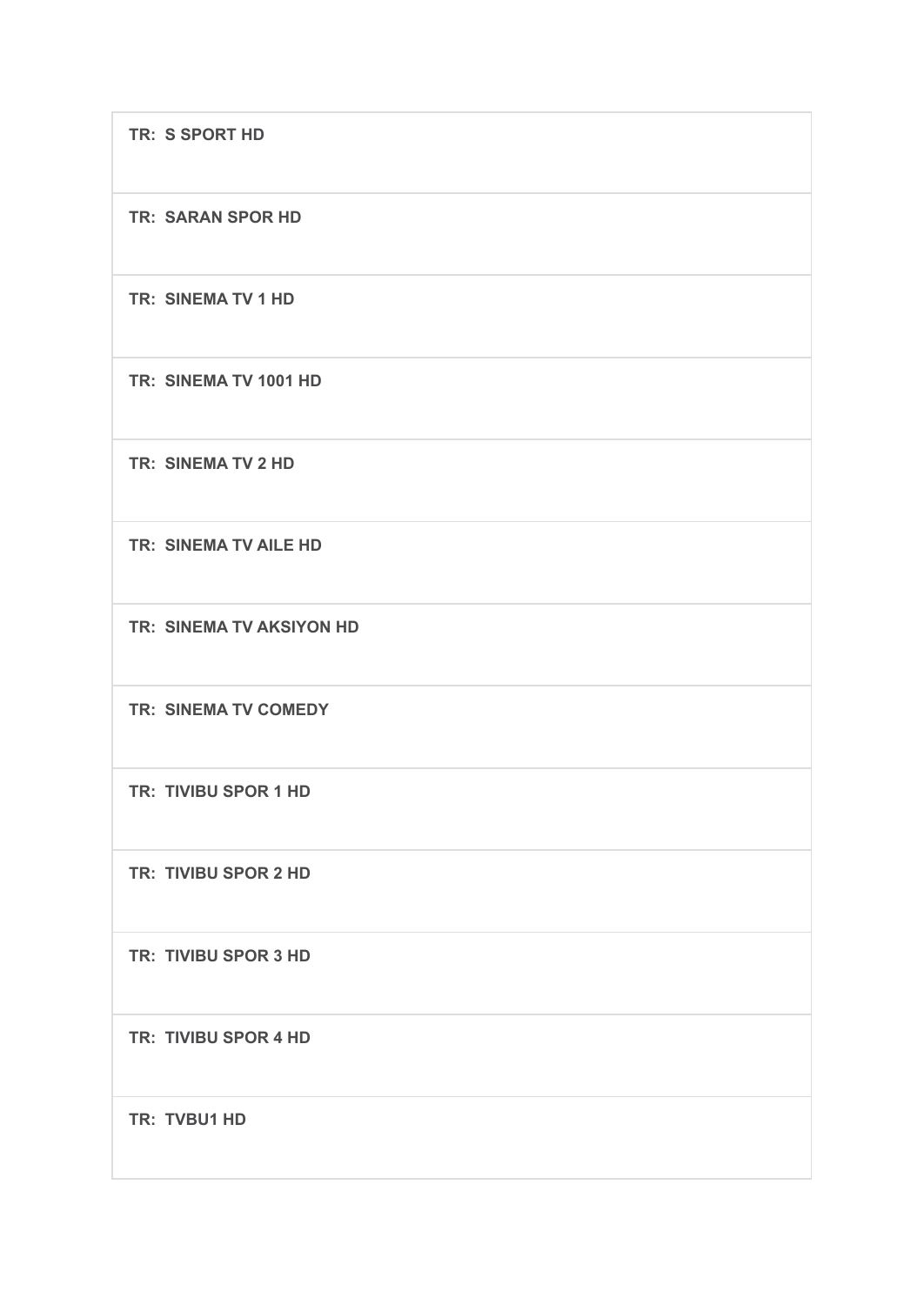| TR: TVBU2 HD                |
|-----------------------------|
| TR: TVBU3 HD                |
| TR: TVBU4 HD                |
| TR: A Haber HD Plus         |
| <b>TR: A2 HD</b>            |
| <b>TR: ANIMAL PLANET TR</b> |
| <b>TR: ATV</b>              |
| <b>TR: ATV HD</b>           |
| <b>TR: Atv HD Plus</b>      |
| TR: Baby First              |
| TR: Baby TV                 |
| <b>TR: BBC EARTH HD</b>     |
| TR: bein Mutfak.Gurme       |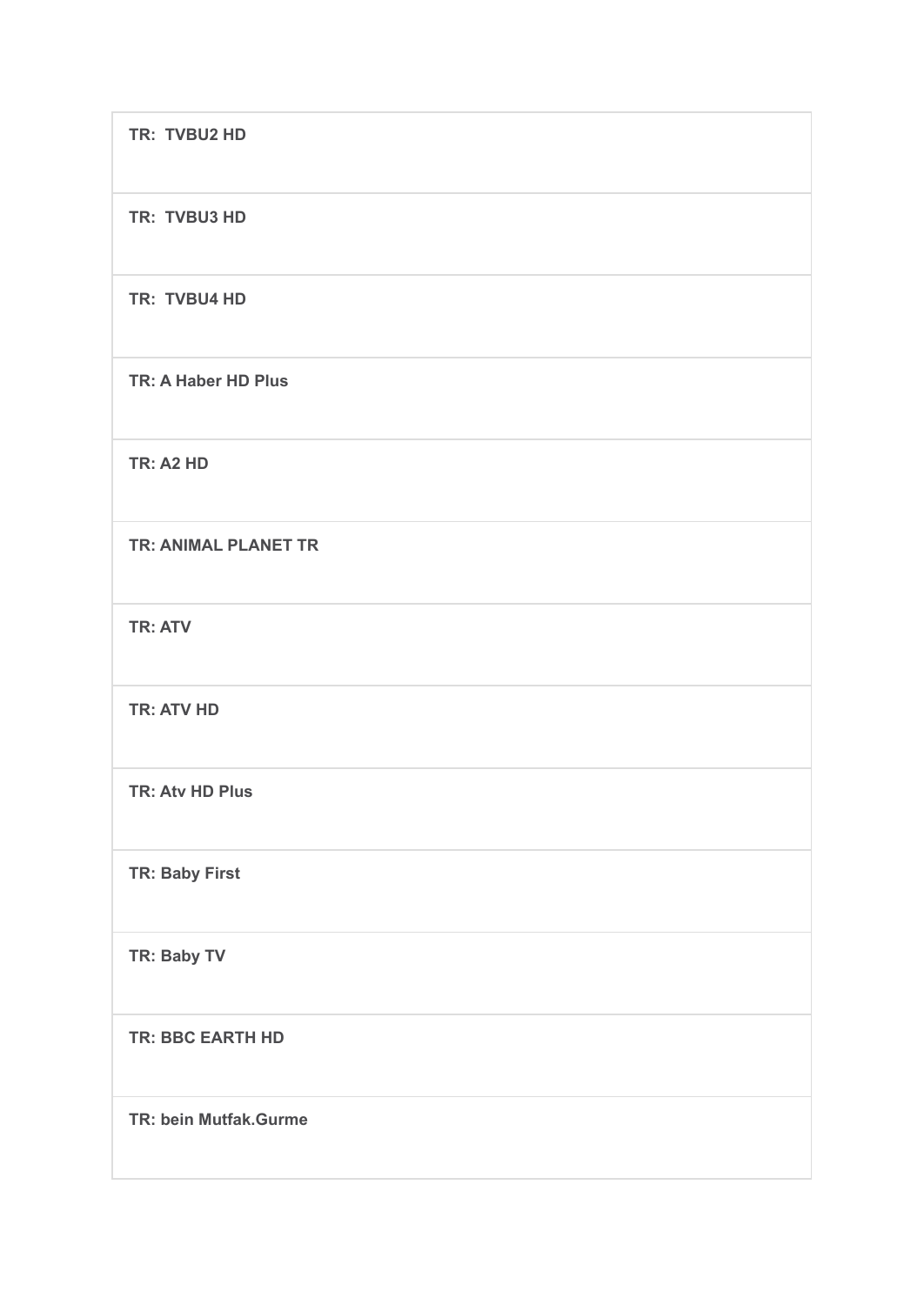**TR: beIN SPORTS 3 H-D**

**TR: beIN SPORTS 4 H-D**

**TR: BEIN-BOX-OFFICE-1**

**TR: BEIN-BOX-OFFICE-2**

**TR: BEYAZ TV HD**

**TR: Beyaz Tv HD Plus**

**TR: Boomerang**

**TR: Captain Movies 1**

**TR: Captain Movies 2**

**TR: Captain Movies 3**

**TR: Cartoon Network HD**

**TR: CiNEBOX AKSiYON HD**

**TR: CiNEBOX BiLiMKURGU HD**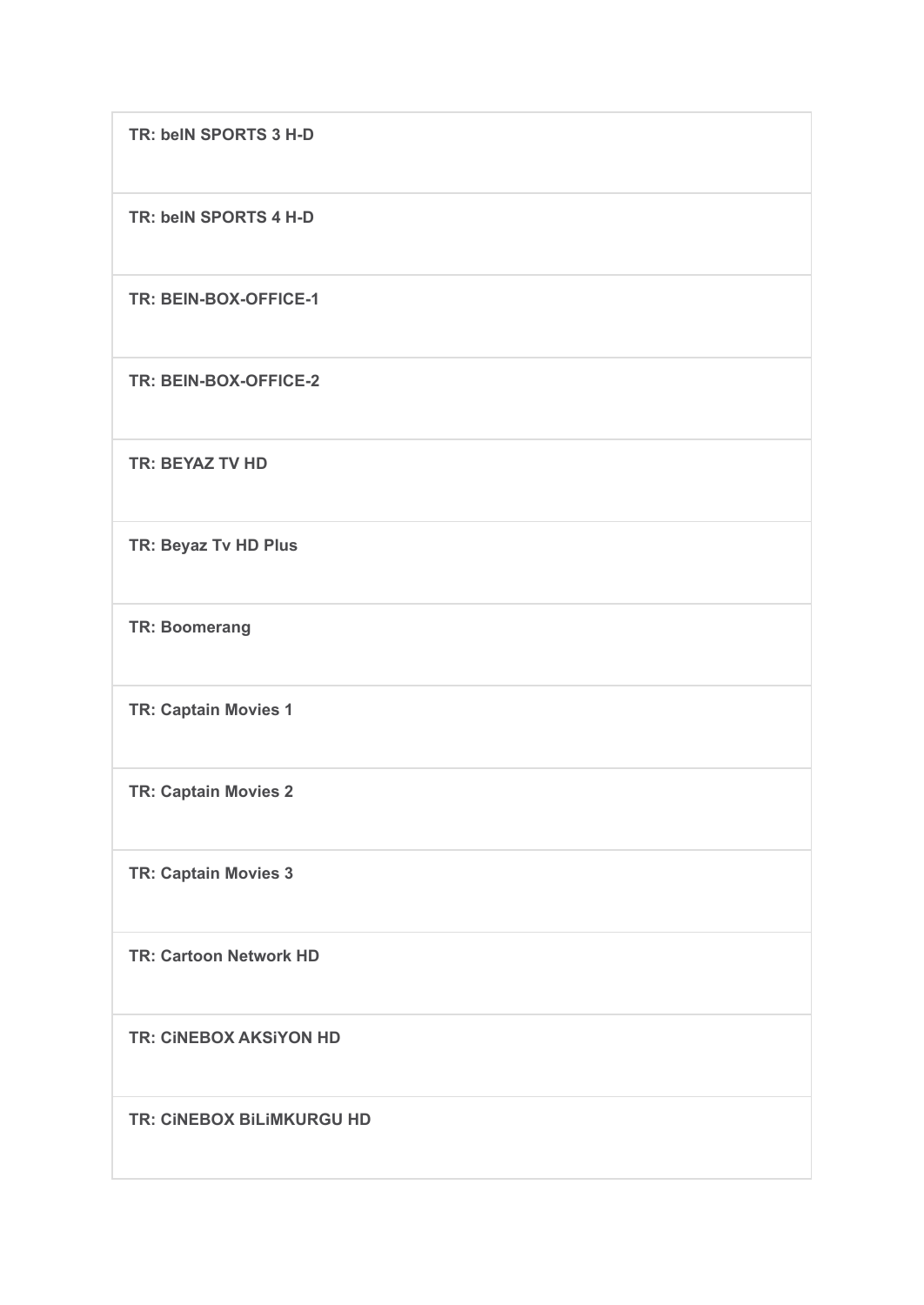**TR: CiNEBOX DRAM HD**

**TR: CiNEBOX FANTASTiK HD**

**TR: CiNEBOX KEMAL SUNAL HD**

**TR: CiNEBOX KOMEDi HD**

**TR: CiNEBOX KORKU HD**

**TR: CiNEBOX MACERA HD**

**TR: CiNEBOX ROMANTiK HD**

**TR: CiNEBOX T?RK HD**

**TR: CiNEBOX YESiLCAM HD**

**TR: CNN TÜRK**

**TR: CNN Turk HD Plus**

**TR: DISCOVERY**

**TR: DISCOVERY SIENCE HD**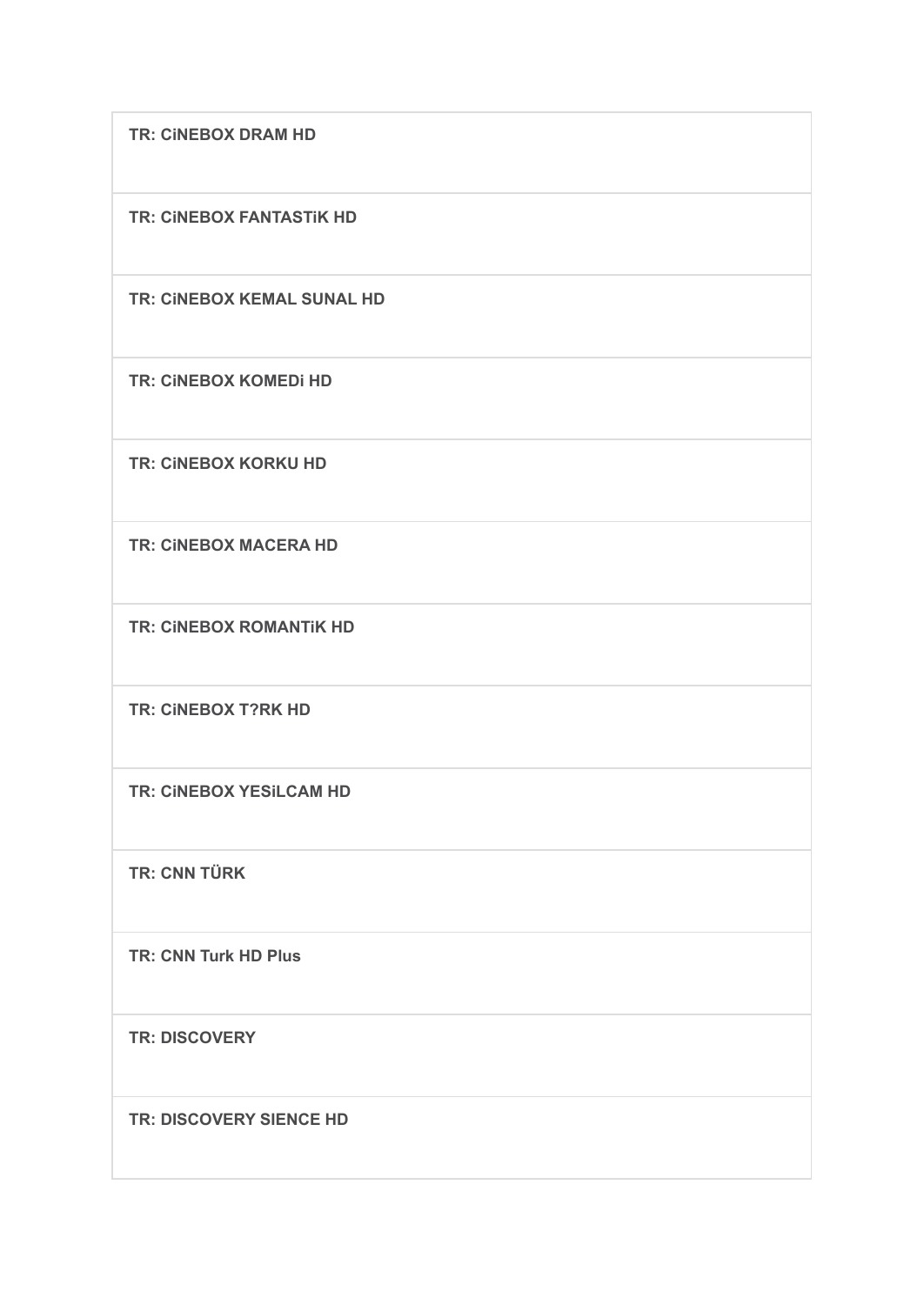| <b>TR: Disney Channel</b>       |
|---------------------------------|
| TR: Disney Junior HD            |
| <b>TR: DMAX</b>                 |
| <b>TR: Duck TV</b>              |
| <b>TR: FilmBOX Adrenalin HD</b> |
| <b>TR: FilmBOX Aile HD</b>      |
| TR: FilmBOX Aksyon HD           |
| TR: FilmBOX Animasyon HD        |
| TR: FilmBOX Bilimkurgu HD       |
| <b>TR: FilmBOX Drama HD</b>     |
| <b>TR: FilmBOX Fantastik HD</b> |
| <b>TR: FilmBOX HD</b>           |
| TR: FILMBOX HD   TURK           |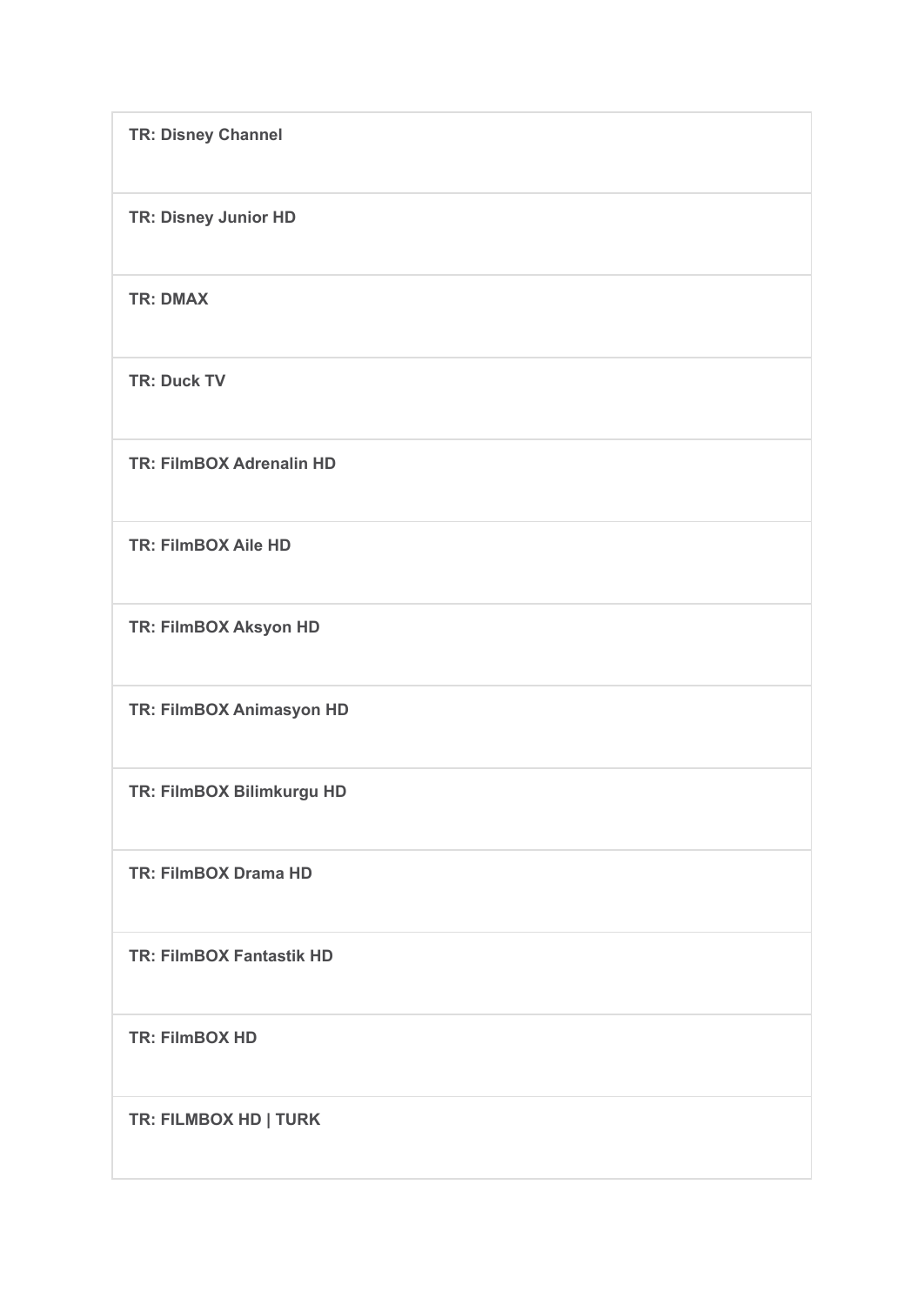| TR: FilmBOX Korku HD            |
|---------------------------------|
| <b>TR: FilmBOX Oscars HD</b>    |
| <b>TR: FilmBOX Premier 2 HD</b> |
| <b>TR: FilmBOX Premier HD</b>   |
| <b>TR: FilmBOX Sinema HD</b>    |
| <b>TR: FilmBOX Turk HD</b>      |
| TR: FilmBOX Yesilcam HD         |
| <b>TR: Flash TV</b>             |
| TR: FOX TV HD                   |
| TR: Fox Tv HD Plus              |
| <b>TR: HABERTURK HD</b>         |
| TR: Habertürk HD Plus           |
| <b>TR: HISTORY HD</b>           |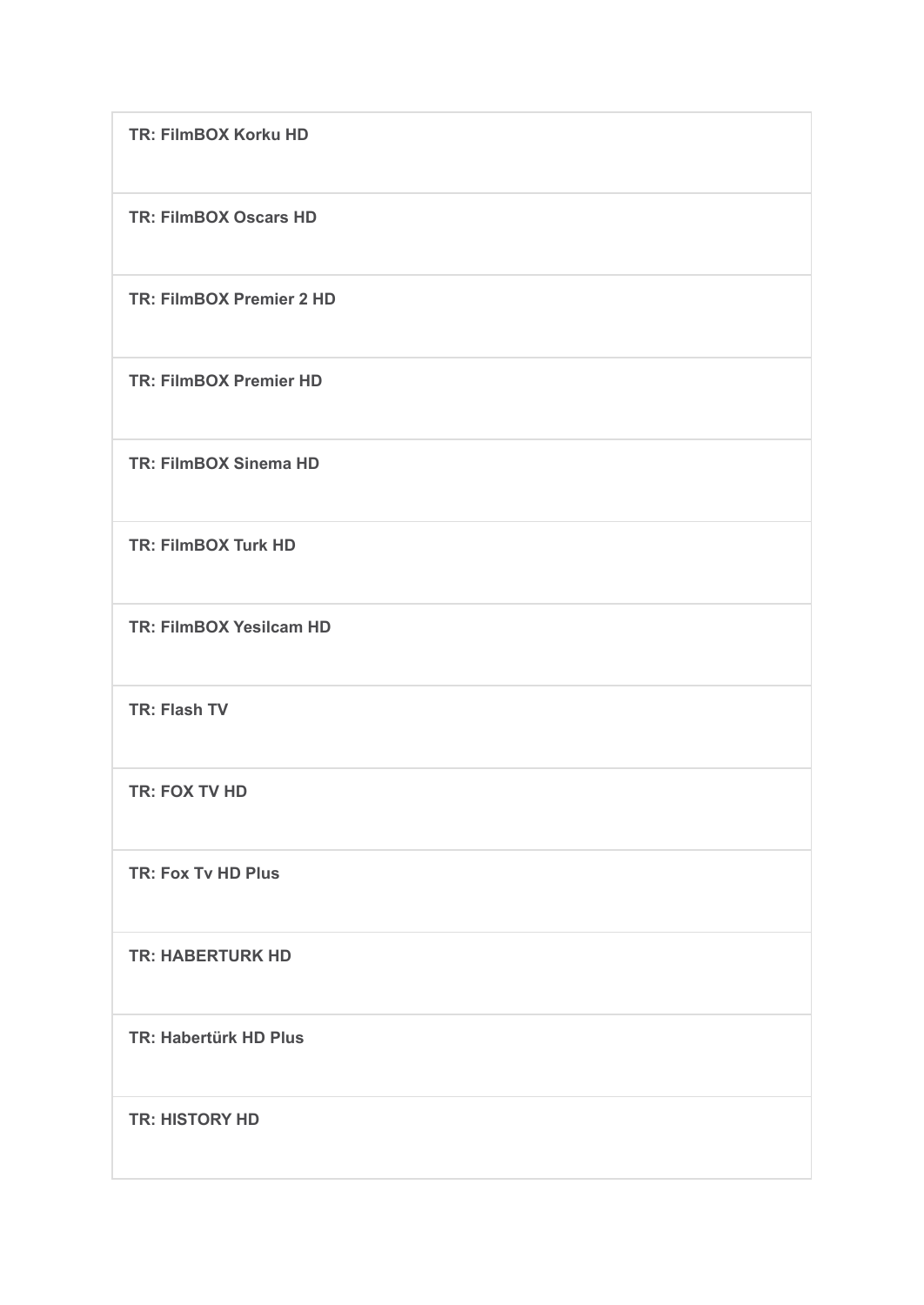| <b>TR: HISTORY VIASAT HD</b> |
|------------------------------|
| TR: Kanal 7 HD               |
| <b>TR: KANAL D</b>           |
| <b>TR: KANAL D HD</b>        |
| TR: Kanal D HD Plus          |
| <b>TR: Kidz HD</b>           |
| TR: LOCA-1-HD                |
| TR: LOCA-2-HD                |
| TR: LOCA-3-HD                |
| <b>TR: Minika Cocuk</b>      |
| <b>TR: Minika Go</b>         |
| TR: NAT GEO H-D              |
| TR: NAT GEO WILD H-D         |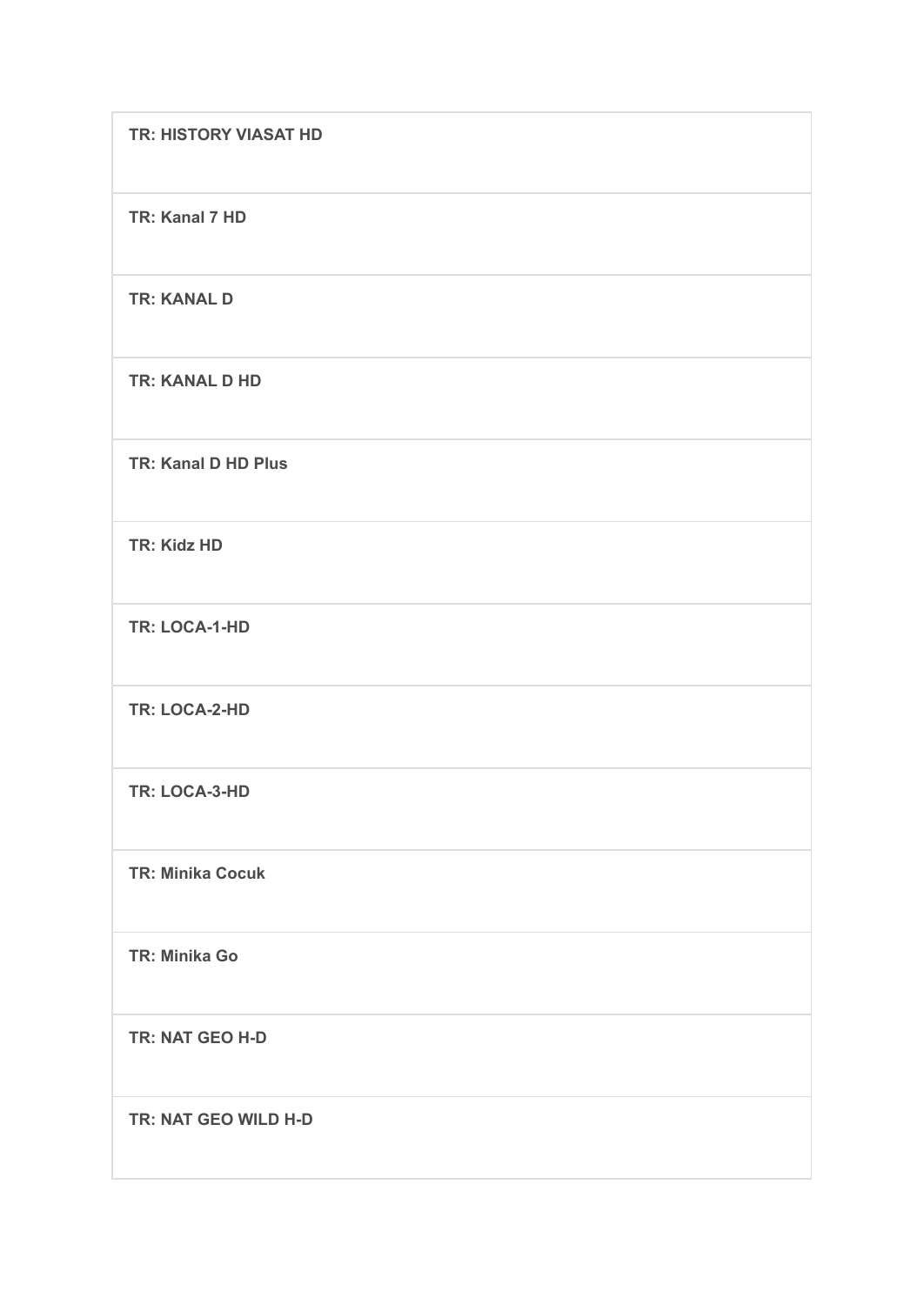| TR: NATIONAL GEO PEOPLE HD |
|----------------------------|
| TR: Nickeledeon Junior     |
| <b>TR: Nickelodeon HD</b>  |
| <b>TR: Nictoons</b>        |
| <b>TR: NTV HD Plus</b>     |
| <b>TR: Planet Cocuk TV</b> |
| TR: SALON 1 H-D            |
| TR: SALON 2 H-D            |
| TR: SALON 3 H-D            |
| <b>TR: SHOW TV</b>         |

**|PT| DISNEY JUNIOR**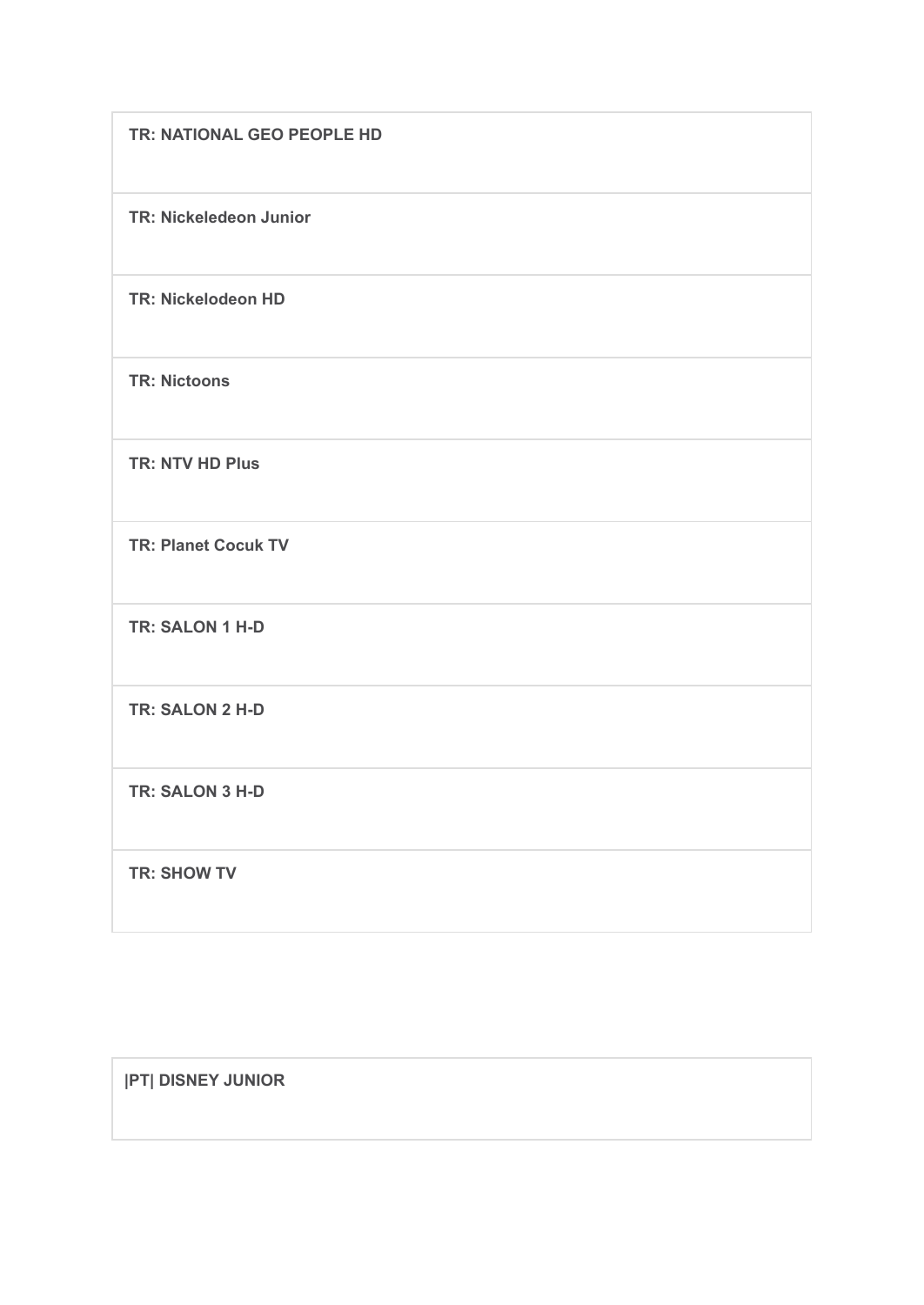| <b>PT RTP MEMORIA</b>     |
|---------------------------|
| <b>PT RTP MADEIRA</b>     |
| <b>PT RTP A?ORES</b>      |
| <b>PT RTP 3</b>           |
| <b>PT RTP 2</b>           |
| <b> PT  TVI FICCAO</b>    |
| <b>PT RTP1</b>            |
| <b> PT  PORTO CANAL</b>   |
| <b>PT ODISSEIA</b>        |
| <b> PT  NICKELODEON</b>   |
| <b>PT MOTORVISION</b>     |
| <b> PT  MOTORSPORT.TV</b> |
| $ PT $ SIC                |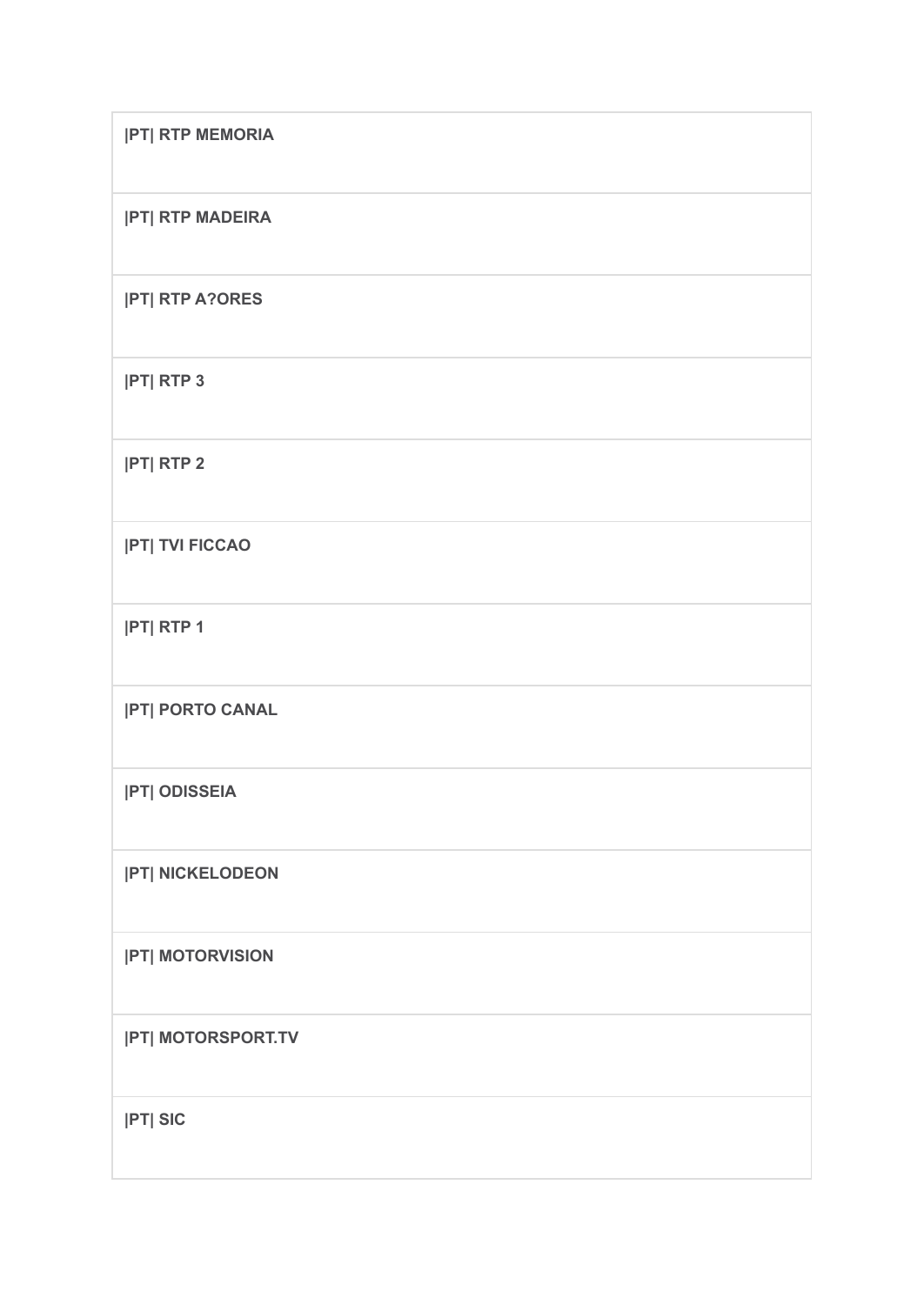| <b>IPTI CMTV</b>            |
|-----------------------------|
| <b> PT  CARTOON NETWORK</b> |
| <b>PTI CANAL Q</b>          |
| <b>PT CANAL PANDA</b>       |
| <b> PT  CANAL NOVA</b>      |
| <b>PT TVI REALITY</b>       |
| <b>PT BENFICA TV 1</b>      |
| <b>PT BABY TV</b>           |
| <b> PT  DISNEY CHANNEL</b>  |
| <b>PT A BOLA TV</b>         |
| PT  24 KITCHEN HD           |
| <b>PT SPORT TV 3</b>        |
| <b>PT SPORTING TV</b>       |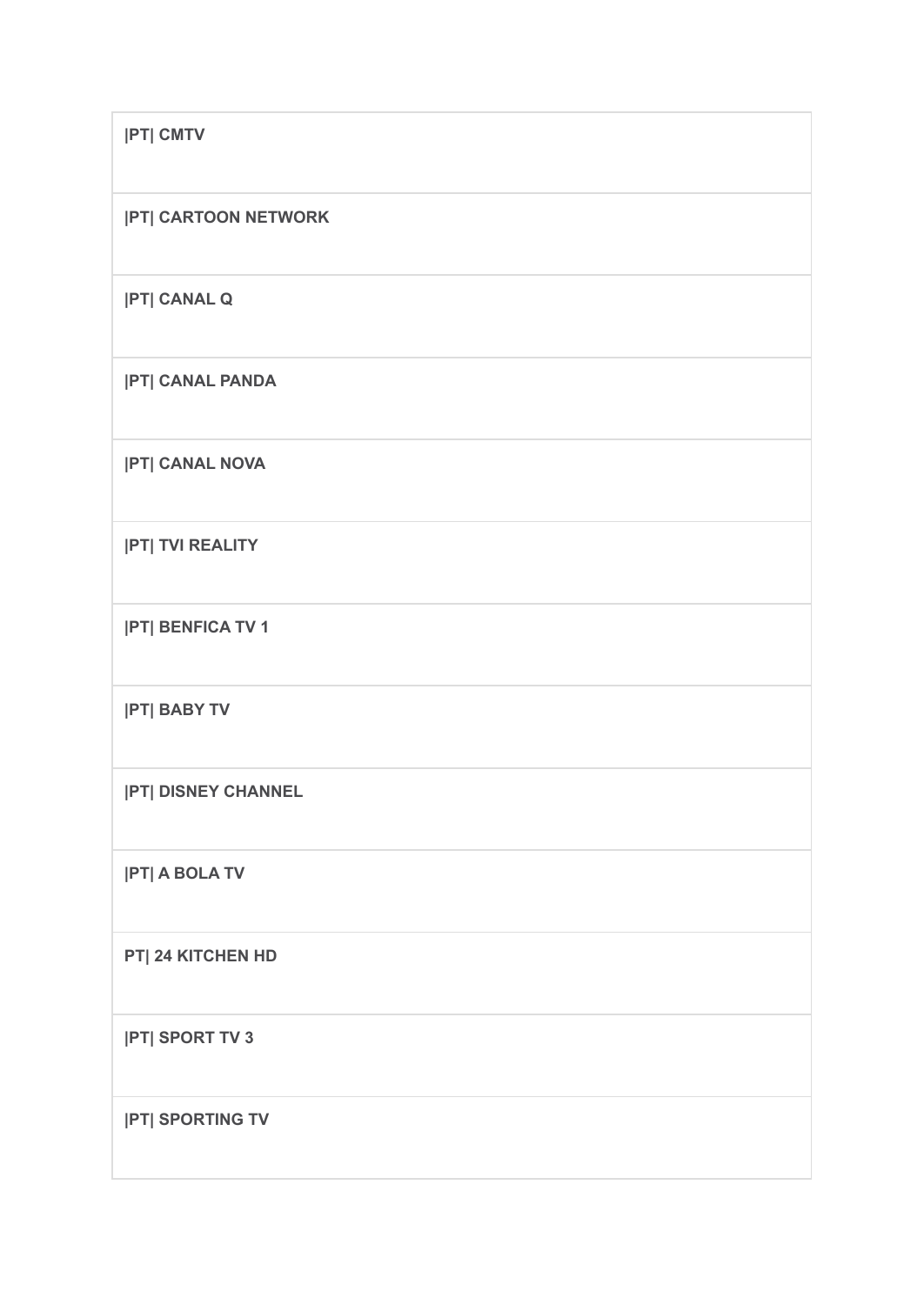| <b>PT ELEVEN SPORT 5 HD</b> |
|-----------------------------|
| <b>PT ELEVEN SPORT 4 HD</b> |
| <b>PT ELEVEN SPORT 3 HD</b> |
| <b>PT ELEVEN SPORT 2 HD</b> |
| <b>PT ELEVEN SPORT 1 HD</b> |
| <b>PT SPORT TV 5</b>        |
| <b>PT SPORT TV 4</b>        |
| <b>PT SPORT TV 3 HD</b>     |
| <b>PT TOROS TV</b>          |
| <b> PT  SPORT TV 2 HD</b>   |
| <b>PT SPORT TV 2</b>        |
| <b> PT  SPORT TV 1 HD</b>   |
| <b>PT SPORT TV1</b>         |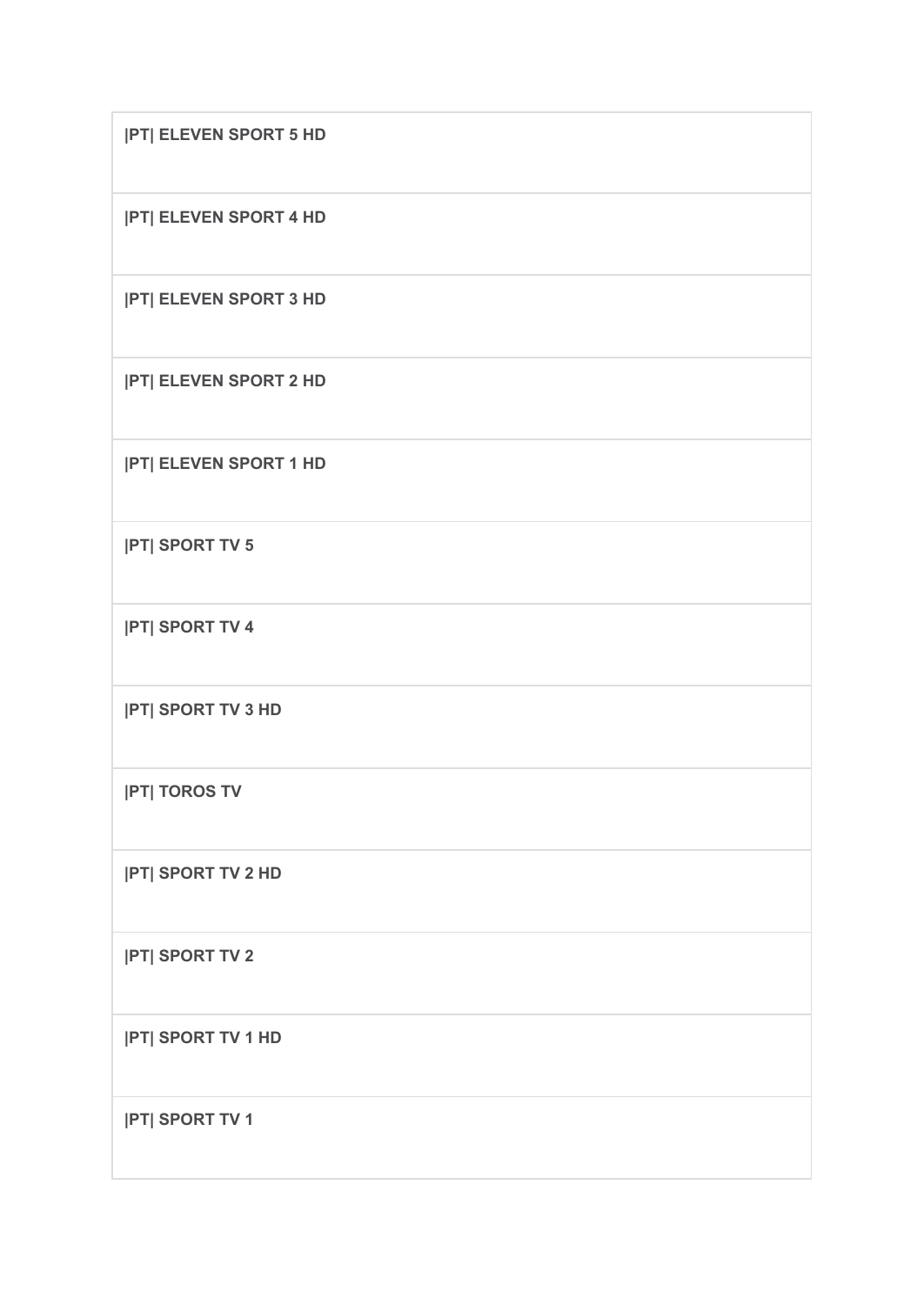| PT  SPORT TV            |
|-------------------------|
| <b> PT  TVI 24</b>      |
| <b>PT TVI</b>           |
| <b> PT  SIC RADICAL</b> |
| <b>PT SIC NOTTCIAS</b>  |
| <b>PT SIC MULHER</b>    |
| <b>PT SIC CARAS</b>     |
| PT: 24 Kitchen HD       |
| PT: A Bola TV           |
| <b>PT: AMC HD</b>       |
| PT: AXN Black HD        |
| PT: AXN White HD        |
| PT: Baby TV             |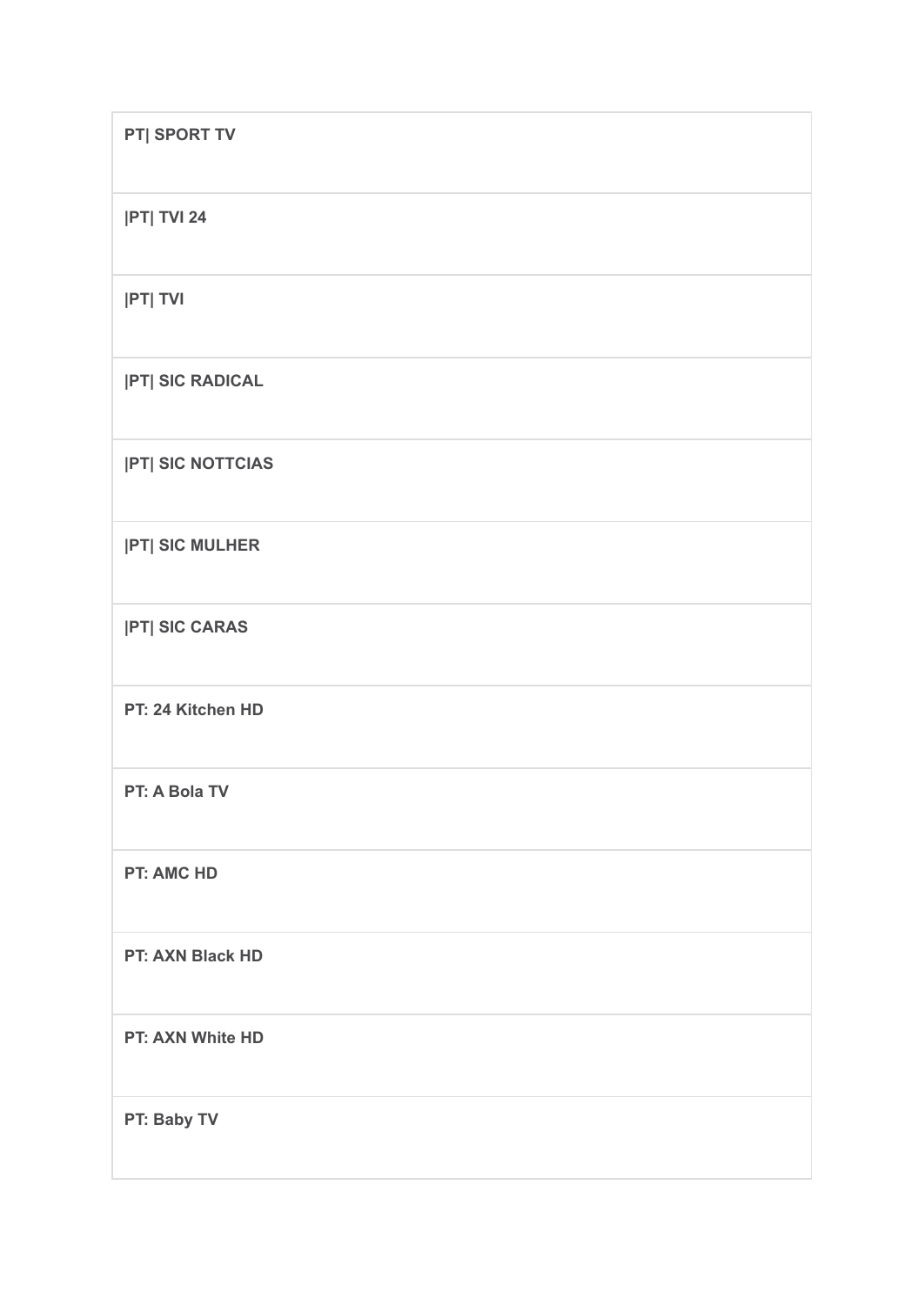| <b>PT: BBC Entertainment</b> |
|------------------------------|
| PT: BBC World News           |
| PT: Benfica TV HD            |
| PT: Biggs                    |
| PT: Blaze HD                 |
| PT: Bloomberg                |
| PT: Canal 180                |
| PT: Canal Historia           |
| PT: Canal Panda              |
| PT: Canal Q                  |
| PT: Cancao Nova              |
| <b>PT: Cartoon Network</b>   |
| PT: CaÃf§a e Pesca           |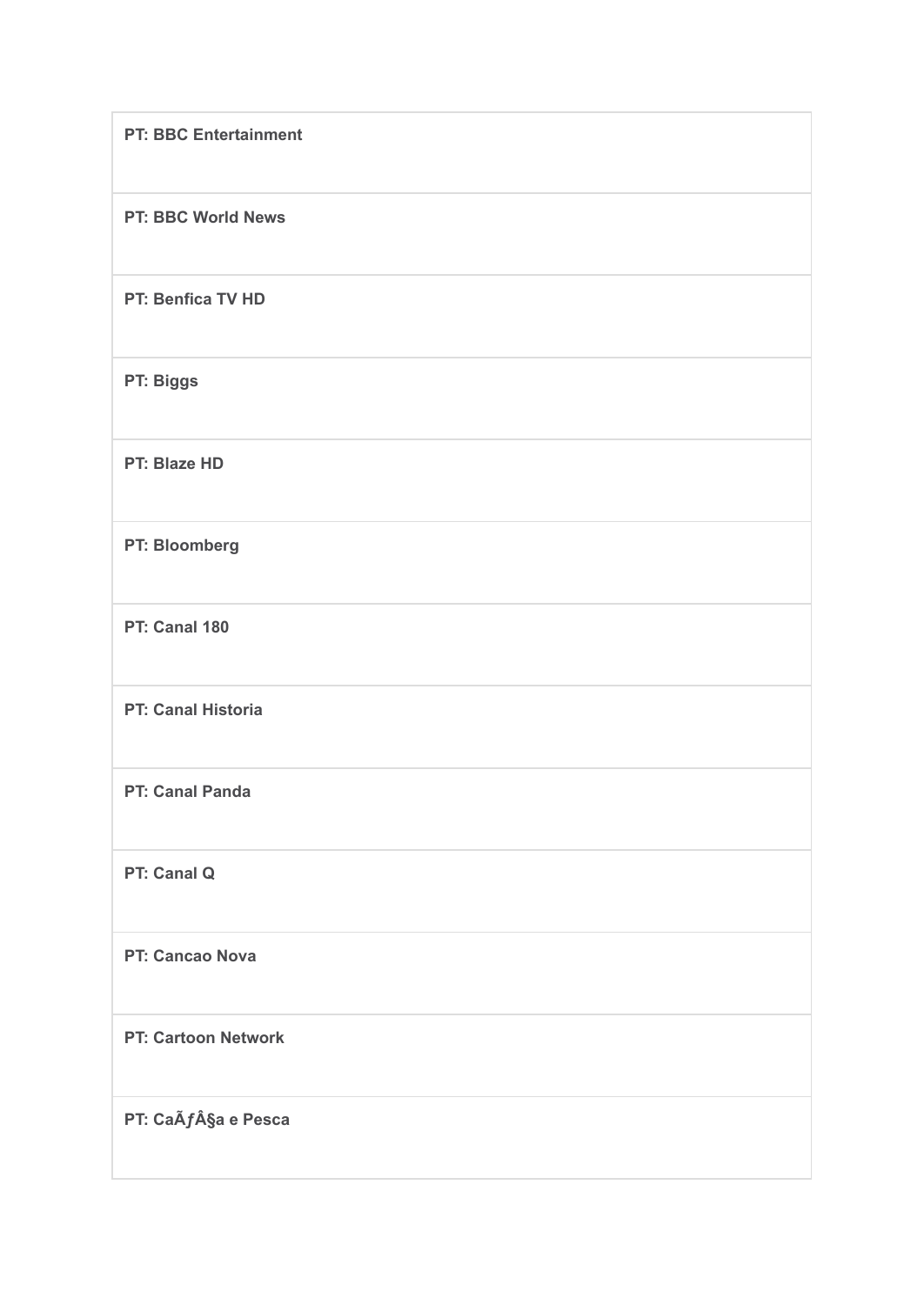| PT: CAÃ <i>f</i> ‡AVISION |
|---------------------------|
| ,PT: CBS Reality          |
| PT: Cinemundo HD          |
| <b>PT: CMTV HD</b>        |
| <b>PT: CNBC</b>           |
| <b>PT: CNN</b>            |
| PT: Crime Investigation   |
| PT: Discovery Channel HD  |
| PT: Disney Channel        |
| PT: Disney Junior         |
| PT: DOG TV HD             |
| PT: E! Entertainment HD   |
| PT: Eleven Sports 1 HD    |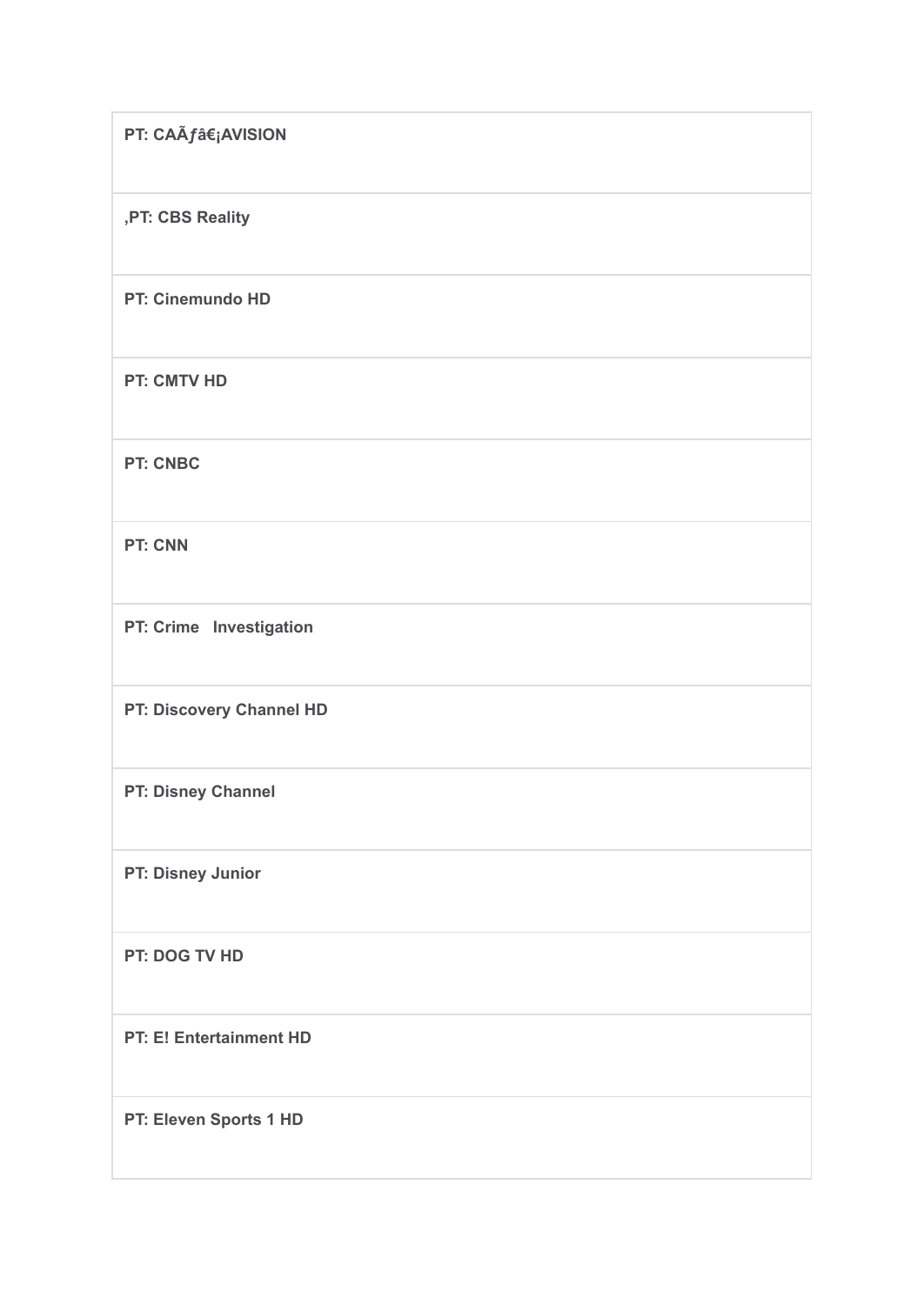| PT: Eleven Sports 2 HD  |
|-------------------------|
| PT: Eleven Sports 3 HD  |
| PT: Eleven Sports 4 HD  |
| PT: Eleven Sports 5 HD  |
| PT: Eleven Sports 6 HD  |
| PT: Eurochannel         |
| <b>PT: Euronews</b>     |
| PT: Eurosport 1 HD      |
| PT: Eurosport 2         |
| PT: Fox Comedy          |
| <b>PT: Fox Crime HD</b> |
| PT: Fox HD              |
| PT: Fox Life HD         |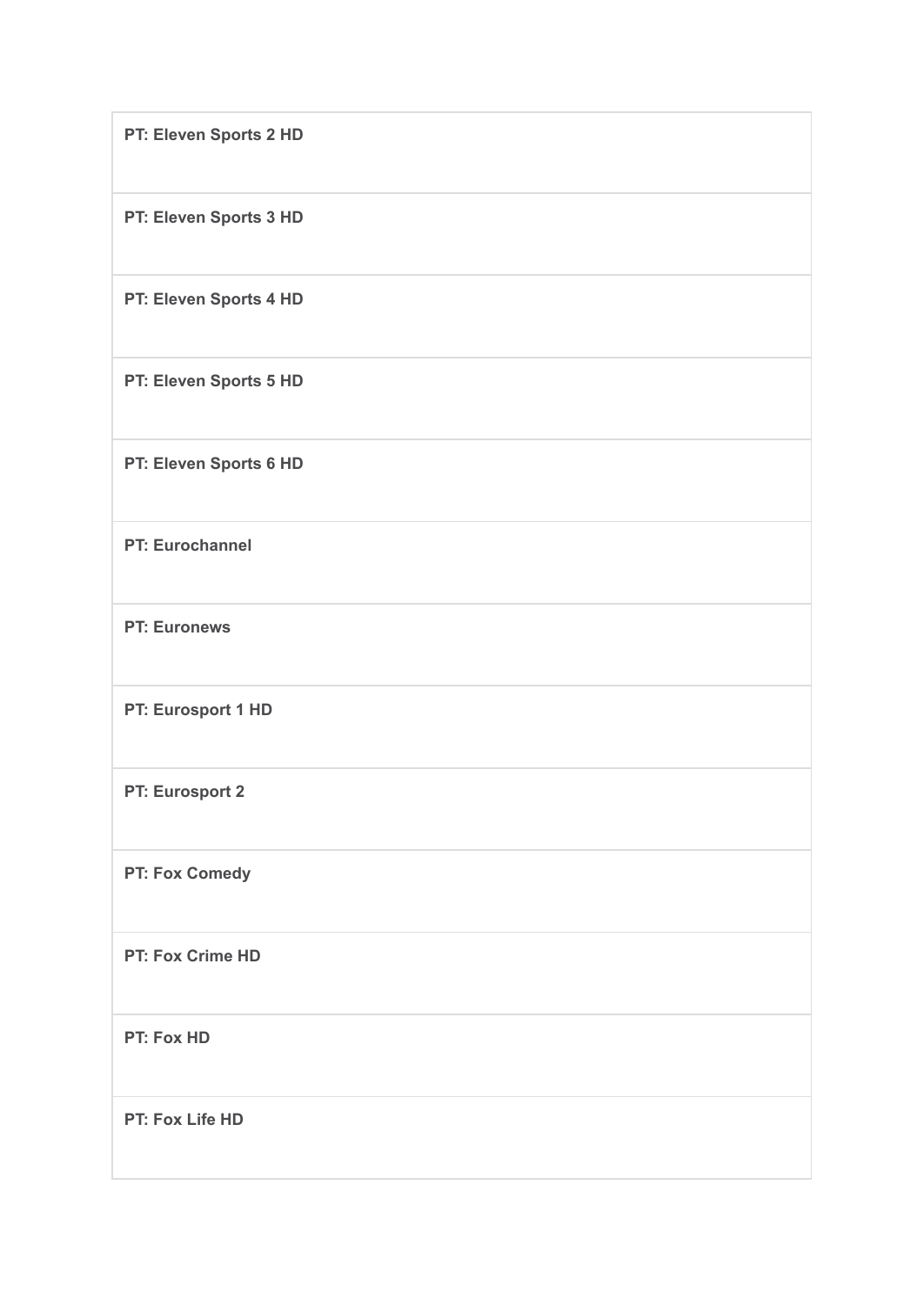| PT: Fox Movies HD                 |
|-----------------------------------|
| <b>PT: Fox News</b>               |
| PT: France 24                     |
| PT: FTV                           |
| PT: Fuel TV HD                    |
| <b>PT: GALACIA</b>                |
| PT: Globo NOW                     |
| PT: HOLLYWOOD HD                  |
| PT: ID Investigation Discovery HD |
| PT: JimJam                        |
| PT: Kombat Sport                  |
| PT: Luxe TV HD                    |
| <b>PT: M6</b>                     |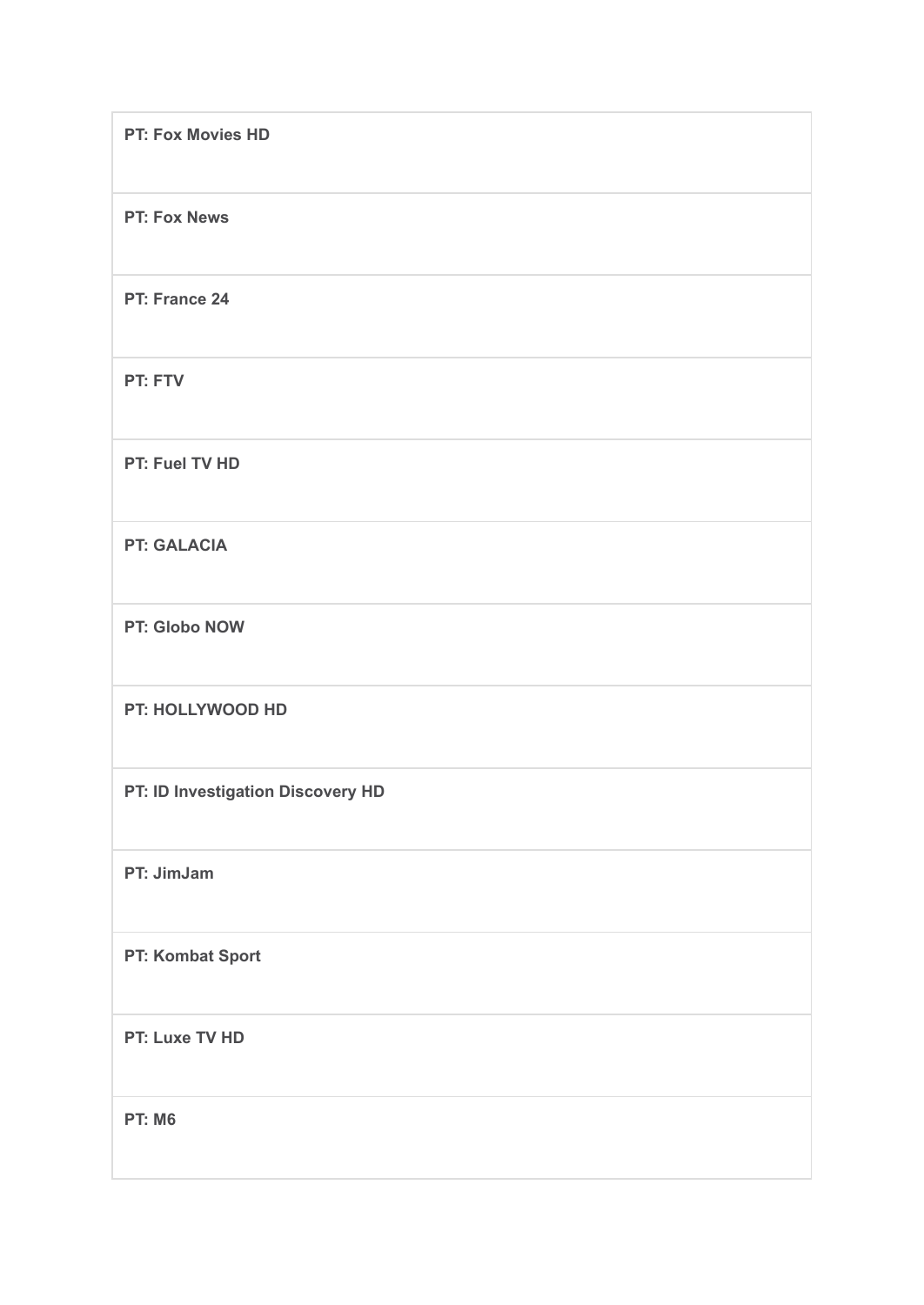| PT: MCM Top                        |
|------------------------------------|
| PT: Mezzo                          |
| <b>PT: Motorvision HD</b>          |
| PT: MTV Portugal HD                |
| <b>PT: My Cuisine</b>              |
| PT: Nat Geo Wild HD                |
| PT: National Geographic Channel    |
| PT: National Geographic Channel HD |
| PT: NickJr                         |
| PT: NOS Studios HD                 |
| PT: Odisseia HD                    |
| PT: PFC                            |
| <b>PT: Porto Canal HD</b>          |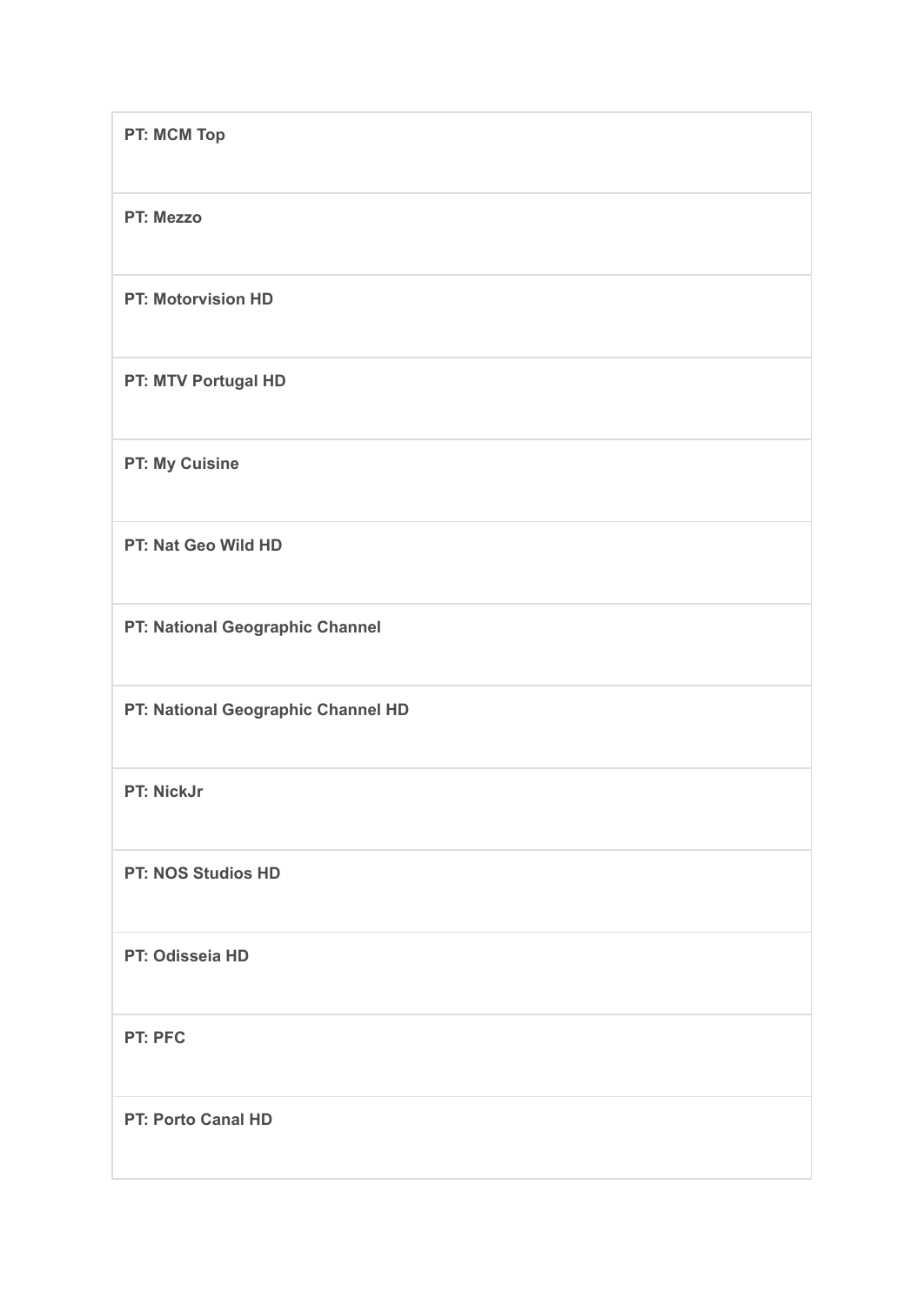| <b>PT: Record News</b> |
|------------------------|
| PT: RTP 1 HD           |
| PT: RTP 2 HD           |
| PT: RTP 3 HD           |
| <b>PT: RTP Acores</b>  |
| <b>PT: RTP Africa</b>  |
| <b>PT: RTP Madeira</b> |
| <b>PT: RTP Memoria</b> |
| <b>PT: SIC Caras</b>   |
| PT: SIC HD             |
| PT: SIC K HD           |
| PT: SIC Mulher HD      |
| PT: SIC Noticias HD    |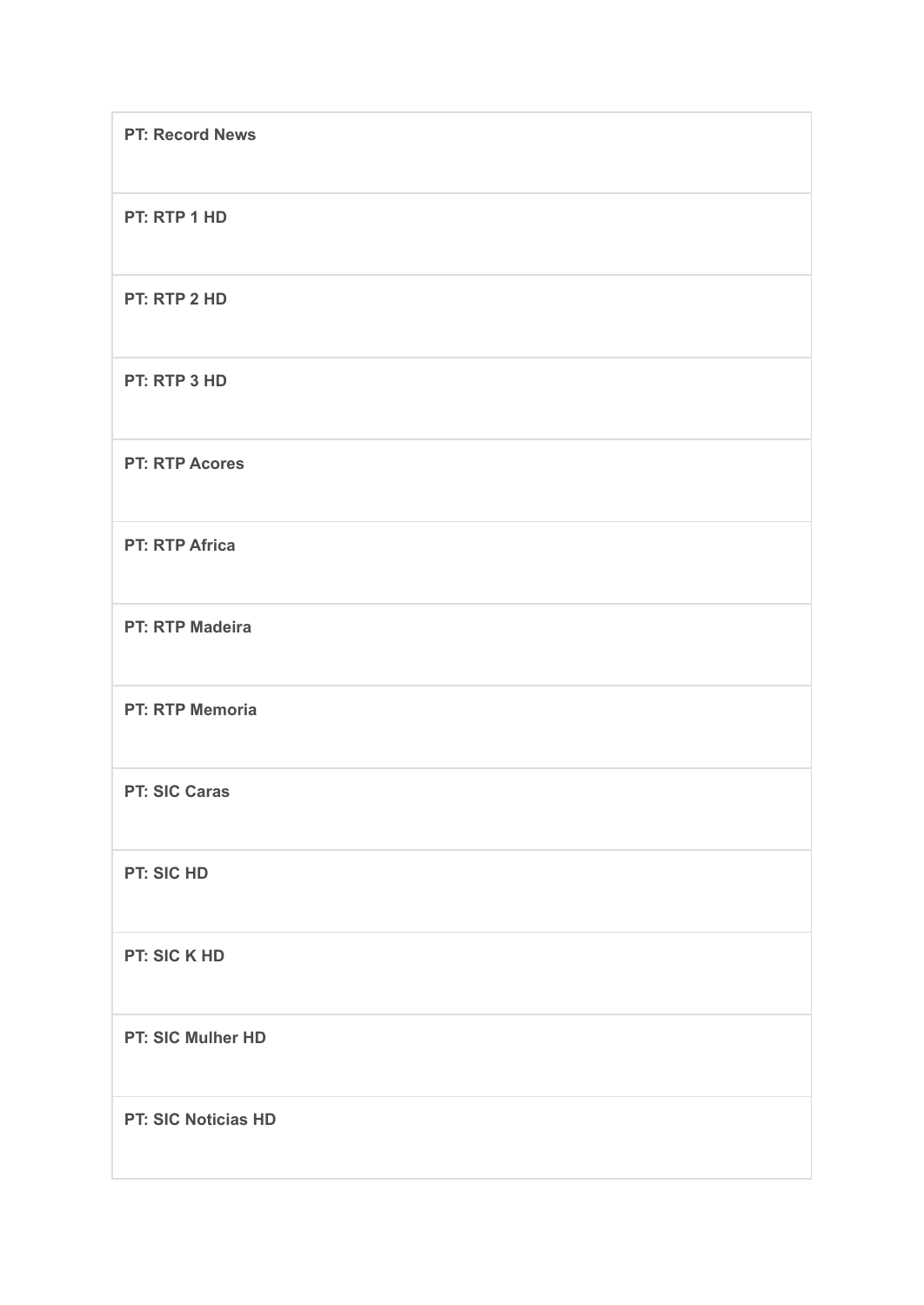| <b>PT: SIC NOTICIAS HD</b>   |
|------------------------------|
| <b>PT: SIC Radical HD</b>    |
| PT: Sky News                 |
| PT: Sport TV 1 HD            |
| PT: Sport TV 2 HD            |
| PT: Sport TV 3 HD            |
| PT: Sport TV 4 HD            |
| PT: Sport TV 5 FHD           |
| PT: Sport TV NBA HD          |
| PT: Sporting TV              |
| PT: SYFY                     |
| PT: SyFy HD                  |
| <b>PT: TCV Internacional</b> |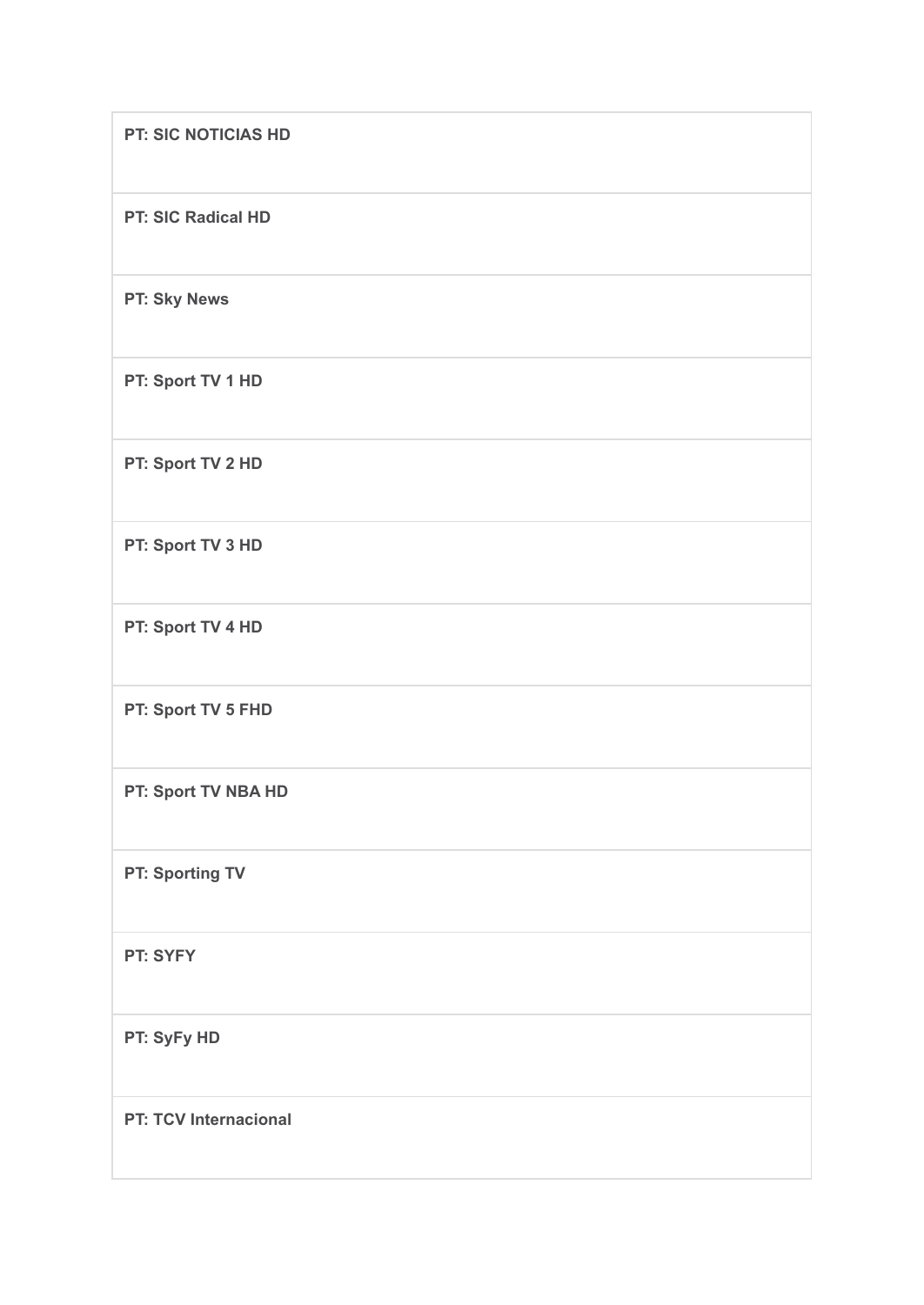| PT: TIJI HD           |
|-----------------------|
| PT: TLC               |
| PT: Toros TV          |
| PT: TPA               |
| <b>PT: Trace Toca</b> |
| PT: Trace Urban       |
| PT: Travel Channel HD |
| <b>PT: TV Galicia</b> |
| <b>PT: TV Record</b>  |
| <b>PT: TV Series</b>  |
| PT: TV Series HD      |
| PT: TVCine 1          |
| PT: TVCine 1 HD       |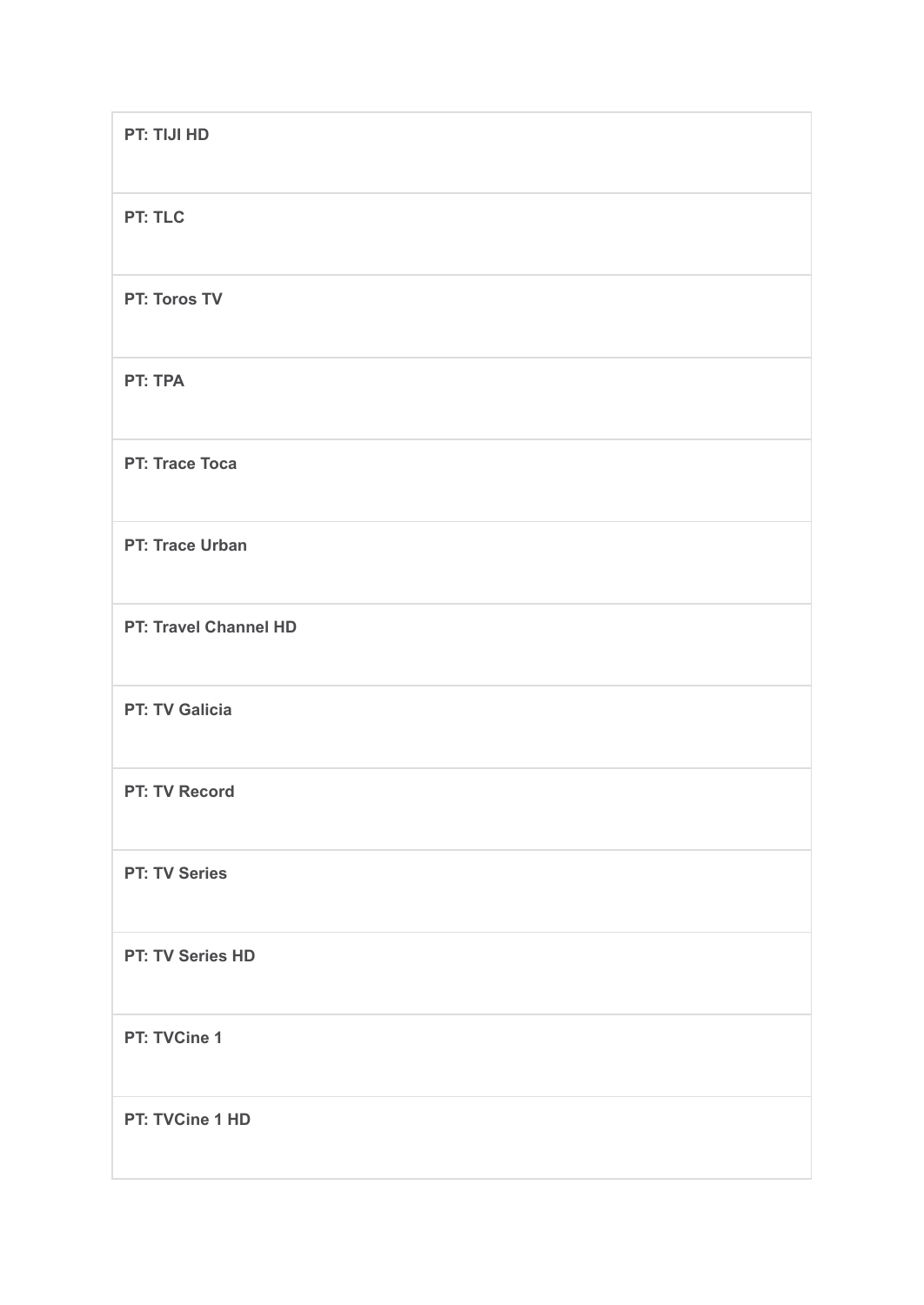| PT: TVCine 2                 |
|------------------------------|
| PT: TVCine 2 HD              |
| PT: TVCine 3                 |
| PT: TVCine 3 HD              |
| PT: TVCine 4                 |
| PT: TVCine 4 HD              |
| <b>PT: TVE Internacional</b> |
| PT: TVI                      |
| <b>PT: TVI 24</b>            |
| <b>PT: TVI Ficcao</b>        |
| PT: TVI HD                   |
| PT: TVI Reality              |
| PT: VH1                      |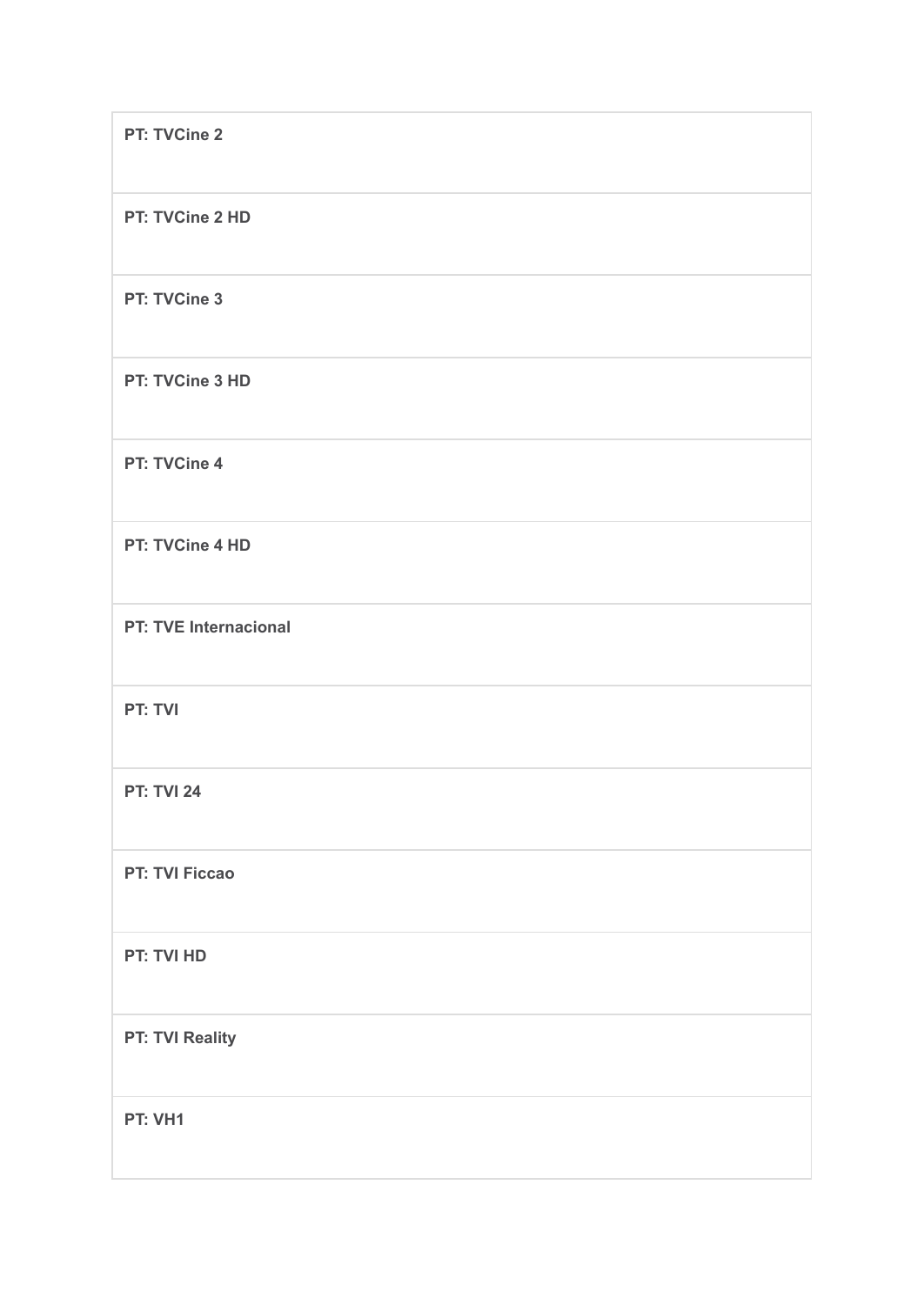| <b>AL:Alb Action HD</b>      |
|------------------------------|
| <b>AL:Alb Horror HD</b>      |
| <b>AL:Alb Thriller HD</b>    |
| AL: Digi Gold 1 HD           |
| AL: Digi Gold 2 HD           |
| AL: Digi Gold 3 HD           |
| AL: Digi Gold 4 HD           |
| AL: Explorer Histori         |
| <b>AL:Explorer Natyr?</b>    |
| <b>AL:Explorer Shkenc HD</b> |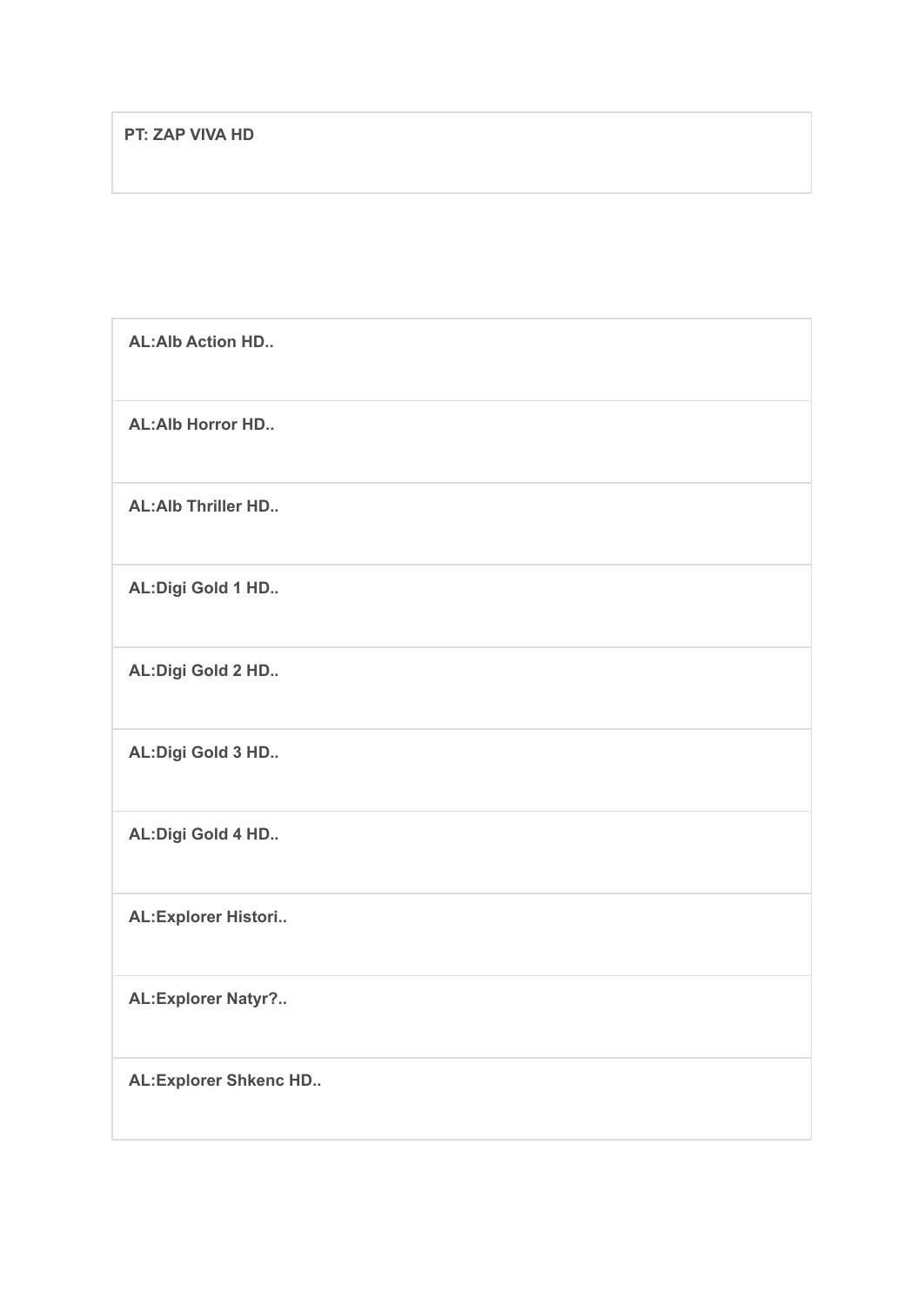| <b>AL:Film Aksion</b>   |
|-------------------------|
| <b>AL:Film Autor</b>    |
| AL:Film Dram?           |
| AL:Film Dy HD           |
| AL:Film Hits 1          |
| <b>AL:Film Hits</b>     |
| AL:Film Komedi          |
| AL:Film Nj? HD          |
| AL:Film Stin?t          |
| <b>AL:Film Thriller</b> |
| <b>AL:FOX Crime AL</b>  |
| <b>AL:FOX Life AL</b>   |
| AL:Kujtesa Sport 1      |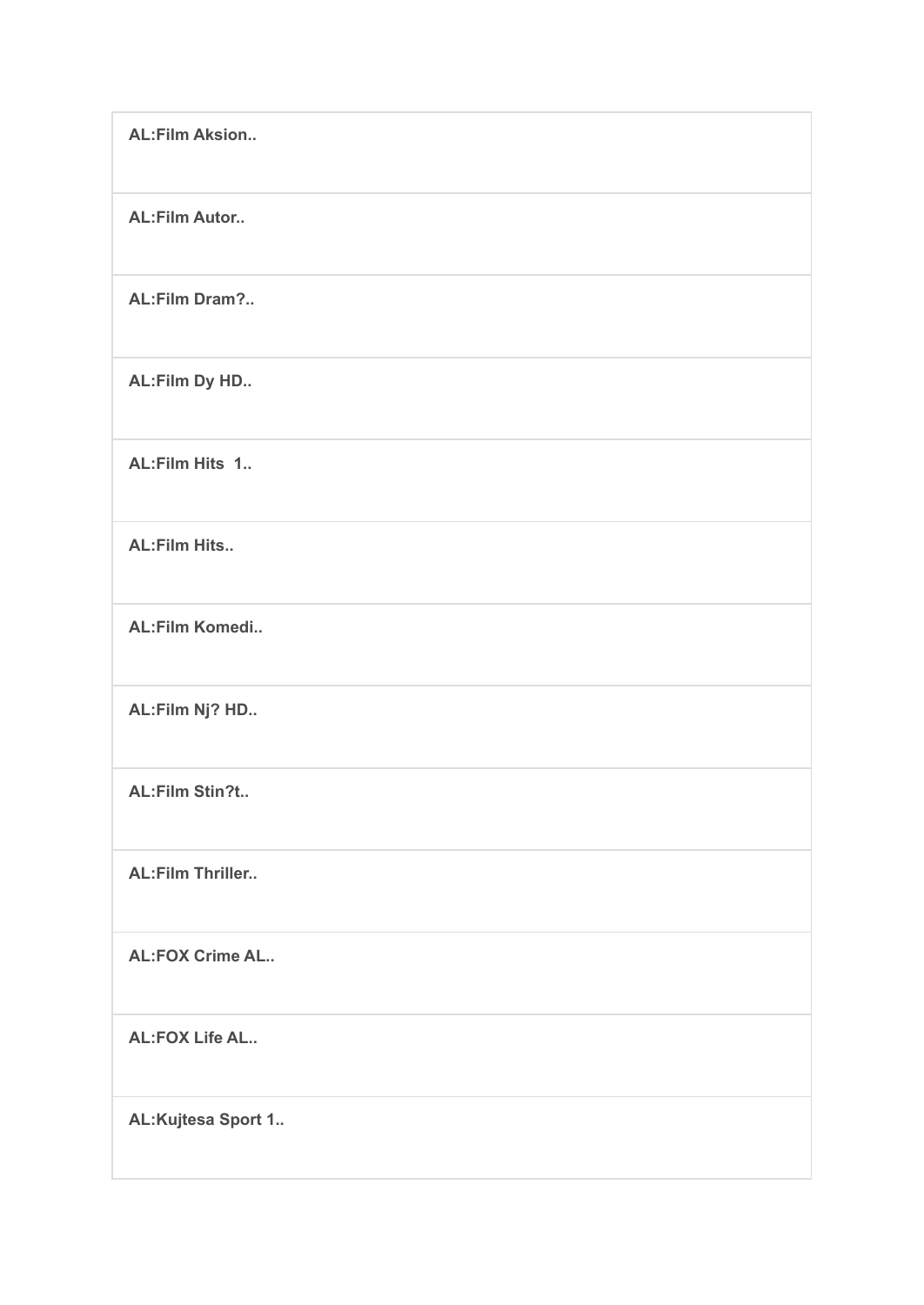**AL:Kujtesa Sport 3..**

**AL:Kujtesa Sport 4..**

**AL:Living HD..**

**AL:Muse..**

**AL:National Geographic Channel..**

**AL:Plus HD..**

**AL: 7 HD..**

**AL:RTSH Sport 1..**

**AL:Sky AL Aksion..**

**AL:Sky AL Dram?..**

**AL:Sky AL Histori..**

**AL:Sky AL Komedi..**

**AL:Sky AL Max..**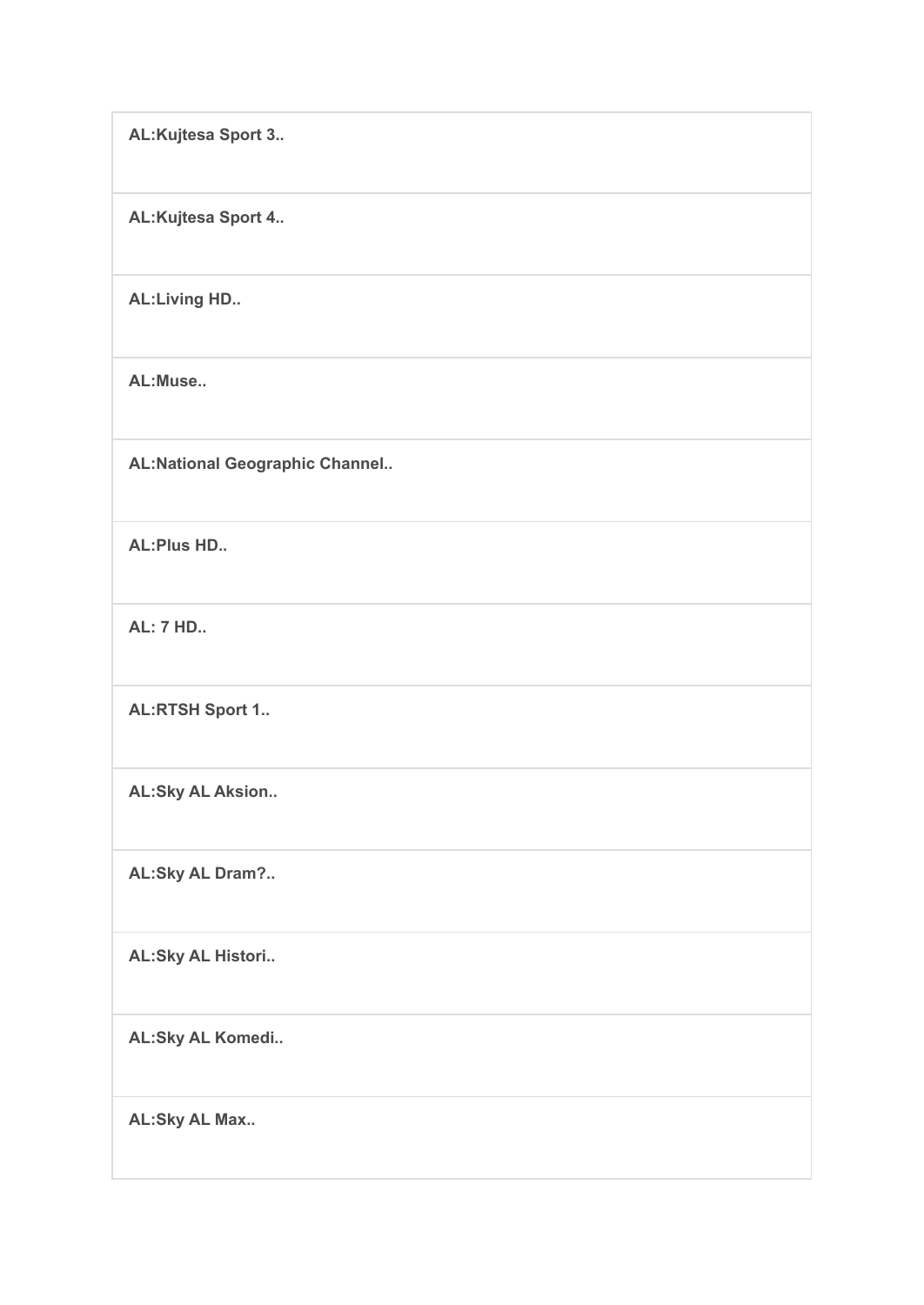**AL:Sky AL Novela..**

**AL:Sky AL Shkenc?..**

**AL:Super Sport 1 HD..**

**AL:Super Sport 1 SD..**

**AL:Super Sport 2 HD..**

**AL:Super Sport 2 SD..**

**AL:Super Sport 3 HD..**

**AL:Super Sport 3 SD..**

**AL:Super Sport 4 HD..**

**AL:Super Sport 4 SD..**

**AL:Super Sport 5 SD..**

**AL:Super Sport KS 1 SD..**

**AL:Super Sport KS 2 SD..**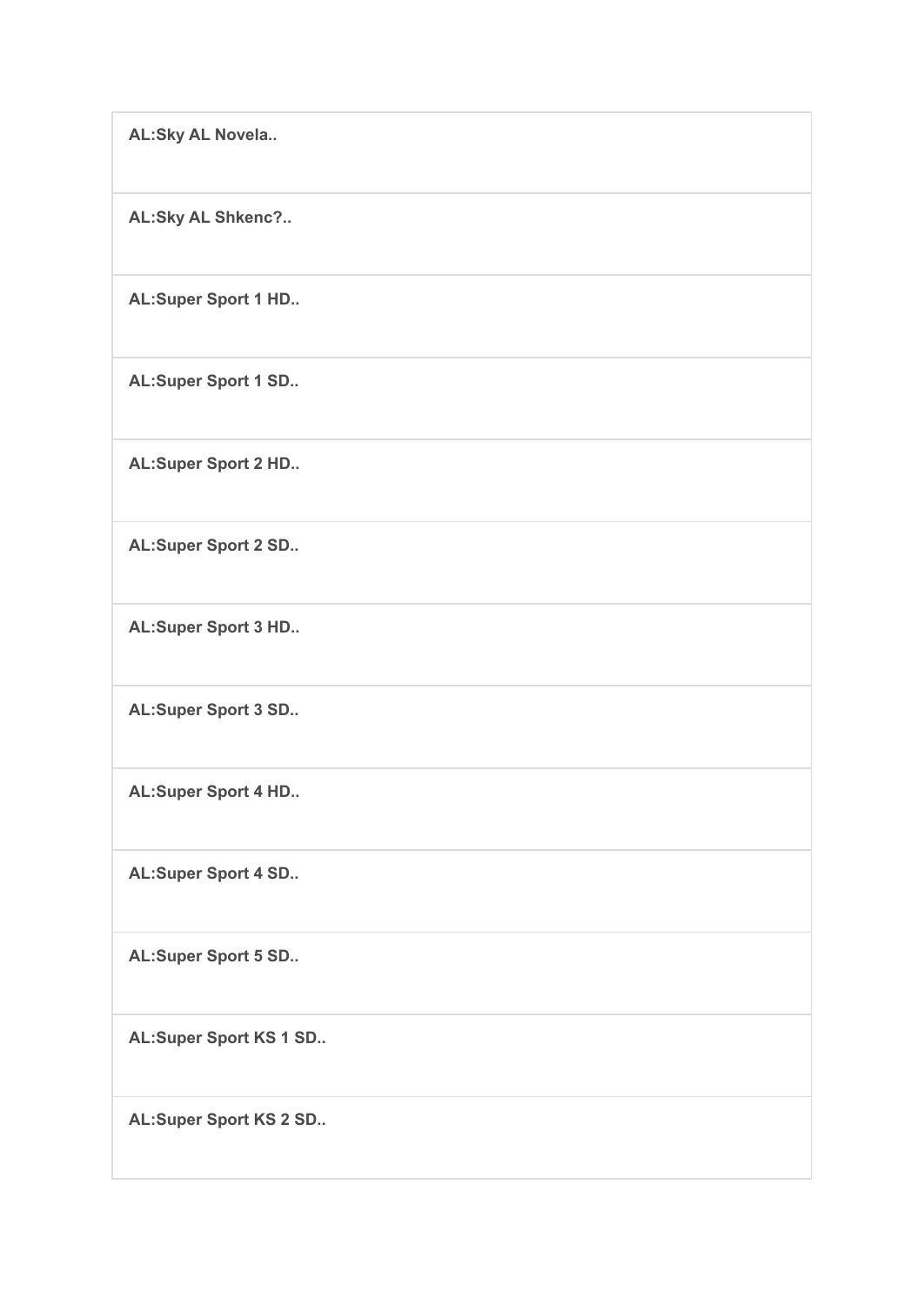**AL:Super Sport News..**

**AL:T Channel SD..**

**AL:Tele Sport..**

**AL:Travel Channel AL..**

**AL:Tribuna TV HD..**

**AL:Tring 3 HD..**

**AL:Tring Action SD..**

**AL:Tring Comedy..**

**AL:Tring Fantasy..**

**AL:Tring History..**

**AL:Tring Jolly HD..**

**AL:Tring Life..**

**AL:Tring Planet..**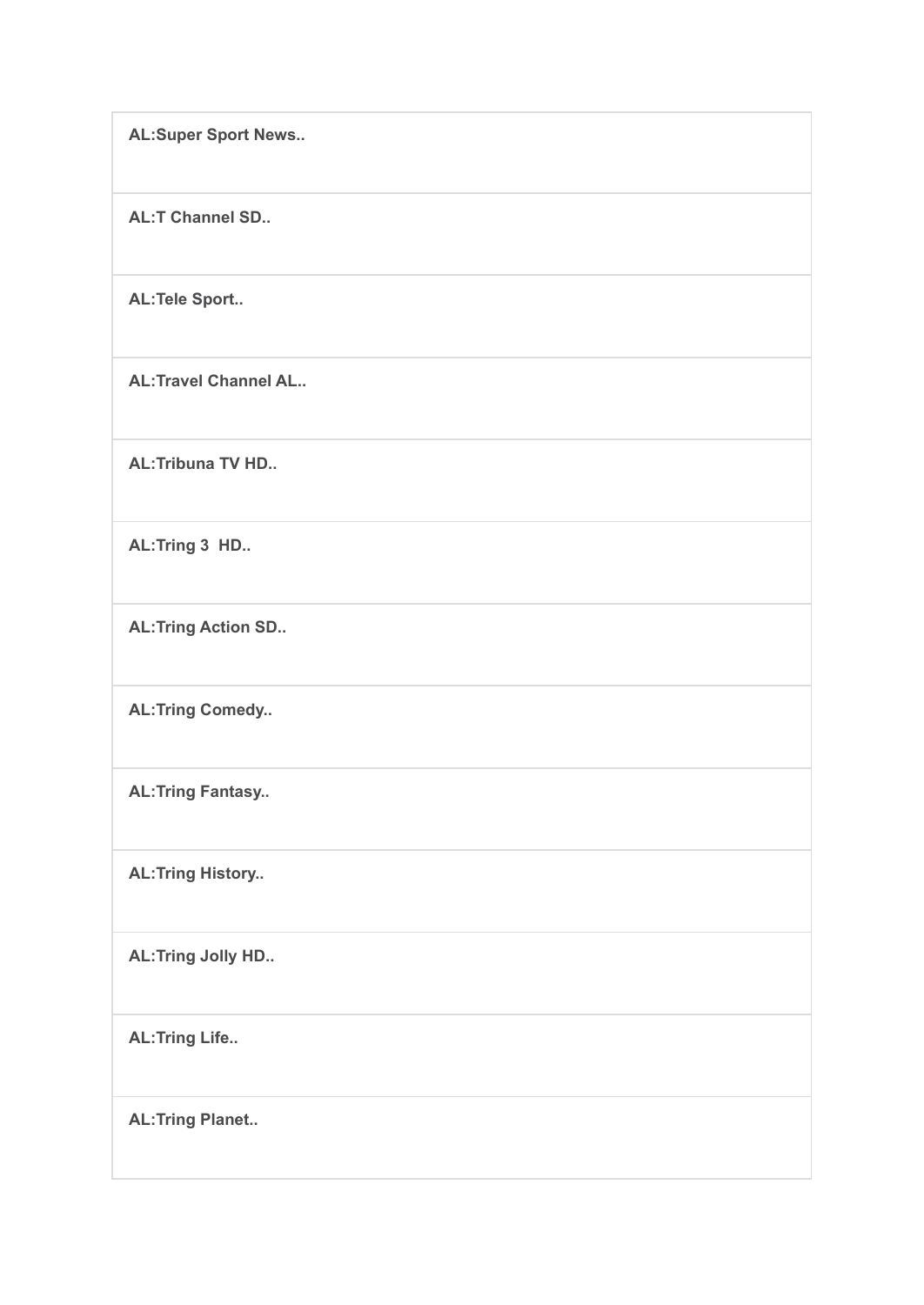**AL:Tring Shqip.. AL:Tring Smile.. AL:Tring Sport 1 HD.. AL:Tring Sport 1 SD.. AL:Tring Sport 2 HD.. AL:Tring Sport 2 SD.. AL:Tring Sport 3 HD.. AL:Tring Sport 3 SD.. AL:Tring Sport 4 HD.. AL:Tring Sport 4 SD.. AL:Tring Sport News HD.. AL:Tring Sport News SD.. AL:Tring Super HD..**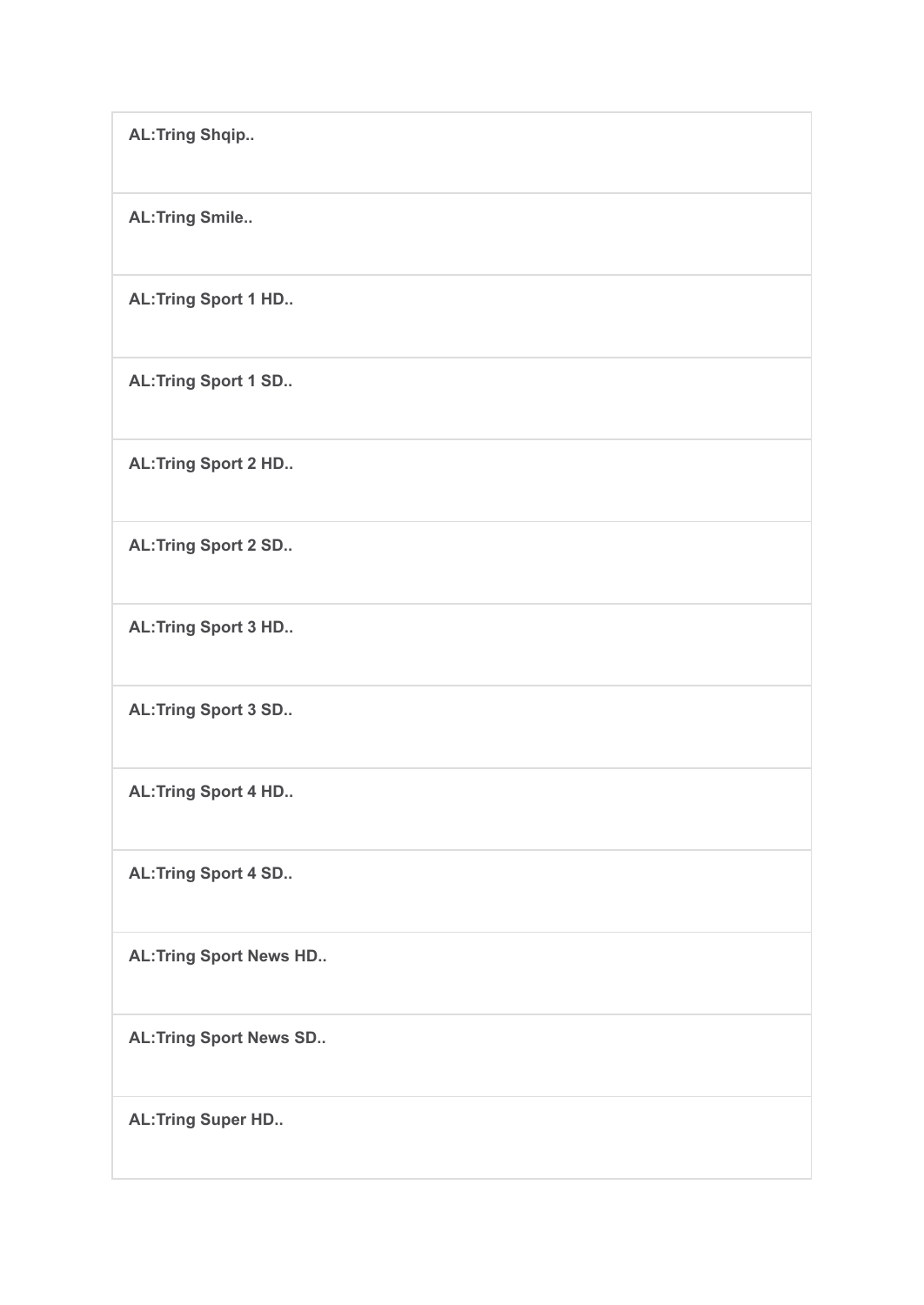| <b>NL: 100NL TV</b>           |
|-------------------------------|
| <b>NL: 192 TV</b>             |
| NL: 24 Kitchen HD             |
| ,NL: 24 Kitchen HD            |
| <b>NL: ANIMAL PLANET FHD</b>  |
| <b>NL: AT5</b>                |
| <b>NL: AT5</b>                |
| <b>NL: BABY TV HD</b>         |
| <b>NL: Boomerang HD</b>       |
| <b>NL: Cartoon Network HD</b> |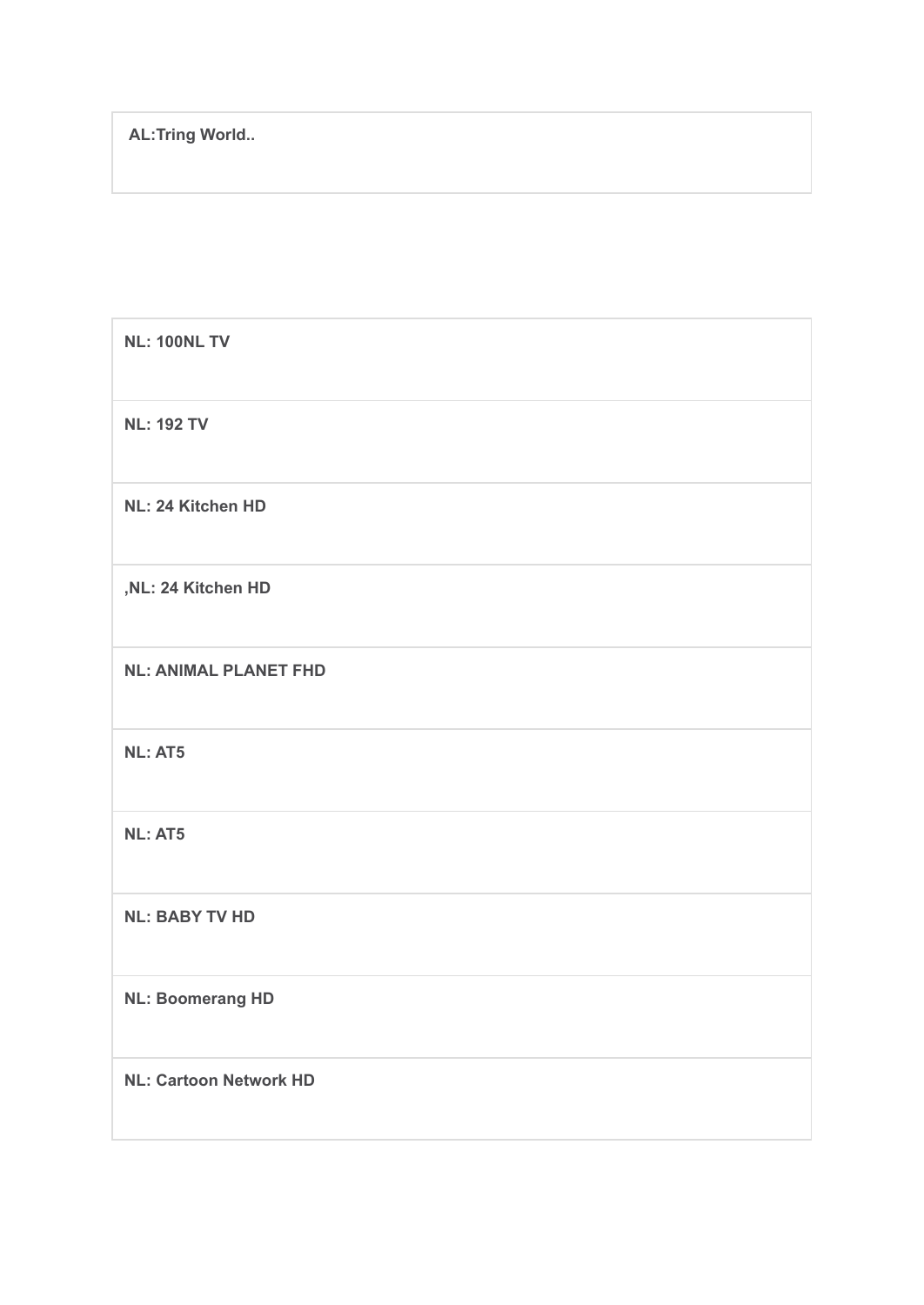| <b>NL: CBS Reality</b>            |
|-----------------------------------|
| <b>NL: CI</b>                     |
| <b>NL: Comedy Central HD</b>      |
| <b>NL: Discovery HD</b>           |
| <b>NL: Discovery Science FHD</b>  |
| <b>NL: Discovery World</b>        |
| <b>NL: Disney Channel HD</b>      |
| NL: E! FHD                        |
| <b>NL: EUROSPORT 2 HD</b>         |
| <b>NL: Extreme Sports Channel</b> |
| <b>NL: Extreme Sports Channel</b> |
| <b>NL: Film Action HD</b>         |
| <b>NL: Film Drama HD</b>          |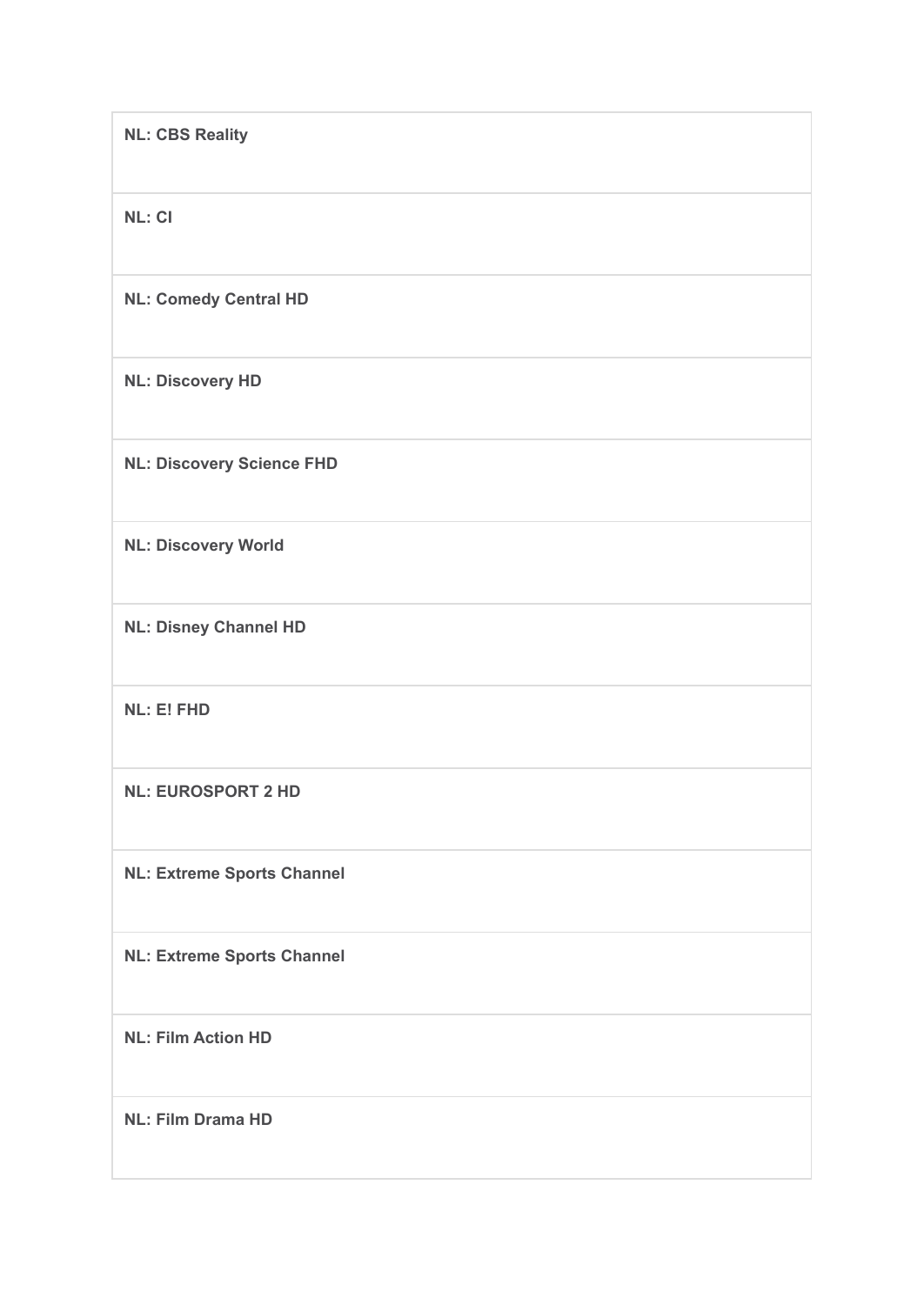| <b>NL: FILM FAMILY FHD</b>  |
|-----------------------------|
| <b>NL: Film Premiere HD</b> |
| <b>NL: Film1 Action HD</b>  |
| <b>NL: Fox</b>              |
| <b>NL: FOX SPORTS 1 FHD</b> |
| <b>NL: FOX SPORTS 2 FHD</b> |
| <b>NL: FOX SPORTS 3 FHD</b> |
| <b>NL: FOX SPORTS 4 FHD</b> |
| <b>NL: FOX SPORTS 5 FHD</b> |
| <b>NL: Fox Sports 6</b>     |
| NL: HBO 3 HD                |
| <b>NL: HBO HD</b>           |
| <b>NL: HISTORY HD</b>       |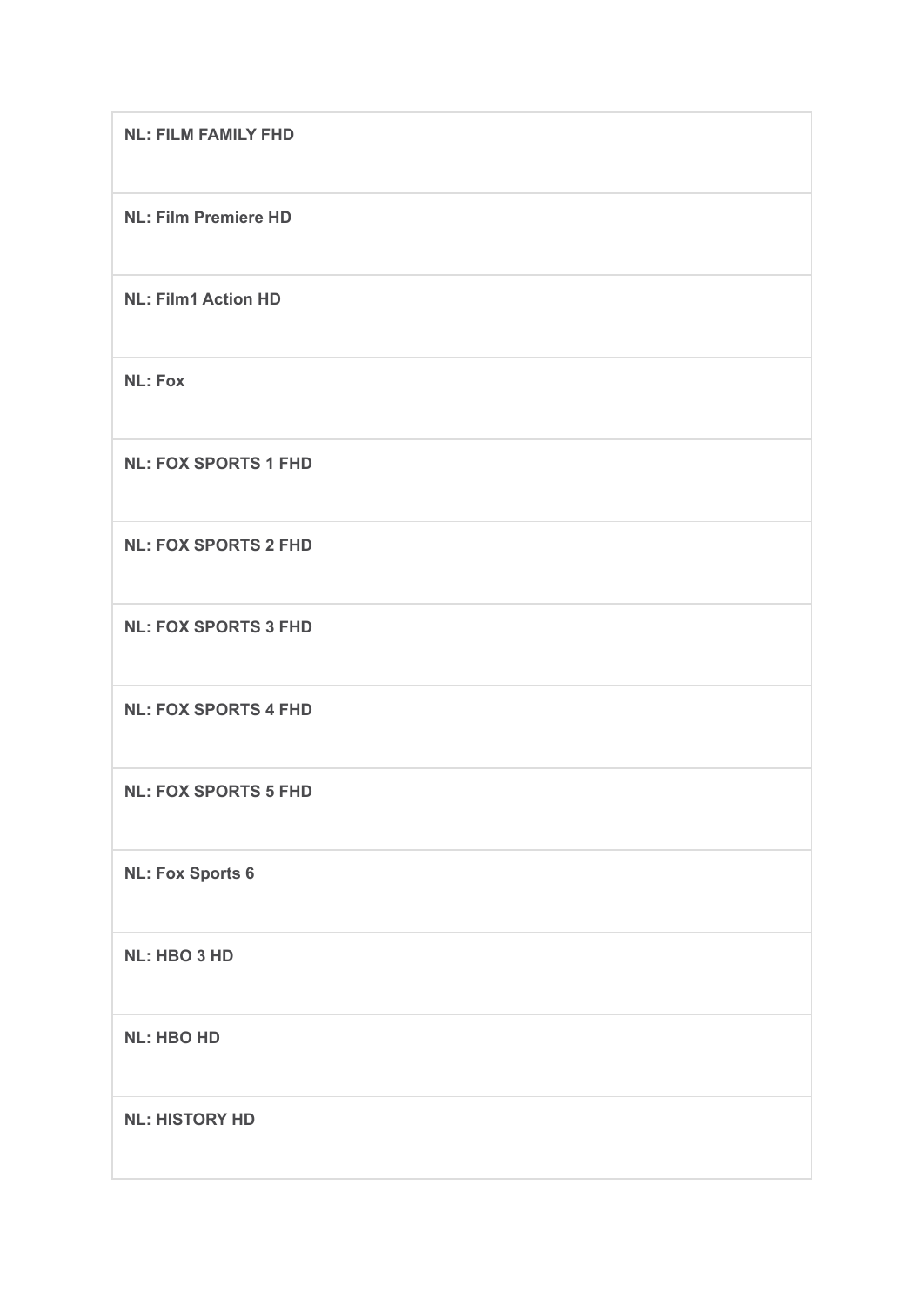**Horse & Country NL: Investigation Discovery FHD NL: Ketnet HD NL: MTV 24 Music HD NL: MTV HD NL: NAT GEO FHD NL: NAT GEO WILD HD NL: National Geographic ChannelHD NL: Net5 HD NL: Nick Hits NL: Nick toons HD NL: NickelodeoHD SpikeChannel NL: NPO 1**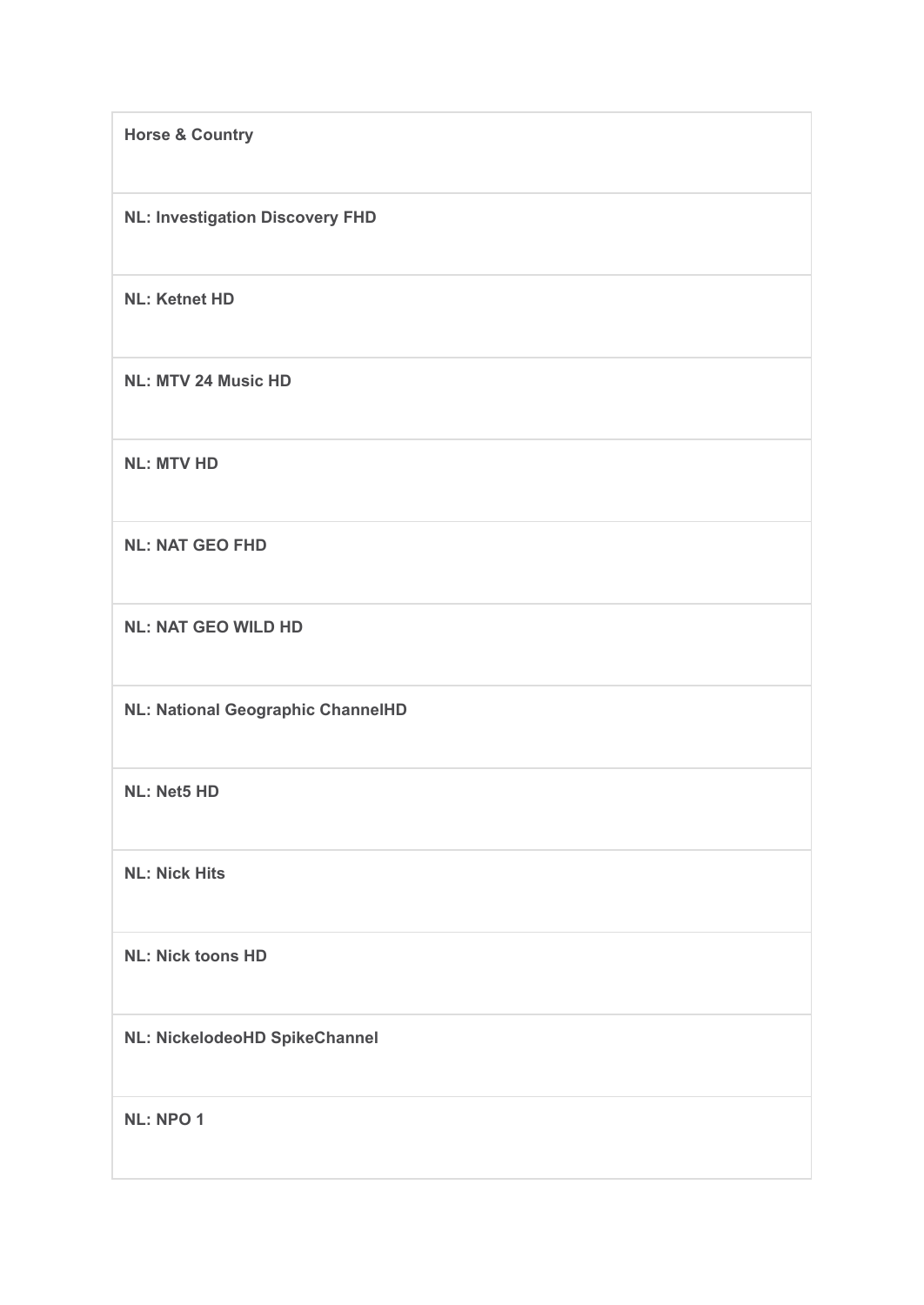| <b>NL: NPO 1 Extra</b>       |
|------------------------------|
| <b>NL: NPO 1 FHD</b>         |
| <b>NL: NPO 101</b>           |
| <b>NL: NPO 101</b>           |
| <b>NL: NPO 2</b>             |
| <b>NL: NPO 2 FHD</b>         |
| <b>NL: NPO 3</b>             |
| <b>NL: Npo Nieuws</b>        |
| <b>NL: NPO Nieuws</b>        |
| <b>NL: NPO Politiek</b>      |
| <b>NL: OMROEP BRABANT HD</b> |
| NL: OMROEP FryslÄf¢n         |
| <b>NL: OMROEP ZeeLand HD</b> |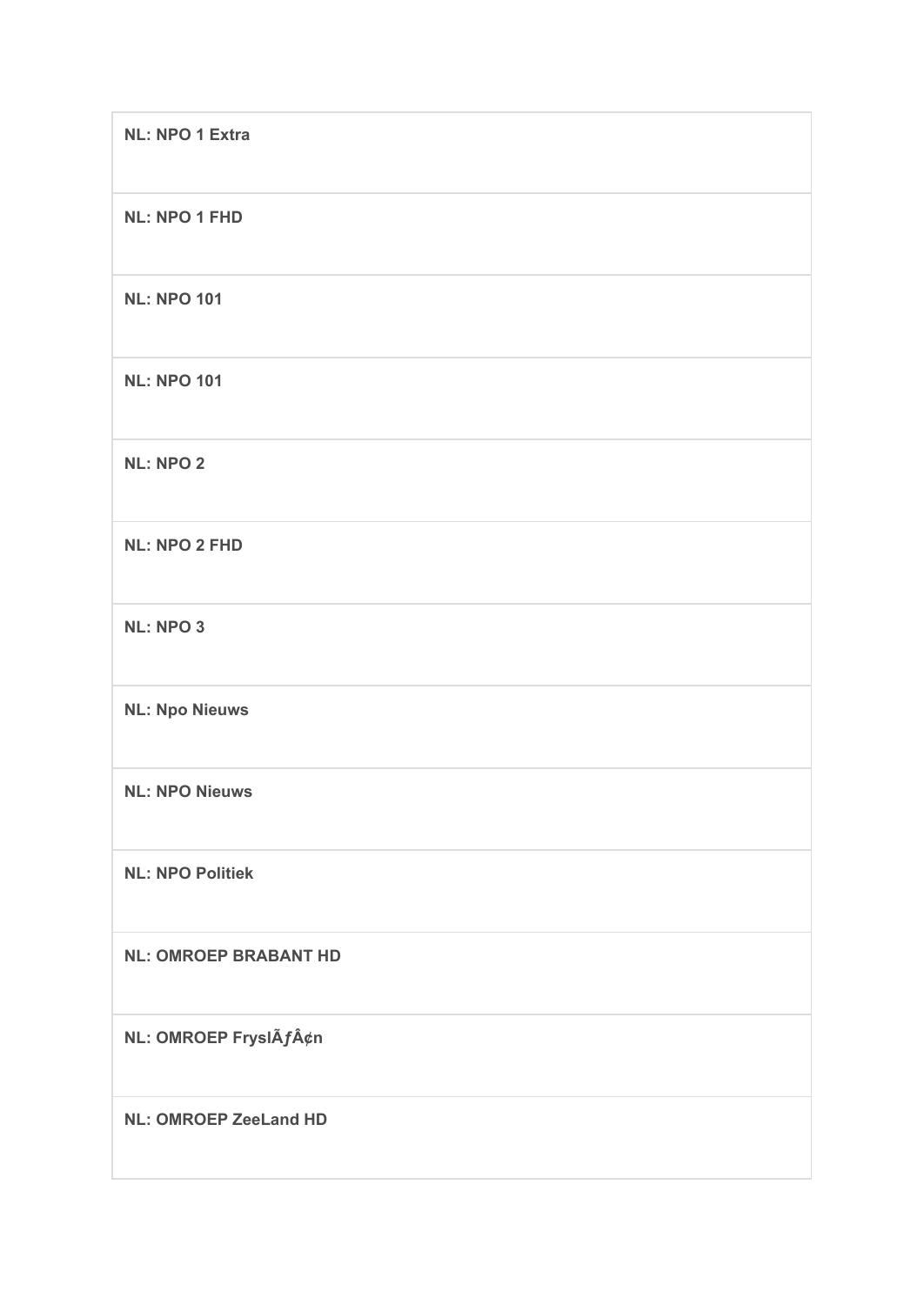| <b>NL: Open Rotterdam HD</b> |
|------------------------------|
| <b>NL: RTL 4 FHD</b>         |
| <b>NL: RTL 5 HD</b>          |
| <b>NL: RTL 5 HD</b>          |
| <b>NL: RTL 7 FHD</b>         |
| <b>NL: RTL 7 HD</b>          |
| <b>NL: RTL Crime</b>         |
| <b>NL: RTL Lounge FHD</b>    |
| <b>NL: RTL Telekids</b>      |
| <b>NL: RTL Z FHD</b>         |
| <b>NL: RTL Z HD</b>          |
| <b>NL: RTV 7</b>             |
| <b>NL: RTV Utrecht</b>       |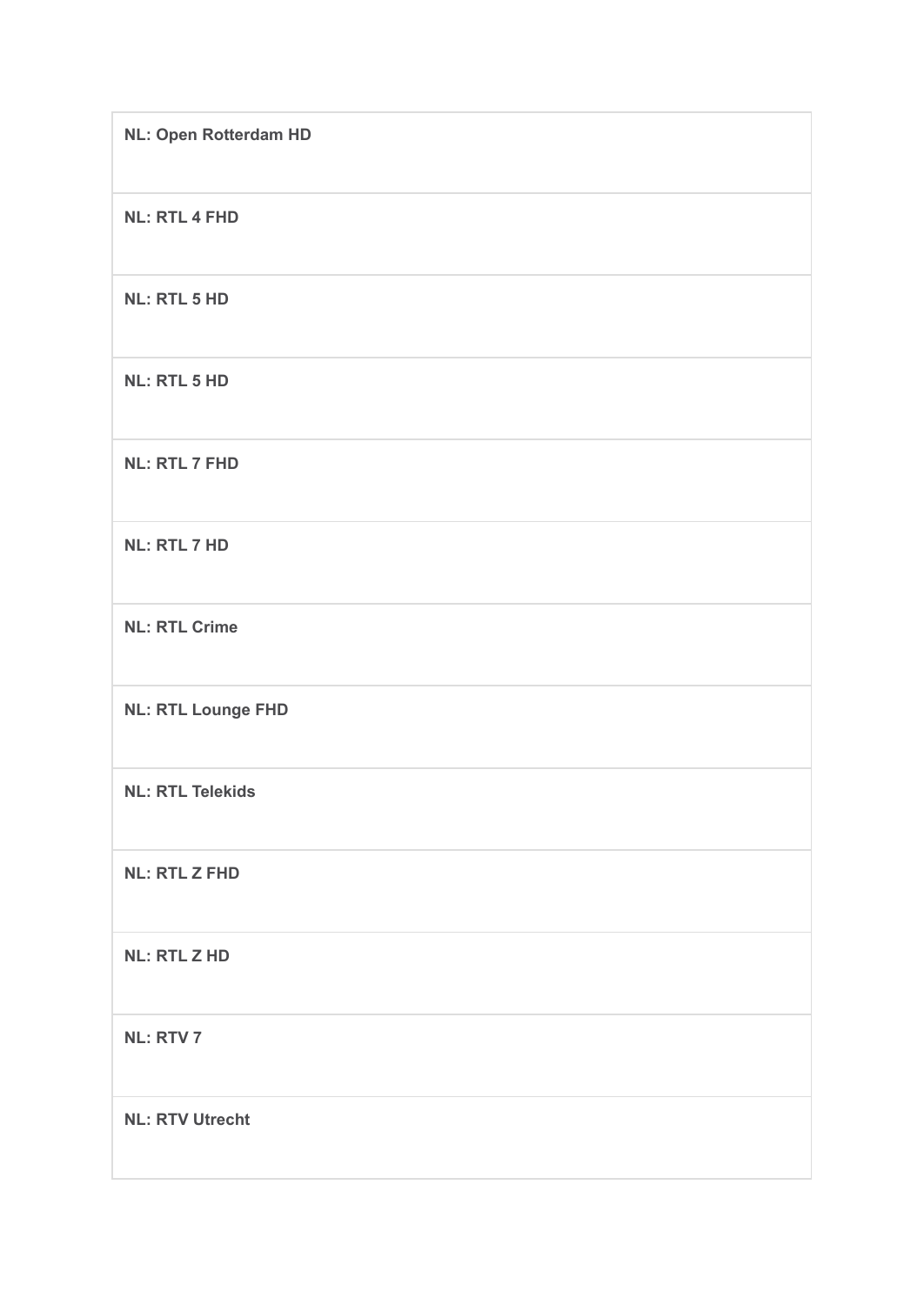| <b>NL: Salto 1 HD</b>           |
|---------------------------------|
| <b>NL: Salto 2 HD</b>           |
| <b>NL: SBS 6 FHD</b>            |
| <b>NL: SBS 9 FHD</b>            |
| <b>NL: SBS6</b>                 |
| <b>NL: SBS9</b>                 |
| <b>NL: Shorts TV</b>            |
| <b>NL: Sipke</b>                |
| <b>NL: Sky Movies Action HD</b> |
| <b>NL: Sky Movies Comedy</b>    |
| <b>NL: Sky Movies Kids HD</b>   |
| <b>NL: TLC HD</b>               |
| <b>NL: Travel XP HD</b>         |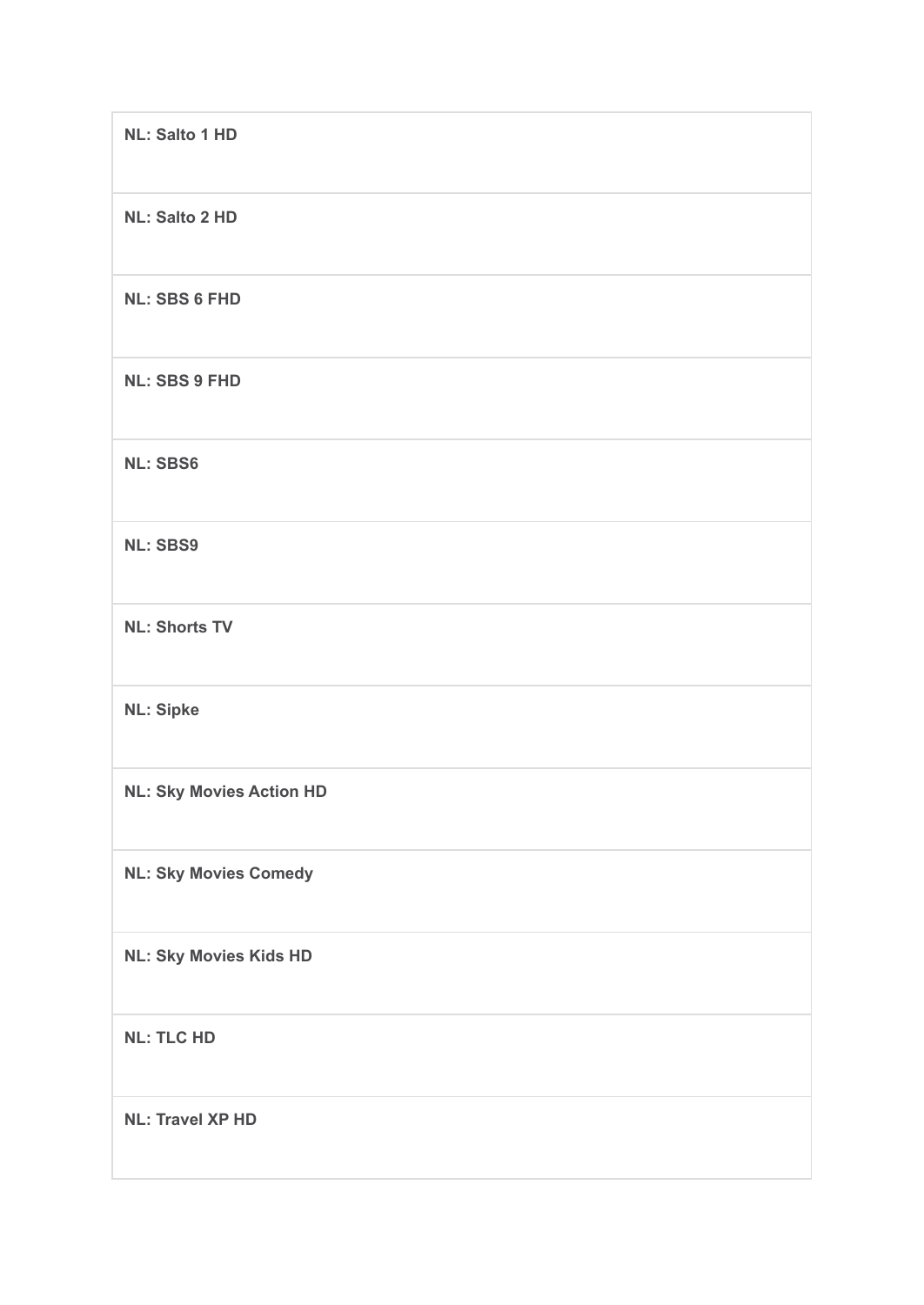| <b>NL: TV Oranje</b>              |
|-----------------------------------|
| <b>NL: TVDrenthe</b>              |
| <b>NL: VERONICA/DISNEY XD</b>     |
| <b>NL: VH1 CLASSIC</b>            |
| <b>NL: Viasat Film Family HD</b>  |
| <b>NL: WOS Media</b>              |
| <b>NL: ZFM</b>                    |
| <b>NL: ZIGGO DOCU</b>             |
| <b>NL: ZIGGO Docu FHD</b>         |
| NL: Ziggo Extra 1                 |
| <b>NL: ZIGGO SELECT FHD</b>       |
| <b>NL: ZIGGO SPORT</b>            |
| <b>NL:Comedy Central extra HD</b> |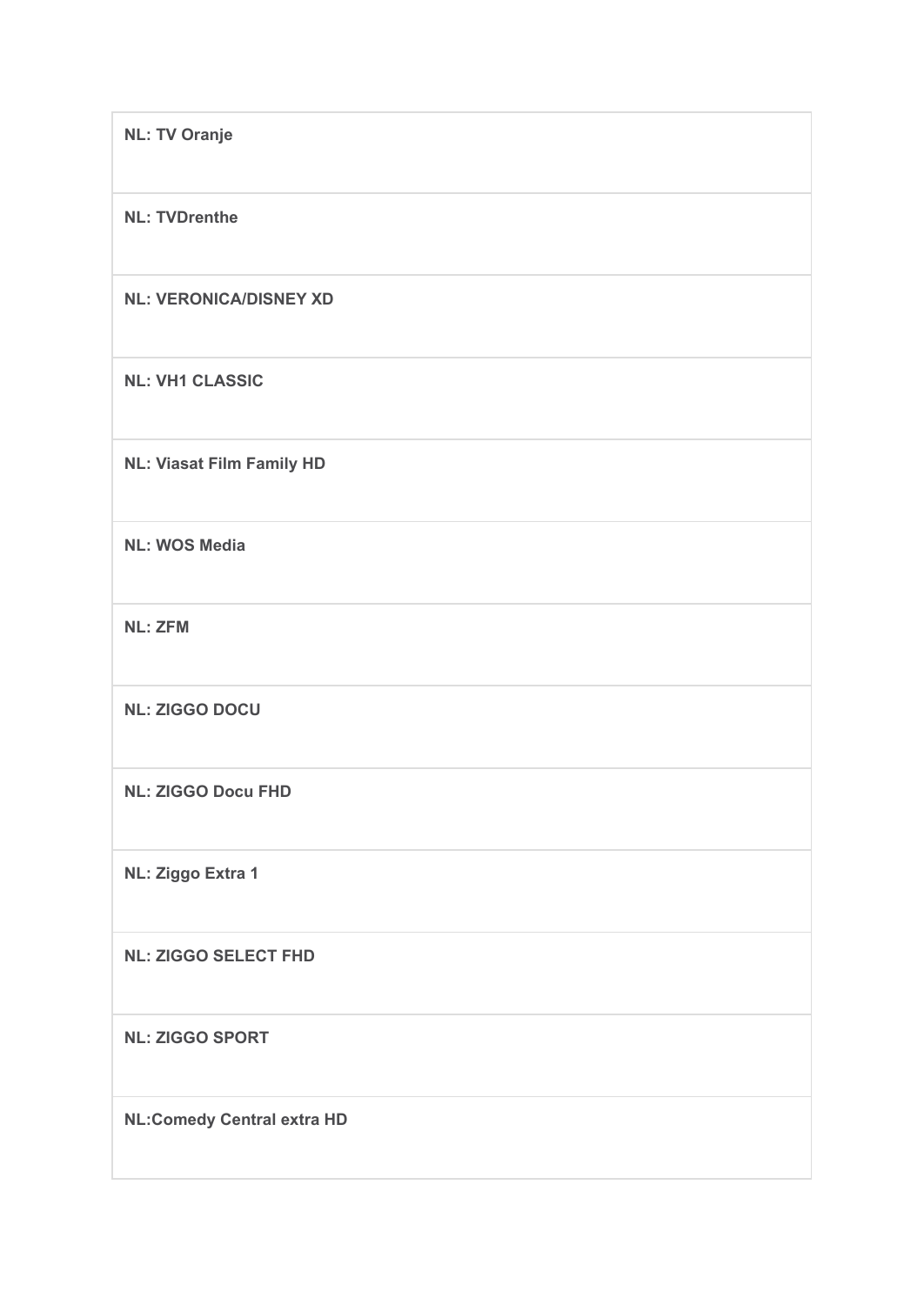| <b>PL:Ale KINO POLSKA</b> |
|---------------------------|
| <b>PL:Animal Planet</b>   |
| <b>PL:AXN HD</b>          |
| <b>PL:AXN SPIN</b>        |
| <b>PL:AXN White</b>       |
| <b>PL:BBC Earth</b>       |
| <b>PL:BBC HD</b>          |
| <b>PL:Boomerang</b>       |
| PL:box                    |
| <b>PL:Canal Sport HD</b>  |
| PL:Canal 2 Sport HD       |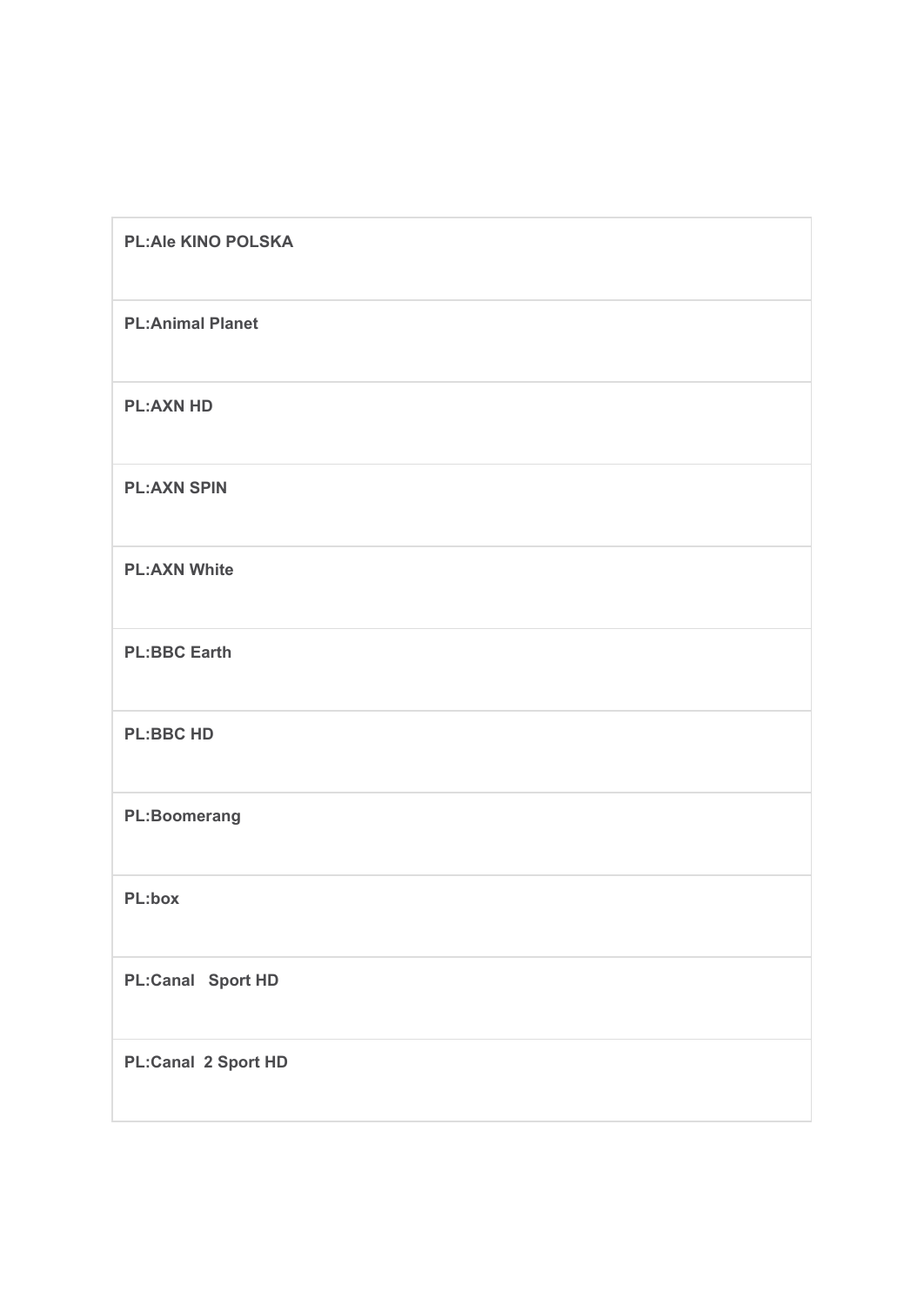| <b>PL:CANAL DISCO</b>       |
|-----------------------------|
| <b>PL:Canal Family HD</b>   |
| <b>PL:CANAL FILM HD</b>     |
| <b>PL:CANAL HD</b>          |
| <b>PL:Canal SERIALE</b>     |
| <b>PL:Cartoon Network</b>   |
| <b>PL:Cinemax HD</b>        |
| PL:Cinemax2                 |
| <b>PL:d Turbo xtra</b>      |
| <b>PL:DISCO POLO</b>        |
| <b>PL:Discovery</b>         |
| <b>PL:Discovery HistORY</b> |
| <b>PL:Discovery Life</b>    |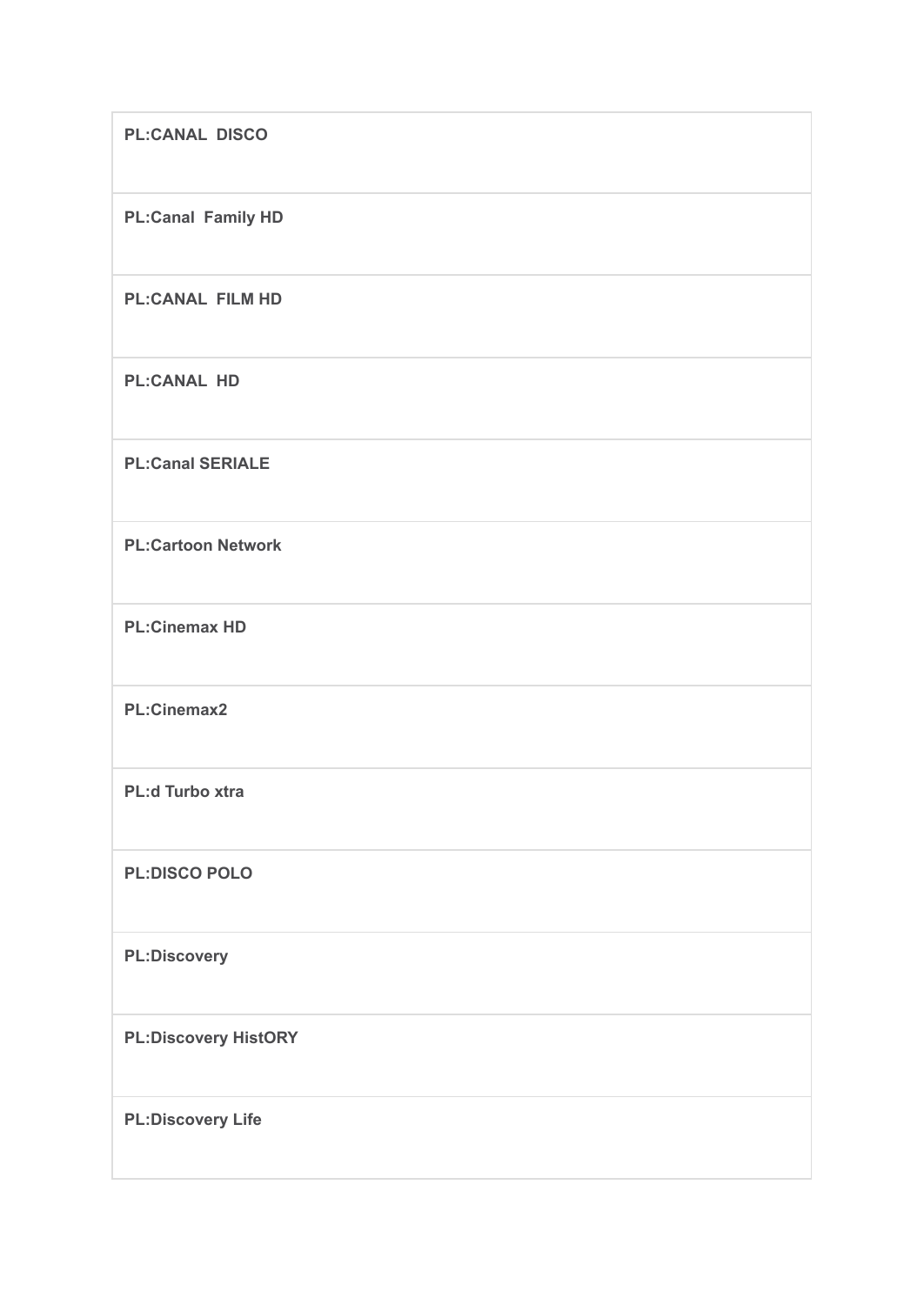| <b>PL:Discovery sc</b>     |
|----------------------------|
| <b>PL:Disney HD</b>        |
| <b>PL:Eleven</b>           |
| <b>PL:ELEVEN EXTRA HD</b>  |
| <b>PL:Eleven Sports</b>    |
| <b>PL:FILMBOX</b>          |
| <b>PL:Filmbox Action</b>   |
| <b>PL:Filmbox Arthouse</b> |
| <b>PL:Filmbox Family</b>   |
| <b>PL:Filmbox Premium</b>  |
| <b>PL:HBO</b>              |
| PL:HBO <sub>2</sub>        |
| PL:HBO 3                   |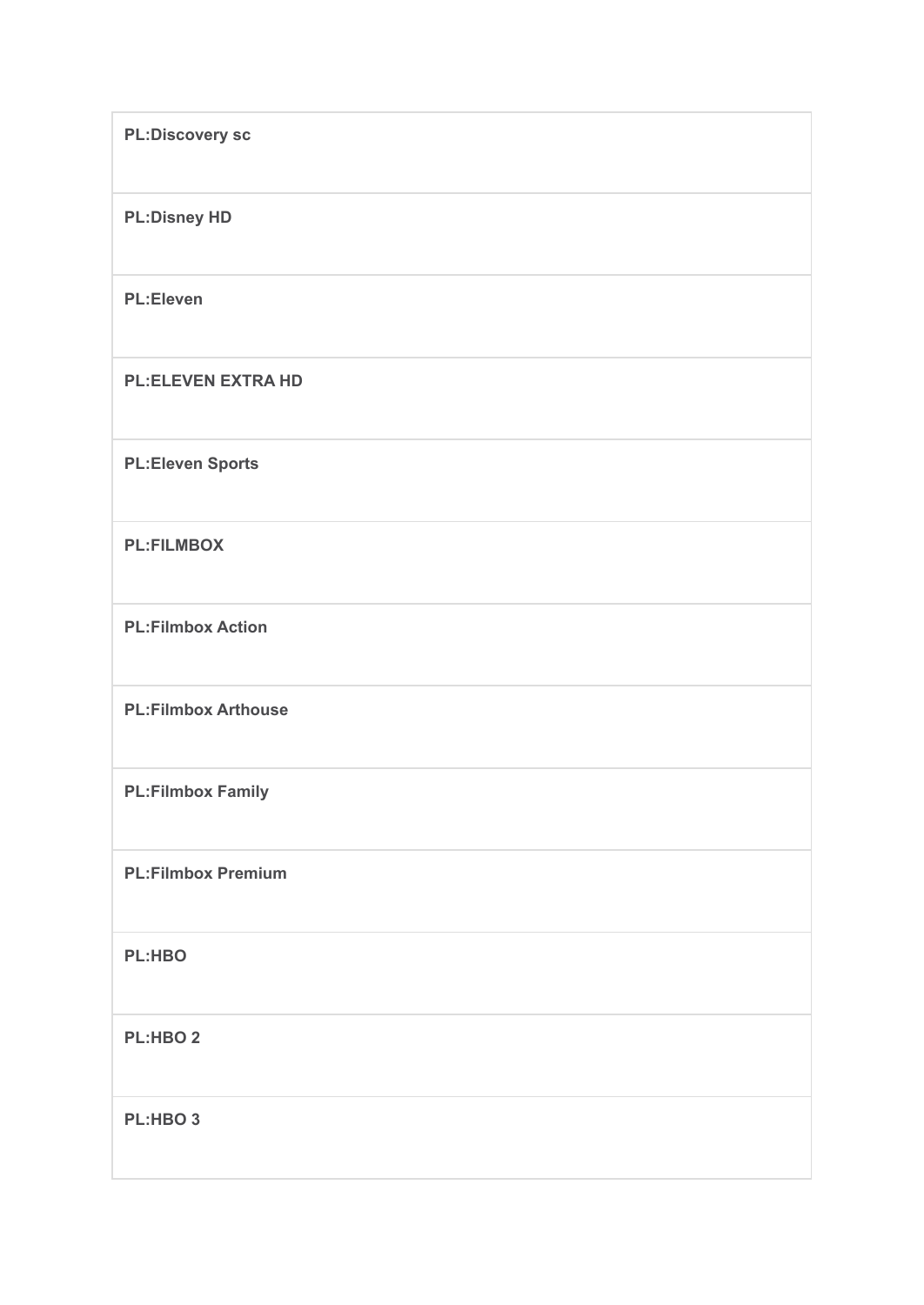| <b>PL:Kuchina HD</b>          |
|-------------------------------|
| <b>PL:Mini Mini</b>           |
| <b>PL:Music Vox 2 Tv</b>      |
| PL:N sport HD                 |
| <b>PL:National Geo Wild</b>   |
| <b>PL:National Geographic</b> |
| <b>PL:Planete</b>             |
| <b>PL:Planete HD</b>          |
| <b>PL:Polo TV</b>             |
| <b>PL:Polsat</b>              |
| <b>PL:Polsat 2</b>            |
| <b>PL:Polsat Cafe</b>         |
| <b>PL:POLSAT DOKU</b>         |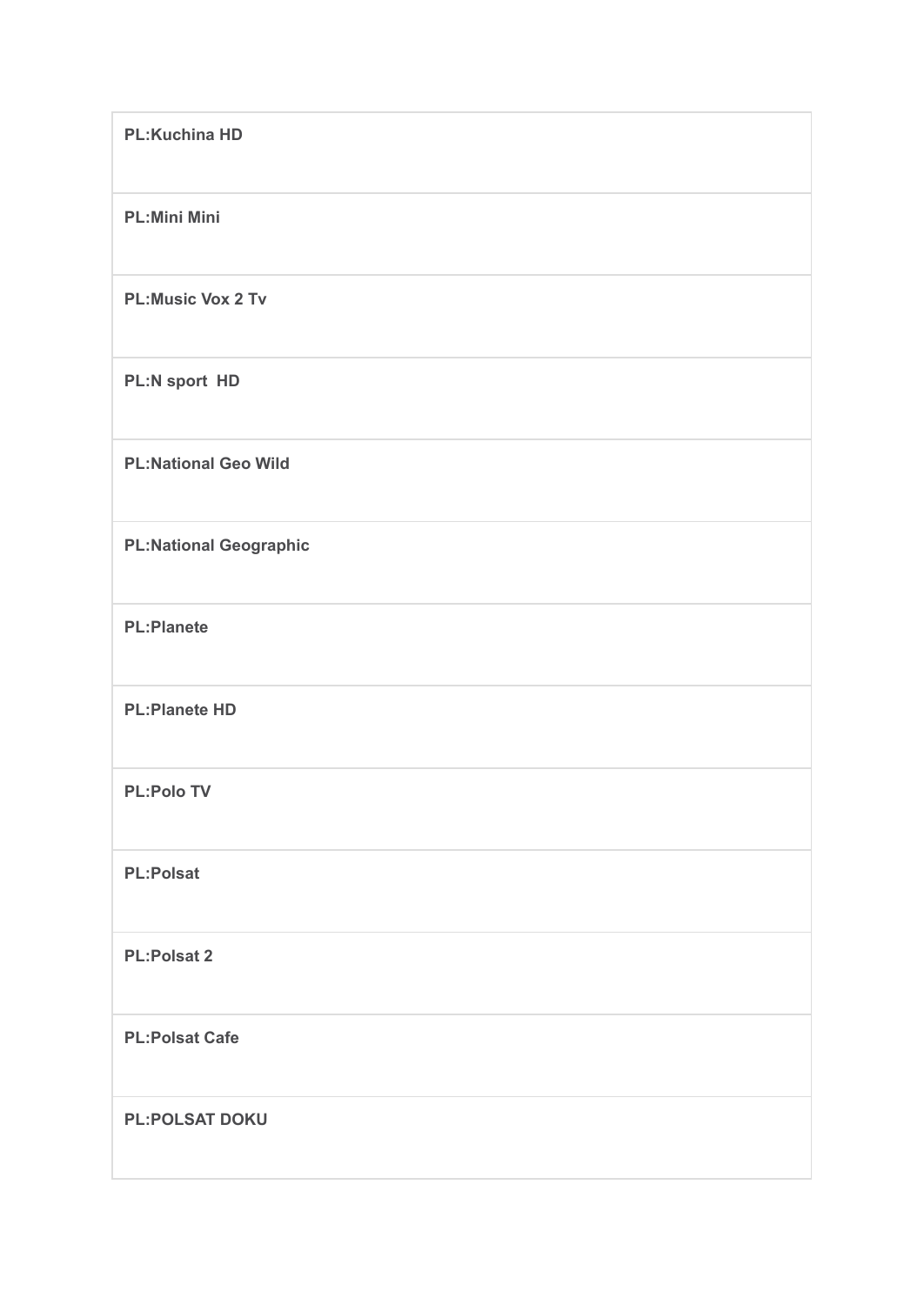| <b>PL:POLSAT FILM HD</b>     |
|------------------------------|
| <b>PL:POLSAT JIMJAM</b>      |
| <b>PL:Polsat Romance</b>     |
| <b>PL:POLSAT SPORT</b>       |
| <b>PL:Polsat Sport Extra</b> |
| <b>PL:POLSAT SUPER</b>       |
| <b>PL:POLSAT TLC</b>         |
| ,PL:Polsat Viasat Explore    |
| <b>PL:PULS 2</b>             |
| <b>PL:Teletoon</b>           |
| <b>PL:Travel</b>             |
| PL:Tv 4                      |
| <b>PL:TV Puls</b>            |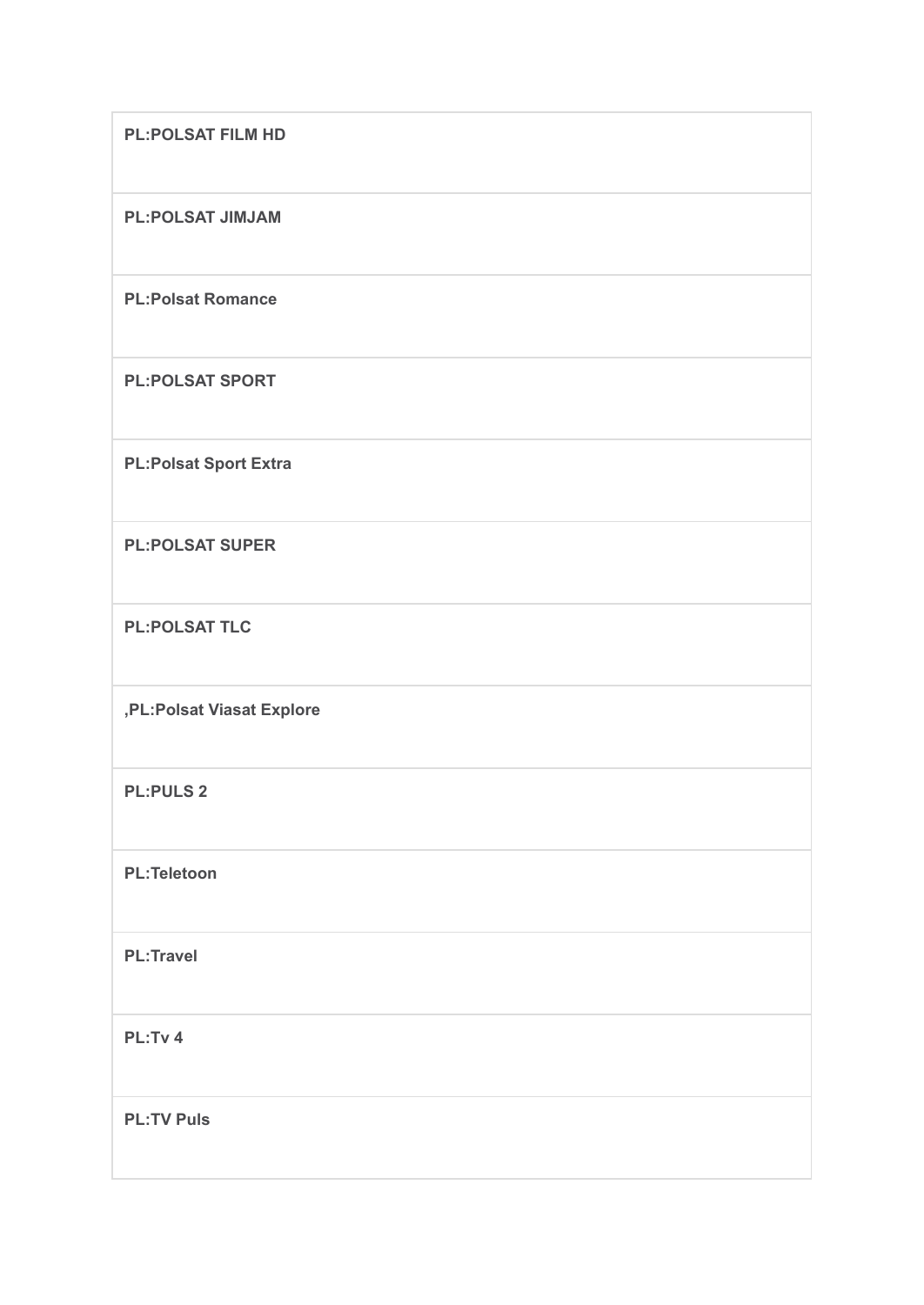| PL:TV6                 |
|------------------------|
| PL:TVn                 |
| <b>PL:TVN4</b>         |
| <b>PL:TVN7</b>         |
| <b>PL:TVN st</b>       |
| <b>PL:TVP 1 HD</b>     |
| <b>PL:TVP 2 HD</b>     |
| <b>PL:TVP3</b>         |
| <b>PL:TVP INFO</b>     |
| <b>PL:TVP SERIALE</b>  |
| <b>PL:TVP Sport</b>    |
| <b>PL:Twoja TV</b>     |
| <b>PL:VOX MUSIC TV</b> |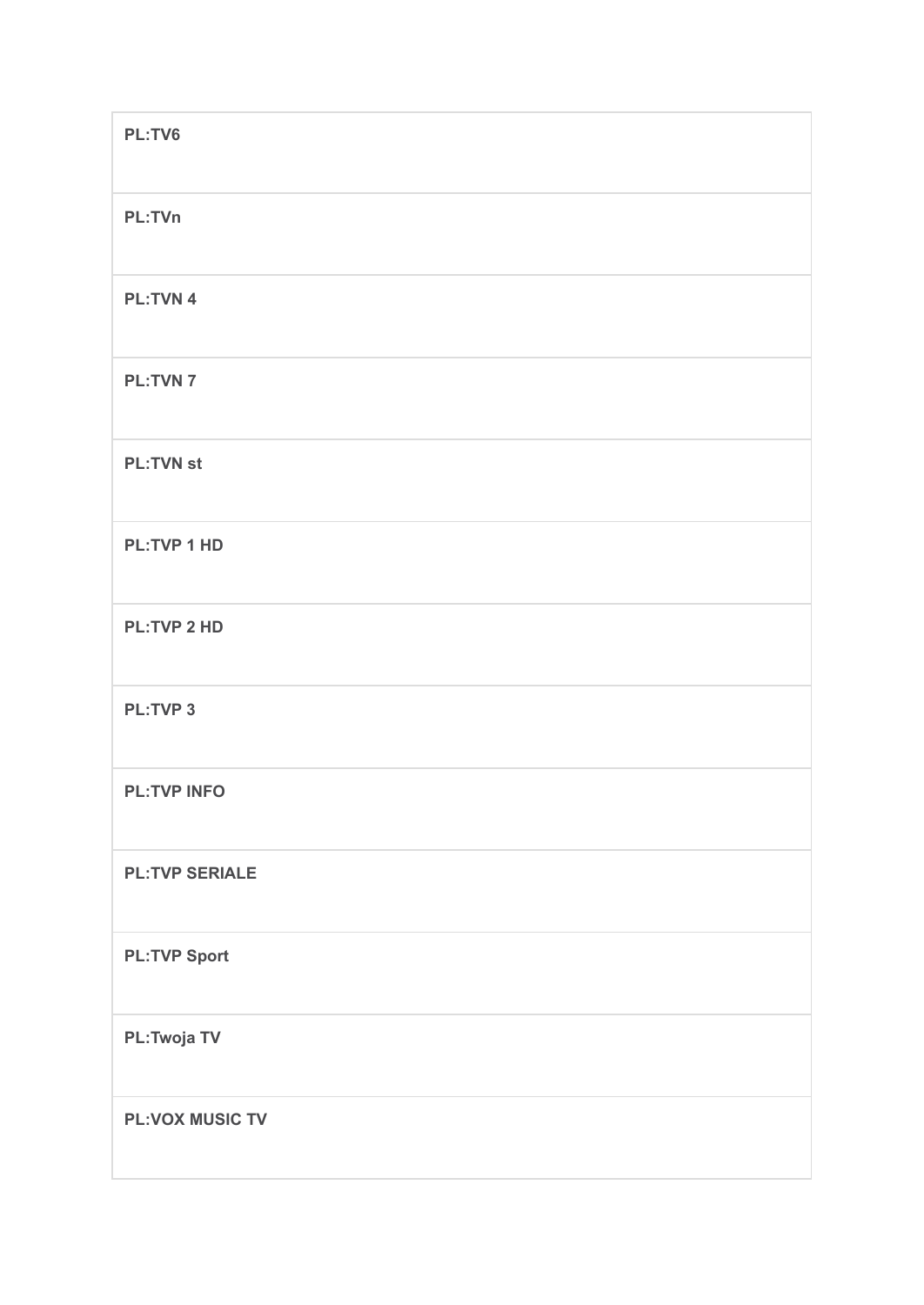| <b>PL: Animal Planet</b>     |
|------------------------------|
| <b>PL: BBC Earth</b>         |
| <b>PL: CANAL FILM HD</b>     |
| <b>PL: Cartoon Network</b>   |
| <b>PL: Cinemax2</b>          |
| <b>PL: Discovery HistORY</b> |
| <b>PL: Discovery Life</b>    |
| <b>PL: Discovery Life</b>    |
| <b>PL: Disney HD</b>         |
| <b>PL: FIGHT BOX</b>         |
| ,PL: Filmbox Arthouse        |
| <b>PL: Filmbox Family</b>    |
| <b>PL: Filmbox Premium</b>   |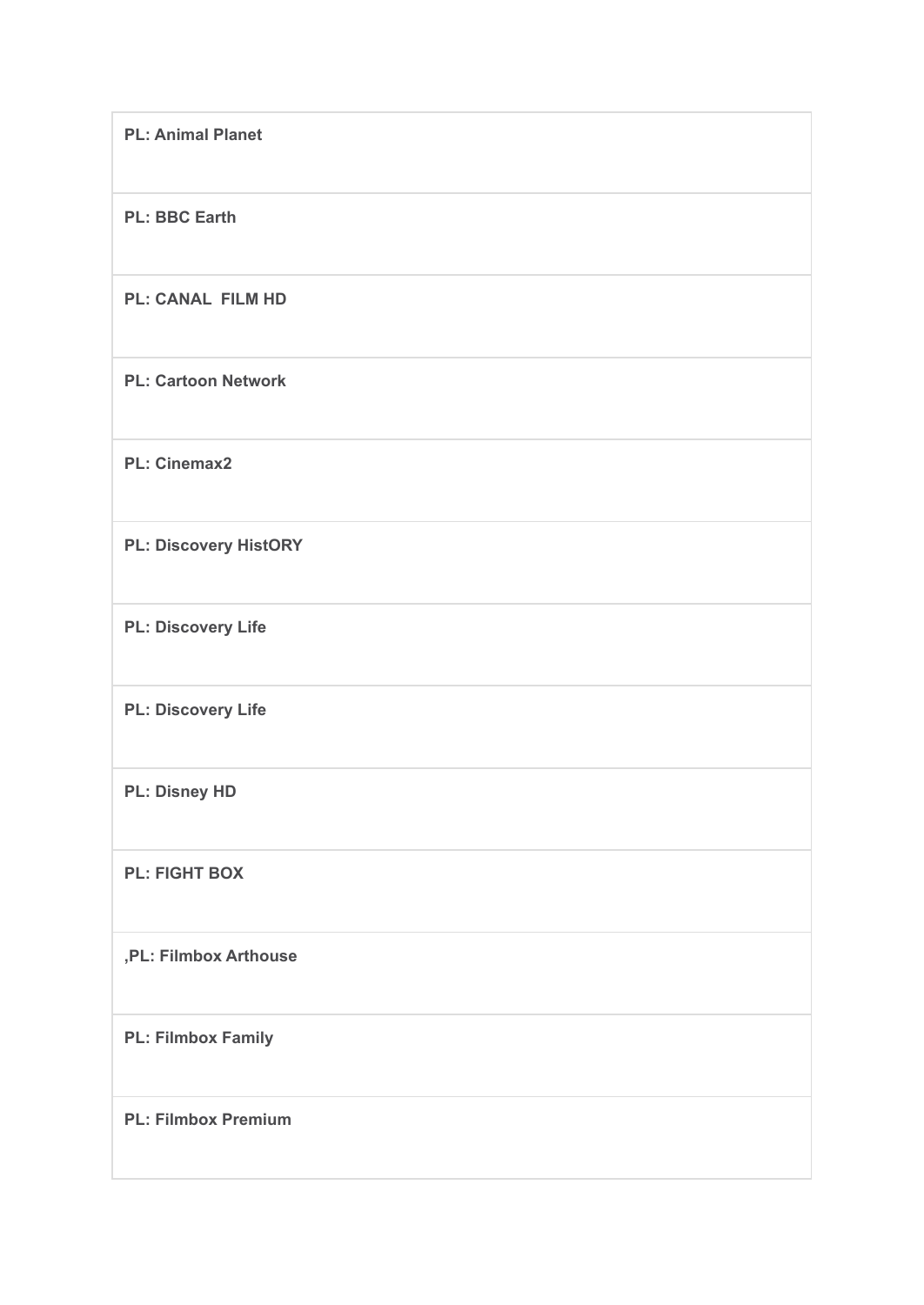| PL: HBO 2                      |
|--------------------------------|
| PL: HBO 3                      |
| <b>PL: KUCHNIA</b>             |
| <b>PL: National Geographic</b> |
| <b>PL: Planete HD</b>          |
| <b>PL: Polo TV</b>             |
| <b>PL: Polsat Cafe</b>         |
| <b>PL: POLSAT DOKU</b>         |
| <b>PL: POLSAT FILM HD</b>      |
| <b>PL: POLSAT JIMJAM</b>       |
| <b>PL: Polsat Romance</b>      |
| <b>PL: TV Puls</b>             |
| PL: TVn                        |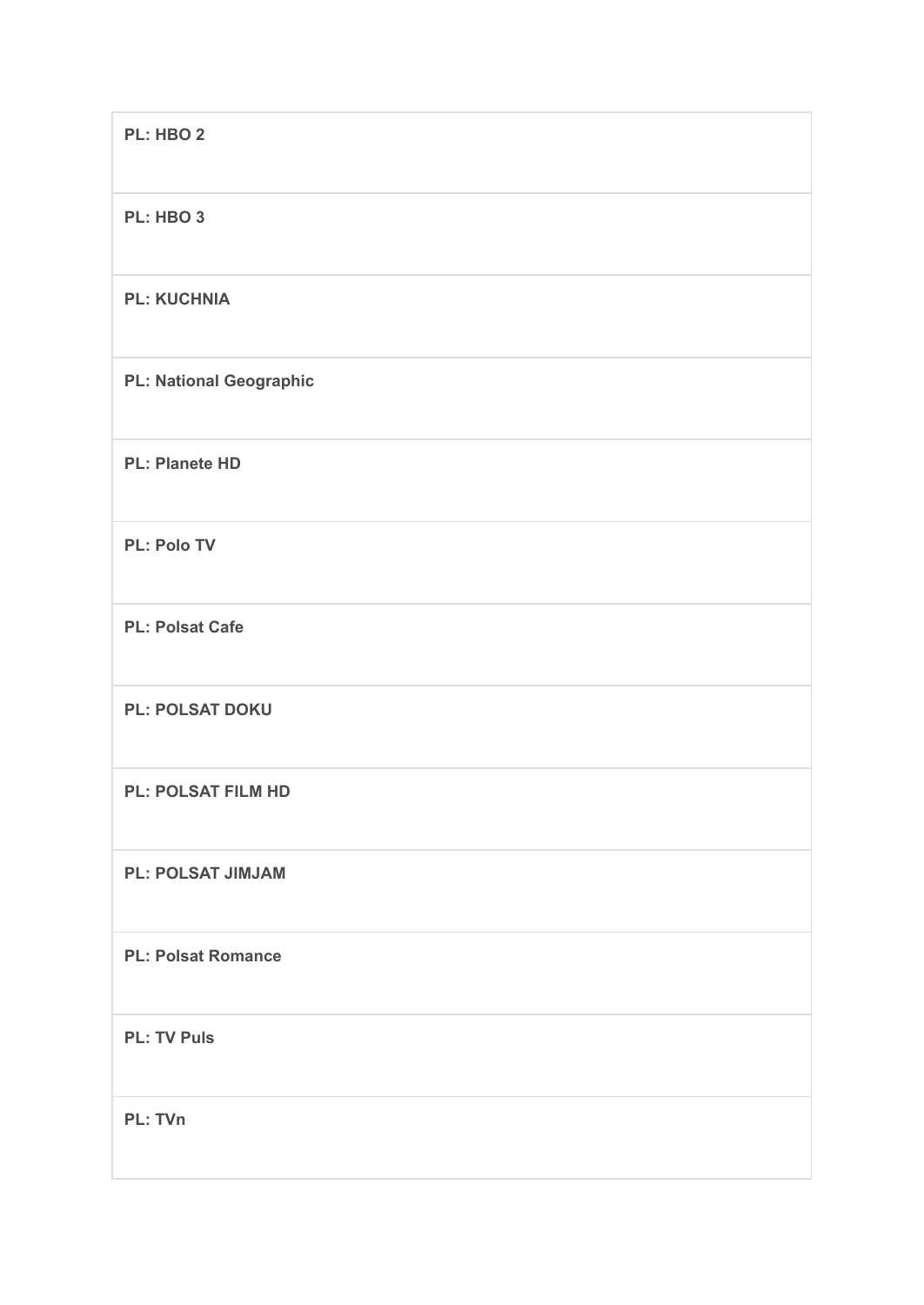**PL: TVP 1 HD**

**PL: TVP 2 HD**

**PL: TVP SERIALE**

**PL: TVP SPORT**

**PL: TVP2**

**PL: VOX MUSIC TV**

**EX-YU: Animal Planet HD**

**EX-YU: Arena Sport 1 HD hr**

**EX-YU: Arena Sport 3 hr**

**EX-YU: Arena Sport 4 hr**

**EX-YU: Arena Sport 6**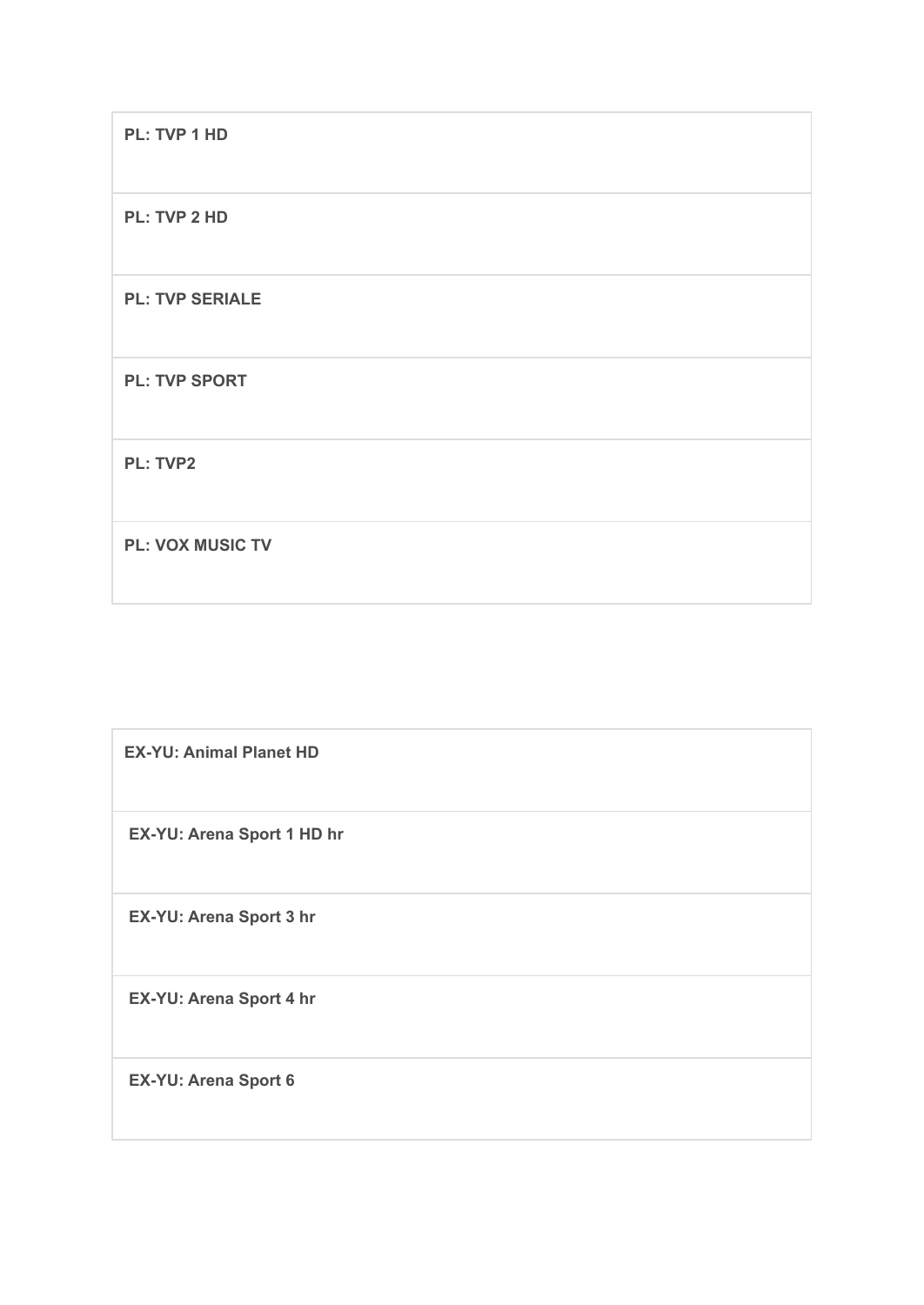| <b>EX-YU: AXN Spin</b>          |
|---------------------------------|
| <b>EX-YU: Balkanika</b>         |
| <b>EX-YU: Banovina</b>          |
| <b>EX-YU: cinestarfan</b>       |
| <b>EX-YU: cmc</b>               |
| EX-YU: Crime Investigation HD   |
| EX-YU: discaverySCI             |
| <b>EX-YU: Discovery Channel</b> |
| EX-YU: Discovery Turbo Xtra     |
| EX-YU: dmsat                    |
| <b>EX-YU: Domatv HD</b>         |
| <b>EX-YU: Fox HD</b>            |
| <b>EX-YU: Fox Life HD</b>       |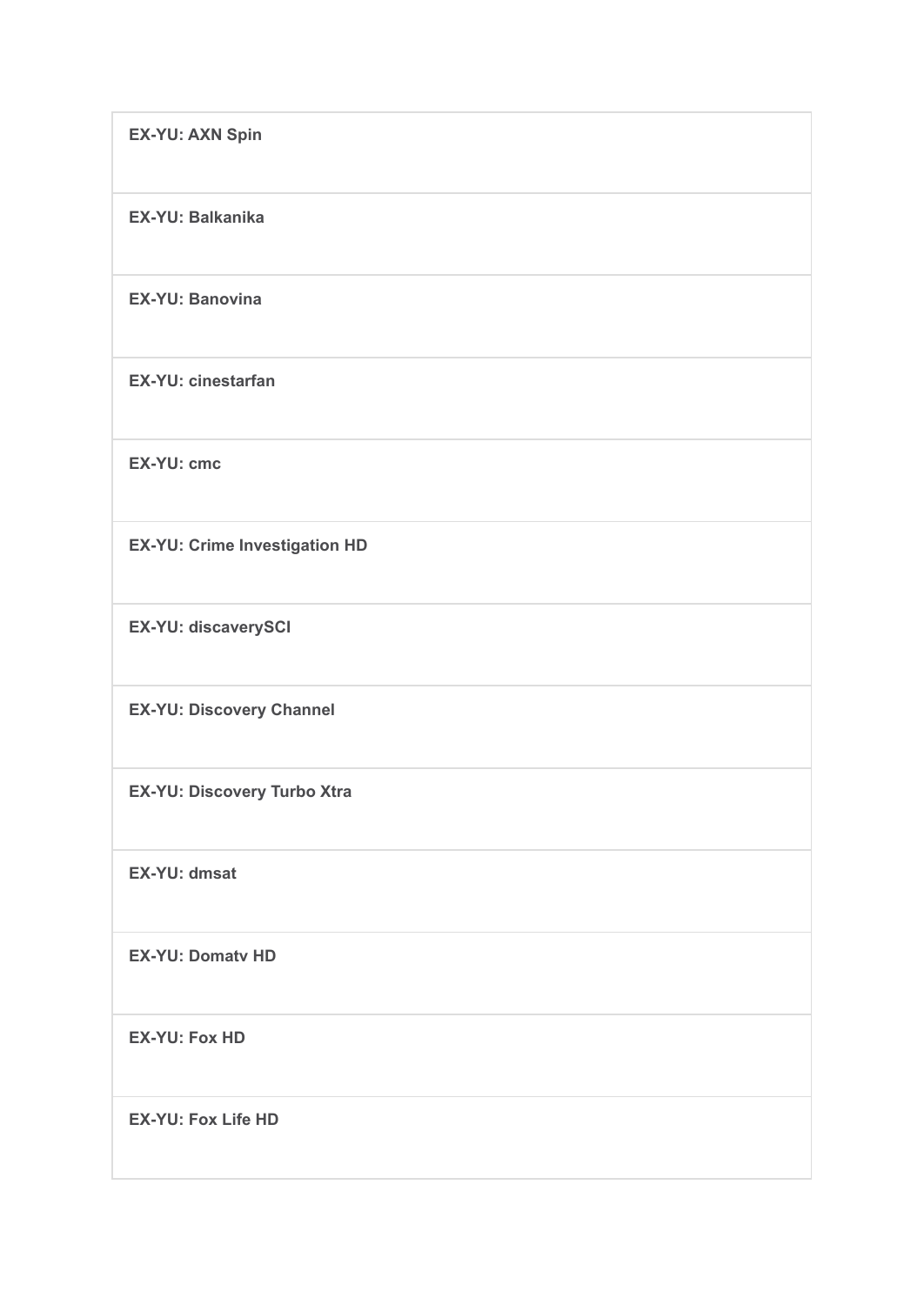**EX-YU: Fox Movies HD**

**EX-YU: Grand 2**

## **EX-YU: HAPPY TV PAROVI LIVE**

**EX-YU: hayatovci**

**EX-YU: HBO 1 HD**

**EX-YU: HBO 2 HD**

**EX-YU: HBO 3 HD**

**EX-YU: History 2 HD**

**EX-YU: History HD**

**EX-YU: HNtv**

**EX-YU: Hrt 1**

**EX-YU: Hrt 2**

**EX-YU: Hrt 3**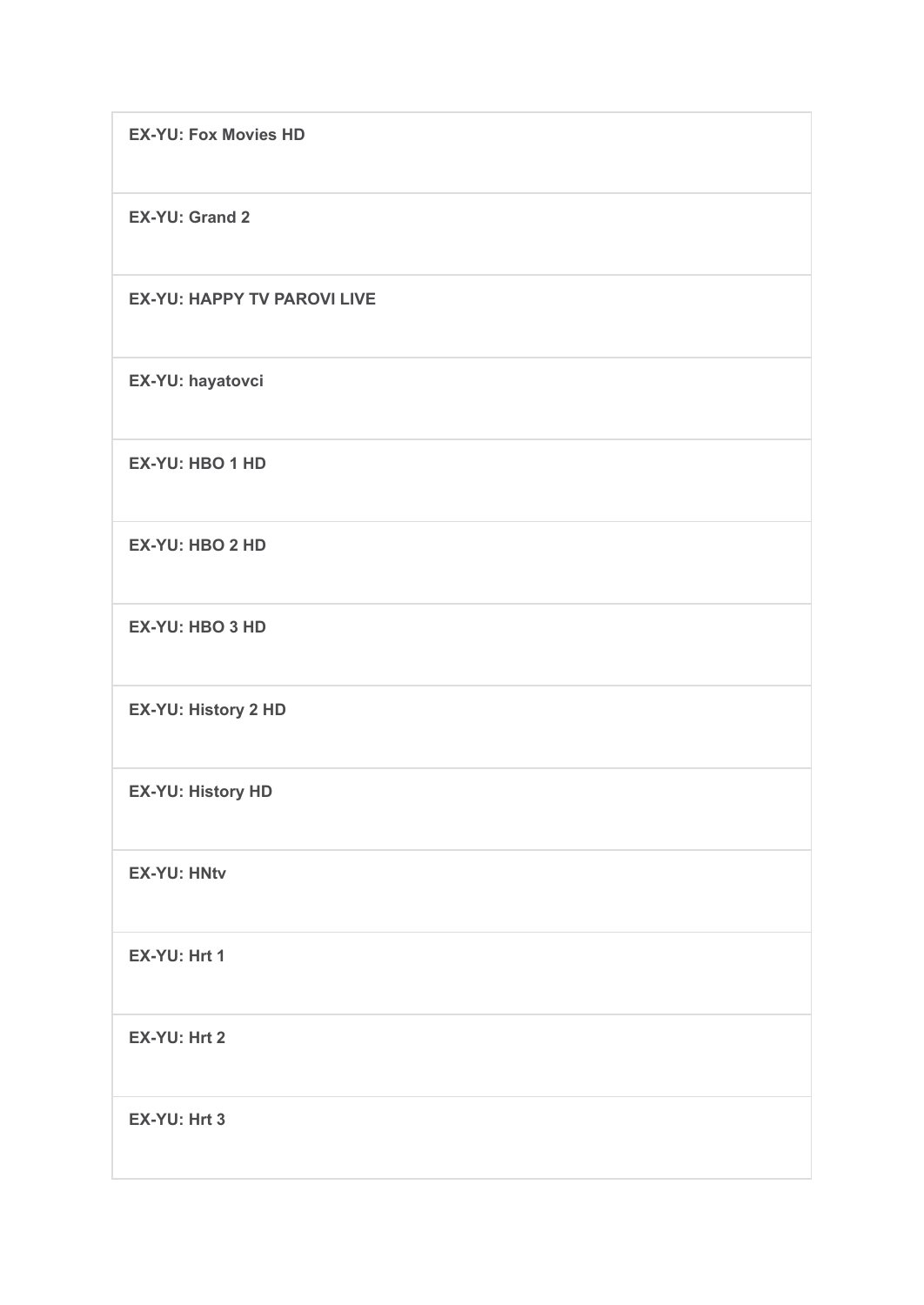| EX-YU: Hrt 4                       |
|------------------------------------|
| <b>EX-YU: Izvorna TV</b>           |
| <b>EX-YU: Kanal R</b>              |
| <b>EX-YU: KCN 1</b>                |
| EX-YU: Kcn 2                       |
| EX-YU: Kcn 3                       |
| <b>EX-YU: Klasik tv</b>            |
| EX-YU: M1 Film                     |
| <b>EX-YU: Minimax</b>              |
| EX-YU: N1-HR                       |
| <b>EX-YU: Narodna TV</b>           |
| EX-YU: National Geographic Wild HD |
| <b>EX-YU: Nickeleodon</b>          |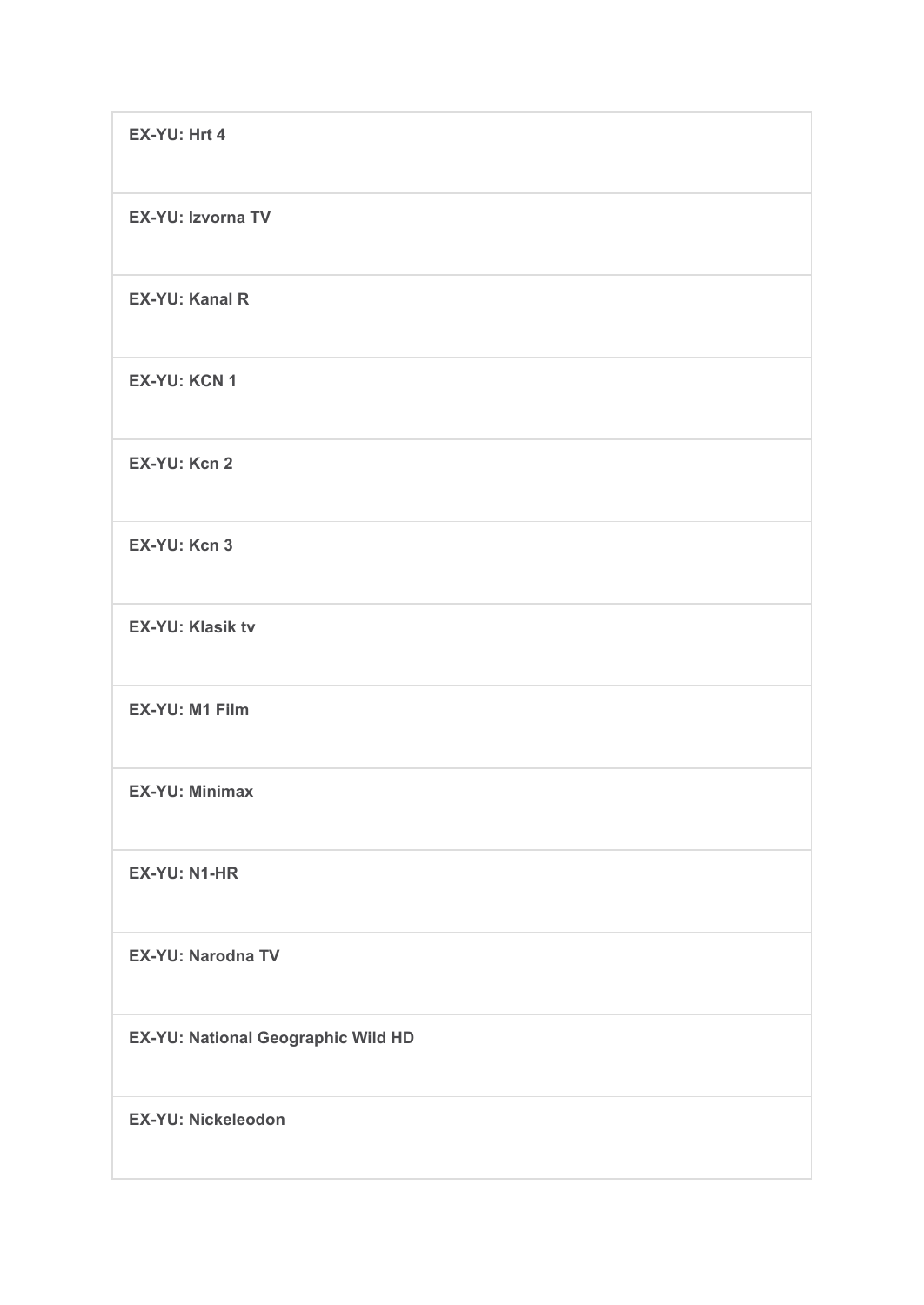| <b>EX-YU: Nova HD</b>      |
|----------------------------|
| EX-YU: Osjecka             |
| <b>EX-YU: Otvalentino</b>  |
| <b>EX-YU: Pink 2</b>       |
| <b>EX-YU: Pink 3</b>       |
| <b>EX-YU: Pink Action</b>  |
| <b>EX-YU: Pink Extra</b>   |
| <b>EX-YU: Pink Fashion</b> |
| <b>EX-YU: Pink Classic</b> |
| <b>EX-YU: Pink Film</b>    |
| <b>EX-YU: Pink Hits 1</b>  |
| <b>EX-YU: Pink Hits 2</b>  |
| <b>EX-YU: Pink Koncert</b> |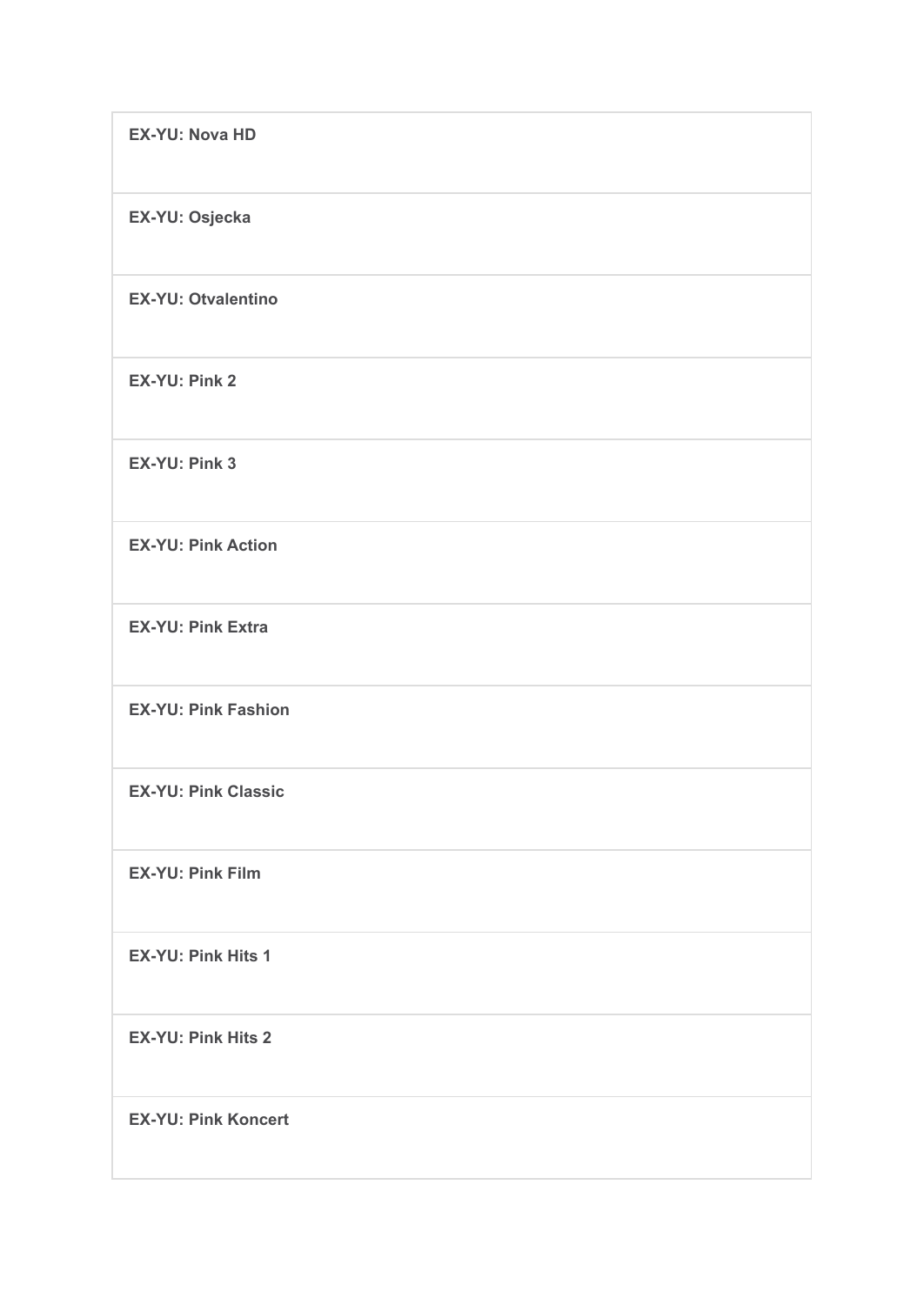| <b>EX-YU: Pink Kuvar</b>      |
|-------------------------------|
| <b>EX-YU: Pink Premium</b>    |
| <b>EX-YU: Pink Reality</b>    |
| <b>EX-YU: Pink Serije</b>     |
| <b>EX-YU: Pink Super Kids</b> |
| <b>EX-YU: Pink Zabava</b>     |
| <b>EX-YU: PinkHoror</b>       |
| <b>EX-YU: PinkKids</b>        |
| <b>EX-YU: PinkRomanse</b>     |
| <b>EX-YU: PinkSciFi</b>       |
| <b>EX-YU: PinkSoap</b>        |
| <b>EX-YU: PinkWestern</b>     |
| <b>EX-YU: Prva Plus</b>       |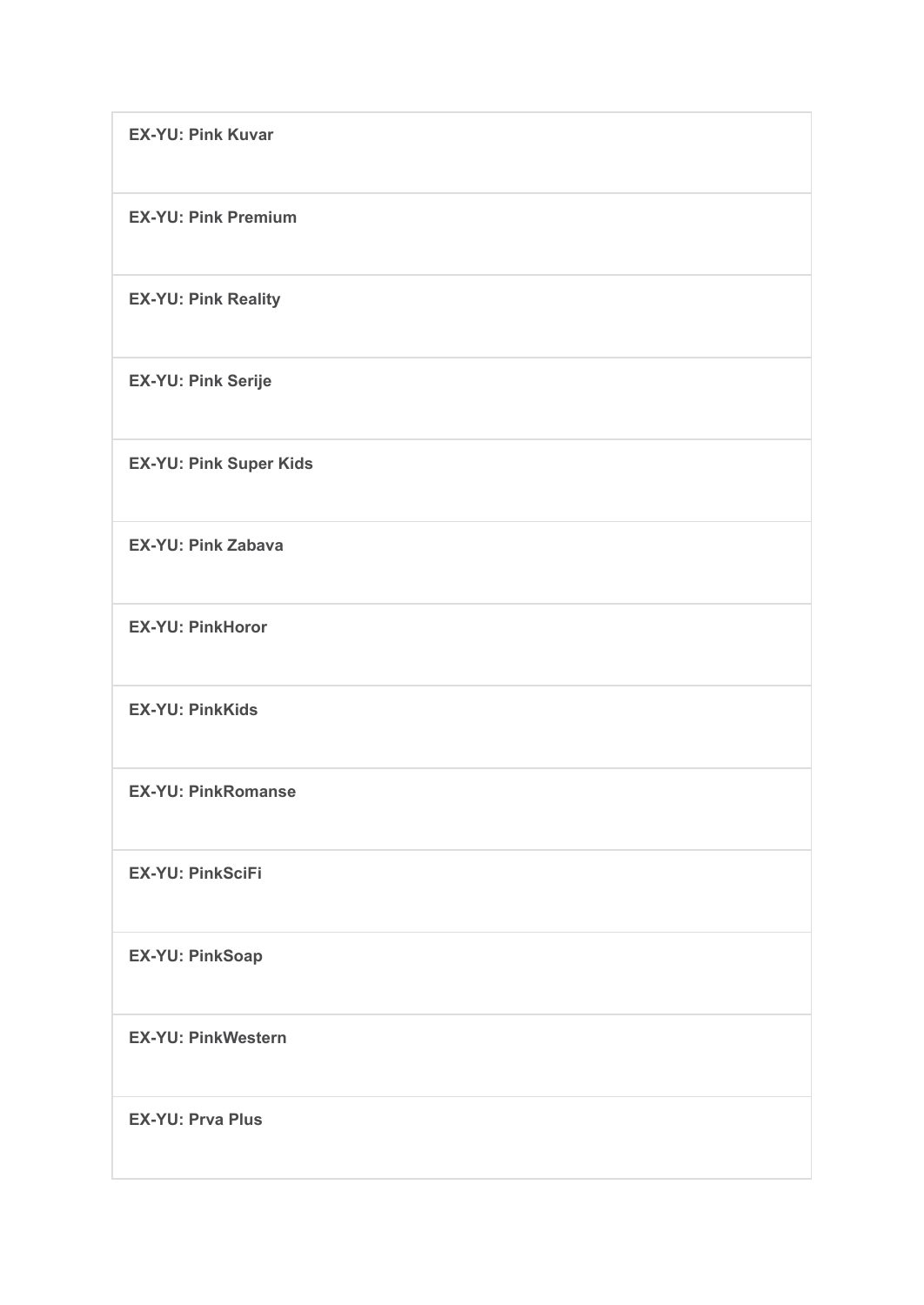| <b>EX-YU: RTCG 1</b>      |
|---------------------------|
| <b>EX-YU: RTCG 2</b>      |
| <b>EX-YU: RTCG SAT</b>    |
| <b>EX-YU: RTL</b>         |
| <b>EX-YU: RTL 2</b>       |
| <b>EX-YU: RTL Living</b>  |
| <b>EX-YU: RTL Pasion</b>  |
| EX-YU: Rts 1              |
| EX-YU: Rts 2              |
| EX-YU: Rts 3              |
| <b>EX-YU: Scifi</b>       |
| <b>EX-YU: SlavonskaTV</b> |
| EX-YU: Sport Klub 1 HD sr |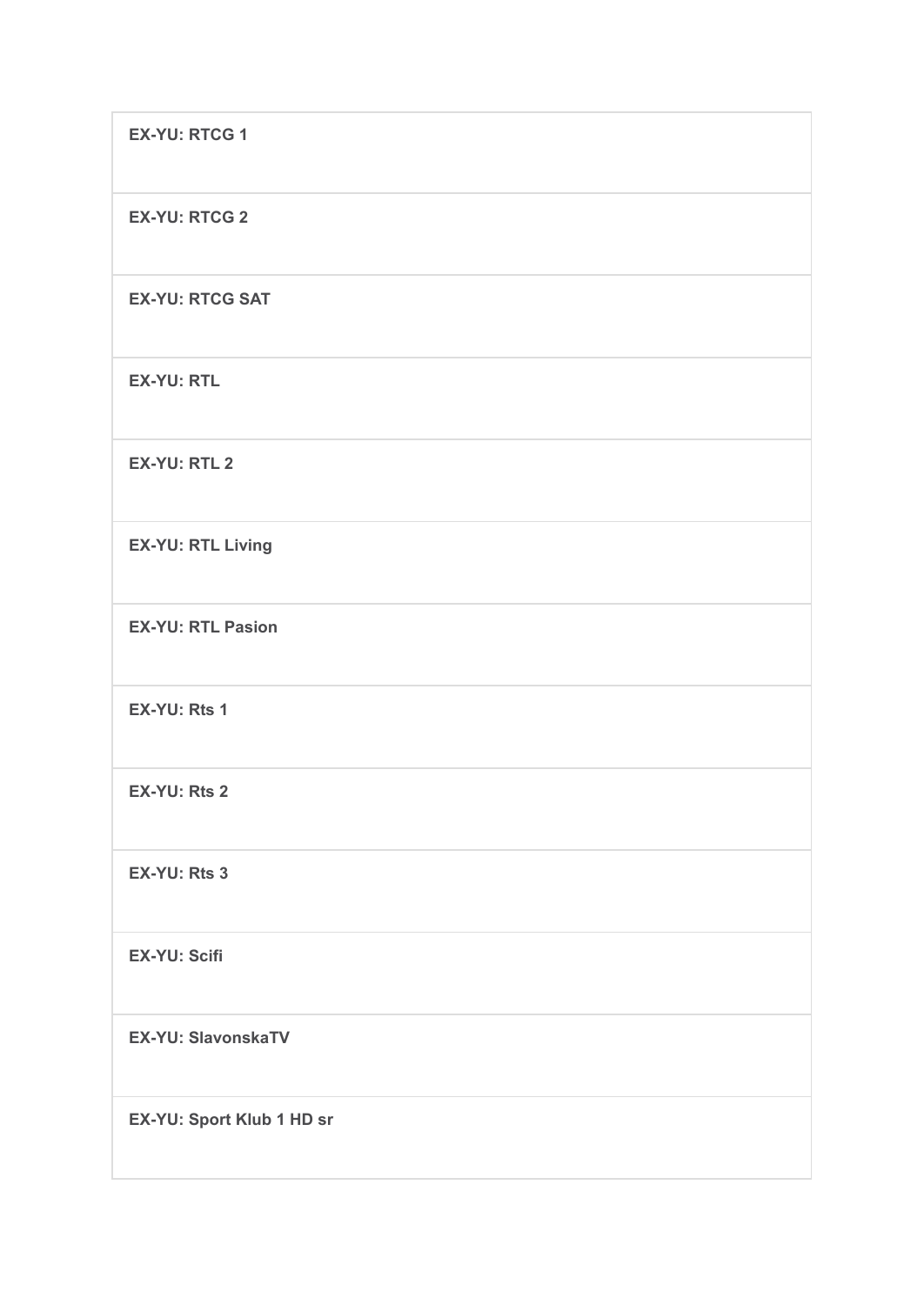| EX-YU: Sport Klub 2 HD sr     |
|-------------------------------|
| EX-YU: Sport Klub 3 HD sr     |
| EX-YU: sportklub1hr           |
| EX-YU: sportklub2hr           |
| EX-YU: sportklub3hr           |
| EX-YU: sportklub4sr           |
| EX-YU: sportklub5sr           |
| EX-YU: sportklub6sr           |
| EX-YU: sportskatv             |
| <b>EX-YU: Tlc</b>             |
| <b>EX-YU: Travel chanell</b>  |
| <b>EX-YU: TV 1000</b>         |
| EX-YU: Viasat Explorer 5h-23h |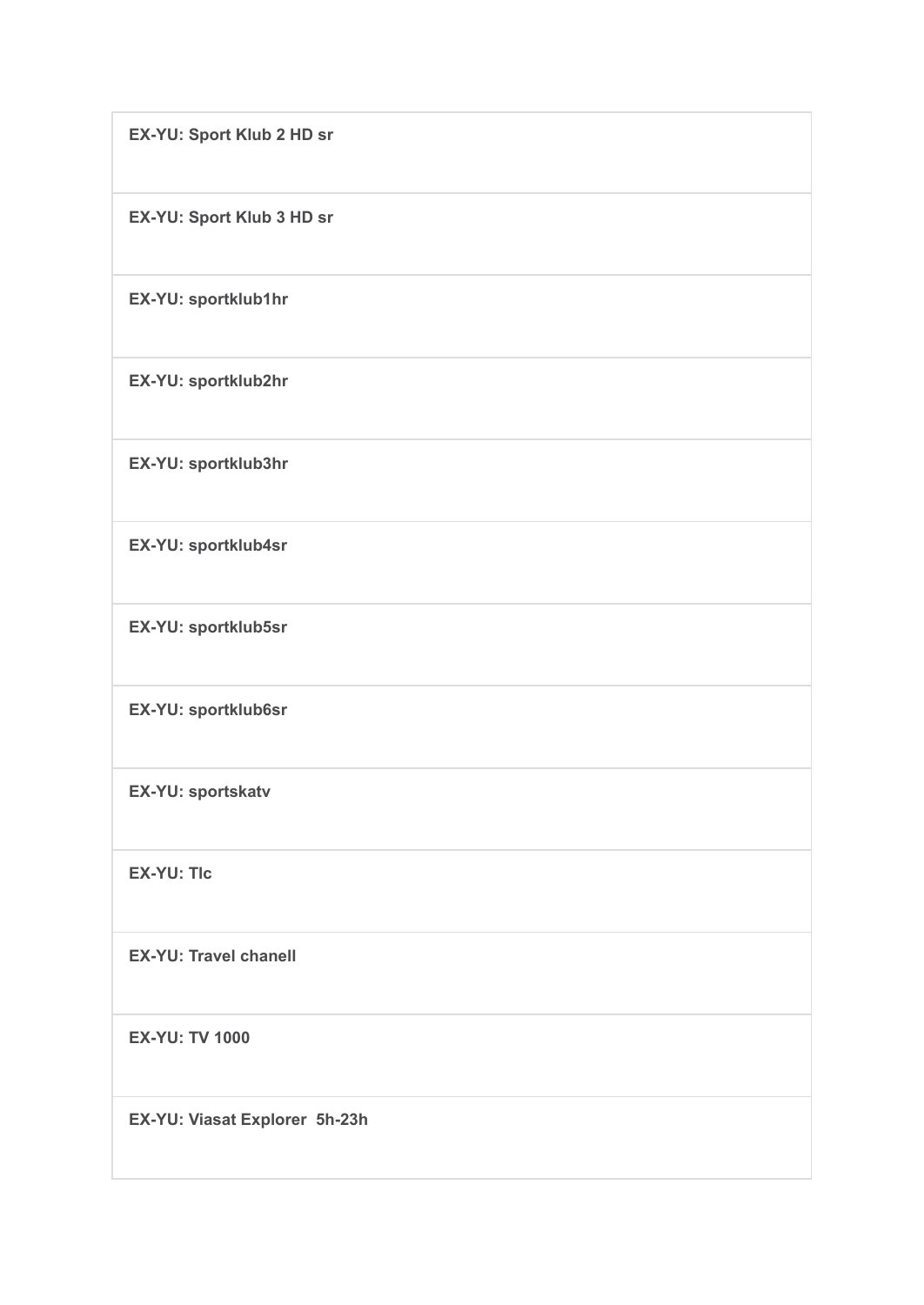**EX-YU: Z1**

**EX YU: Vinkovacka TV**

**EX-YU: 24kitchen**

**EX-YU: Arena Sport 1 HD sr**

**EX-YU: Arena Sport 2 HD sr**

**EX-YU: Arena Sport 2 hr**

**EX-YU: Arena Sport 3 HD sr**

**EX-YU: Arena Sport 4 HD sr**

**EX-YU: Arena Sport 5 HD sr**

**EX-YU: Arena Sport 5 hr**

**EX-YU: AXN HD**

**EX-YU: b92**

**EX-YU: bnmusic**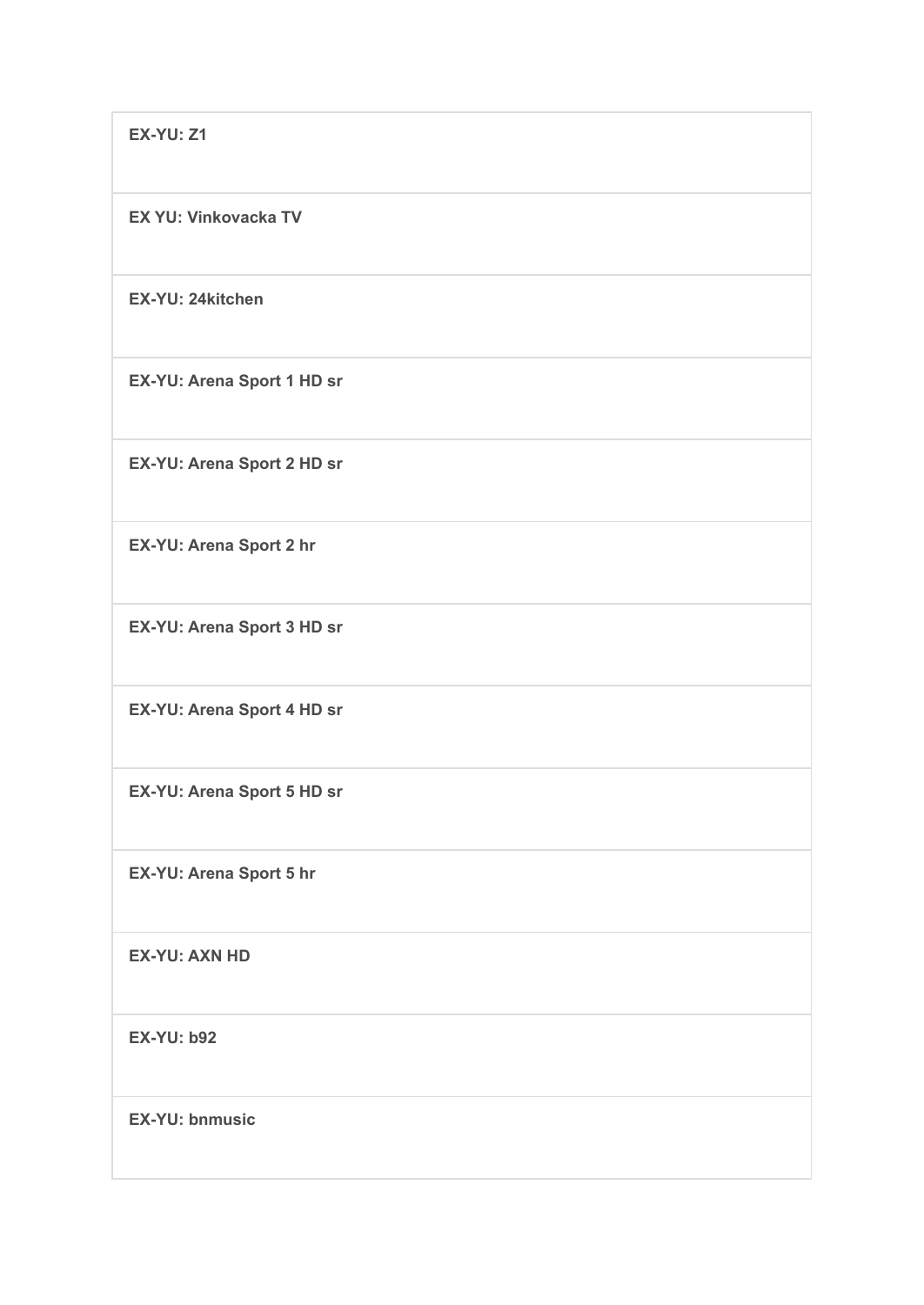**EX-YU: CBS Reality**

**EX-YU: cinemax**

**EX-YU: Cinestar Aktion**

**EX-YU: Cinestar Premiere 1 HD**

**EX-YU: Cinestar Premiere 2 HD**

**EX-YU: DaVinciLearning**

**EX-YU: Docu Box**

**EX-YU: domatv**

**EX-YU: Duga TV**

**EX-YU: Eurosport 1 HD**

**EX-YU: Eurosport 2 HD**

**EX-YU: FilmboxHD**

**EX-YU: Fox Crime HD**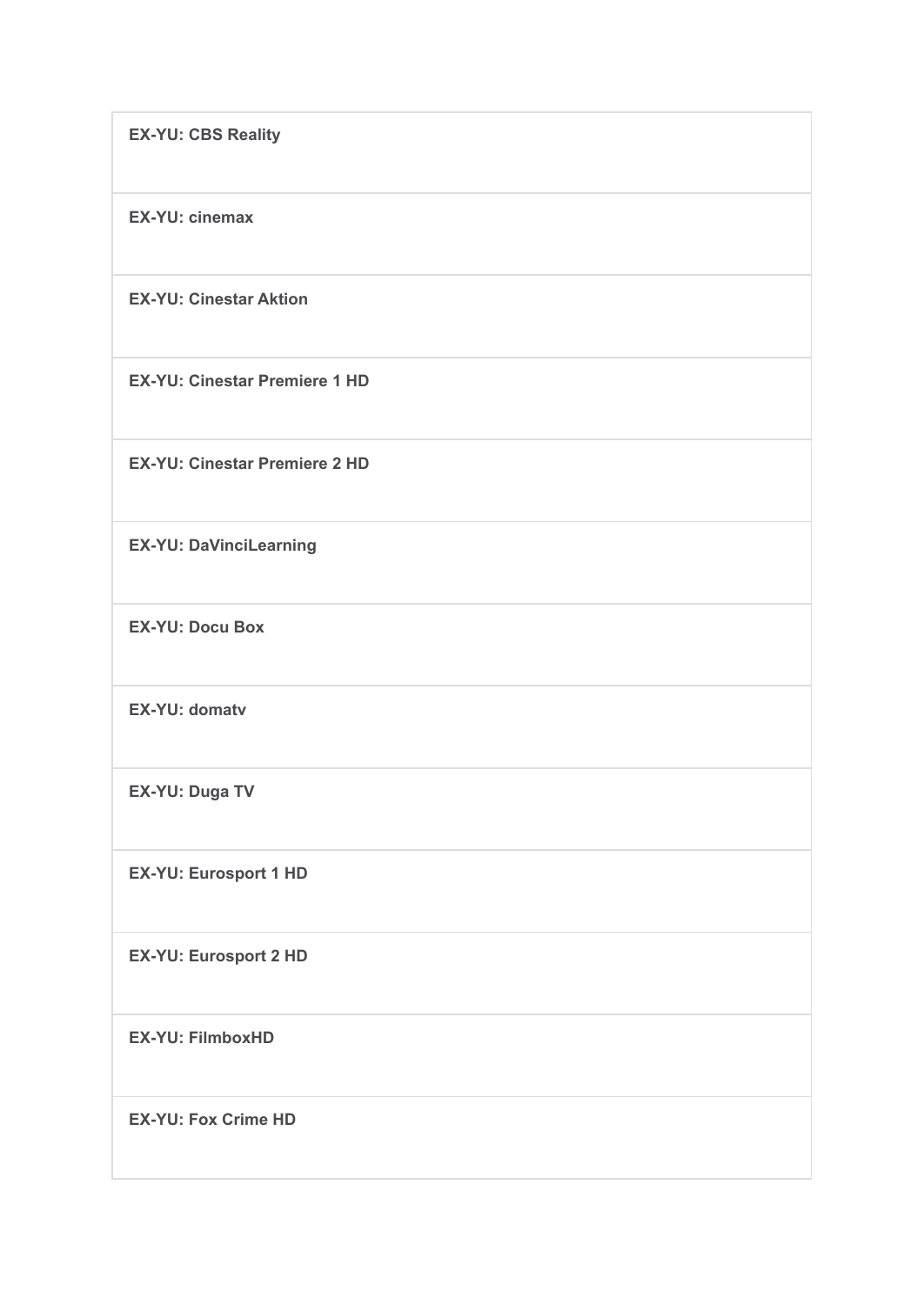| EX-YU: grandtv                |
|-------------------------------|
| <b>EX-YU: HappyTV</b>         |
| <b>EX-YU: HayatFolk</b>       |
| <b>EX-YU: HayatMusic</b>      |
| <b>EX-YU: ID Extra</b>        |
| EX-YU: Jugoton                |
| <b>EX-YU: Loviribolov</b>     |
| EX-YU: M1 Gold                |
| <b>EX-YU: MINITV</b>          |
| <b>EX-YU: MlaveTv</b>         |
| <b>EX-YU: N1-SRB</b>          |
| EX-YU: National Geographic HD |
| <b>EX-YU: Nova tv</b>         |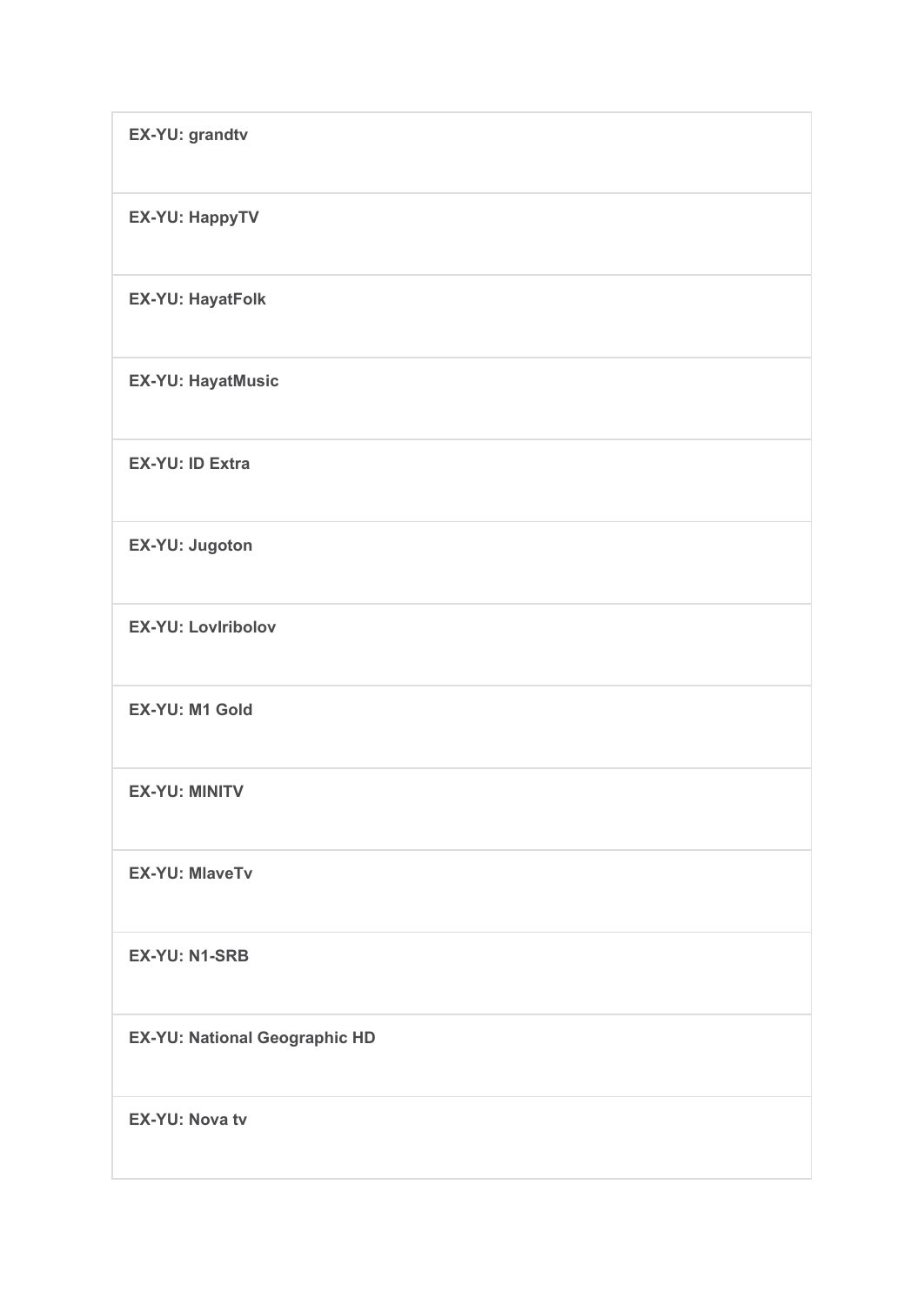| <b>EX-YU: Nova World</b>       |
|--------------------------------|
| <b>EX-YU: Novars</b>           |
| <b>EX-YU: NoviPazar</b>        |
| <b>EX-YU: Pink</b>             |
| <b>EX-YU: Pink bih</b>         |
| <b>EX-YU: Pink Folk</b>        |
| <b>EX-YU: Pink Folk 2</b>      |
| <b>EX-YU: Pink Pedia</b>       |
| <b>EX-YU: Pink Thriller</b>    |
| <b>EX-YU: PinkComedy</b>       |
| <b>EX-YU: PinkCrimeMystery</b> |
| <b>EX-YU: PinkM</b>            |
| <b>EX-YU: PinkPlus</b>         |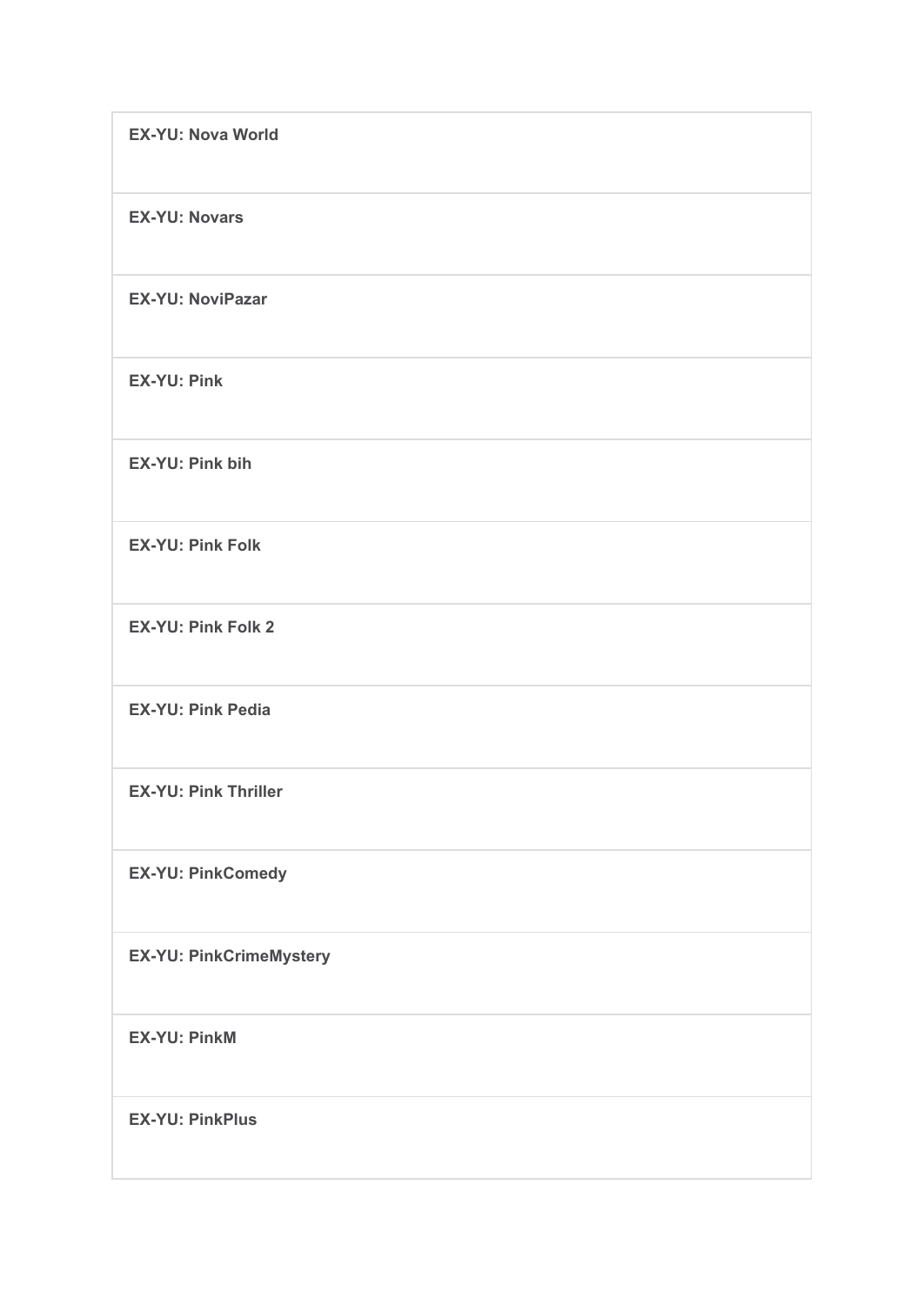| <b>EX-YU: PinkWorld</b>   |
|---------------------------|
| <b>EX-YU: Prva</b>        |
| <b>EX-YU: Prva Max</b>    |
| <b>EX-YU: Prva World</b>  |
| <b>EX-YU: RTL Crime</b>   |
| <b>EX-YU: RTL Kockica</b> |
| EX-YU: Rtv1               |
| <b>EX-YU: SOS</b>         |
| <b>EX-YU: Sportklub</b>   |
| <b>EX-YU: StudioB</b>     |
| <b>EX-YU: Tv Istok 1</b>  |
| <b>EX-YU: Tv Istok 2</b>  |
| EX-YU: viasathistory      |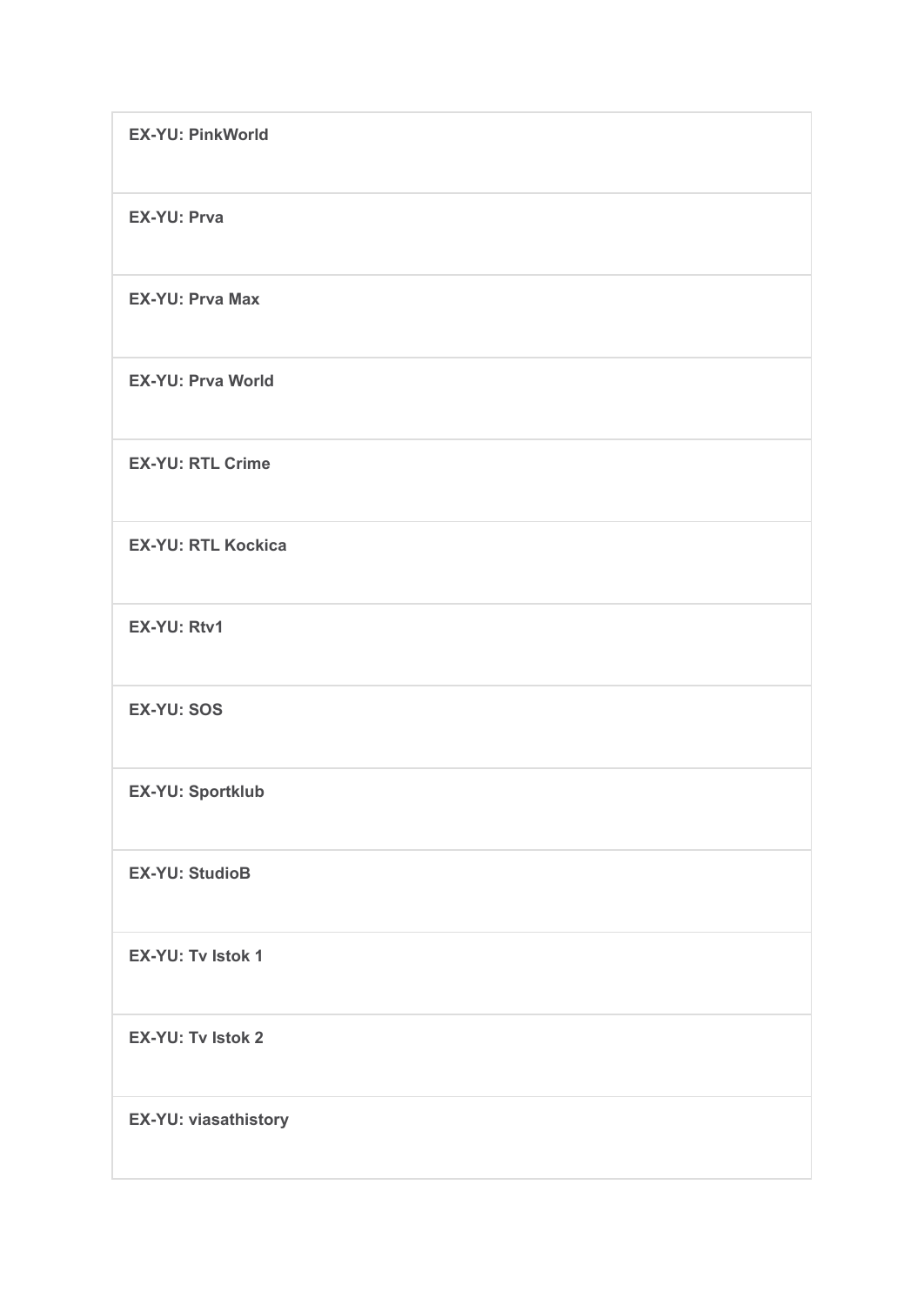| <b>USA: A&amp;E HD</b>             |
|------------------------------------|
| <b>USA: Animal Planet HD</b>       |
| <b>USA: BBC America FHD</b>        |
| <b>USA: belN Sports</b>            |
| <b>USA: Bloomberg</b>              |
| <b>USA: Boomerang HD</b>           |
| <b>USA: BRAVO</b>                  |
| <b>USA: BRAVO HD</b>               |
| <b>USA: CINEMAX HD</b>             |
| <b>USA: Cinemax MoreMax HD</b>     |
| <b>USA: Cinemax ThrillerMax HD</b> |
| USA: CNBC-US (nbc at 3pm)          |
| <b>USA: CNN HD</b>                 |
| <b>USA: Comedy Central</b>         |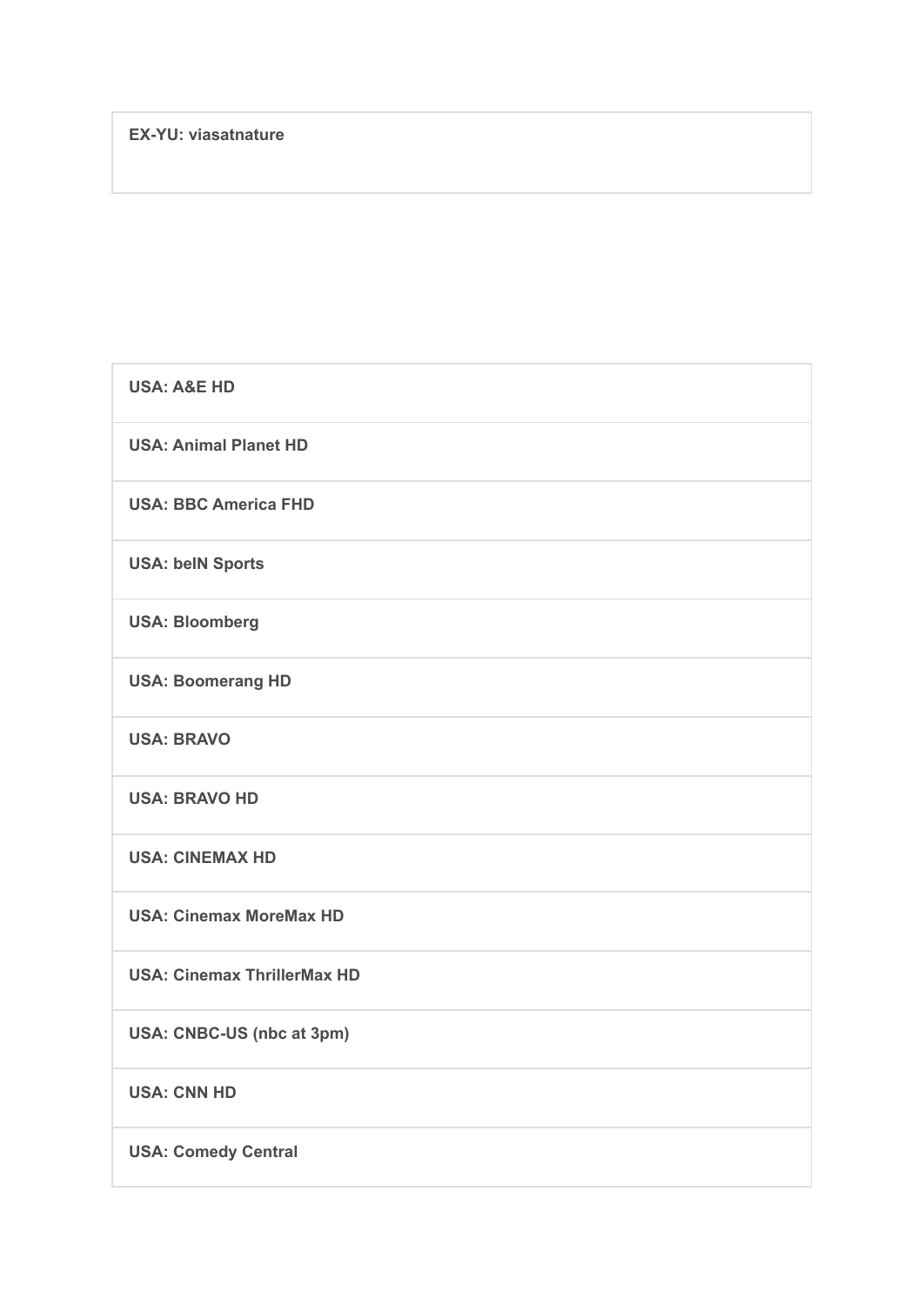| <b>USA: CPAC</b>                       |
|----------------------------------------|
| <b>USA: Crime and Investigation HD</b> |
| USA: CW 11 FHD                         |
| <b>USA: CW HD</b>                      |
| <b>USA: CW Network</b>                 |
| <b>USA: Discovery HD</b>               |
| <b>USA: DIY NETWORK HD</b>             |
| USA: E!                                |
| <b>USA: Epix FHD</b>                   |
| <b>USA: ESPN</b>                       |
| <b>USA: ESPN 2</b>                     |
| <b>USA: ESPN 2 FHD</b>                 |
| <b>USA: ESPN 2 HD</b>                  |
| <b>USA: ESPN 3</b>                     |
| <b>USA: ESPN HD</b>                    |
| <b>USA: ESPN News HD</b>               |
| <b>USA: ESPN U</b>                     |
| <b>USA: Fight Network</b>              |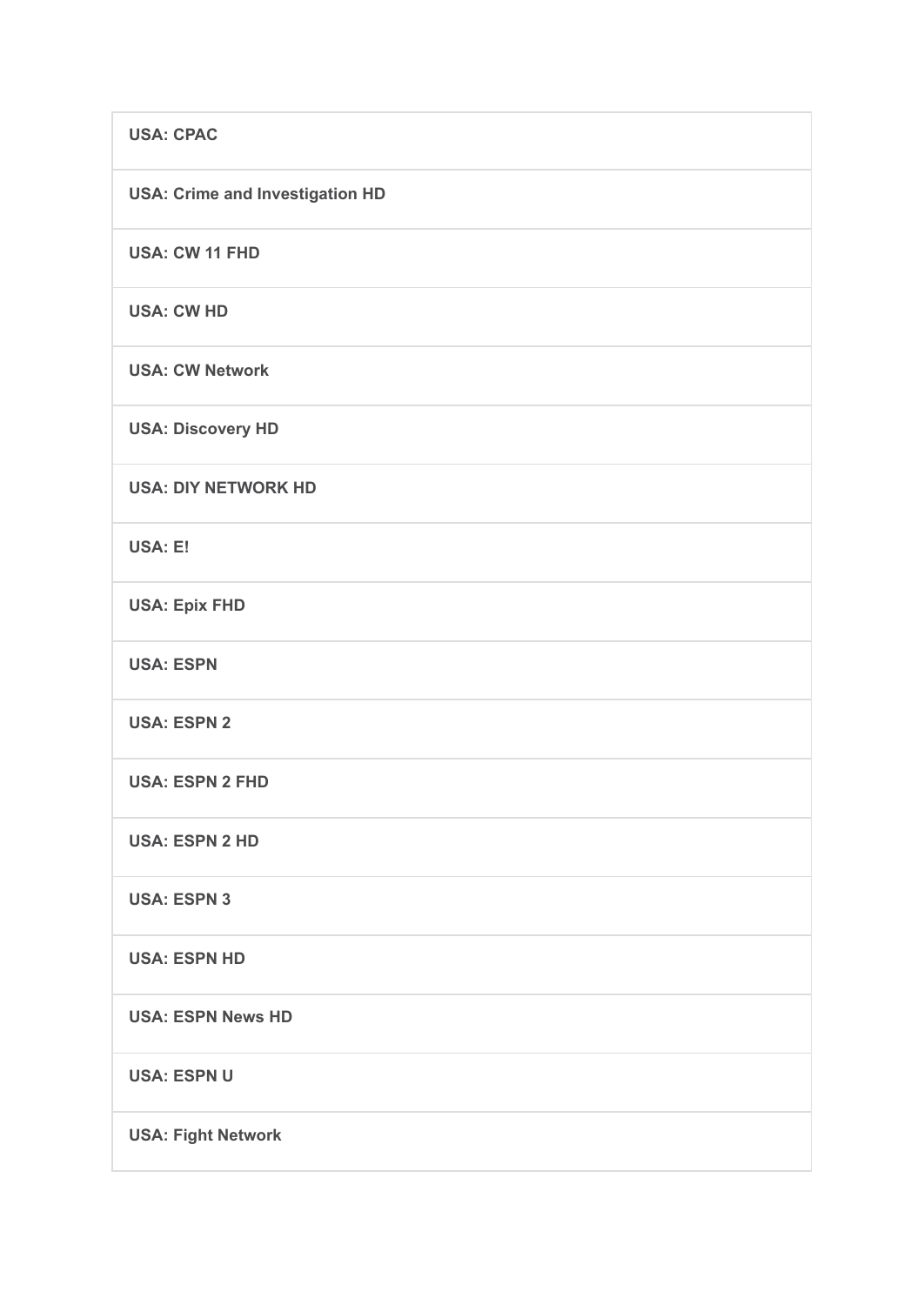| <b>USA: Food Network HD</b>                    |
|------------------------------------------------|
| <b>USA: Fox</b>                                |
| <b>USA: Fox News HD</b>                        |
| <b>USA: Fox Soccer Plus HD</b>                 |
| <b>USA: Fox Sports 1 HD</b>                    |
| USA: Fox Sports 1 HD (B)                       |
| <b>USA: Fox Sports 2 FHD</b>                   |
| <b>USA: Fox Sports 2 HD</b>                    |
| USA: Fox Sports 2 HD (B)                       |
| <b>USA: Freeform HD</b>                        |
| <b>USA: FX HD</b>                              |
| <b>USA: Golf HD</b>                            |
| <b>USA: H2</b>                                 |
| <b>USA: HallMark HD</b>                        |
| <b>USA: Hallmark Movies &amp; Mysteries HD</b> |
| USA: HBO Comedy (nbc at 3pm)                   |
| <b>USA: HBO Family</b>                         |
| <b>USA: HBO HD 1</b>                           |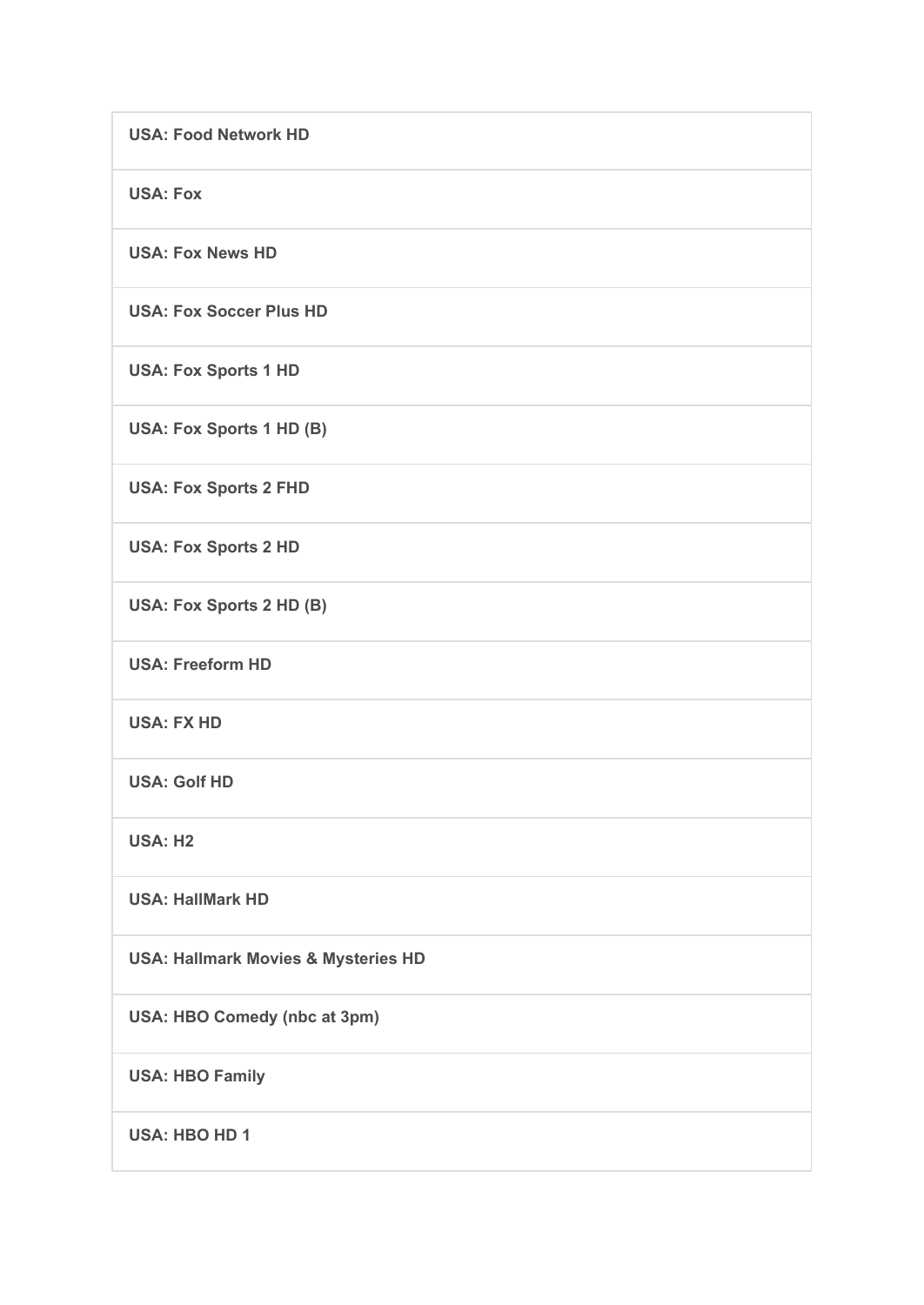| <b>USA: HGTV</b>                  |
|-----------------------------------|
| <b>USA: LIFETIME</b>              |
| <b>USA: NASA TV HD</b>            |
| <b>USA: National Geographic</b>   |
| <b>USA: NBA HD</b>                |
| <b>USA: NBC</b>                   |
| <b>USA: NBC GOLF</b>              |
| <b>USA: NBC Sports Network HD</b> |
| <b>USA: NFL Network</b>           |
| <b>USA: NFL NOW FHD</b>           |
| <b>USA: NHL Network HD</b>        |
| <b>USA: Nick JR HD</b>            |
| <b>USA: PAC 12 WASHINGTON HD</b>  |
| <b>USA: PBS HD</b>                |
| <b>USA: Reelz Channel HD</b>      |
| <b>USA: RT America</b>            |
| <b>USA: Science HD</b>            |
| <b>USA: Showtime</b>              |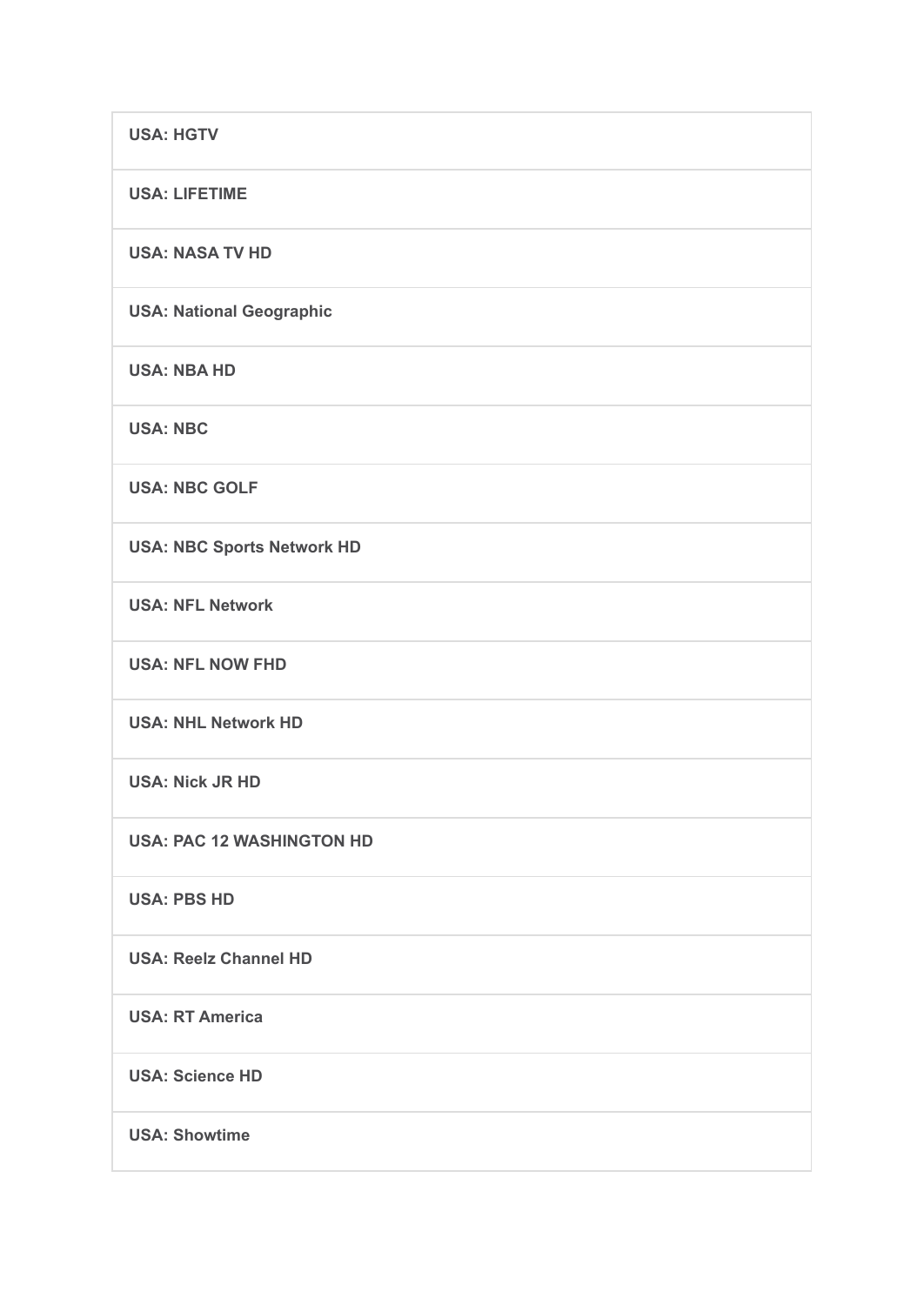| <b>USA: ShowTime 2 HD</b>       |
|---------------------------------|
| <b>USA: SPIKE HD</b>            |
| <b>USA: Sports Net 360 HD</b>   |
| <b>USA: Sports Net World HD</b> |
| <b>USA: Starz Cinema HD</b>     |
| <b>USA: STARZ HD</b>            |
| <b>USA: SYFY HD</b>             |
| <b>USA: Tennis Channel HD</b>   |
| <b>USA: The Blaze</b>           |
| <b>USA: TLC HD</b>              |
| USA: TLC HD (B)                 |
| <b>USA: TNT HD</b>              |
| <b>USA: Travel Channel FHD</b>  |
| <b>USA: TRU TV HD</b>           |
| <b>USA: TSN 1 HD</b>            |
| <b>USA: TSN 2 HD</b>            |
| <b>USA: TSN 3 HD</b>            |
| <b>USA: TSN 4 HD</b>            |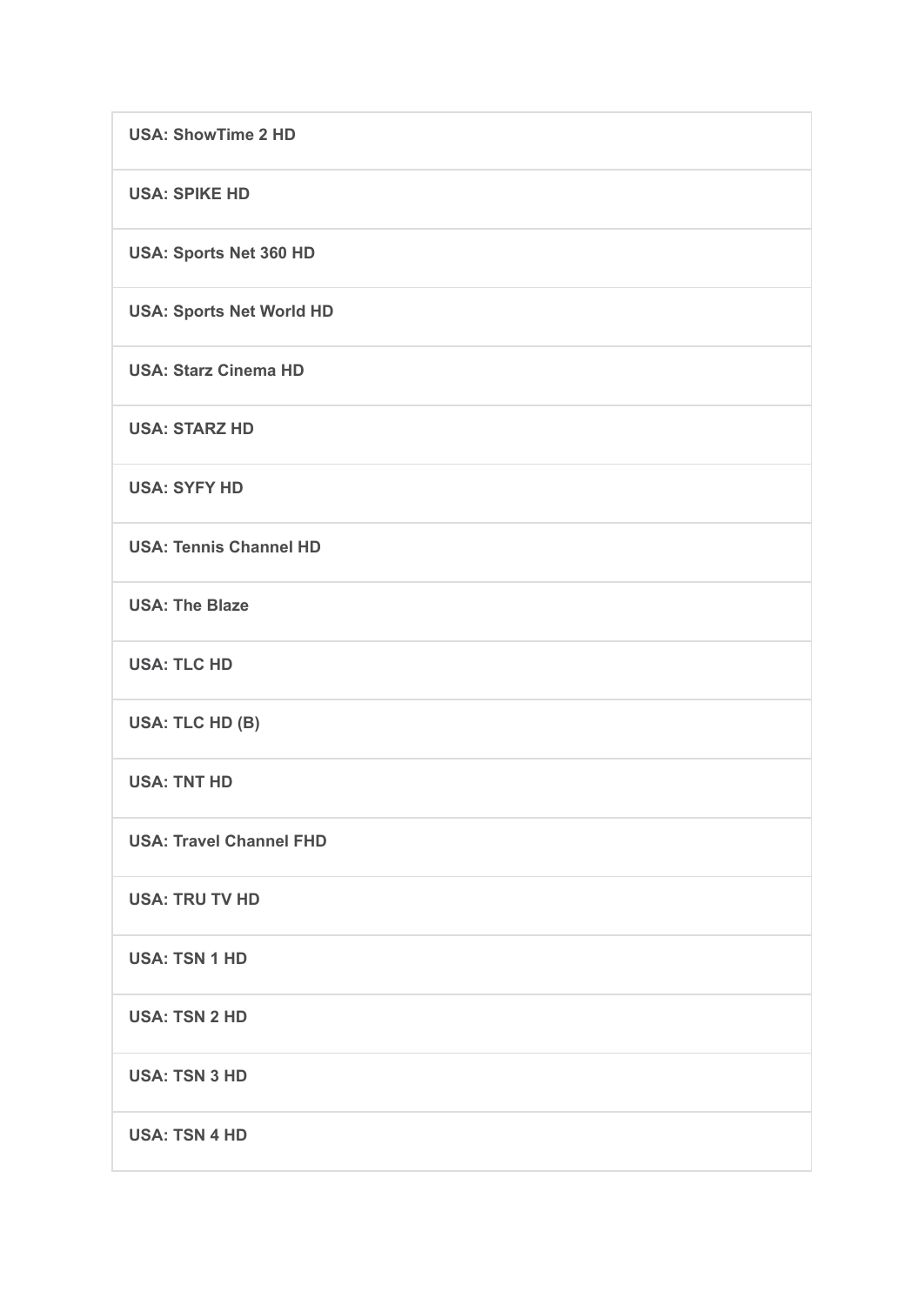| <b>USA: TSN 5 HD</b>                |
|-------------------------------------|
| <b>USA: TV Land West</b>            |
| <b>USA: UFC Fight Pass HD</b>       |
| <b>USA: UNIVERSAL HD</b>            |
| <b>USA: USA NETWORK</b>             |
| <b>USA: USA Network HD</b>          |
| <b>USA: Velocity HD</b>             |
| <b>USA: VH1</b>                     |
| <b>USA: VH1 Classic</b>             |
| <b>USA: WWE Network HD</b>          |
| <b>USA:ABC HD</b>                   |
| <b>USA:ABC MIAMI HD</b>             |
| <b>USA:ABC NEW YORK</b>             |
| <b>USA:AMC</b>                      |
| <b>USA:AMC HD</b>                   |
| <b>USA: American Heroes Channel</b> |
| <b>USA: Animal Planet HD</b>        |
| <b>USA: ANTENNA TV</b>              |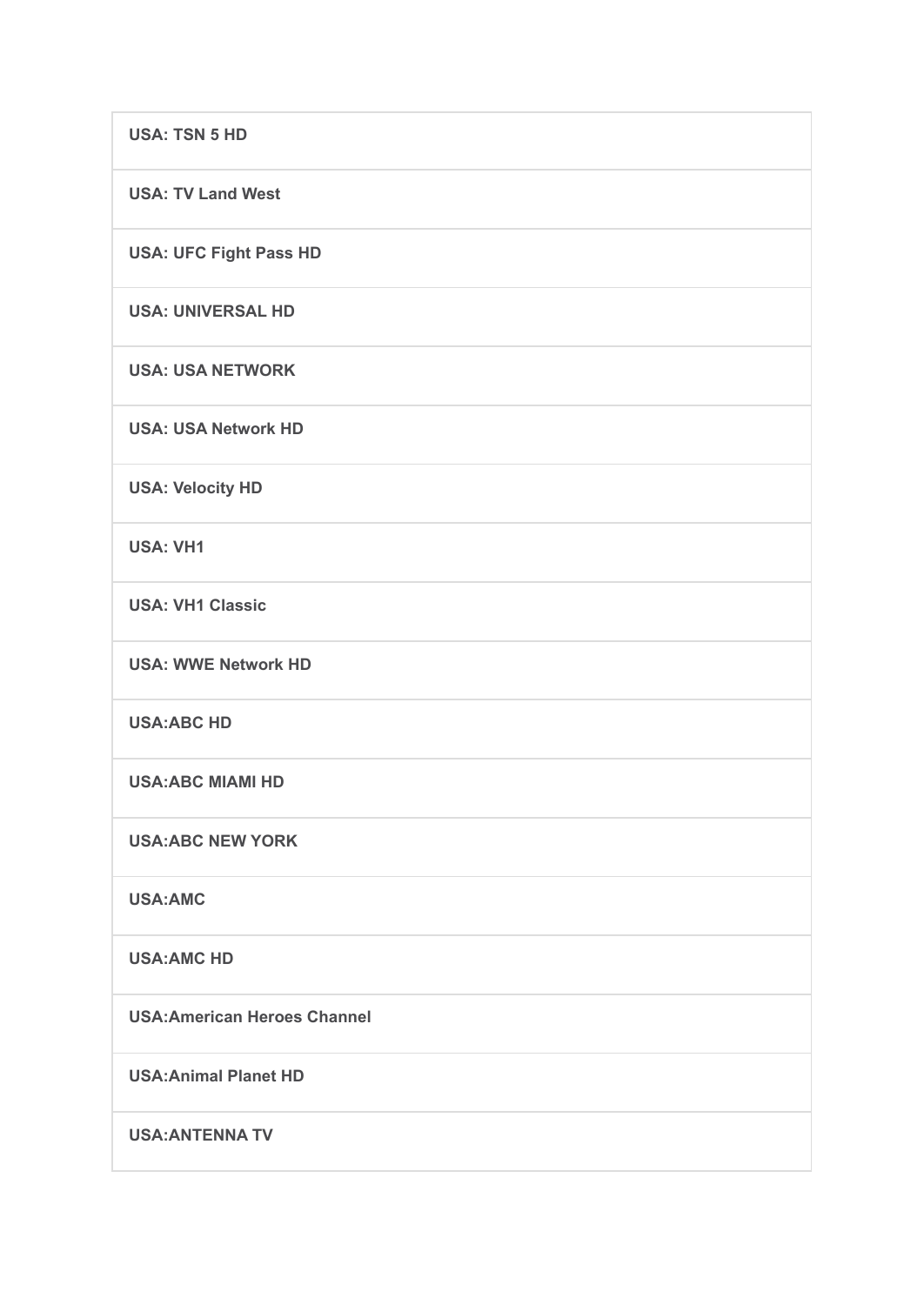| <b>USA:BBC America</b>           |
|----------------------------------|
| <b>USA:BBC World News</b>        |
| <b>USA:Boomerang</b>             |
| <b>USA:Bravo HD</b>              |
| <b>USA:Cartoon Network</b>       |
| <b>USA:CBS MIAMI HD</b>          |
| <b>USA:CBS NEW YORK</b>          |
| <b>USA:CBSN HD</b>               |
| <b>USA:Cinemax HD</b>            |
| <b>USA:CINEMAX OUTER MAX HD</b>  |
| <b>USA:Cinemax West</b>          |
| <b>USA:CINEMAXX MORE MAXX HD</b> |
| <b>USA:CMT HD</b>                |
| <b>USA:CNBC HD</b>               |
| <b>USA:CNN HD</b>                |
| <b>USA:Cooking Channel HD</b>    |
| <b>USA: Destination America</b>  |
| <b>USA:Discovery Channel HD</b>  |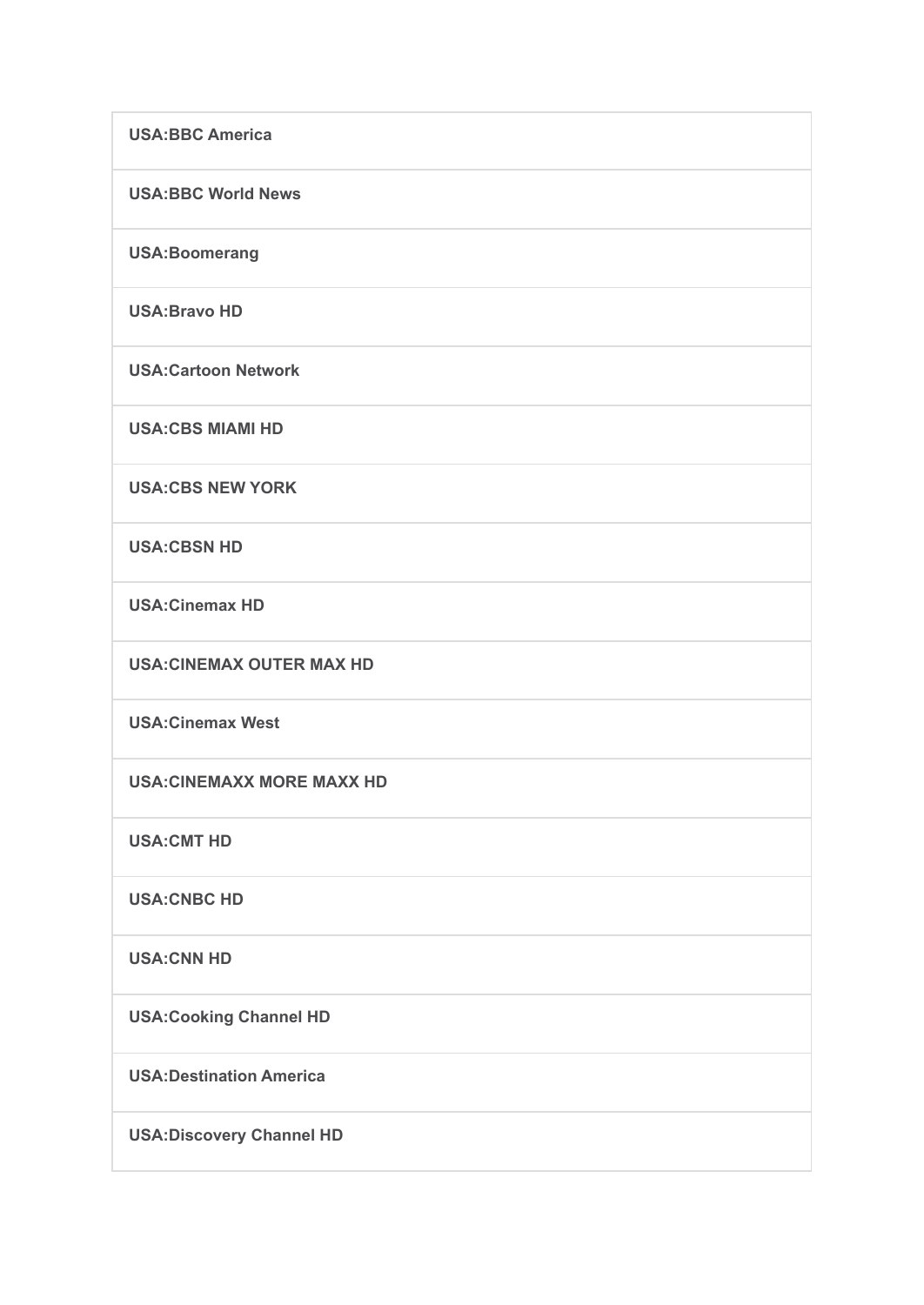| <b>USA: Disney Channel</b>      |
|---------------------------------|
| <b>USA:Disney Junior</b>        |
| <b>USA:Disney XD</b>            |
| <b>USA:DIY HD</b>               |
| <b>USA:E! HD</b>                |
| <b>USA:ESPN HD</b>              |
| <b>USA:ESPN U</b>               |
| <b>USA:FOX 5 HD</b>             |
| <b>USA:FOX MIAMI HD</b>         |
| <b>USA:FOX NEW YORK</b>         |
| <b>USA:Fox news HD</b>          |
| <b>USA:Fox Soccer Plus</b>      |
| <b>USA:HEROS &amp; ICONS HD</b> |
| <b>USA:ION HD</b>               |
| <b>USA:MAV TV HD</b>            |
| <b>USA:NBC 4 HD</b>             |
| <b>USA:PBS KIDS EAST HD</b>     |
| <b>USA:SHOWTIME EXTREME HD</b>  |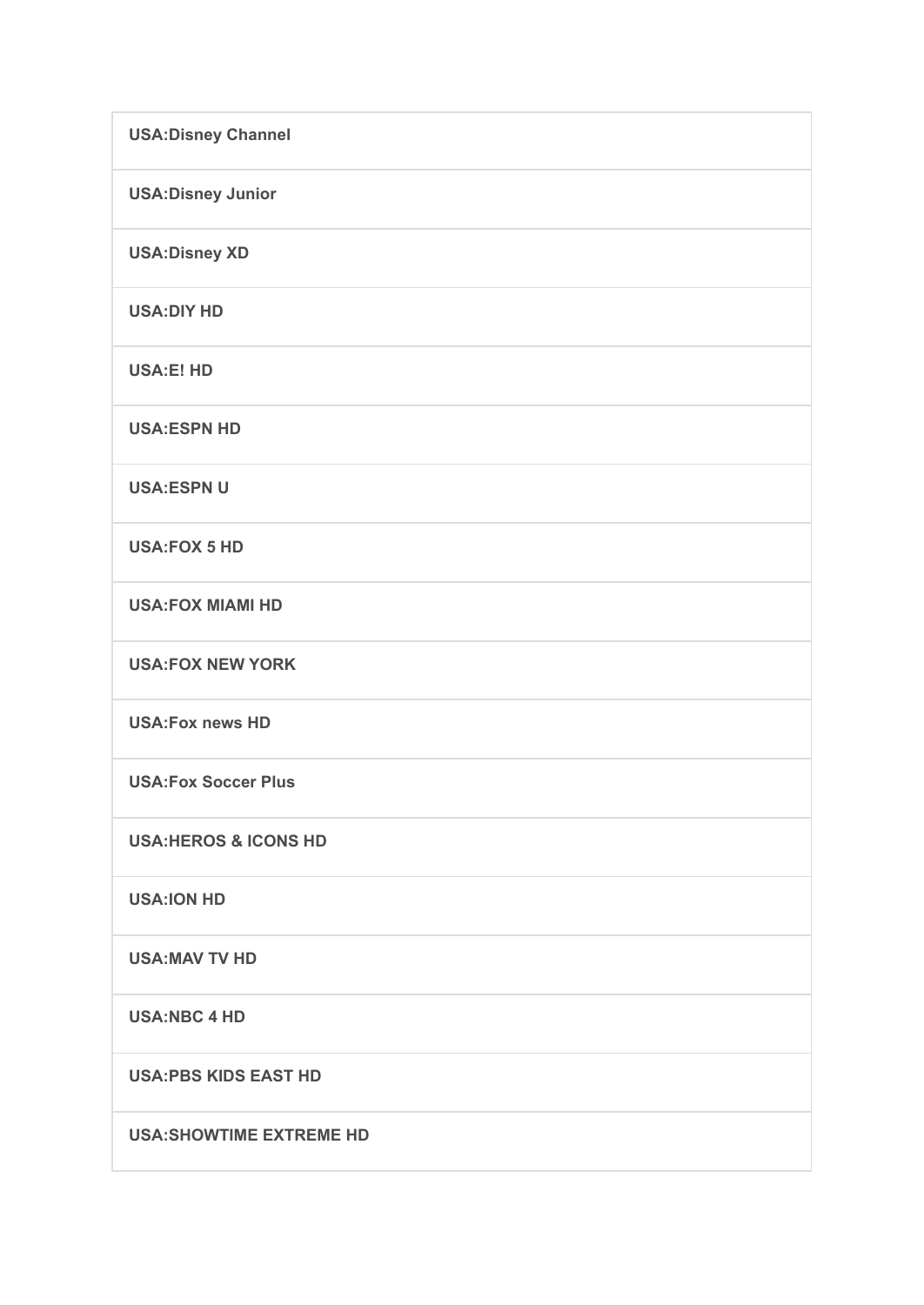| <b>USA:SPORTSNET HD</b>      |
|------------------------------|
| <b>USA:TCM HD</b>            |
| <b>USA:TRU HD</b>            |
| <b>USA:TV LAND HD</b>        |
| <b>USA:TV ONE HD</b>         |
| <b>USA:WE HD</b>             |
| ********UK***                |
|                              |
| <b>UK: REALLY</b>            |
| <b>UK: SKY PREMIERE PLUS</b> |
| <b>UK: 3E Ireland</b>        |
| <b>UK: 4 SEVEN HD</b>        |
| <b>UK: ALIBI</b>             |
| <b>UK: ANIMAL PLANET</b>     |
| <b>UK: AT THE RACES</b>      |
| <b>UK: BBC THREE</b>         |
| UK: BBC 1 HD                 |
| <b>UK: BBC 4 HD</b>          |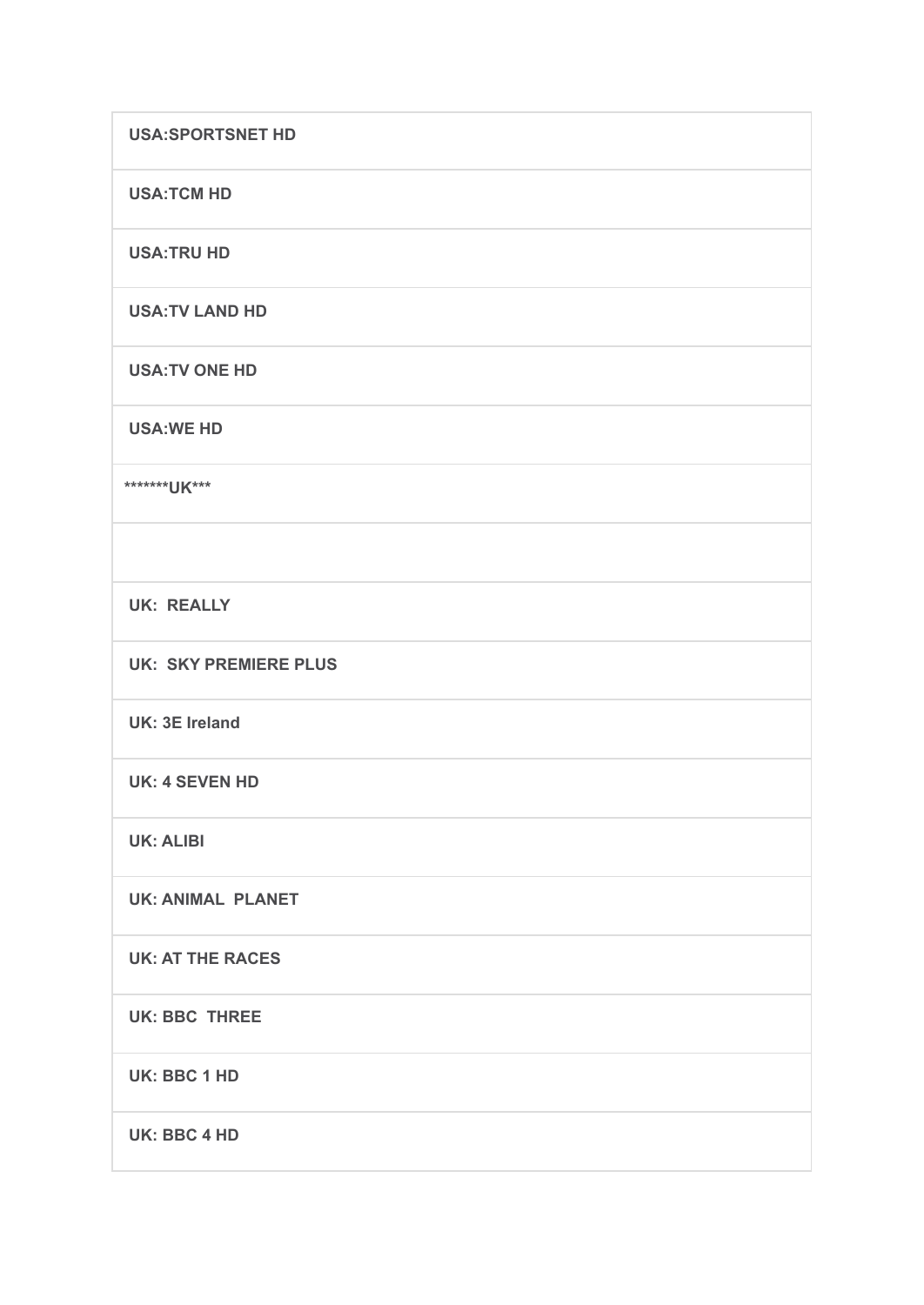| <b>UK: BBC News HD</b>                          |
|-------------------------------------------------|
| <b>UK: BBC ONE HD</b>                           |
| <b>UK: BBC TWO HD</b>                           |
| <b>UK: BoomeRang</b>                            |
| <b>UK: BT Sport 1 HD</b>                        |
| <b>UK: BT Sport 2 HD</b>                        |
| <b>UK: BT Sport 3 HD</b>                        |
| <b>UK: BT SPORT ESPN</b>                        |
| <b>UK: BT Sport ESPN HD</b>                     |
| <b>UK: CBBC BBC 4</b>                           |
| UK: CBEEBIES HD                                 |
| <b>UK: CBS Action</b>                           |
| <b>UK: CBS Drama</b>                            |
| <b>UK: CBS Reality</b>                          |
| <b>UK: CHANNEL 5</b>                            |
| <b>UK: CHELSEA TV</b>                           |
| UK: Cinema Premiere (Beauty and the Beast 2017) |
| <b>UK: CLUB MTV</b>                             |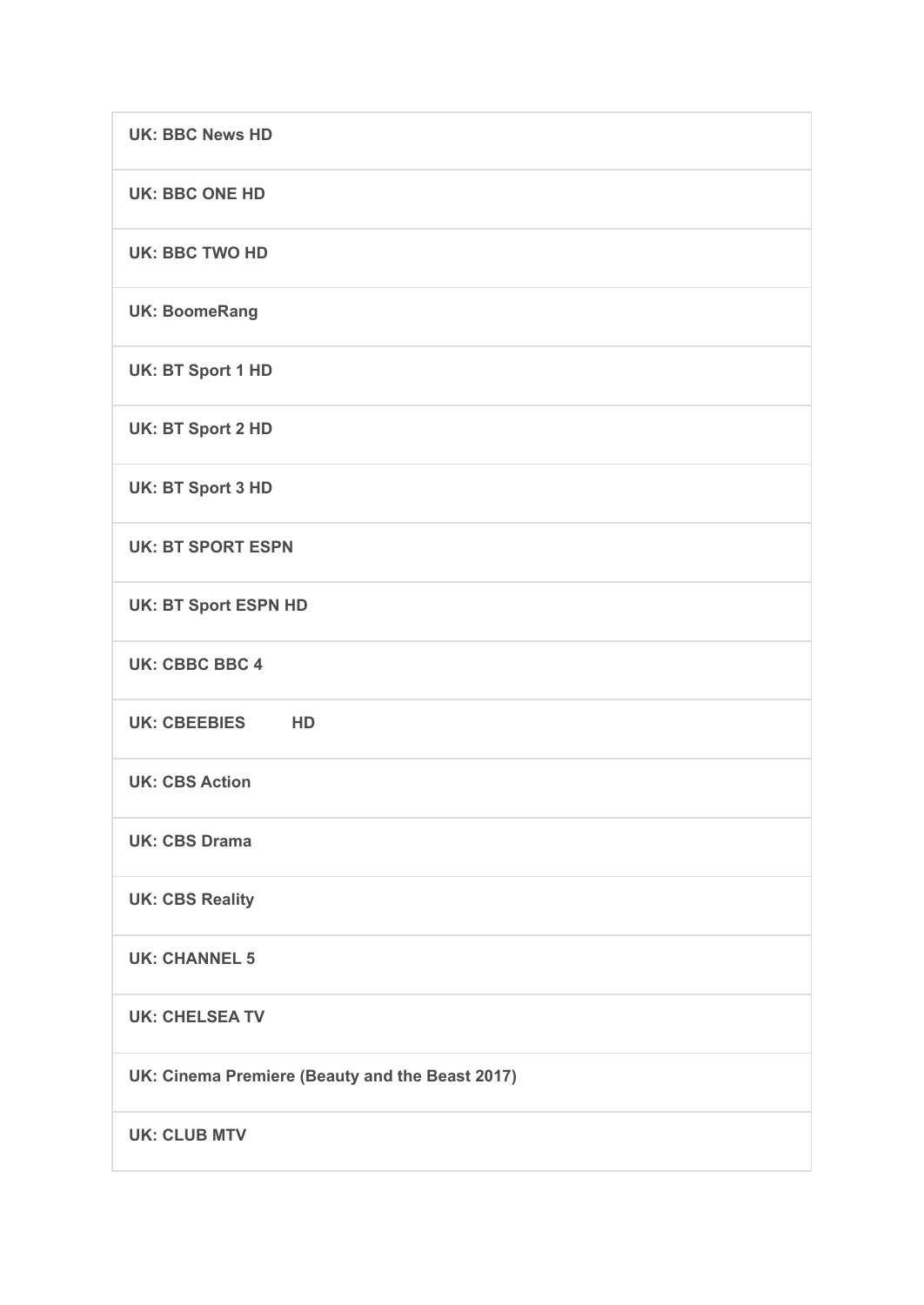| <b>UK: Comedy Central</b>      |
|--------------------------------|
| <b>UK: DISCOVERY TURBO</b>     |
| <b>UK: DISCOVERY HISTORY</b>   |
| <b>UK: DISCOVERY SCIENCE 1</b> |
| <b>UK: DISCOVERY SHED</b>      |
| <b>UK: DISNEY CHANNEL</b>      |
| <b>UK: DISNEY CHANNEL 2</b>    |
| <b>UK: DW English</b>          |
| <b>UK: E!</b>                  |
| <b>UK: EIR SPORTS 2</b>        |
| <b>UK: Eir Sport 1</b>         |
| <b>UK: EIR SPORTS 1</b>        |
| <b>UK: eir Sports 1 HD</b>     |
| <b>UK: eir Sports 2 HD</b>     |
| <b>UK: FILM 4</b>              |
| UK: Film 4 HD                  |
| <b>UK: FOOD NETWORK</b>        |
| <b>UK: FOX SD.</b>             |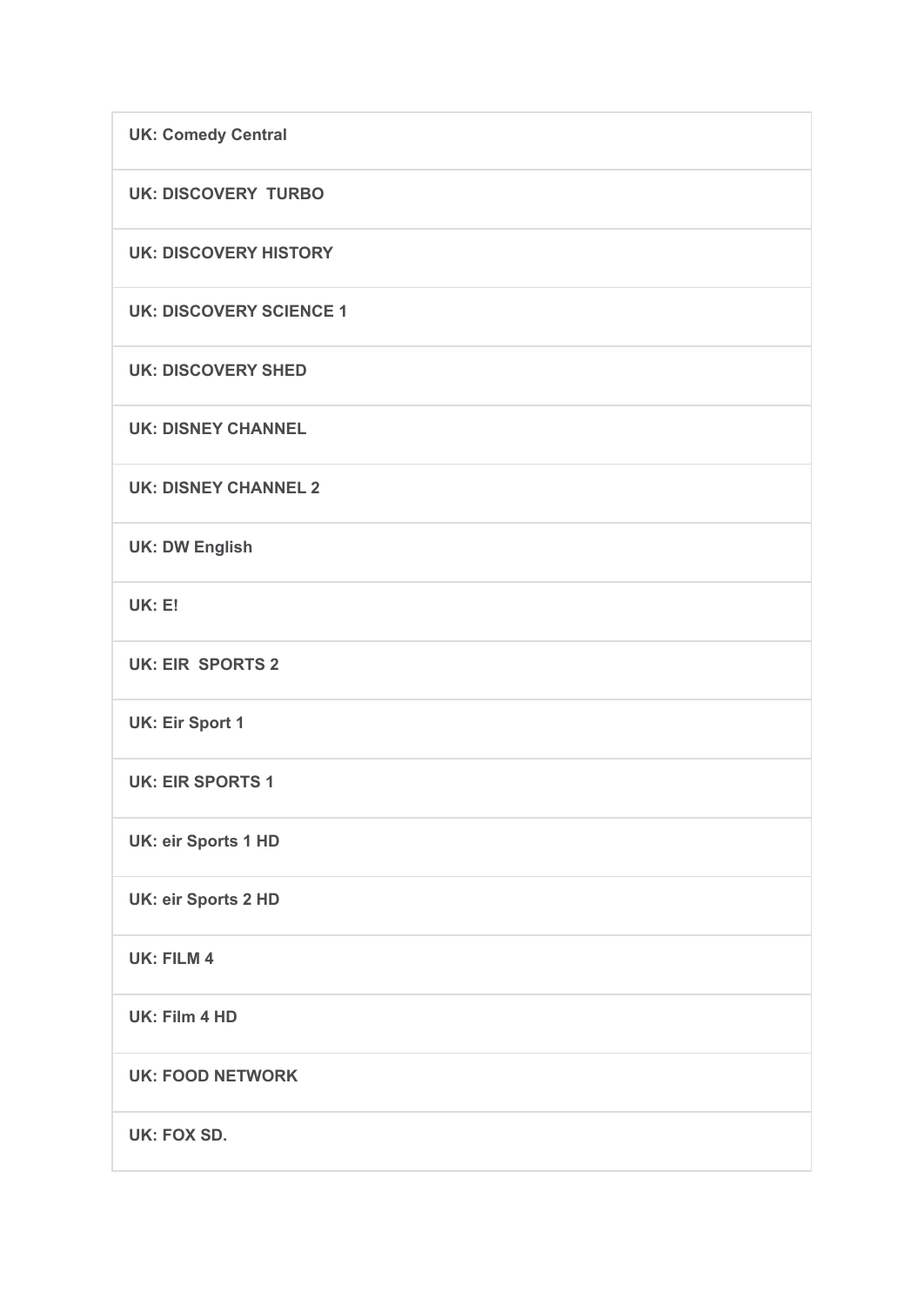| <b>UK: Free Sports</b>             |
|------------------------------------|
| <b>UK: Gold TV</b>                 |
| <b>UK: GOOD FOOD</b>               |
| <b>UK: HISTORY</b>                 |
| <b>UK: HISTORY 1</b>               |
| <b>UK: HOME</b>                    |
| <b>UK: HOME&amp;HEALTH</b>         |
| <b>UK: HORROR CHANNEL</b>          |
| <b>UK: HORSE COUNTRY</b>           |
| UK: ID                             |
| <b>UK: INVESTIGATION DISCOVERY</b> |
| <b>UK: ITV 1</b>                   |
| UK: ITV 2 HD                       |
| UK: ITV 3                          |
| <b>UK: ITV 3 HD</b>                |
| UK: ITV 4                          |
| <b>UK: ITV 4 HD</b>                |
| <b>UK: Itv Encore</b>              |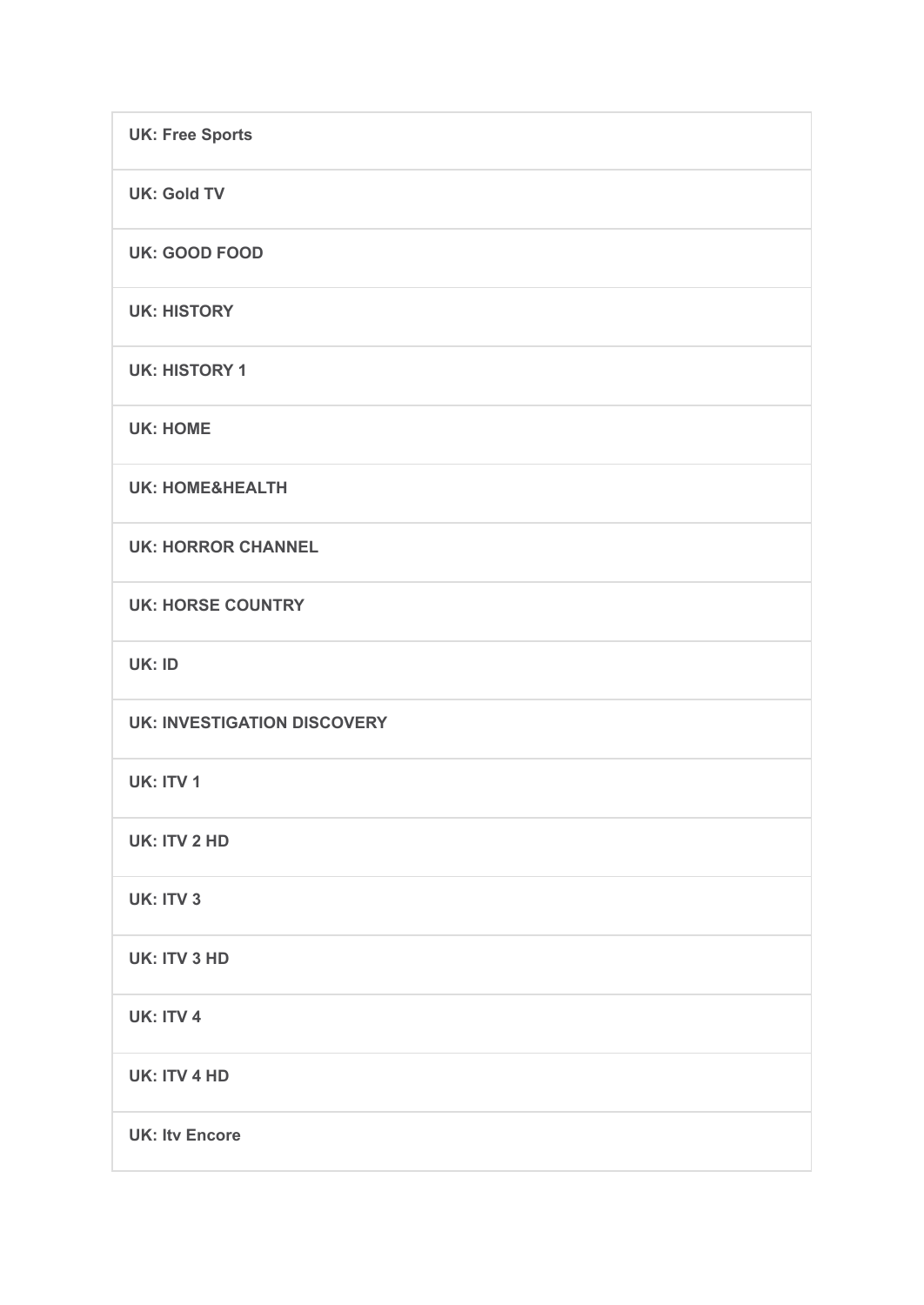| <b>UK: ITV HD</b>               |
|---------------------------------|
| <b>UK: LIFETIME</b>             |
| <b>UK: Liverpool FC</b>         |
| <b>UK: MAN UNITED TV</b>        |
| <b>UK: Manchester United TV</b> |
| <b>UK: More4</b>                |
| <b>UK: Movies 4 Men</b>         |
| <b>UK: MOVIES 4 MENS</b>        |
| <b>UK: Movies24</b>             |
| <b>UK: Movies4Man1</b>          |
| <b>UK: MTV</b>                  |
| <b>UK: MTV Base</b>             |
| <b>UK: MTV Classic</b>          |
| <b>UK: MTV Hits</b>             |
| <b>UK: MTV Music</b>            |
| <b>UK: MTV OMG</b>              |
| <b>UK: MTV Rocks</b>            |
| <b>UK: NAT GEO WILD</b>         |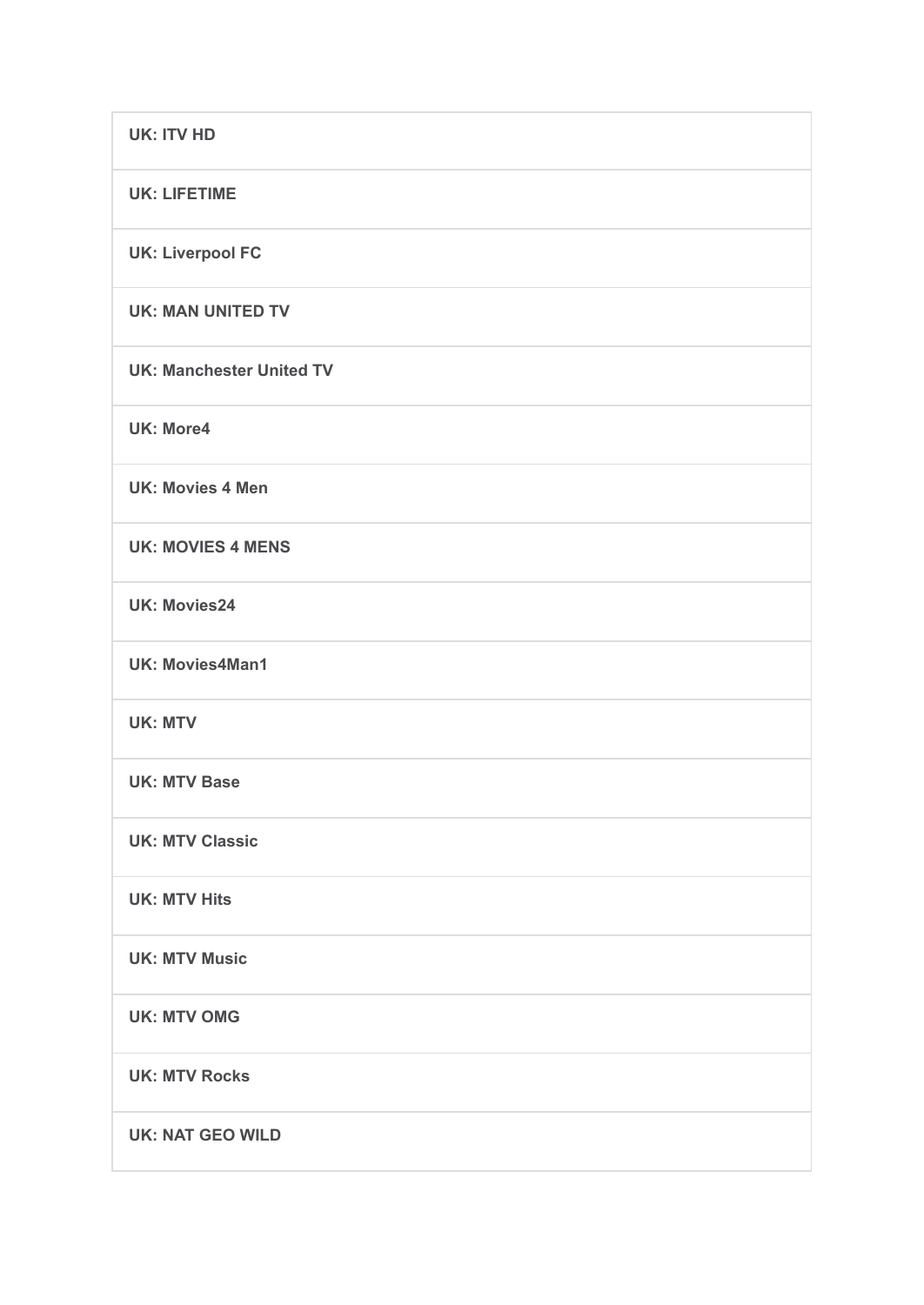| <b>UK: NATIONAL GEO</b>               |
|---------------------------------------|
| <b>UK: NATIONAL GEOGRAPHIC</b>        |
| <b>UK: NIck JR</b>                    |
| <b>UK: Nick JR 1</b>                  |
| <b>UK: Nick JR Peppa</b>              |
| <b>UK: Nickelodeon</b>                |
| <b>UK: NickToons</b>                  |
| <b>UK: Premier Sports</b>             |
| <b>UK: RACING</b>                     |
| <b>UK: RTE J.R</b>                    |
| <b>UK: RTE NEWS</b>                   |
| <b>UK: RTE One</b>                    |
| <b>UK: RTE Two</b>                    |
| <b>UK: Russia Today News</b>          |
| <b>UK: S4C</b>                        |
| <b>UK: SETANTA SPORTS</b>             |
| <b>UK: SKY ACTION &amp; ADVENTURE</b> |
| <b>UK: SKY ACTION SD</b>              |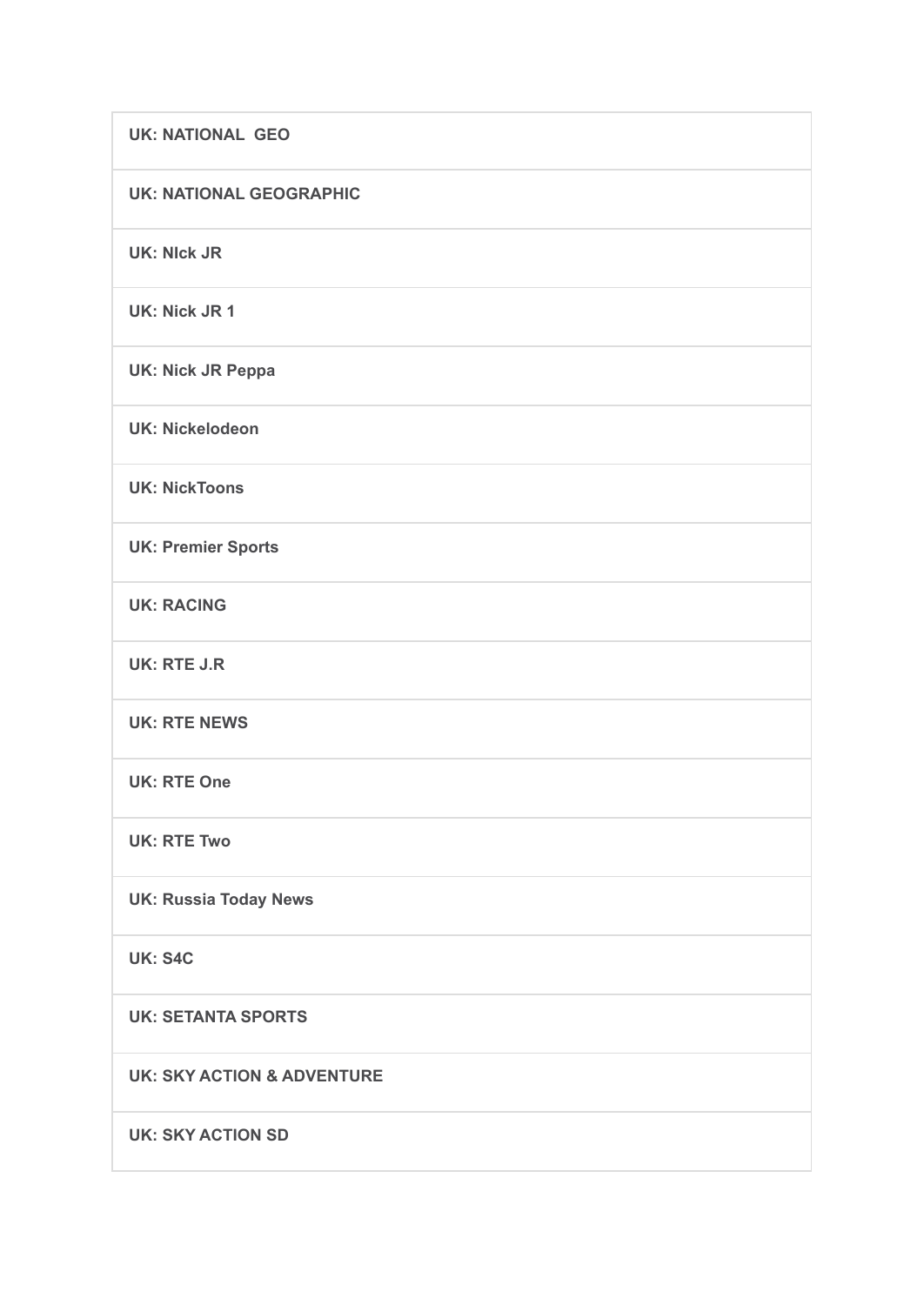| <b>UK: SKY ARTS</b>                             |
|-------------------------------------------------|
| <b>UK: SKY Atlantic HD</b>                      |
| <b>UK: SKY ATLANTIC SD</b>                      |
| <b>UK: SKY COMEDY SD</b>                        |
| <b>UK: SKY CRIME THRILLER SD</b>                |
| <b>UK: SKY DISNEY SD</b>                        |
| <b>UK: SKY FAMILY SD</b>                        |
| <b>UK: SKY GREATS SD</b>                        |
| <b>UK: SKY HITS</b>                             |
| <b>UK: Sky Living</b>                           |
| <b>UK: Sky Movies Premiere</b>                  |
| <b>UK: Sky Movies Action</b>                    |
| <b>UK: Sky Movies Action &amp; Adventure HD</b> |
| <b>UK: Sky Movies Comedy HD</b>                 |
| UK: Sky Movies Crime & Thriller HD              |
| <b>UK: SKY Movies Disney HD</b>                 |
| <b>UK: Sky Movies Drama &amp; Romance</b>       |
| UK: Sky Movies Drama & Romance.                 |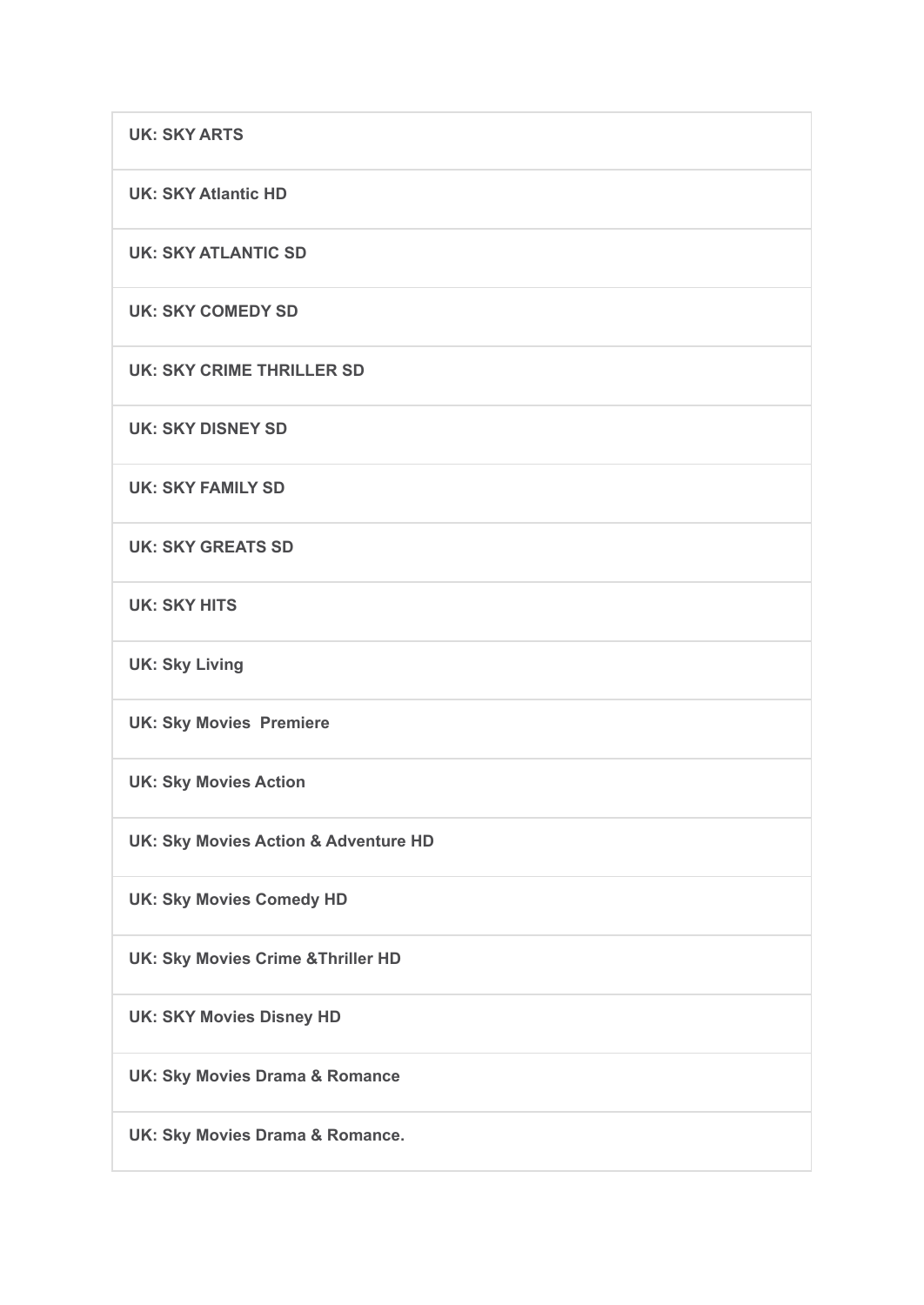**UK: Sky Movies Family HD UK: Sky Movies Greats HD UK: Sky Movies Hits Showcase HD UK: SKY Movies Premier HD UK: Sky Movies Sci-fi & Horror HD UK: Sky Movies Select UK: Sky One HD UK: SKY PREMIERE HD UK: SKY PREMIERS HD \* UK: SKY SCI & FI HORROR HD V UK: SKY SHOWCASE UK: SKY SPORT NEWS HQ HD UK: SKY SPORTS ACTION UK: SKY SPORTS ARENA UK: SKY SPORTS CRICKET UK: SKY SPORTS F1 HD UK: SKY SPORTS F1 HD V UK: SKY SPORTS FOOTBALL**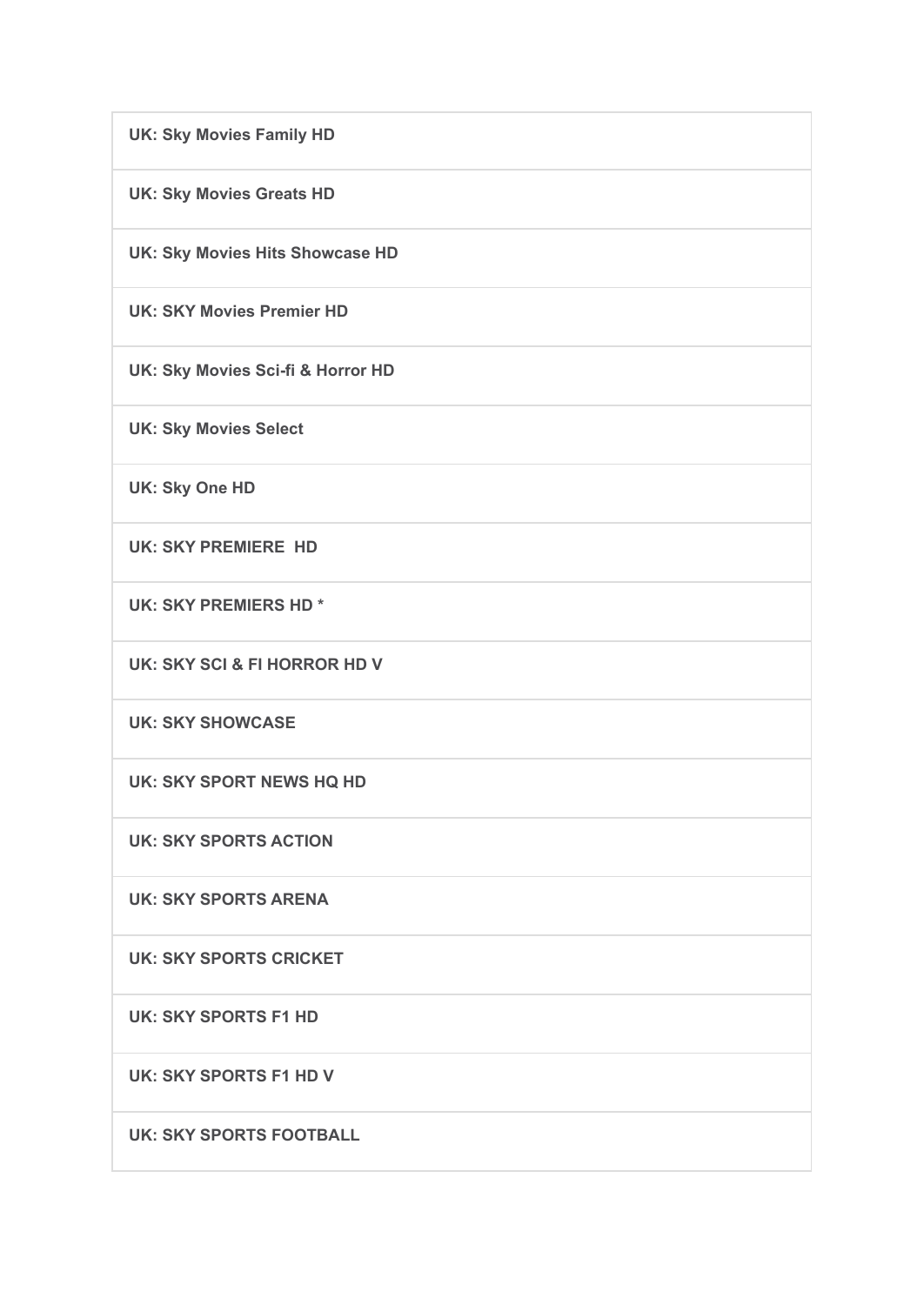**UK: SKY SPORTS GOLF**

**UK: SKY SPORTS GOLF HD V**

**UK: SKY SPORTS MAIN EVENT**

**UK: SKY SPORTS MIX**

**UK: SKY SPORTS MIX HD V**

**UK: SKY SPORTS NEWS**

**UK: SKY SPORTS NEWS HD V**

**UK: SKY SPORTS PREMIER LEAGUE**

**UK: SKY SPORTS PREMIER LEAGUE (IRELAND)**

**UK: Sky Thriller**

**UK: SKY Two HD**

**UK: SkySelect**

**UK: SkyShowcase**

**UK: SONY ENTERTAINMENT HD**

**UK: Sony Max**

**UK: Sony Movie**

**UK: SONY MOVIES**

**UK: Sony Sab UK**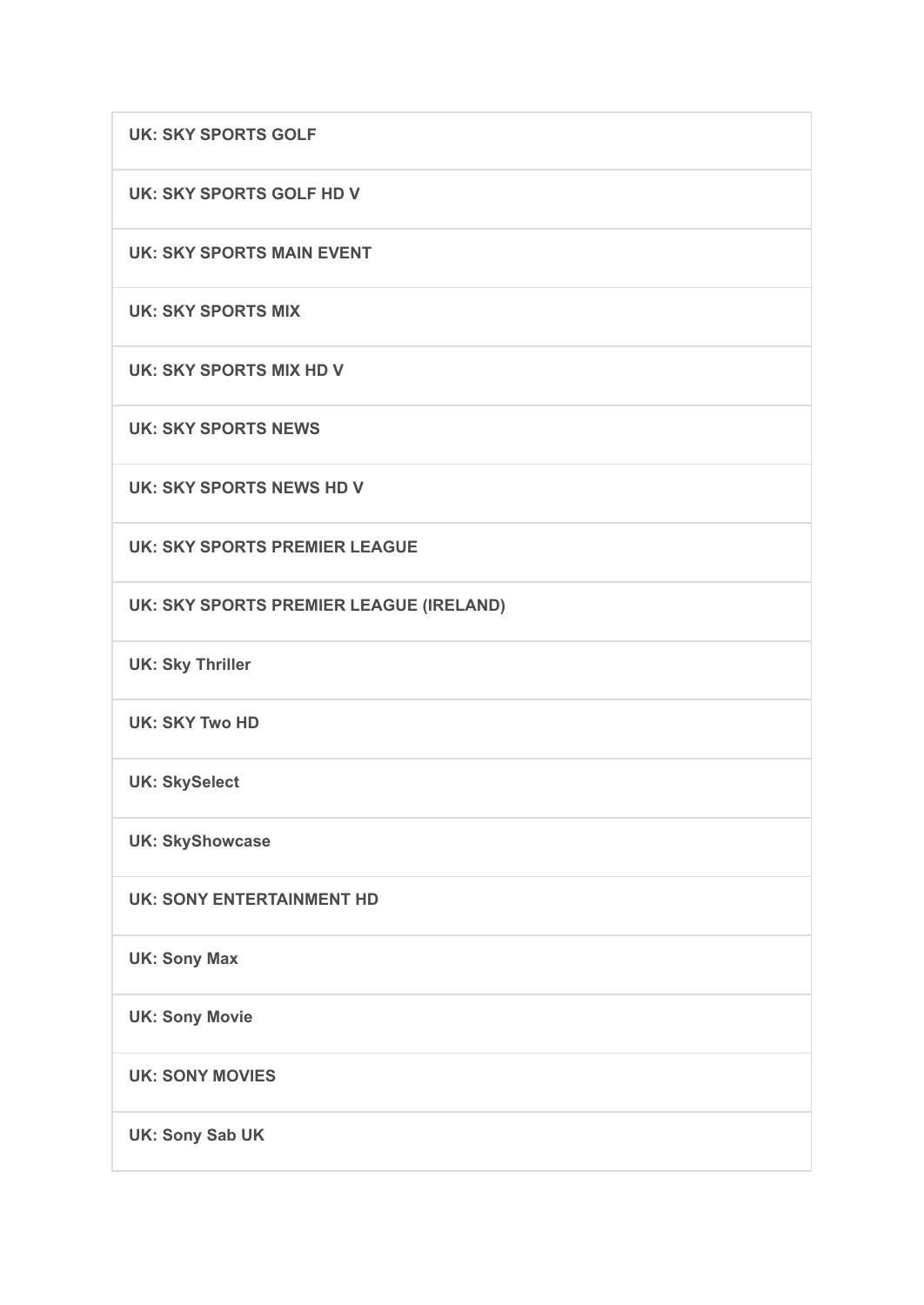| <b>UK: SONY TV</b>             |
|--------------------------------|
| <b>UK: Star Gold UK</b>        |
| <b>UK: Star LifeOK (hindi)</b> |
| <b>UK: SYFY</b>                |
| <b>UK: TCM</b>                 |
| UK: TCM (film)                 |
| <b>UK: TG 4</b>                |
| <b>UK: TLC-IRELAND</b>         |
| <b>UK: TRAVEL CHANNEL</b>      |
| <b>UK: True Movies 1</b>       |
| <b>UK: True Movies 2</b>       |
| <b>UK: UNIVERSAL</b>           |
| <b>UK: VH 1</b>                |
| UK: VH1                        |
| <b>UK: VINTAGE TV</b>          |
| <b>UK: Watch</b>               |
| <b>UK: YESTERDAY</b>           |
| <b>UK:Alibi</b>                |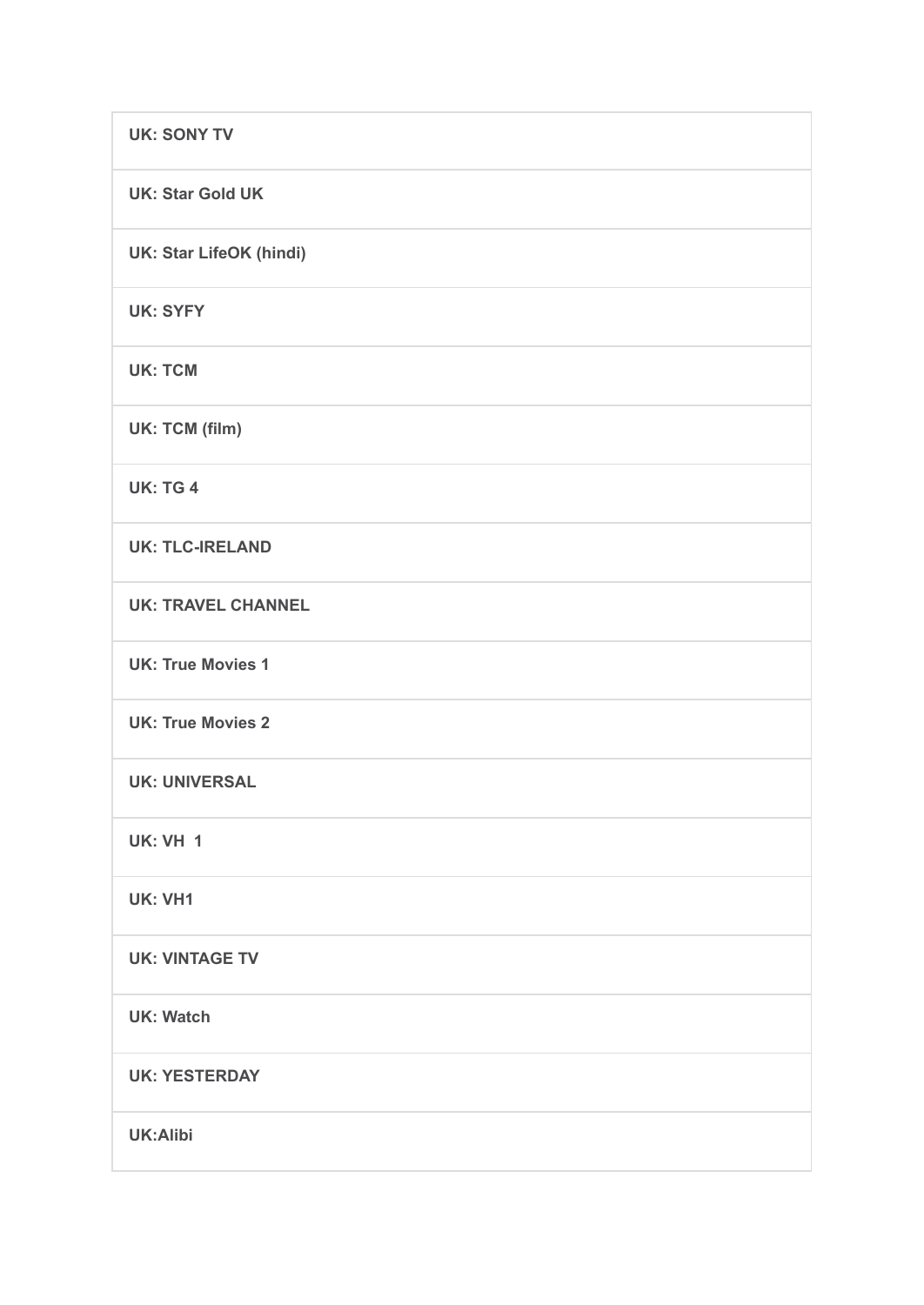| <b>UK:BBC Two</b>    |
|----------------------|
| UK:BBC_one           |
| <b>UK:CBBC Three</b> |
| <b>UK:Disney XD</b>  |
| UK:Film 4            |
| <b>UK:FOX</b>        |
| <b>UK:Life Time</b>  |

| LATIN: A&E                  |
|-----------------------------|
| <b>LATIN: ADN 40</b>        |
| <b>LATIN: AMC</b>           |
| <b>LATIN: America TV</b>    |
| <b>LATIN: Animal Planet</b> |
| <b>LATIN: AXN</b>           |
| <b>LATIN: AzCorazon</b>     |
| <b>LATIN: Baby TV HD</b>    |
| <b>LATIN: Boomerang</b>     |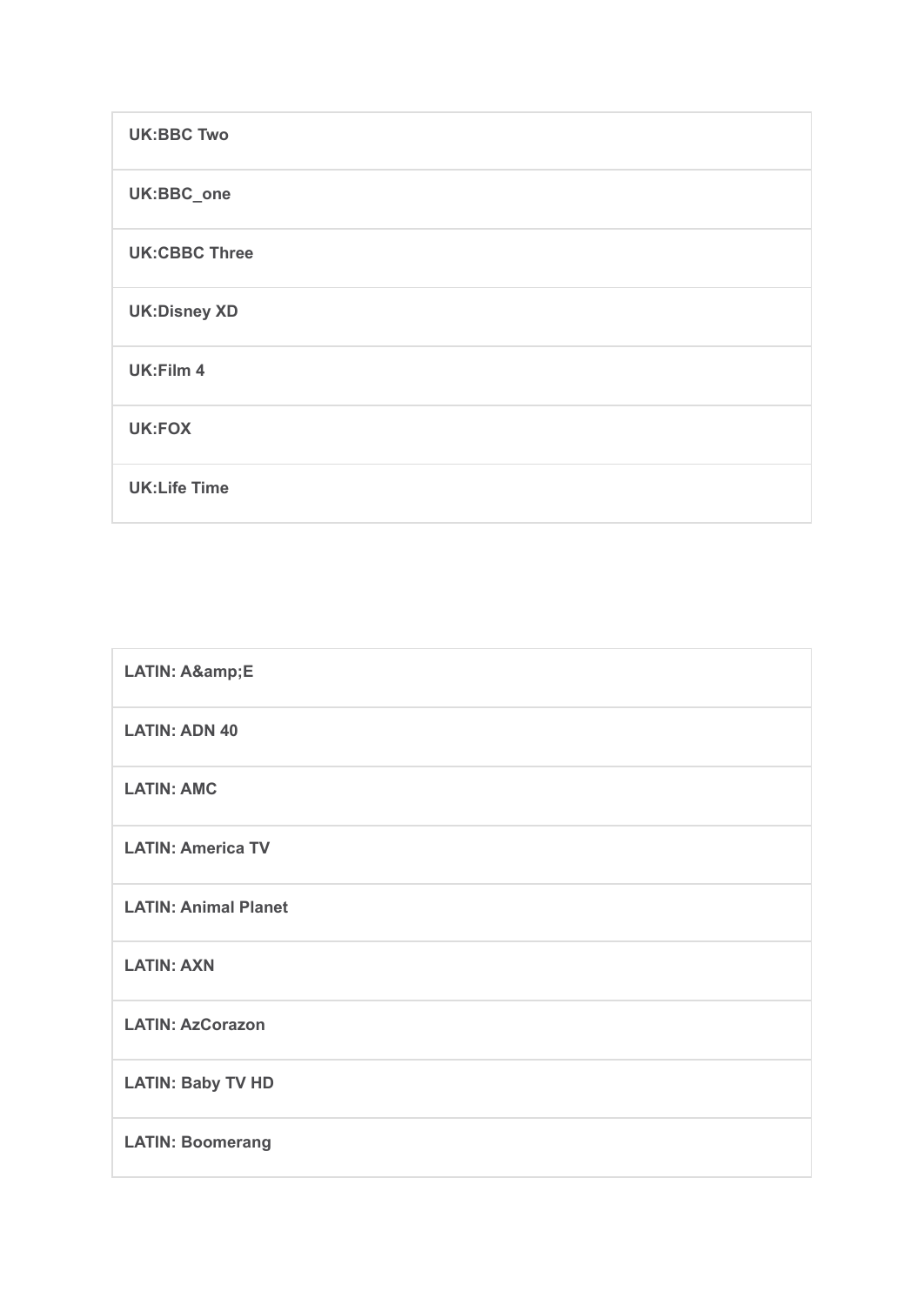| <b>LATIN: C5N</b>                         |
|-------------------------------------------|
| <b>LATIN: Canal 26</b>                    |
| <b>LATIN: Canal Once</b>                  |
| <b>LATIN: Cartoon Network</b>             |
| <b>LATIN: Cinecanal</b>                   |
| <b>LATIN: Cinecanal 2</b>                 |
| <b>LATIN: Cinemax</b>                     |
| <b>LATIN: Comedy Central</b>              |
| <b>LATIN: De Pelicula</b>                 |
| <b>LATIN: Discovery Channel</b>           |
| <b>LATIN: Discovery Civilization</b>      |
| <b>LATIN: Discovery Home &amp; Health</b> |
| <b>LATIN: Discovery Theater</b>           |
| <b>LATIN: Discovery Turbo</b>             |
| <b>LATIN: Discovery World</b>             |
| <b>LATIN: Disney Channel</b>              |
| <b>LATIN: Disney Junior</b>               |
| <b>LATIN: El Trece</b>                    |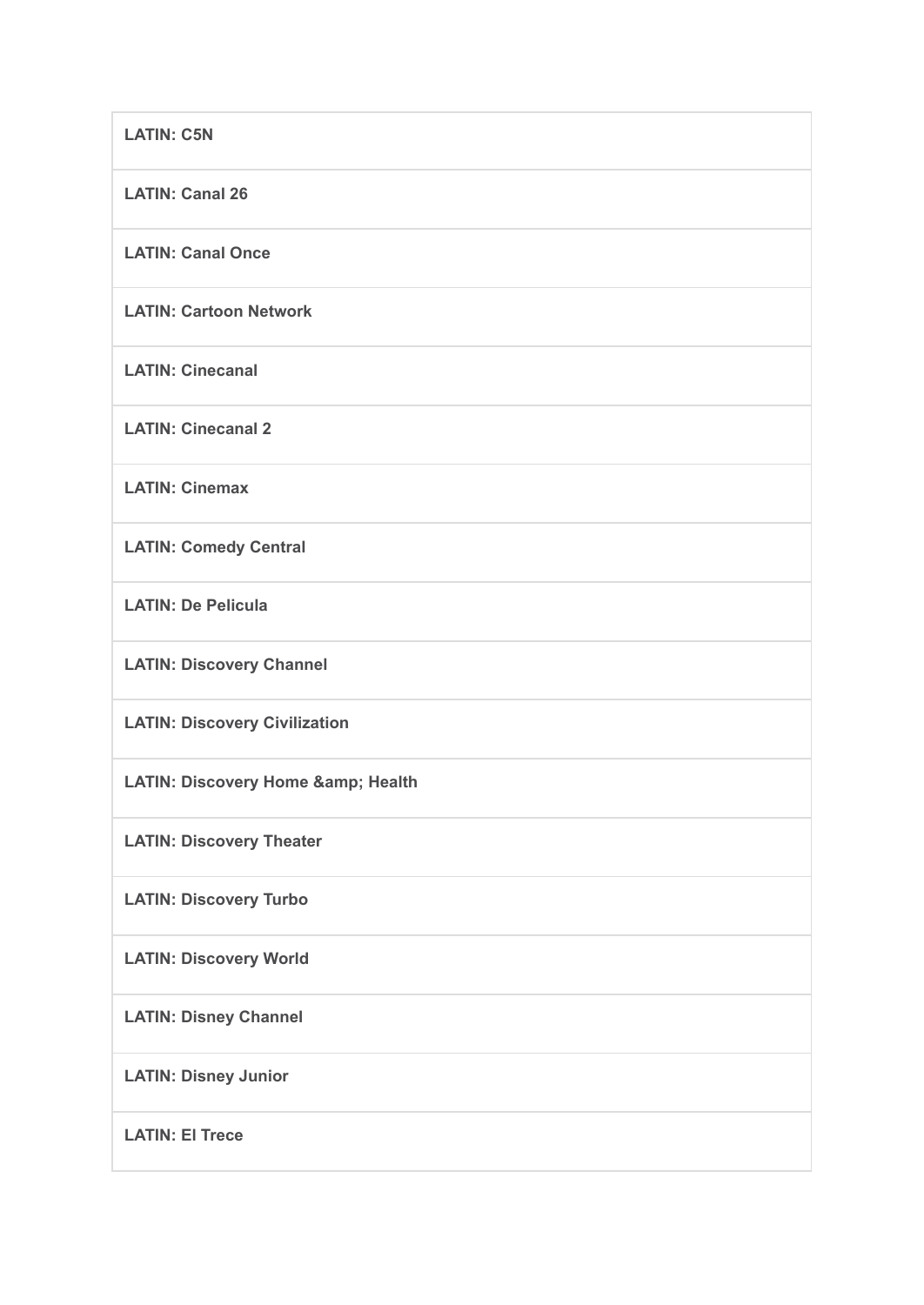| <b>LATIN: ESPN</b>                   |
|--------------------------------------|
| <b>LATIN: ESPN 2</b>                 |
| <b>LATIN: ESPN 3</b>                 |
| <b>LATIN: Estrellas</b>              |
| <b>LATIN: Foro TV</b>                |
| <b>LATIN: Fox</b>                    |
| <b>LATIN: Fox Action</b>             |
| <b>LATIN: Fox Cinema</b>             |
| <b>LATIN: Fox Classics</b>           |
| <b>LATIN: FOX Comedy</b>             |
| <b>LATIN: Fox Life</b>               |
| <b>LATIN: Fox Movies</b>             |
| <b>LATIN: Fox Series</b>             |
| <b>LATIN: Fox Sports</b>             |
| <b>LATIN: Fox Sports 3</b>           |
| <b>LATIN: FX</b>                     |
| <b>LATIN: FX Movies</b>              |
| <b>LATIN: Gala TV    Canal Nueve</b> |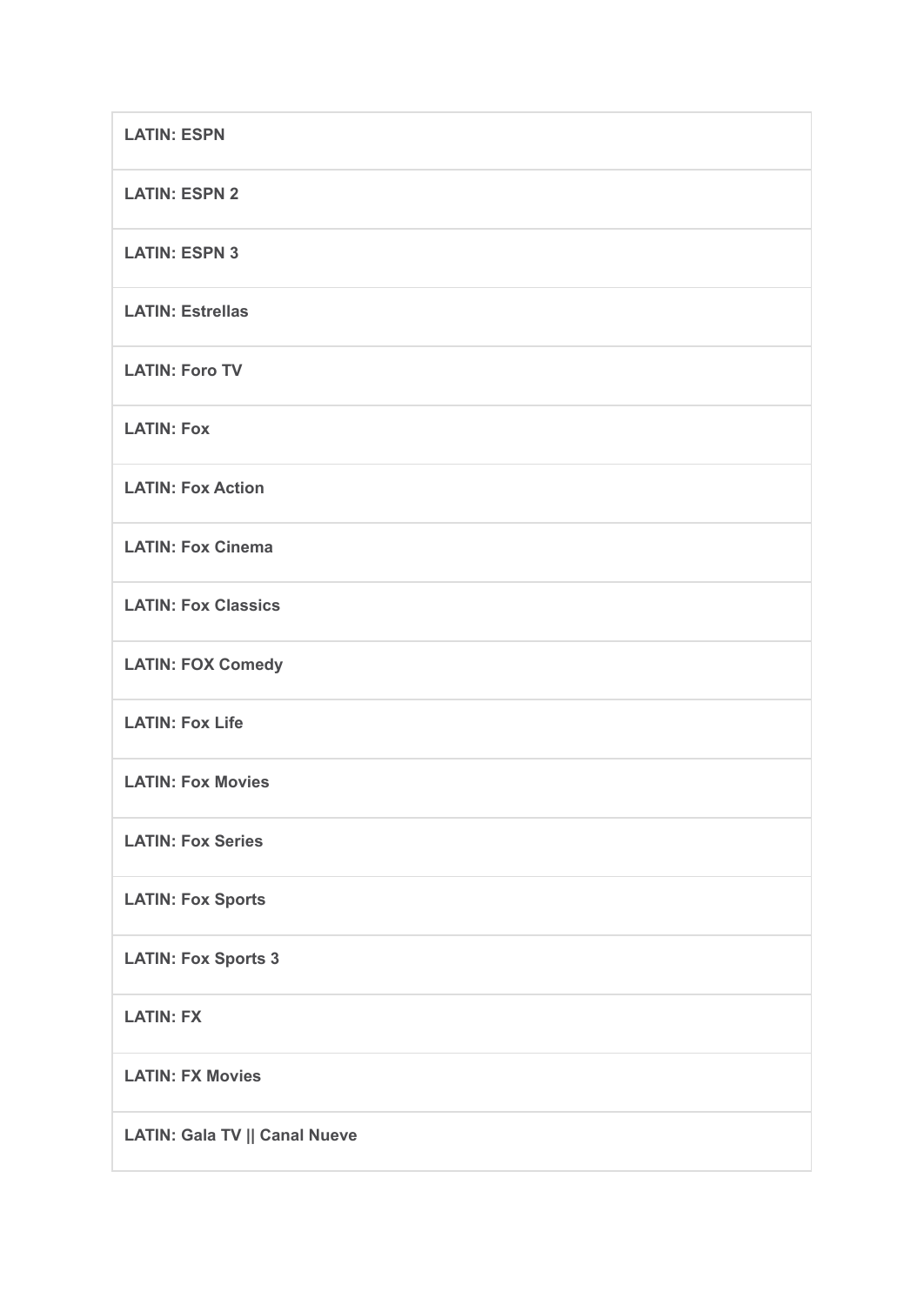| <b>LATIN: Glitz</b>                       |
|-------------------------------------------|
| <b>LATIN: Golden</b>                      |
| <b>LATIN: National Geographic Channel</b> |
| <b>LATIN: Nick</b>                        |
| <b>LATIN: Nick Jr</b>                     |
| <b>LATIN: Nick2</b>                       |
| <b>LATIN: NickToons</b>                   |
| <b>LATIN: Panamericana</b>                |
| <b>LATIN: Sony</b>                        |
| <b>LATIN: Space SD</b>                    |
| <b>LATIN: SyFy</b>                        |
| <b>LATIN: TBS</b>                         |
| <b>LATIN: TCM</b>                         |
| <b>LATIN: TELEFE HD</b>                   |
| <b>LATIN: TLnovelas</b>                   |
| <b>LATIN: TN</b>                          |
| <b>LATIN: TV Publica</b>                  |
| <b>LATIN: Unicable</b>                    |